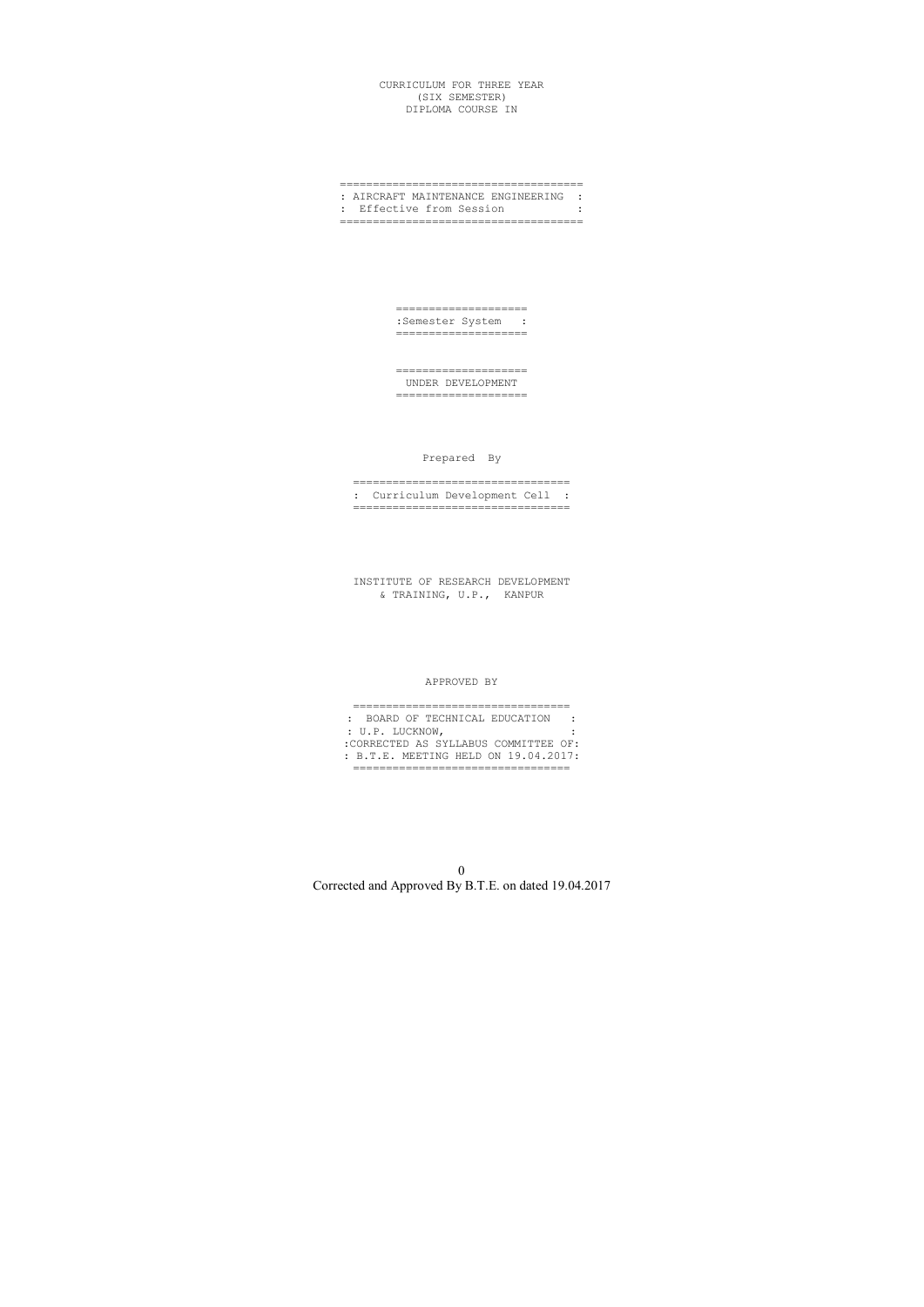| ----------------------<br>Periods Per Week<br>-----------------------<br>Le   Tut   Dr   Lab   Work   Tot  <br>c.   ori   aw <br>$ al \,  \,$ |        |                        |   | SUBJECT                                                                                            |                          |               |                                                                                                                |      |    |               |           |              |                      |
|-----------------------------------------------------------------------------------------------------------------------------------------------|--------|------------------------|---|----------------------------------------------------------------------------------------------------|--------------------------|---------------|----------------------------------------------------------------------------------------------------------------|------|----|---------------|-----------|--------------|----------------------|
|                                                                                                                                               |        |                        |   |                                                                                                    |                          |               | Theory                                                                                                         |      |    |               | Practical |              | Gra-                 |
|                                                                                                                                               |        | $ $ Shop $ $ al        |   |                                                                                                    |                          |               | Examination Sess. Total Examination Sess.  Total Tot- <br> ----------  Marks Marks ----------- Marks  Marks al |      |    |               |           |              |                      |
|                                                                                                                                               |        | and the control of the |   |                                                                                                    |                          | IDur. IMarksl |                                                                                                                |      |    | IDur.   Marks |           |              |                      |
|                                                                                                                                               |        |                        |   | $4$   2   -   -   -   6   1.1 Mathematics-I                                                        | $12.5$   50              |               | -   ----   -----   ------   -----   ----   ----   -----   -----<br>20                                          | 70   |    |               |           |              | 70 I                 |
|                                                                                                                                               | $-1 -$ |                        |   | $\mid$ 6 $\mid$ 1.2 Physics-I                                                                      | $12.5$ $\pm$             | 50            | 20                                                                                                             | 70   |    |               |           |              | 70                   |
|                                                                                                                                               |        |                        |   | $- - 2  -  8 1.3$ General Engineering And<br>Ground Supports                                       | $12.5$ $\pm$             | 50            | 20                                                                                                             | 70 I | 3  | 60            | 30        | 90           | 160                  |
|                                                                                                                                               |        |                        |   | 8   1.4 Engineering Drawing                                                                        | 14.0                     | 50            | 20                                                                                                             | 70   |    |               |           |              | 70 I                 |
|                                                                                                                                               |        |                        |   | 8   1.5 Air Law, C.A.R. & Human<br>Factors & Limitation-I                                          | 12.5 <sub>1</sub>        | 50            | 20                                                                                                             | 70   |    |               |           |              | 70                   |
|                                                                                                                                               |        |                        |   | 12  1.6 Workshop Practice                                                                          | 12.5                     | 50            | 20                                                                                                             | 70   | 16 | 100           |           | $50 \pm 150$ | $220$ $\mid$         |
|                                                                                                                                               |        |                        |   | 26   4   -   18   -   48   <-------------------------->  --   300   120   420       160   80   240 |                          |               |                                                                                                                |      |    |               |           |              | 1660 1               |
|                                                                                                                                               |        |                        |   |                                                                                                    |                          |               |                                                                                                                |      |    |               |           |              |                      |
|                                                                                                                                               |        |                        |   | Games/NCC/Social and Cultural Activity+Community Development+ Discipline(10+20+10)                 |                          |               |                                                                                                                |      |    |               |           |              | 401<br>$  - - - -  $ |
| II Semester                                                                                                                                   |        |                        |   |                                                                                                    |                          |               |                                                                                                                |      |    |               | Aggregate |              | 7001                 |
| $4$   2   -   -   -                                                                                                                           |        |                        |   |                                                                                                    |                          |               | 20                                                                                                             | 70   |    |               |           |              | 70                   |
| $4 \mid 2$                                                                                                                                    |        |                        |   | 6   2.1 Mathematics-II<br>$ -  -   -   6   2.2$ Physics-II                                         | $12.5$  <br>$12.5$ $\pm$ | 50<br>50      | 20                                                                                                             |      |    |               |           |              | 70 <sub>1</sub>      |
|                                                                                                                                               |        |                        |   | $ -  -   6   2.3$ Mechanics                                                                        | 12.5                     | 50            | 2.0                                                                                                            |      |    |               |           |              | 70                   |
|                                                                                                                                               |        |                        |   | 12   2.4 Basic Electricity And                                                                     | 12.5                     | 50            | 2.0                                                                                                            |      | 3  | 60            | 30        | 90           |                      |
|                                                                                                                                               |        |                        |   | Electronics Engineering                                                                            |                          |               |                                                                                                                |      |    |               |           |              | 160 <sub>1</sub>     |
|                                                                                                                                               |        |                        | 8 | 12.5 AirCraft Materials &                                                                          | 12.5                     | 50            | 20                                                                                                             | 70   |    |               |           |              | 70 <sub>1</sub>      |
|                                                                                                                                               |        |                        |   | Material Science                                                                                   |                          |               |                                                                                                                |      |    |               |           |              |                      |
| $10! - 1-$                                                                                                                                    |        |                        |   | $-$   -   10   2.6 Air Law, C.A.R. & Human<br>Factors & Limitation-II                              | $12.5$ $\perp$           | 50            | 20                                                                                                             | 70   |    |               |           |              | 70 I                 |
|                                                                                                                                               |        |                        |   |                                                                                                    |                          |               |                                                                                                                |      |    |               |           |              |                      |
|                                                                                                                                               |        |                        |   | 6   -   48   <---------TOTAL---------->  --   300   120   420       60   30   90                   |                          |               |                                                                                                                |      |    |               |           |              |                      |
|                                                                                                                                               |        |                        |   | Games/NCC/Social and Cultural Activity+Community Development+ Discipline(10+20+10)                 |                          |               |                                                                                                                |      |    |               |           |              | 401                  |
|                                                                                                                                               |        |                        |   |                                                                                                    |                          |               |                                                                                                                |      |    |               |           |              | $  - - - -  $        |

STUDY AND EVALUATION SCHEME FOR<br>THREE YEAR (SIX SEMESTER) DIPLOMA COURSE IN AIR CRAFT MAINTENANCE ENGINEERING<br>(To Be Effective From )

- 
- 
- 
- NOTE:- (1) Each period will be 50 minutes duration.<br>
(2) Each session will be of 16 weeks.<br>
(3) Effective teaching will be at least 14 weeks.<br>
(4) Remaining periods will be utilised for revision etc.<br>
(5) A good number of
	-
	-
	-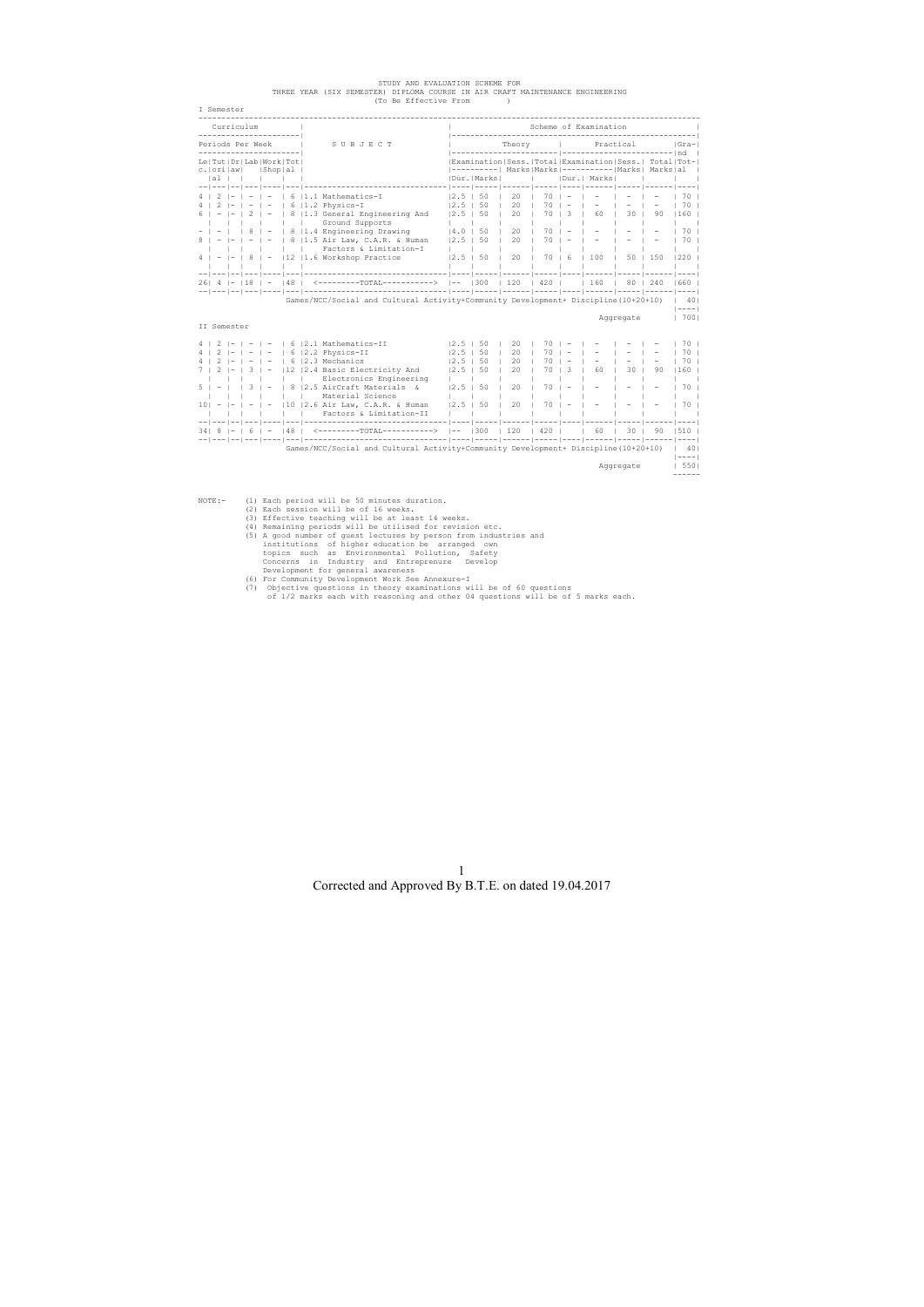# STUDY AND EVALUATION SCHEME FOR THREE YEAR (SIX SEMESTER) DIPLOMA COURSE IN AIR CRAFT MAINTENANCE ENGINEERING (To Be Effective From )

| Curriculum                                                         |      |            |                                                       |             |              | Scheme of Examination |           |          |                 |
|--------------------------------------------------------------------|------|------------|-------------------------------------------------------|-------------|--------------|-----------------------|-----------|----------|-----------------|
| Periods Per Week<br>SUBJECT                                        |      |            | Theory                                                |             |              |                       | Practical |          | Gra- <br>$-1nd$ |
| Le   Tut   Dr   Lab   Work   Tot                                   |      |            | Examination Sess. Total Examination Sess.  Total Tot- |             |              |                       |           |          |                 |
| Shop al<br>c.lorilawl                                              |      |            | $------- -$ Marks   Marks   -----------   Marks       |             |              |                       |           | Marks al |                 |
| lal I                                                              |      | Dur. Marks |                                                       |             |              | Dur.  Marks           |           |          |                 |
|                                                                    |      |            |                                                       | $---------$ |              |                       |           |          |                 |
| 12.<br> 3.1 General Airframe                                       | 12.5 | 50         | 20                                                    | 70.         | $\mathbf{3}$ | 60                    | 30        | 90       | 160             |
| 3.2 Air Craft Systems<br>116<br>8<br>$\overline{\phantom{m}}$<br>6 | 12.5 | 50         | 20                                                    | 70.         | 6            | 100                   | 50        | 150      | 2201            |
| 13.3 Air Craft Electricity<br>110                                  | 12.5 | 50         | $20^{\circ}$                                          | 70.         | - 3          | -60                   | 30        | 90       | 1601            |
| 110<br>13.4 Propellors                                             | 12.5 | 50         | 20                                                    |             |              |                       |           |          | 701             |
| -------------------------------                                    |      |            |                                                       |             |              |                       |           |          |                 |
| 148<br><----------TOTAL----------->  --                            |      | 1200       | 80                                                    | 280         |              | 220                   | 110       | 330      | 6101            |
| ________________________________<br>-- --- -- ---                  |      |            |                                                       |             |              |                       |           |          |                 |

Aggregate | 650|

IV Semester

- NOTE:- (1) Each period will be 50 minutes duration.<br>
(2) Each session will be of 16 weeks.<br>
(3) Effective teaching will be at least 14 weeks.<br>
(4) Remaining periods will be utilised for revision etc.<br>
(5) For Community Dev
	-
	- (8) Objective questions in theory examinations will be of 60 questions of 1/2 marks each with reasoning and other 04 questions will be of 5 marks each.

|                                          | $8$   3   -  -   -  11  4.1 Theory of Flight                                       | 12.5 <sub>1</sub> | 50   | 20  | 70    |                    |      |      |     | 701         |
|------------------------------------------|------------------------------------------------------------------------------------|-------------------|------|-----|-------|--------------------|------|------|-----|-------------|
| $6$   -   -  6  <br>$-$                  | 12   4.2 Air Craft Reciprocating                                                   | 12.5 <sub>1</sub> | 50   | 20  | 70    | - 3                | - 60 | 30   | 90  | 1601        |
|                                          | Engines                                                                            |                   |      |     |       |                    |      |      |     |             |
| $6$   2   $-$  <br>3 <sub>1</sub><br>$-$ | 11  4.3 Air Craft Instruments                                                      | $12.5 \text{ } 1$ | - 50 | 20  | 70 13 |                    | - 60 | 30   | 90  | 1601        |
|                                          | $5 \mid 1 \mid -1 \mid 3 \mid -1 \mid 9 \mid 4.4$ Air Craft Compass                | $12.5$   50       |      | 20  |       | 70   3             | - 60 | - 30 | 90  | 1601        |
|                                          | $3 \mid -  -   2  $   5   4.5 Energy Conservation                                  | $12.5$ $1.50$     |      | 20  |       | 70   3             | - 20 | 10   | 30  | 1001        |
|                                          |                                                                                    |                   |      |     |       |                    |      |      |     |             |
| 28161<br>$-114$ $-$                      | <---------TOTAL-----------><br>148                                                 | $- -$             | 1250 | 100 |       | $350$ $1 - - 1200$ |      | 100  | 300 | 6501        |
|                                          |                                                                                    |                   |      |     |       |                    |      |      |     |             |
|                                          | Games/NCC/Social and Cultural Activity+Community Development+ Discipline(10+20+10) |                   |      |     |       |                    |      |      |     | 401         |
|                                          |                                                                                    |                   |      |     |       |                    |      |      |     | $- - - - -$ |
|                                          |                                                                                    |                   |      |     |       |                    |      |      |     |             |

Aggregate | 690|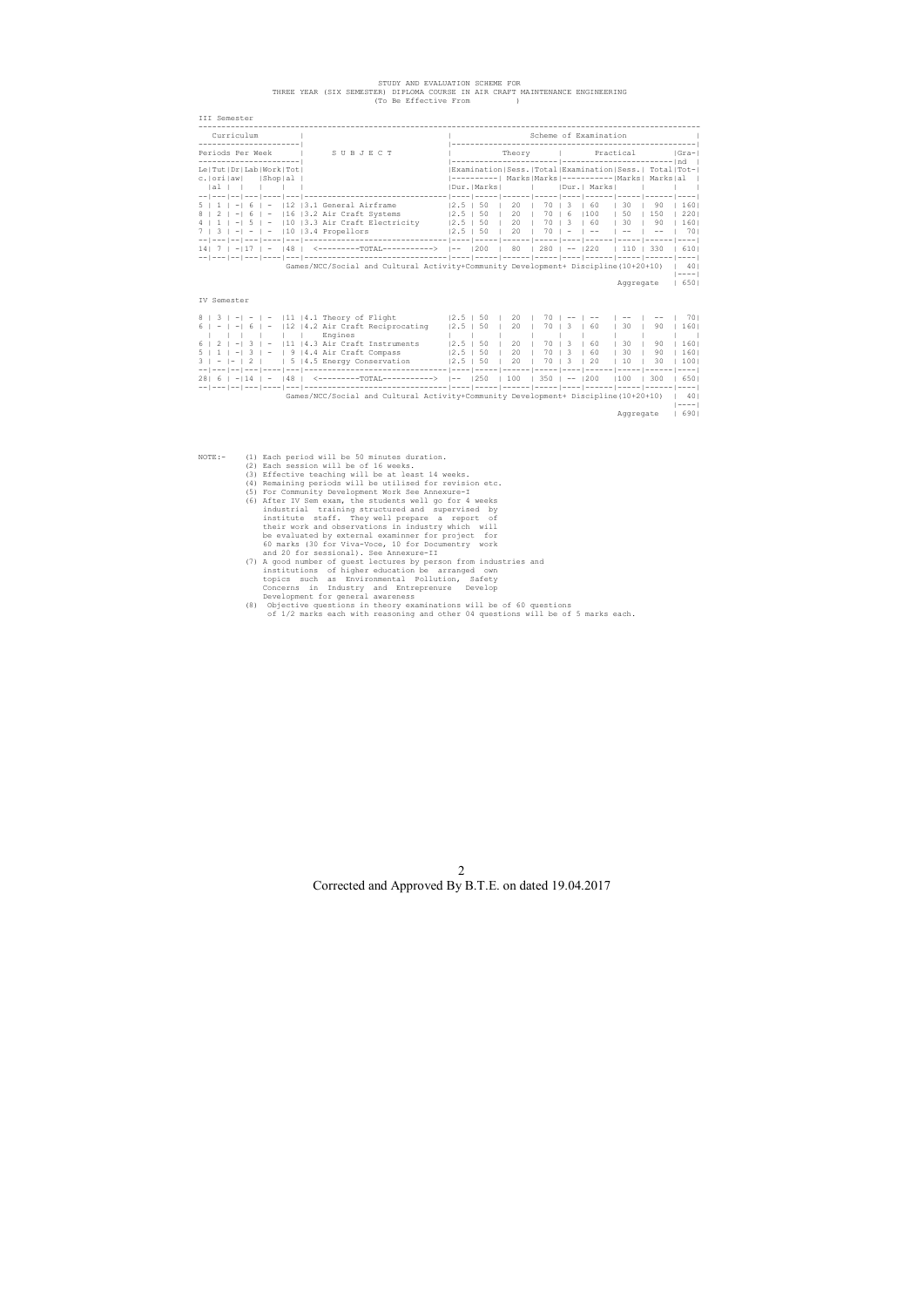# STUDY AND EVALUATION SCHEME FOR<br>THREE YEAR (SIX SEMESTER) DIPLOMA COURSE IN AIR CRAFT MAINTENANCE ENGINEERING<br>(To Be Effective From )

|                                                             | Curriculum |                          |              | -------------------------------                                                                                       |                                         |                                                                               |                                            |                |                                    | Scheme of Examination                                                |                |                           |                                  |
|-------------------------------------------------------------|------------|--------------------------|--------------|-----------------------------------------------------------------------------------------------------------------------|-----------------------------------------|-------------------------------------------------------------------------------|--------------------------------------------|----------------|------------------------------------|----------------------------------------------------------------------|----------------|---------------------------|----------------------------------|
| ______________________<br>Periods Per Week                  |            |                          |              | SUBJECT                                                                                                               |                                         | Theory   Practical                                                            |                                            |                |                                    |                                                                      |                |                           | Gra-                             |
| ---------------------- <br>Le   Tut   Dr   Lab   Work   Tot |            |                          |              |                                                                                                                       |                                         |                                                                               |                                            |                |                                    | Examination Sess. Total Examination Sess.  Total Tot-                |                |                           |                                  |
| c.   orilaw    Shop   al  <br> al                           |            |                          |              |                                                                                                                       |                                         | Dur. Marks                                                                    | $\sim$ 1.                                  |                |                                    | ----------  Marks Marks ---------- Marks  Marks al  <br> Dur.  Marks |                | <b>Contract</b>           | $\mathbf{1}$                     |
|                                                             |            |                          | $\mathbf{1}$ | $ - 8  -  16 $ 5.1 Air Craft Reciprocating<br>Engines & Accessories                                                   | $\sim$ 1 $\sim$ 1                       | $ 2.5 $ 50                                                                    | 20                                         |                | 70   3                             | 60                                                                   | $\vert$ 30     |                           | 90   160  <br><b>The Company</b> |
|                                                             |            |                          |              | $6$   -  -   6   -   12   5.2 Avionics                                                                                |                                         | $ 2.5 $ 50                                                                    | 20                                         | 70 1           | 3                                  | 60                                                                   | $\vert$ 30     |                           | $90$ $ 160$ $ $                  |
|                                                             |            |                          |              | $ 7  -  10 $ 5.3 Basic Computer<br>$ 8  -  10 $ 5.3 Basic Computer                                                    |                                         | $\frac{1}{2}$ = $\frac{1}{2}$ = $\frac{1}{2}$ = $\frac{1}{2}$ = $\frac{1}{2}$ |                                            | $\blacksquare$ | $\vert$ 3<br>$\Box$                | 60                                                                   | $\vert$ 30     |                           | 90   90                          |
|                                                             |            |                          |              | 2   -  -   8   -  10   5.4 Air Fram (BONANZA A-36/A-   2.5   50   20   70   6                                         |                                         |                                                                               |                                            |                |                                    | 100                                                                  | $\vert$ 50     | $\frac{1}{20}$ 150 1220 1 |                                  |
|                                                             |            |                          |              | 19 - 1 - 129 1 - 148 1 <--------------------------> 1-- 1150 1 60 1 210 1 -- 1 280 1140 1 420 1 6301                  |                                         |                                                                               |                                            |                |                                    |                                                                      |                |                           |                                  |
|                                                             |            |                          |              | Games/NCC/Social and Cultural Activity+Community Development+ Discipline(10+20+10)   40                               |                                         |                                                                               |                                            |                |                                    |                                                                      |                |                           | $ ------$                        |
| VI Semester                                                 |            |                          |              |                                                                                                                       |                                         |                                                                               |                                            |                |                                    |                                                                      |                | Aggregate   670           |                                  |
|                                                             |            |                          |              |                                                                                                                       |                                         |                                                                               |                                            |                |                                    |                                                                      |                |                           | $ ------$                        |
|                                                             |            |                          |              | $4$   -   -   -   -   4   6.1 Environmental Education*                                                                | $ 2.5 $ 50                              |                                                                               | $- -$                                      |                |                                    |                                                                      |                |                           | $1 - - - 1$                      |
| $10! - 1 - 110$                                             |            | $\overline{\phantom{a}}$ |              | Disaster Management<br>$ 20 $ $ 6.2$ Jet Engines                                                                      | $\mathbf{1}$ $\mathbf{1}$<br>$ 2.5 $ 50 |                                                                               | 20                                         | 70             | 3                                  | - 60                                                                 | 30             |                           | 90   160                         |
|                                                             | 114        |                          |              | 18   6.3 Aero Engine (Continental                                                                                     | $ 2.5 $ 50                              | $\blacksquare$                                                                | 20                                         | 70             | $\begin{array}{ccc} \end{array}$ 6 | 100                                                                  | 50             | $150$   220               |                                  |
|                                                             |            |                          |              | $IO-550B/E-185)$ Series                                                                                               | $\blacksquare$                          | $\mathbf{L}$                                                                  |                                            |                |                                    |                                                                      |                |                           |                                  |
|                                                             |            | -6                       |              | $\vert$ 6 $\vert$ 6.4 Project                                                                                         | $\vert$ $-$                             | $\vert$ $-$                                                                   |                                            |                |                                    | 100                                                                  | 50             | 150   150                 |                                  |
|                                                             |            |                          |              | $-$   -   -   -   -   6.5 Industrial Training   -   --                                                                |                                         |                                                                               | $\vert$ -- $\vert$ -- $\vert$ - $\vert$ 40 |                |                                    |                                                                      | $\frac{1}{20}$ | $60$   60                 |                                  |
|                                                             |            |                          |              | 18   -   -   24   6   48   $\leq$ ---------TOTAL---------->  --   100   40   140   --   300   150   450   590         |                                         |                                                                               |                                            |                |                                    |                                                                      |                |                           |                                  |
|                                                             |            |                          |              | Games/NCC/Social and Cultural Activity+Community Development+ Discipline(10+20+10)   40                               |                                         |                                                                               |                                            |                |                                    |                                                                      |                |                           |                                  |
|                                                             |            |                          |              |                                                                                                                       |                                         |                                                                               |                                            |                |                                    |                                                                      | Aqqreqate      |                           | $ ------$<br>16301<br>$ ------$  |
|                                                             |            |                          |              |                                                                                                                       |                                         |                                                                               |                                            |                |                                    | 30% Carry Over of I & II                                             |                |                           | 375                              |
|                                                             |            |                          |              |                                                                                                                       |                                         |                                                                               |                                            |                |                                    | 70% Carry Over of III & IV   938                                     |                |                           |                                  |
|                                                             |            |                          |              |                                                                                                                       |                                         |                                                                               |                                            |                |                                    | 70% Carry Over of V & VI                                             |                |                           | 1300                             |
|                                                             |            |                          |              |                                                                                                                       |                                         |                                                                               |                                            |                |                                    |                                                                      |                |                           | $  - - - -  $                    |
| $NOTE: -$                                                   |            |                          |              | (1) Each period will of be 50 minutes duration.                                                                       |                                         |                                                                               |                                            |                |                                    |                                                                      |                |                           | 2613                             |
|                                                             |            |                          |              | (2) Each session will be of 16 weeks.                                                                                 |                                         |                                                                               |                                            |                |                                    |                                                                      |                |                           |                                  |
|                                                             |            |                          |              | (3) Effective teaching will be at least 14 weeks.                                                                     |                                         |                                                                               |                                            |                |                                    |                                                                      |                |                           |                                  |
|                                                             |            |                          |              | (4) Remaining periods will be utilised for revision etc.                                                              |                                         |                                                                               |                                            |                |                                    |                                                                      |                |                           |                                  |
|                                                             |            |                          |              | (5) For Community Development Work See Annexure-I                                                                     |                                         |                                                                               |                                            |                |                                    |                                                                      |                |                           |                                  |
|                                                             |            |                          |              | (6) A good number of guest lectures by person from industries and<br>institutions of higher education be arranged own |                                         |                                                                               |                                            |                |                                    |                                                                      |                |                           |                                  |
|                                                             |            |                          |              | topics such as Environmental Pollution, Safety                                                                        |                                         |                                                                               |                                            |                |                                    |                                                                      |                |                           |                                  |
|                                                             |            |                          |              | Concerns in Industry and Entreprenure Develop                                                                         |                                         |                                                                               |                                            |                |                                    |                                                                      |                |                           |                                  |

Concerns in Industry and Entreprenure Develop<br>Development for general awareness<br>(7) (\*) It is compulsory to appear & to pass in examination, But marks will<br>not be included for division and percentage of obtained marks.<br>(8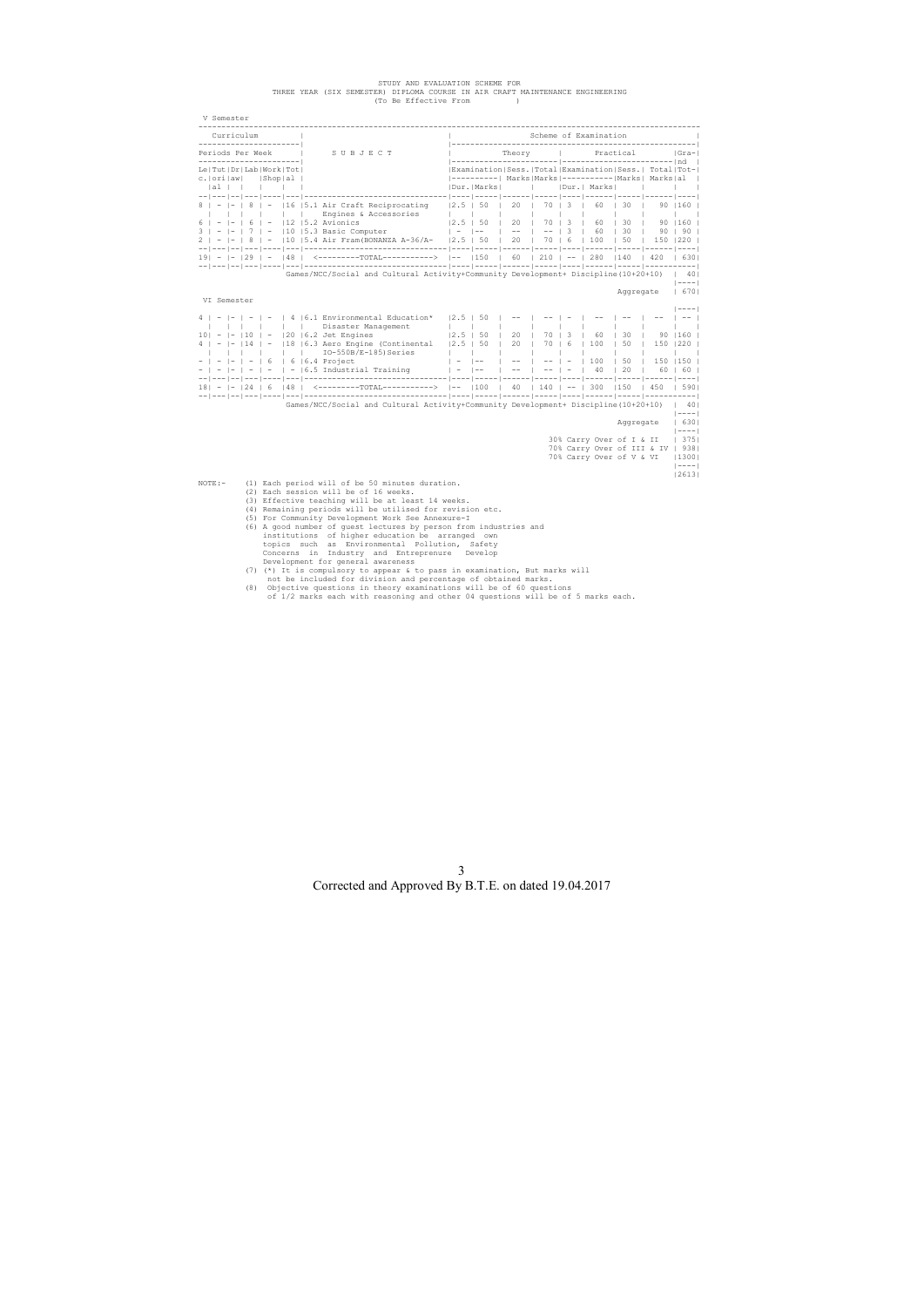|  |  |  |  |  |  |  | CONTENTS |  |  |
|--|--|--|--|--|--|--|----------|--|--|
|--|--|--|--|--|--|--|----------|--|--|

| Sl.No.                                                                      | Particulars                                                                                                                                                                                                                                                                                                                                                                        | Page No.                                                                                                              |
|-----------------------------------------------------------------------------|------------------------------------------------------------------------------------------------------------------------------------------------------------------------------------------------------------------------------------------------------------------------------------------------------------------------------------------------------------------------------------|-----------------------------------------------------------------------------------------------------------------------|
| Ι.<br>II.<br>III.<br>IV.                                                    | Study and Evaluation Scheme<br>Main Features of the Curriculum<br>List of Experts<br>Revision Need & Curriculum Profile                                                                                                                                                                                                                                                            | 1<br>$\overline{2}$<br>3                                                                                              |
|                                                                             | DETAILED COURSE CONTENTS<br>I Semester                                                                                                                                                                                                                                                                                                                                             |                                                                                                                       |
| 1.1<br>1.2<br>1.3<br>1.4<br>1.5<br>1.6                                      | Mathematics-I<br>Physics-I<br>General Engineering And Ground Supports<br>Engineering Drawing<br>Air Law, C.A.R. & Human Performance-I<br>Workshop                                                                                                                                                                                                                                  | $4 - 5$<br>$6 - 7$<br>$8 - 10$<br>$11 - 12$<br>$13 - 14$<br>$15 - 19$                                                 |
|                                                                             | II Semester                                                                                                                                                                                                                                                                                                                                                                        |                                                                                                                       |
| 2.1<br>2.2<br>2.3<br>2.4<br>2.5<br>2.6                                      | Mathematics-II<br>Physics-II<br>Mechanics<br>Basic Electricity & Electronics Engineering<br>Air Craft Materials & Material Scinece<br>Air Law, C.A.R. & Human Performance-II                                                                                                                                                                                                       | 20<br>$21 - 22$<br>$23 - 24$<br>$25 - 28$<br>$29 - 31$<br>$32 - 33$                                                   |
|                                                                             | III Semester                                                                                                                                                                                                                                                                                                                                                                       |                                                                                                                       |
| 3.1<br>3.2<br>3.3<br>3.4                                                    | General Airframe<br>Air Craft Systems<br>Air Craft Electricity<br>Propellors                                                                                                                                                                                                                                                                                                       | 34-36<br>$37 - 41$<br>$42 - 44$<br>45                                                                                 |
|                                                                             | IV.<br>Semester                                                                                                                                                                                                                                                                                                                                                                    |                                                                                                                       |
| 4.1<br>4.2<br>4.3<br>4.4<br>4.5                                             | Theory of Flight<br>Air Craft Reciprocating Engines<br>Air Craft Instruments<br>Air Craft Compass<br>Energy Conservation                                                                                                                                                                                                                                                           | $46 - 47$<br>$48 - 50$<br>$51 - 52$<br>$53 - 54$                                                                      |
|                                                                             | V Semester                                                                                                                                                                                                                                                                                                                                                                         |                                                                                                                       |
| 5.1<br>5.2<br>5.3<br>5.4                                                    | Air Craft Reciprocating Engines & Accessories<br>Avionics<br>Basic Computers<br>Air Frame (BONANZA A-36/A-35)                                                                                                                                                                                                                                                                      | $55 - 58$<br>$59 - 61$<br>$62 - 64$<br>$65 - 67$                                                                      |
| 6.1<br>6.2<br>6.3<br>6.4<br>4.<br>5.<br>6.<br>7.<br>9.<br>10.<br>11.<br>12. | V Semester<br>Environmental Education & Disaster Mgt.<br>Jet Engines<br>Aero Engine (Continental IO-550B/E-185) Series<br>Project<br>Staff Structure<br>Space Requirement<br>List of Equipments<br>Learning Resource Materials<br>Annexure - I : Community Development Work<br>Annexure - II: Field Exposure<br>Annexure -III: Trainess Assessment<br>Annexure - IV: Questionnaire | $68 - 70$<br>$71 - 73$<br>$74 - 75$<br>76<br>$77 - 78$<br>79<br>$80 - 88$<br>89<br>$90 - 91$<br>92<br>91<br>$92 - 94$ |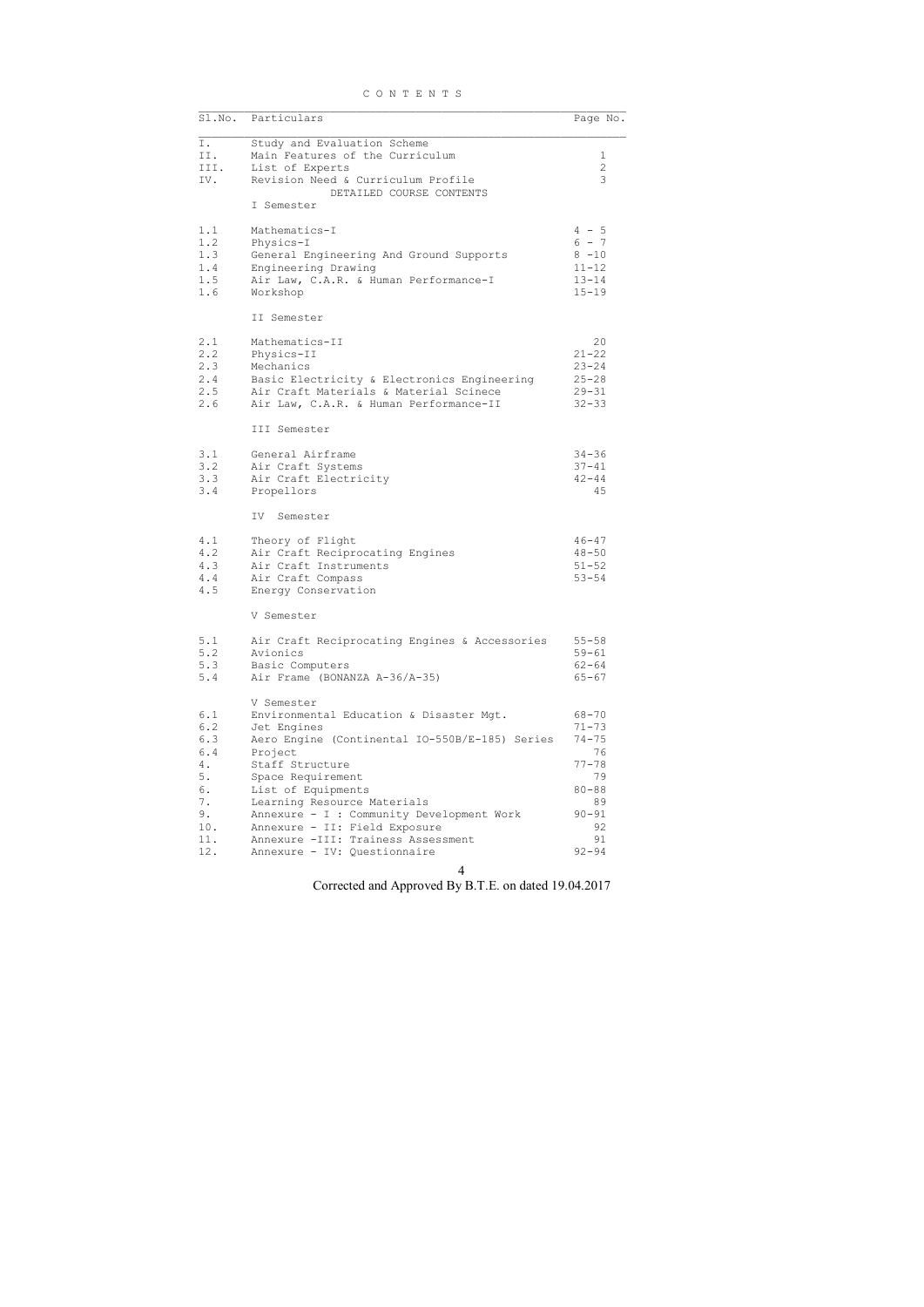# MAIN FEATURES OF THE CURRICULUM

| TITLE OF THE COURSE   | : Diploma in Air Craft Maintenance<br>Engineering                                                                           |
|-----------------------|-----------------------------------------------------------------------------------------------------------------------------|
| <b>DURATION</b>       | : Three Years(Six Semester)                                                                                                 |
| PATTERN OF THE COURSE | : Semester System                                                                                                           |
| TNTAKE                | : 20                                                                                                                        |
| TYPE OF COURSE        | : Full Time Institutional                                                                                                   |
| ENTRY OUALIFICATION   | : $10 + 2$ with (Physics, Chemistry<br>and Mathematics) or Equivalent<br>and 50% agregate in Physics,<br>Chemistry and Math |
| MODE OF ADMISSION     | : Through Joint Entrance Examination                                                                                        |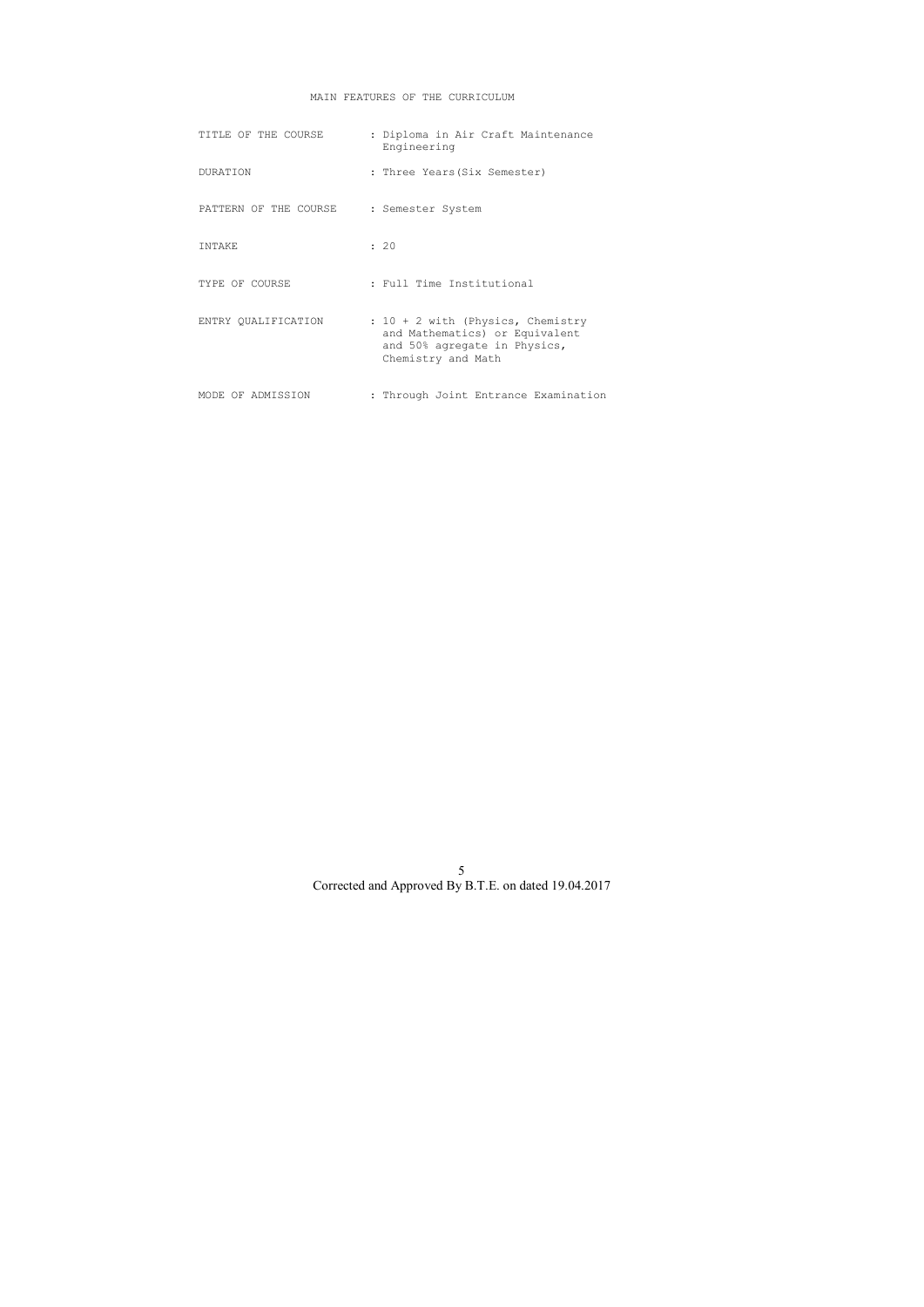### LIST OF EXPERTS

The List of experts who participated in the workshop for semester system of curriculum in Aircraft Maintenance Engineering Diploma course held at Aeronautical Training Institute, U. P., Lucknow Airport, Lucknow on 21.04.2015

|    |             | 1. Dr. G. M. Rahanuma | Principal Lecturer<br>Aeronautical Training Institute,<br>U.P., Lucknow Airport, Lucknow.                               |
|----|-------------|-----------------------|-------------------------------------------------------------------------------------------------------------------------|
|    |             | 2. Sri B. K. Verma    | Cheief Lecturer,<br>Aeronautical Training Institute,<br>U.P., Lucknow Airport, Lucknow.                                 |
| 3. |             | Sri J. K. Saroj       | Lecturer, Mechanical<br>Aeronautical Training Institute,<br>U.P., Lucknow Airport, Lucknow.                             |
| 4. |             | Sri M. S. Mehata      | Lecturer, Avionics<br>Aeronautical Training Institute,<br>U.P., Lucknow Airport, Lucknow.                               |
|    |             | 5. Km. Sneha Gupta    | Lecturer, Aeronotics<br>Aeronautical Training Institute,<br>U.P., Lucknow Airport, Lucknow.                             |
| 6. | Sri Brajesh |                       | Lecturer, Mechanical<br>Aeronautical Training Institute,<br>U.P., Lucknow Airport, Lucknow.                             |
|    |             |                       | 7. Sri Mohd Ahamad Siddiqui Lecturer, Electrical<br>Aeronautical Training Institute,<br>U.P., Lucknow Airport, Lucknow. |
| 8. |             | Sri Arivnd Kumar      | Instructor Workshop<br>Aeronautical Training Institute,<br>U.P., Lucknow Airport, Lucknow.                              |
| 9. |             | Km. Vandana Bhatt     | Instructor (Aero)<br>Aeronautical Training Institute,<br>U.P., Lucknow Airport, Lucknow.                                |
| 10 |             |                       | Sri Santosh Kumar Singh Instructor (Avionocies)<br>Aeronautical Training Institute,<br>U.P., Lucknow Airport, Lucknow.  |
|    |             | 11. Sri Dinesh Sharma | Lecturer (Electrical)<br>I.R.D.T., U.P., Kanpur                                                                         |

| 1. Dr. G. M. Rahanuma |                                           | Principal Lecturer<br>Aeronautical Training Institute,<br>U.P., Lucknow Airport, Lucknow. |
|-----------------------|-------------------------------------------|-------------------------------------------------------------------------------------------|
| 2. Sri B. K. Verma    |                                           | Cheief Lecturer,<br>Aeronautical Training Institute,<br>U.P., Lucknow Airport, Lucknow.   |
|                       |                                           |                                                                                           |
|                       | $\sim$ $\sim$ $\sim$ $\sim$ $\sim$ $\sim$ |                                                                                           |

# LIST OF EXPERTS

The List of experts who participated in the workshop for semester system of curriculum in Aircraft Maintenance Engineering(Avionics) Diploma course held at Aeronautical Training Institute, U. P., Lucknow Airport, Lucknow on 15.12.2016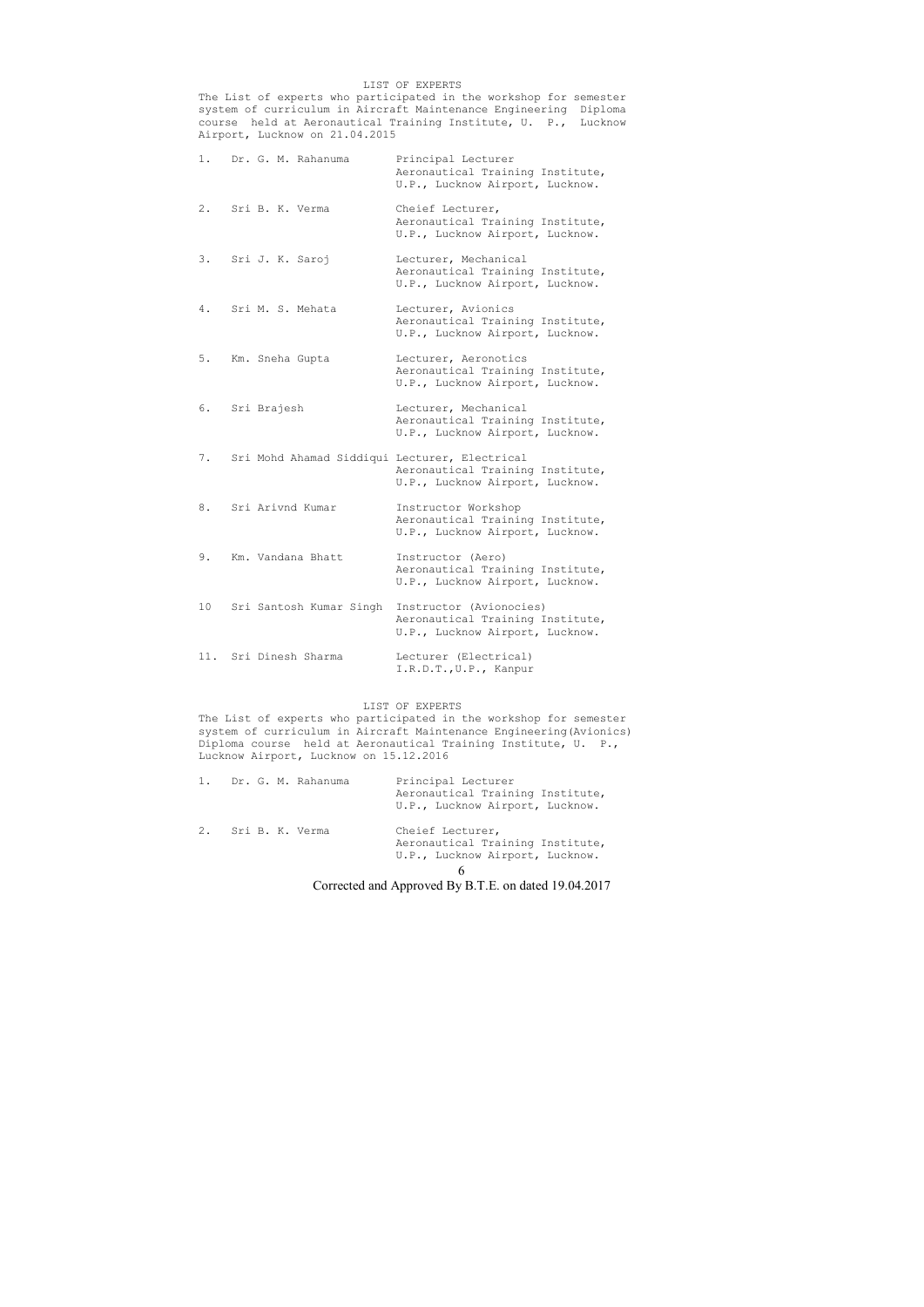|     | 3. Sri Harjeet Singh                              | A.M.E.<br>Aeronautical Training Institute,<br>U.P., Lucknow Airport, Lucknow.                                                  |
|-----|---------------------------------------------------|--------------------------------------------------------------------------------------------------------------------------------|
|     | 4. Sri Rajesh Kumar                               | A.M.E.<br>Aeronautical Training Institute,<br>U.P., Lucknow Airport, Lucknow.                                                  |
|     | 5. Sri Basant Kr. Dwivedi                         | A.M.E. (Avionics)<br>Aeronautical Training Institute,<br>U.P., Lucknow Airport, Lucknow.                                       |
|     | 6. Sri Kanhaiya Lal Gupta                         | A.M.E. (Avionics)<br>Aeronautical Training Institute,<br>U.P., Lucknow Airport, Lucknow.                                       |
|     | 7. Sri J. K. Saroj                                | Lecturer, Mechanical<br>Civil Aviation Department,<br>U.P., Lucknow Airport, Lucknow.                                          |
|     | 8. Sri M. S. Mehata                               | Lecturer, Avionics<br>Aeronautical Training Institute,<br>U.P., Lucknow Airport, Lucknow.                                      |
|     | 9. Km. Sneha Gupta                                | Lecturer, Aeronotics<br>Aeronautical Training Institute,                                                                       |
|     | 10. Sri Brajesh                                   | U.P., Lucknow Airport, Lucknow.<br>Lecturer, Mechanical<br>Aeronautical Training Institute,<br>U.P., Lucknow Airport, Lucknow. |
|     | 11. Sri Mohd Ahamad Siddiqui Lecturer, Electrical | Aeronautical Training Institute,<br>U.P., Lucknow Airport, Lucknow.                                                            |
|     | 12. Sri D. K. Singh                               | Lecturer, Aeronotics<br>Aeronautical Training Institute,<br>U.P., Lucknow Airport, Lucknow.                                    |
|     | 13. Sri Santosh Kumar Singh                       | Lecturer (Avionocies)<br>Aeronautical Training Institute,<br>U.P., Lucknow Airport, Lucknow.                                   |
| 14. | Sri Ashish Gupta                                  | Deputy Director<br>I.R.D.T., U.P., Kanpur                                                                                      |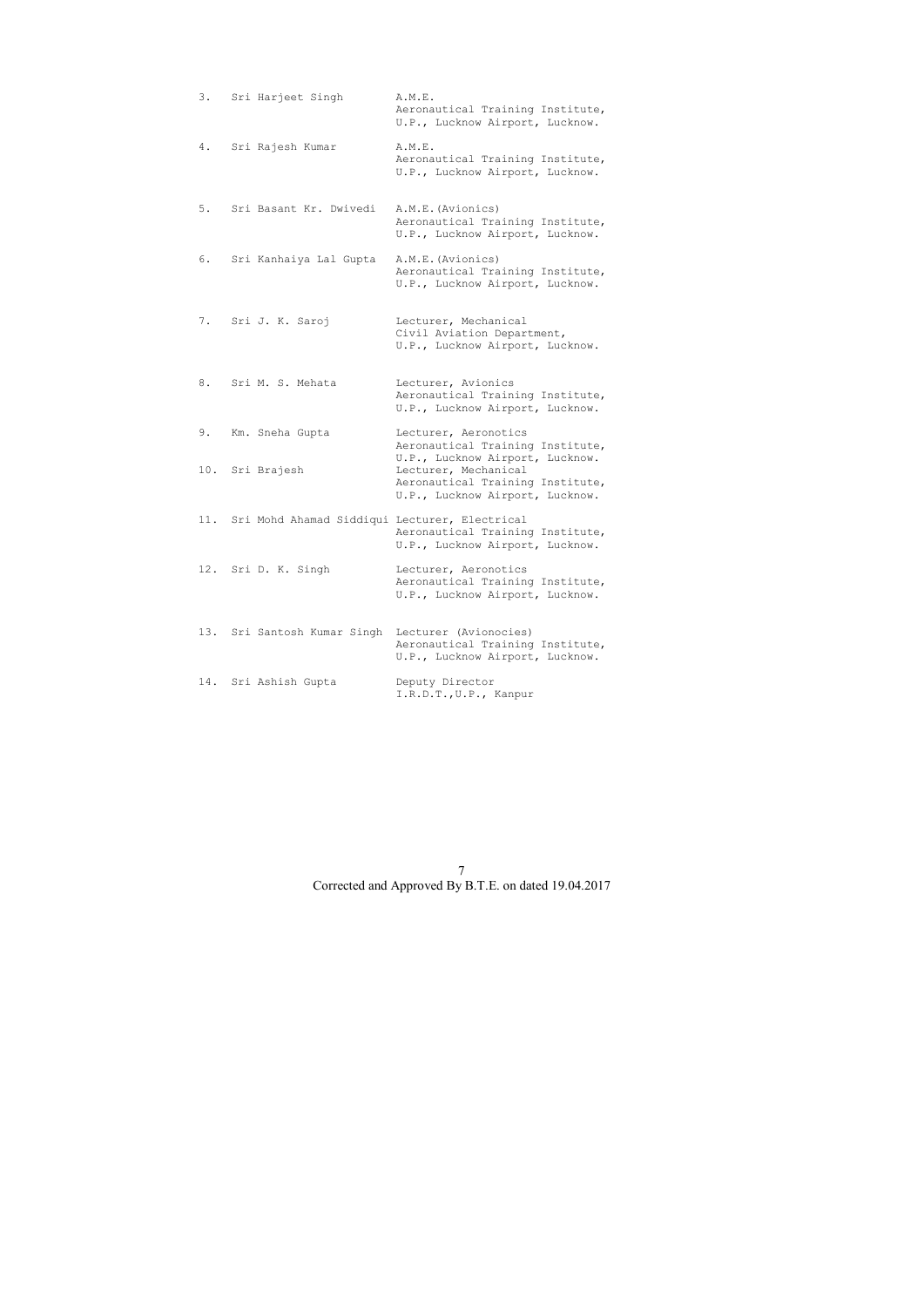# **LIST OF EXPERTS**

**A Curriculum Workshop for Development of Curriculum on the Subject " Energy Conservation" was held on 22nd January, 2018 at NITTTR, Chandigarh. The following participated in the workshop:-** 

| S. No.           | <b>Name, Designation and Official address</b>                                                                      |  |  |  |  |  |  |  |
|------------------|--------------------------------------------------------------------------------------------------------------------|--|--|--|--|--|--|--|
|                  | <b>From Field/Industries/Institutions of Higher Learning</b>                                                       |  |  |  |  |  |  |  |
| 1.               | Shri Jotinder Singh, Engineer-in-Chief(Retd.) Punjab State Power Corpn.<br>Ltd.(PSPCL), Punjab                     |  |  |  |  |  |  |  |
| 2.               | Shri Punit Sharma, Asstt.General Manager, Electrical & Energy<br>Management, Godrej Appliances Ltd. Mohali, Punjab |  |  |  |  |  |  |  |
| 3.               | Ms. Anu Singla, Associate Professor, Chitkara University, Rajpura, Punjab                                          |  |  |  |  |  |  |  |
| $\overline{4}$ . | Shri Girish Kumar, UP New and Renewable Energy Development<br>Authroity (UPNEDA), Lucknow, U.P.                    |  |  |  |  |  |  |  |
| 5.               | Sh. Lal Ji Patel, TBO/ CDC Officer, IRDT Kanpur, U.P.                                                              |  |  |  |  |  |  |  |
| 6.               | Shri Ravinder Kumar, Research Assistant, IRDT, Kanpur, U.P.                                                        |  |  |  |  |  |  |  |
|                  | <b>From NITTTR, Chandigarh</b>                                                                                     |  |  |  |  |  |  |  |
| 7.               | Dr. AB Gupta, Professor & Head, Curriculum Development Centre,<br>Coordinator                                      |  |  |  |  |  |  |  |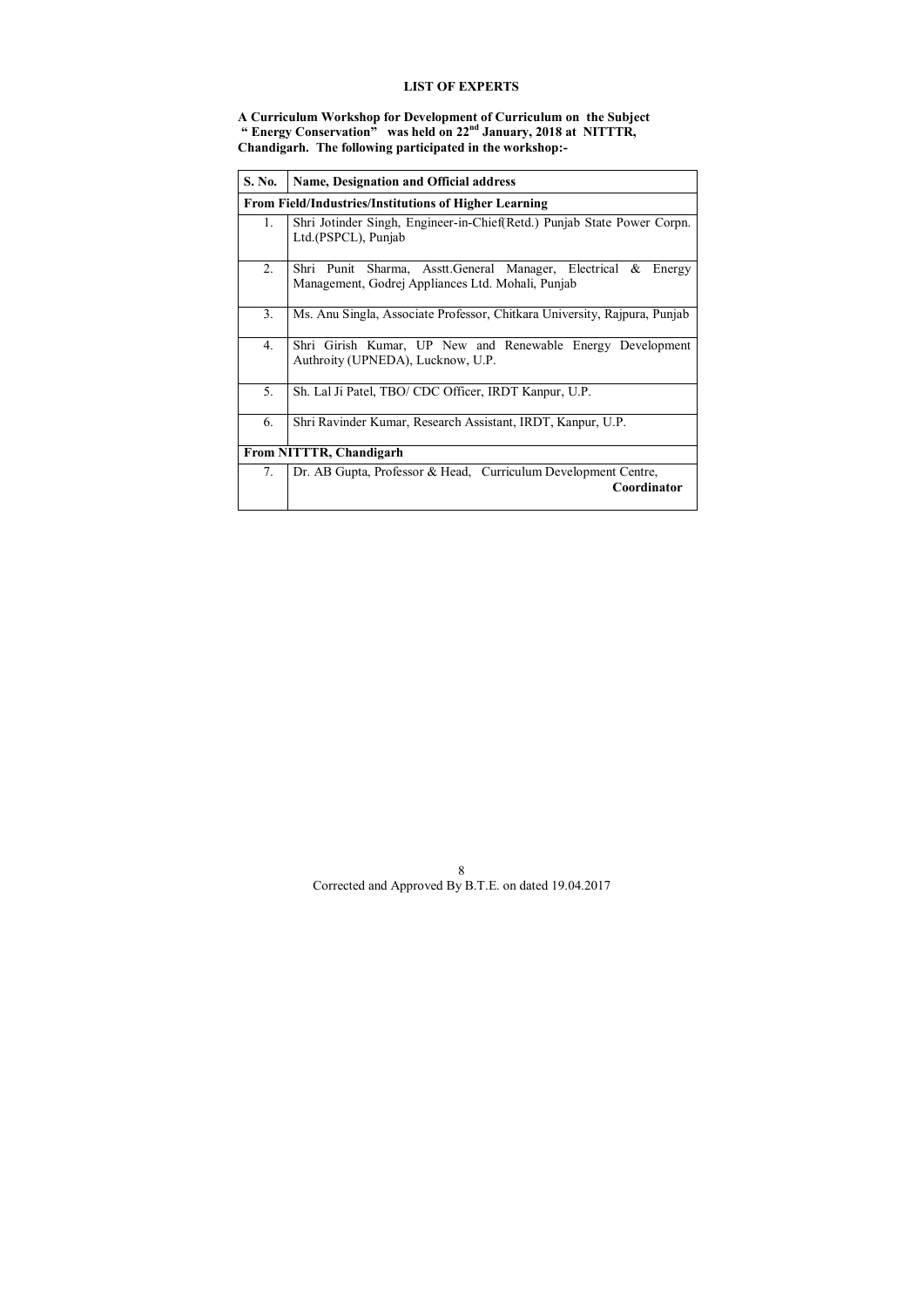### REVISION NEED & CURRICULUM PROFILE

 Revision of a curriculum is, at times, necessary to make it useful to changing need of time, to weed out the matter irrelevant in the present context and to add to it some thing more wanted. Keeping all these point in mind the existing syllabus has been thoroughly scanned and appropriate changes made whereever necessary. For example the subjects such as in I year Mathematics, Physics, Mechanics, Workshop practice and in II year Theory of Flight, Aircraft Systems, Aircraft Electricity and also in Final Year subjects like Jet Engine, Avionics have been suitably revised and has been redesginsed to incorporate various ideas important to practicing maintenance personnels. Besides all this the ideas fundamental to aircraft frame, engines, flight and control instruments have been kept intact in systematic order. It is supposed that with all these changes, that has been made, the new syllabus will enable the trainees to perform their duties efficiently and effectively.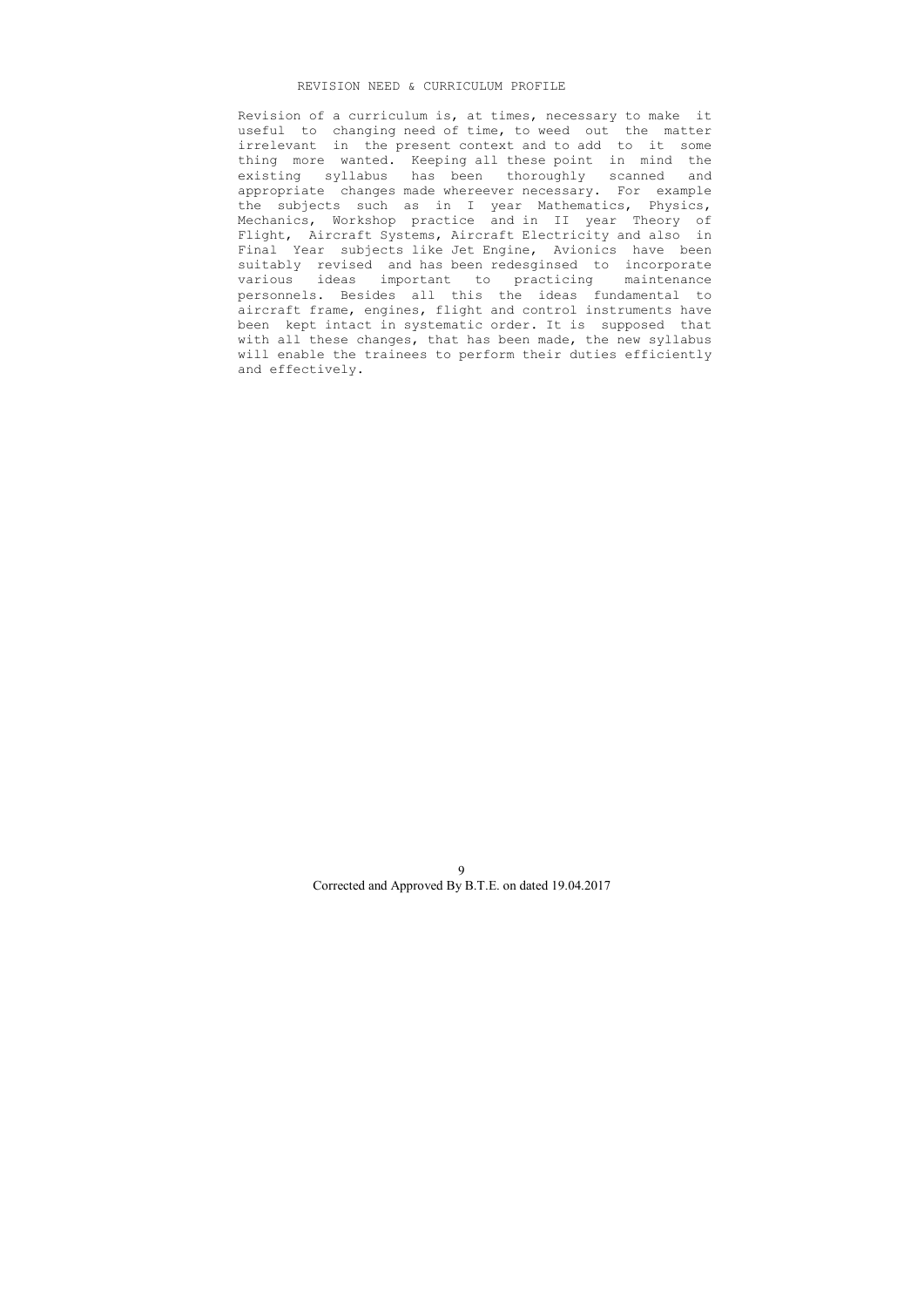L T P  $4 \quad 2 \quad -$ 

I Semester

1.1 MATHEMATICS-I

Rationale :

 Mathematics is the back bone of engineering education. It is indispensable for understanding quantitatively the concepts of engineering and technology.

TOPIC WISE DISTRIBUTION OF PERIODS

| Sl.No. | Topics                | Coverage Time |    |                |   |  |
|--------|-----------------------|---------------|----|----------------|---|--|
|        |                       |               | L  | Т              | P |  |
| $1$ .  | Algebra               |               | 15 | 8              |   |  |
| $2$ .  | Trignometry           |               | 15 | 8              |   |  |
| 3.     | Differential Calculus |               | 26 | 1 <sub>0</sub> |   |  |
|        |                       | Total         |    | 56 28          |   |  |

### DETAILED CONTENTS

### 1. ALGEBRA:

- (i) Theory of Eqution and symmetric functions of roots.
- (ii) Bionomial, Logarithmic and Exponmential Series, General exponential and logarithmic series (Rivision).
- (iii)Complex numbers and their applications to engineering problems.
- (iv) Vectors and their graphic representation Mathematical operations of vectors.
- (v) Matrices and Determinants (Elementary Idea).

# 2. TRIGNOMETRY :

- (i) Inverse Circular Functions.
- (ii) De Movier's Theorem and its application.
- 3. DIFFERENTIAL CALCULUS :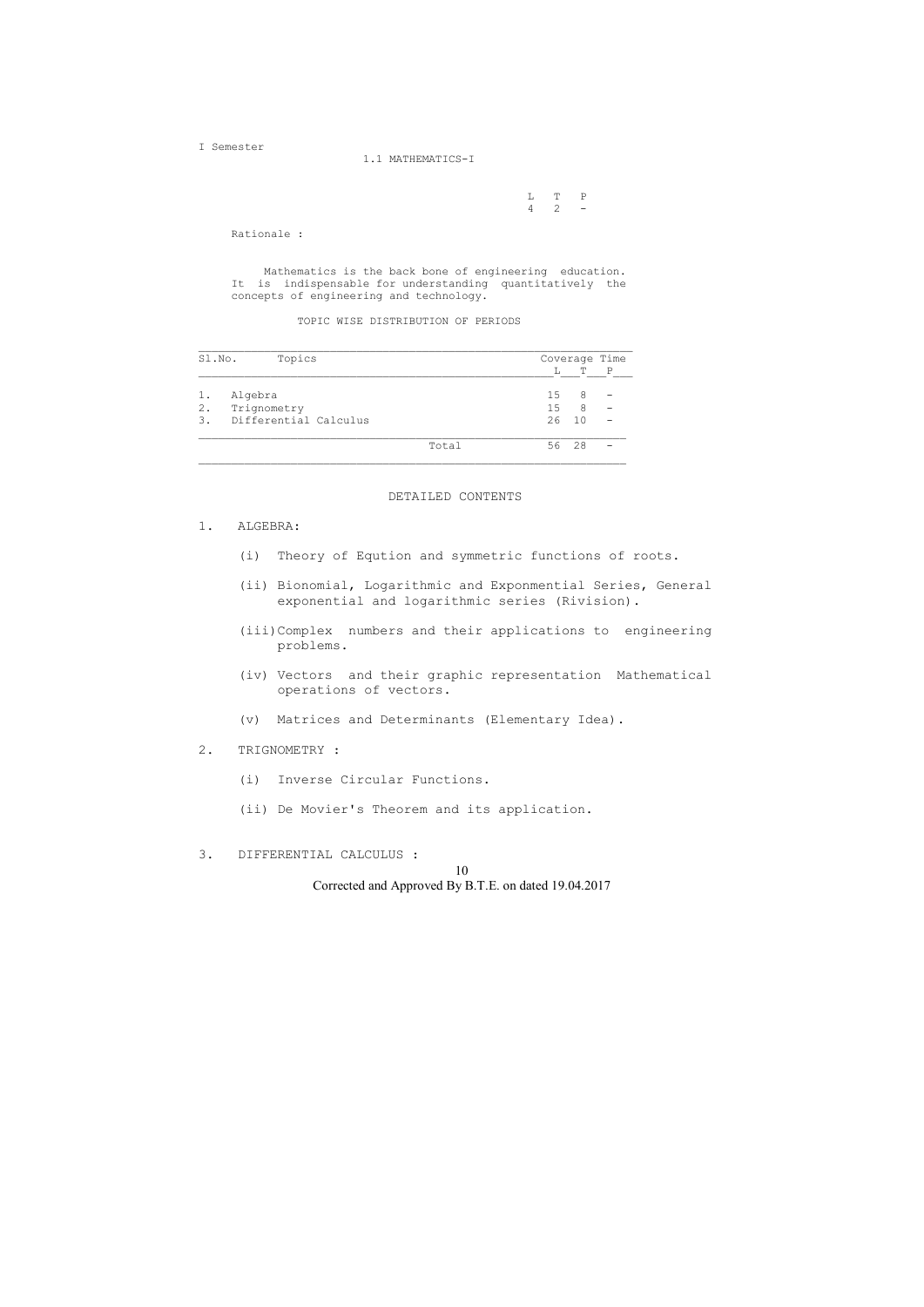- (i) Method of finding derivatives of differential coefficient of a function.
- (ii) Differentiation of function of function.
- (iii)Logarithmic differentiation.
- (iv) Successive differentiation.
- (v) Partial differentiation.
- (vi) Application of findings Tangents and Normal.
- (vii) Maxima and Minima.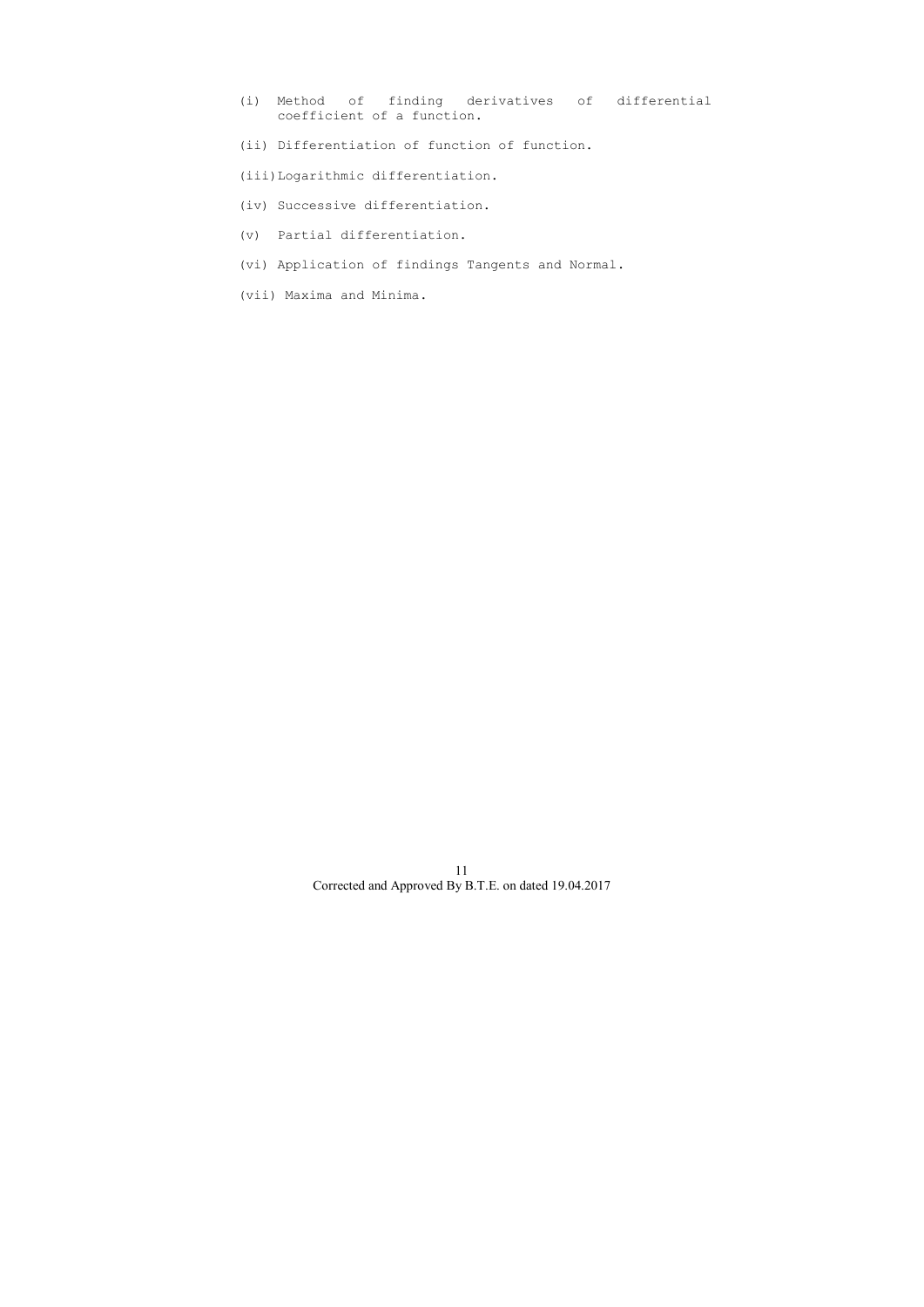### 1.2 PHYSICS-I

|         |                     | L T P |  |
|---------|---------------------|-------|--|
|         | $2 \quad 1 \quad -$ |       |  |
| $P = 1$ |                     |       |  |

Rationale :

 Knowledge and teaching of physics is a foundation course of engineering students, its purpose is to develop proper understanding of physical phenomena and the scientific concepts.

TOPIC WISE DISTRIBUTION OF PERIODS

| Sl.No. |              | Topics |  |       | Coverage Time |    |             |
|--------|--------------|--------|--|-------|---------------|----|-------------|
|        |              |        |  |       | L             | т  | $\mathbb P$ |
|        | Topics No. 1 |        |  |       | 14            |    |             |
| 2.     | Topics No. 2 |        |  |       | 14            | 7  |             |
| 3.     | Topics No. 3 |        |  |       | 14            |    |             |
| 4.     | Topics No. 4 |        |  |       | 14            |    |             |
|        |              |        |  | Total | 56            | 28 |             |

### DETAILED CONTENTS

### 1.A. THERMOMETRY :

- (i) Concept of heat and temperature. Units of heat. Basic principles of measurement of temperature.
- (ii) Different types of thermometers, their merits and demerits with special reference to constant volume Hydrogen Gas Thermometer, Platinum Resistance Thermometer, Thermocouple Thermometers.
- (iii)Relation between Fahrenheit, Celcius, Kelvin and Rankine's, Scales of temperature.
- B. CALORIMETRY :
	- (i) Concept of thermal capacity and specific heat, Effect of temperature on specific heat, Specific heat of solid/liquid by Bunsen's ice calorimeter.
	- (ii) Latents heat of fusion and vaporisation, thermal energy and heat of combustions.
	- (iii)Specific heat of gases, Specific heat at constant pressure and constant volume (Cp & Cv) and relationship between them. Ratio of two specific heats, specific heat of gas at low temperature, difference between vapour and gas. .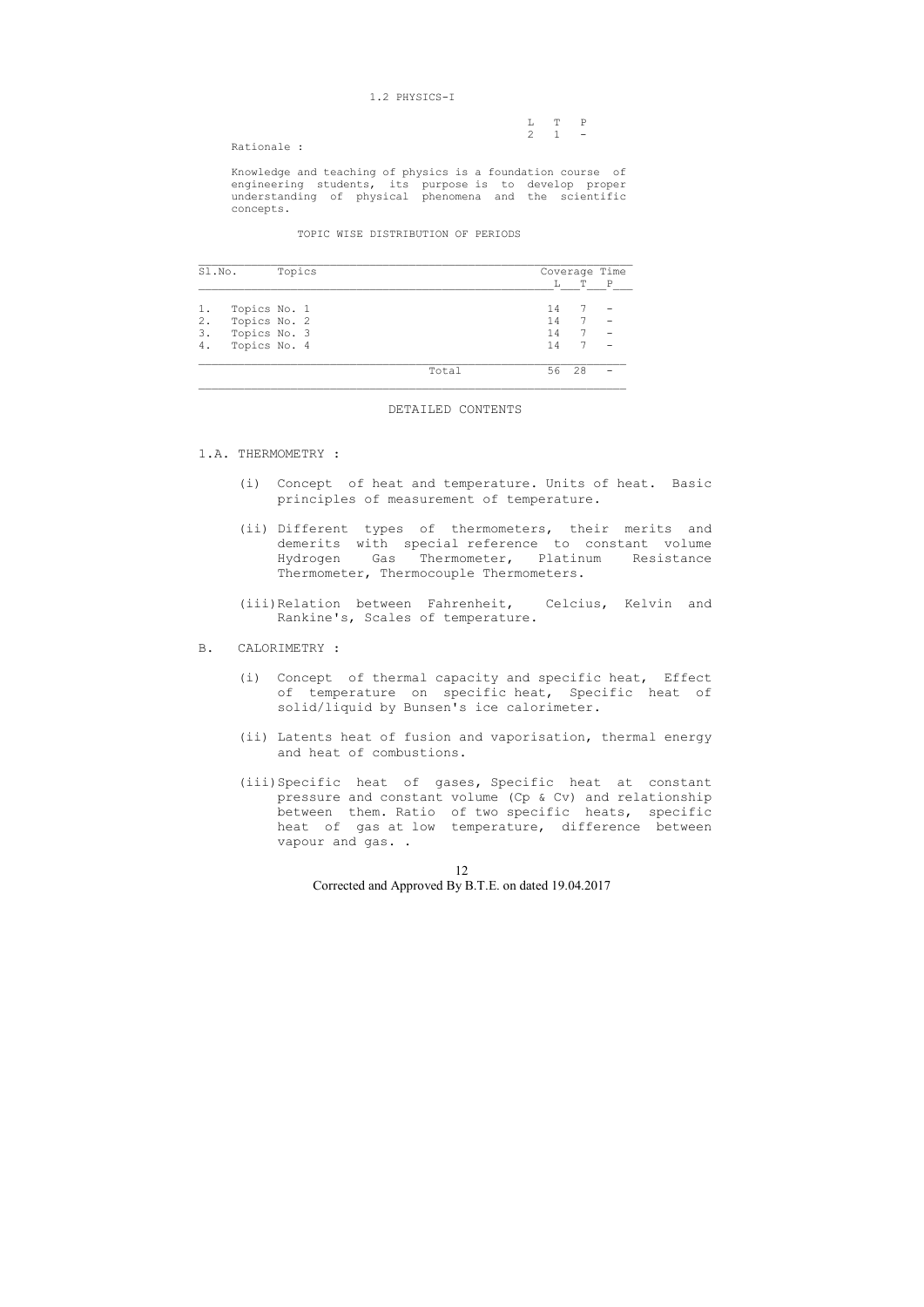- 2. NATURE OF HEAT :
	- (i) Concept of mechanical equivalent of heat and its determination by Joule's method.
	- (ii) Concept of ideal and real gases. Laws governing the behaviour of gases viz. Boyle's Law, Charle's Law. Compression and expansion processes of gases - such as adiavatic, sothermal processes. Work done during these processes, Internal energy of gas.
	- (iii)Concept of heat transfer by conduction, convection and radiation, Coefficient of thermal conductivity and its determination by Searle's and Lee's methods. Simple numericals related to above
- 3. THERMODYNAICS :

 First and second law of thermodynamics, Concept of heat engine, heat pump and refrigerator, Carnot cycle, Auto cycle and Diesel cycle and their thermal efficienies and related numericals.

4. OPTICS :

 Nature of light, Speeds of light, Loss of refraction and reflection at a plane surface by Spherical Mirror and Lenses and Critical angle, Total internal reflection. Principle of Fibre optics, Optical fibre and their applications.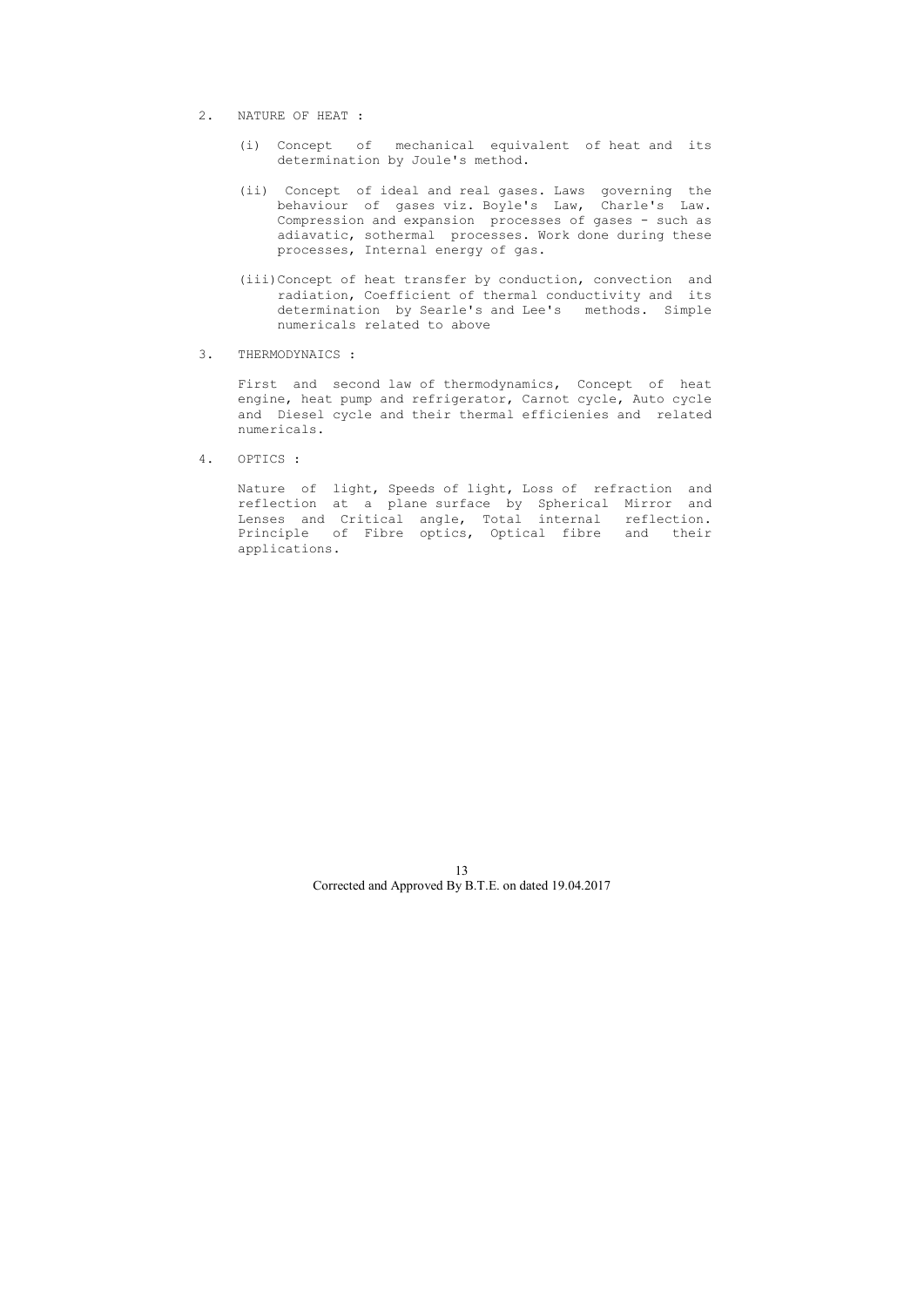L T P  $6 - 2$ 

### 1.3 GENERAL ENGINEERING AND GROUND SUPPORT

Rationale :

 The paper intends to provide aquaintance with the components common to various machines and equipments and processes generally used in aircraft.

TOPIC WISE DISTRIBUTION OF PERIODS

| Sl.No. | Topics       |       | Coverage Time |   |    |
|--------|--------------|-------|---------------|---|----|
|        |              |       | L             | Т | P  |
|        | Topics No. 1 |       | 9             |   |    |
| $2$ .  | Topics No. 2 |       | 9             |   |    |
| 3.     | Topics No. 3 |       | $\circ$       |   |    |
| 4.     | Topics No. 4 |       | 12            |   |    |
| 5.     | Topics No. 5 |       | 12            |   |    |
| 6.     | Topics No. 6 |       | 12            |   |    |
| 7.     | Topics No. 7 |       | 12            |   |    |
| 8.     | Topics No. 8 |       | 9             |   |    |
|        |              | Total | 84            |   | 28 |

### DETAILED CONTENTS

### 1. INTRODUCTION TO HAZARDOUS LIQUID/GASES:

 Safety precautions when working with hazardous/non-hazardous gases, Oils and chemicals. Remedial action in the event of fire/accident.

# 2. AIRCRAFT FASTENING DEVICES:

 Types, identification and symbols of- Bolts, Nuts Washers, Screws, Threads, Rivet, Pins, Keys nd Key Ways.

3. PURPOSE, USE AND LUBRICATION OF BEARINGS :

 Plane, split step, ball and roller bearing, Journal bearing, thrust bearing, collar bearing and special types of bearing and their application such as oil lite bearing, elastomer bearing and air bearing.

4. TRASMISSION :

 Different types of gear, gear trains and their use for transmission of motion, spur gear, single and double helical gear, bevel gears, worm gear, rack and penion. Concept of pitch, pitch circle and module, planetary gear system. Belt,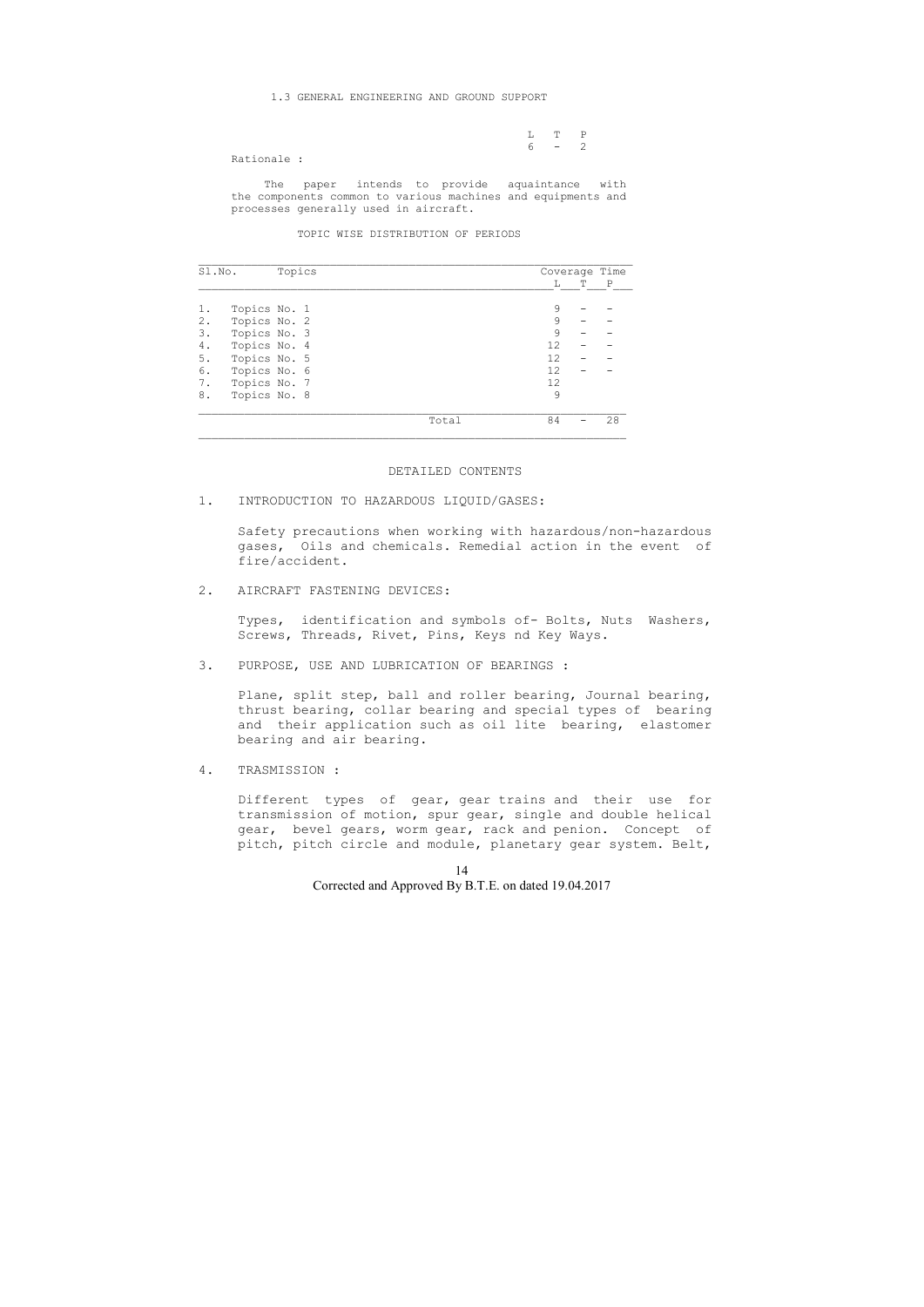pully chain and sprockets, lever devices, push pull rod system.

5. CABLES :

 Introduction of aircraft cables, Material uses and types of cables. Cable fittings, swaging and splicing. Procedure of aircraft cables, Proof testing of aircraft cable, fair lead and turnbuckles.

Flexible hose, Materials of flexible hoses - low, medium and high pressure hose, identification, flexible hose inspection, testing size designation and hose fittings

6. FLUID LINES AND FITTINGS :

 Rigid fluid lines, material, identification, sizes, febrication of metal tubes.

7. FIRE PROTECTION :

 Classification of fire, Fire extinguishers identification, inspection and operating procedure. Safety and fire precaution to be observed during fuelling and defuelling of aircraft. Fire extinguishing agents

8. NONDESTRUCTIVE TESTING :

 Crack detection by various method such as visual inspection, hot oil and chalk method. Dye penetrant method. Meganetic particle inspection, X-ray, Ultrasonic and Eddy current inspection, Florescent particle inspection test. NDT of composite

materials.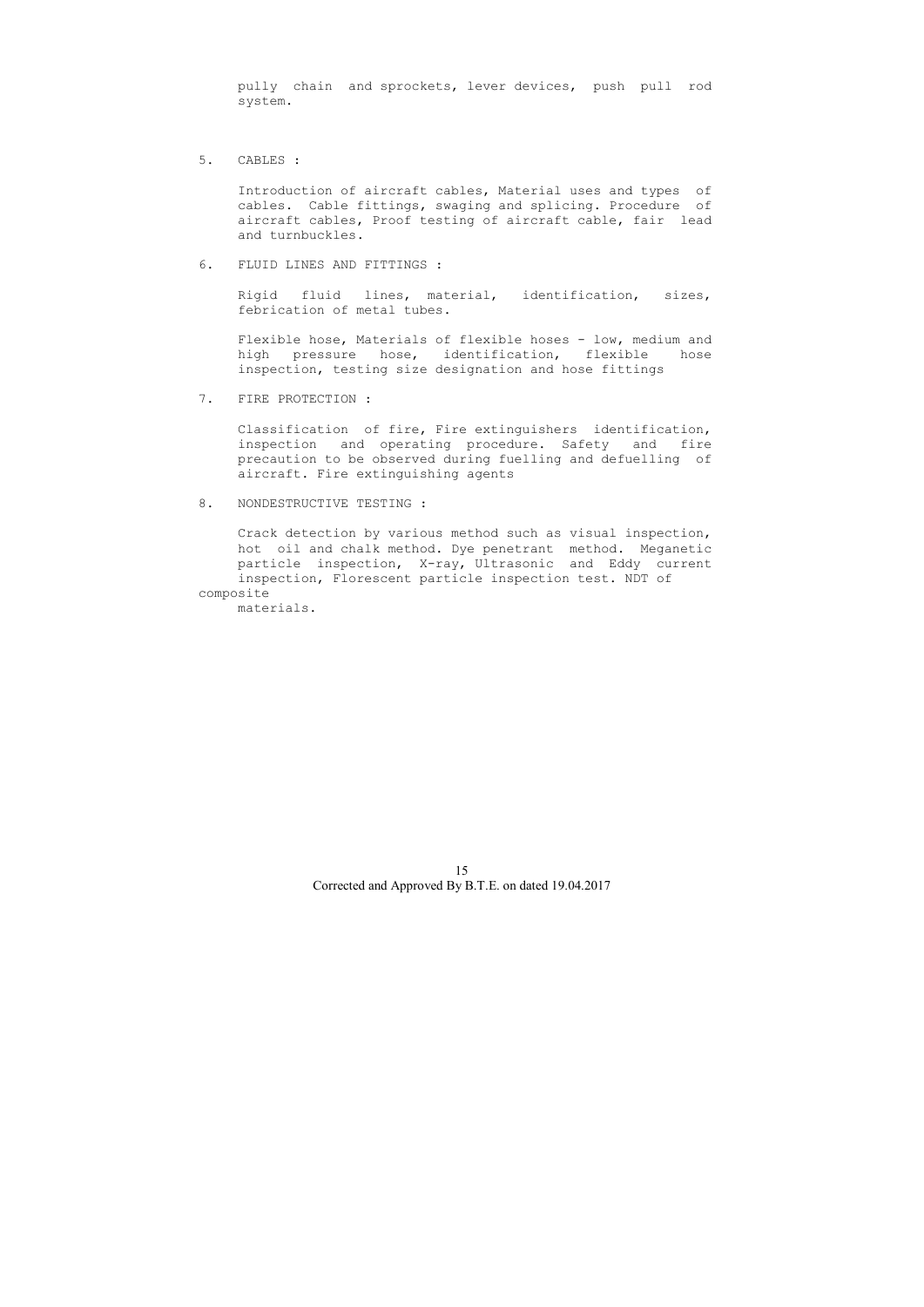# LIST OF PRACTICALS

Material Testing

- 1. Riveting practice e.g butt joint, lap joint.
- 2. Inspection of cable system.
- 3. Familiarization with tube and flexible hose inspection and testing.
- 4. Familiarization with spliting and swaging operation.
- 5. Bending and flaring of tube.
- 6. Familiarization with various kind of union used in fuel, oil and hydraulic system.
- 7. Familiarization with dye penetrant method.
- 8. Familiarization with meganetic particle inspections.
- 9. Familiarization with Eddy current inspections.
- 10. Familiarization with cable tension adjustment.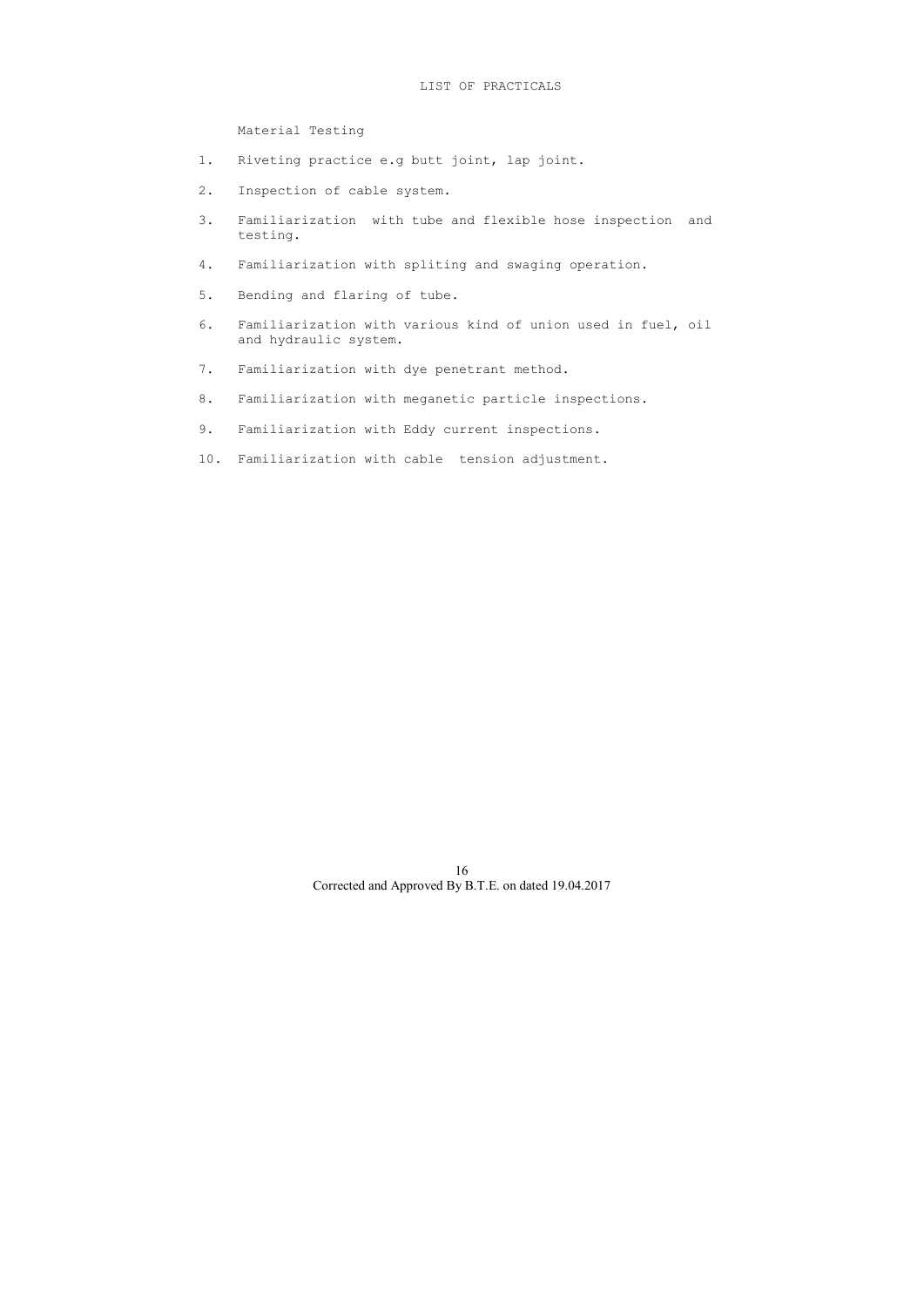### 1.4 ENGINEERING DRAWING

$$
\begin{array}{cccc}\nL & T & P \\
- & - & 8\n\end{array}
$$

Rationale :

Whether it is production, design or maintenance engineer, Knowledge of engineering drawing is a must to him. From production to assembly and dismantling for maintenance knowledge of engineering drawing is essential.

|  | TOPIC WISE DISTRIBUTION OF PERIODS |  |  |
|--|------------------------------------|--|--|
|  |                                    |  |  |

| Sl.No. |              | Topics |       |    | Coverage Time |             |  |
|--------|--------------|--------|-------|----|---------------|-------------|--|
|        |              |        |       | L. | т             | $\mathbf P$ |  |
|        | Topics No. 1 |        |       |    |               |             |  |
| $2$ .  | Topics No. 2 |        |       |    |               |             |  |
| 3.     | Topics No. 3 |        |       |    |               |             |  |
| 4.     | Topics No. 4 |        |       |    |               |             |  |
| 5.     | Topics No. 5 |        |       |    |               |             |  |
| 6.     | Topics No. 6 |        |       |    |               |             |  |
| 7.     | Topics No. 7 |        |       |    |               |             |  |
| 8.     | Topics No. 8 |        |       |    |               |             |  |
|        |              |        | Total |    |               | 112         |  |

### DETAILED CONTENTS

- 1. INTRODUCTION :
	- 1.1 General Introduction to Engineering Drawing and its meaning.
	- 1.2 Introduction of various drawing materials, instruments and equipment.
	- 1.3 Use of Draughtman Instruments, Mini drafter and Set of instruments, French curves, their correct use and care.

1.4 Sizes of Drawings sheets and their lay out.

2A. LETTERING TECHNIQUES :

 Printing of vertical and inclined, Normal single stroke capital letters and numbers.

B. INTRODUCTION TO SCALES :

 Necessity and use, R.F. types used in general engineering drawing, Plane, Diagonal and Chord sxales.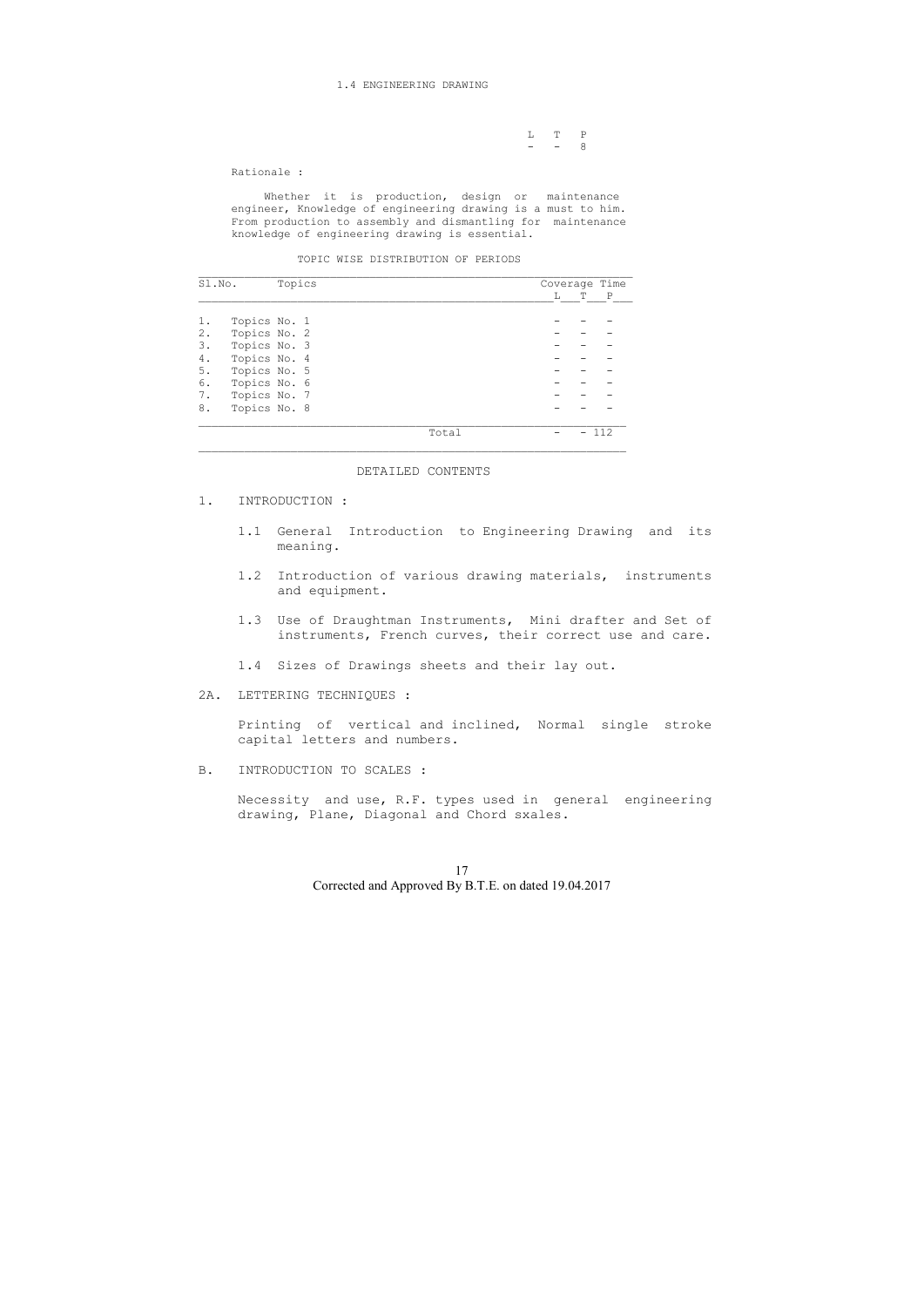- 3. CONVENTIONAL REPRESENTATIONS :
	- 3.1 Methods of showing centre lines, hidden lines, reference lines section lines and dimensional lines and dimensioning.
	- 3.2 Standard material symbols.
	- 3.3 Conventional method of representing threads, nuts, joints and welded parts. Exercises to illustrats the above.
- 4. Dimensioning Techniques.
- 5. PRINCIPLE OF PROJECTIONS :

 Principle of projections and essential views, orthographic projection and exercises.

- 5.1 Plan, Elevation, Side views in first angle and third angle projections, simple exercises.
- 6. ISOMETRIC PROJECTION :
	- 6.1 Isometric Scales.
	- 6.2 Isometric Views.
- 7. DEVELOPMENT OF SURFACES :
	- 7.1 Parallel line and radial line methods developments, Development of simple and truncated surfaces (Cubes, Prisms, Pyramids, Cylinders & Cones).
- 8. DRAWING OF TYPICAL AIRCRAFT PARTS :

Study of machine drawing and blue prints.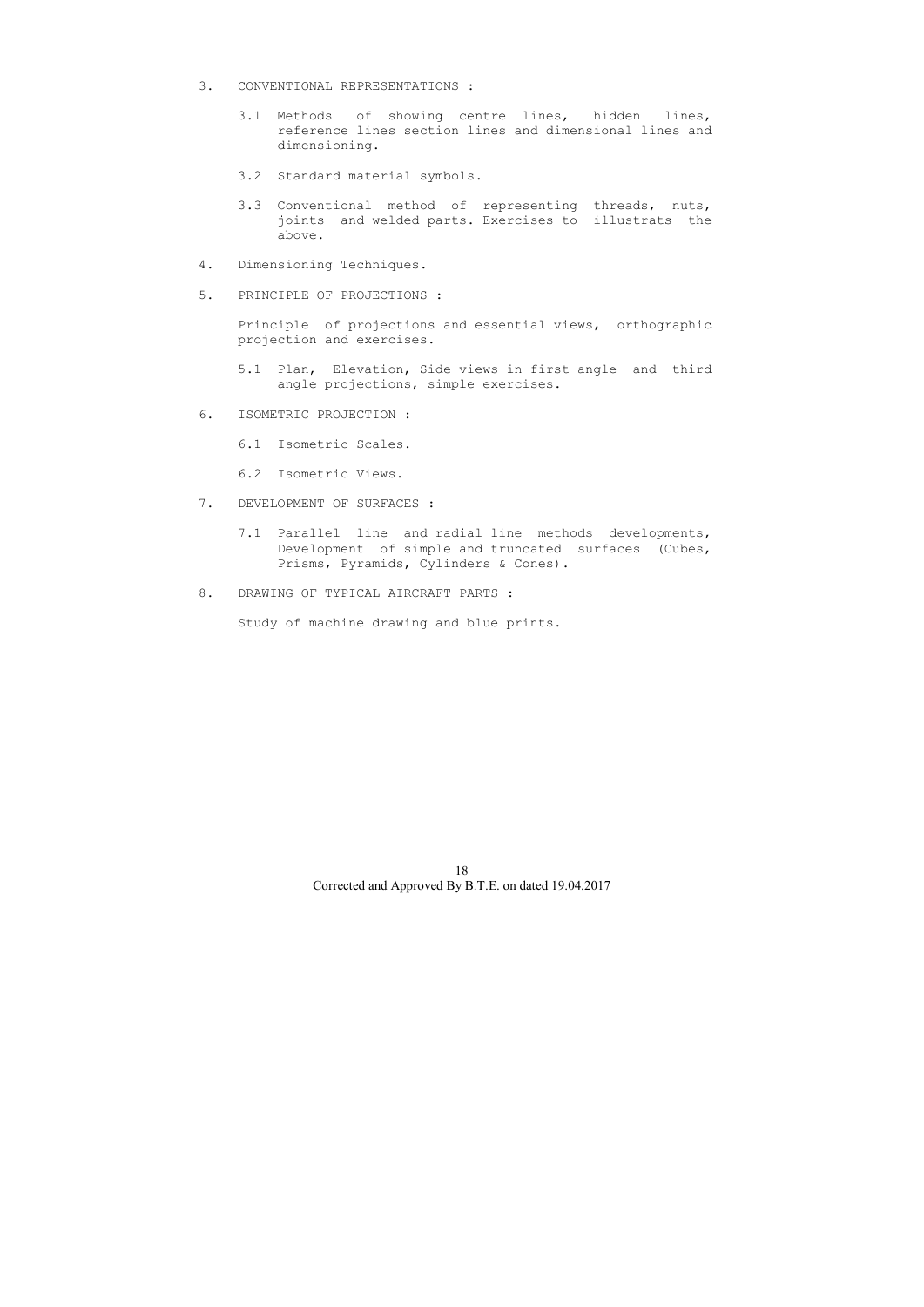1.5 AIR LAW, C.A.R AND HUMAN FACTORS AND LIMITATION-I

| $L \qquad T \qquad P$ |  |
|-----------------------|--|
| $8 - -$               |  |

Rationale :

 The objective and quality and related responsibility in the work of aircraft maintenance at any level requires some legislation. The paper deals with such things imperative for the knowledge of aircraft maintenance engineer and these are changable to time to time as DGCA, New Delhi requirements

### TOPIC WISE DISTRIBUTION OF PERIODS

| Sl.No. | Topics       |       |    | Coverage Time |   |  |
|--------|--------------|-------|----|---------------|---|--|
|        |              |       |    | Т             | P |  |
| 1.     | Topics No. 1 |       | 18 |               |   |  |
| 2.     | Topics No. 2 |       | 18 |               |   |  |
| 3.     | Topics No. 3 |       | 18 |               |   |  |
| 4.     | Topics No. 4 |       | 18 |               |   |  |
| 5.     | Topics No. 5 |       | 18 |               |   |  |
| 6.     | Topics No. 6 |       | 10 |               |   |  |
| 7.     | Topics No. 7 |       | 12 |               |   |  |
|        |              |       |    |               |   |  |
|        |              |       |    |               |   |  |
|        |              | Total |    |               |   |  |

 Reliability programme, AMP, On condition maintenance, TBO revision programme, Maintenance of fuel and oil consumption records, Fixing routine maintenance periods and component TBO, s initial and revision.

### DETAILED CONTENTS

 $\overline{\phantom{a}}$  , and the contribution of the contribution of the contribution of the contribution of the contribution of the contribution of the contribution of the contribution of the contribution of the contribution of the

1. I. A. R. :

 Knowledge of Aricraft manuals, Aircraft Rules. Air worthiness advisory circular, Aeronautical informationcirculars.

2. COCKPIT CHICK LIST, MEL, CDL AND DEFEX :

 Minimum equipment list, preparation and use of concept and emergency check list. Defect recording, reporting, investigation, rectification adn analysis. Maintenance control by retiability method.

3. AIRCRAFT MAINTENANCE PROGRAMMES AND THEIR APPROVAL:

4. APPROVAL OF ORGANISATIONS

 Approval of organisation in CAR 145, CAR-M, Approval of organisation in Cat.E and Cat.G.

5. AIRWORTHINESS AND CONTINUED AIRWORTHINESS :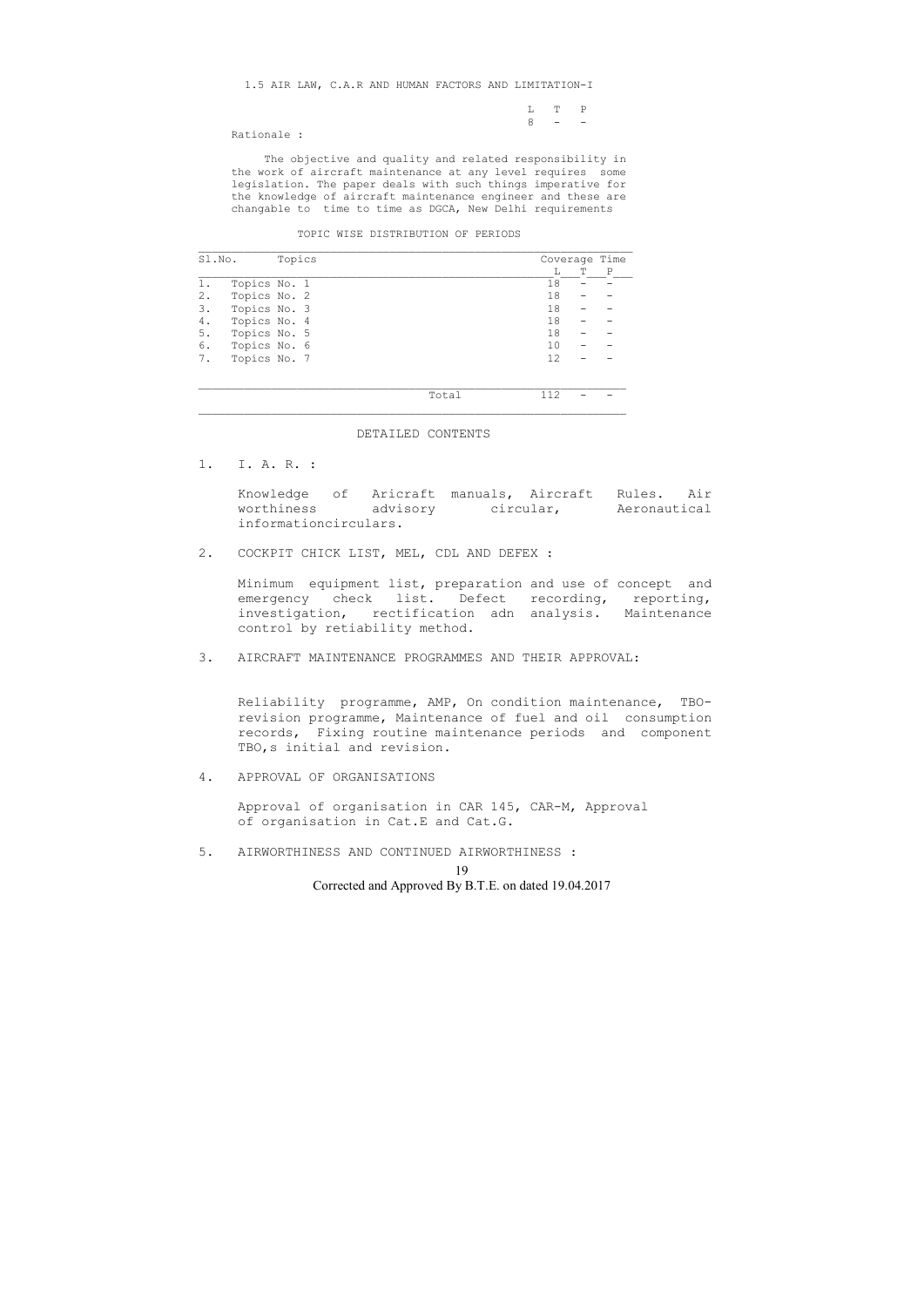Registration of aircraft, certificate of airworthiness, Rebuilding of aircraft, Special flight perprits, Airworthiness of ageing aircraft, Inspection of wooden aircraft, Airworthiness requirement for gliders, Microlight aircraft and hot air balloons. Flight manuals, pooling of aircraft, construction certification and operation of experimental/amature built aircraft, Age of aircraft, Import/Export of aircraft, Space, Item of equipments, Load and trim sheet.

6. FUELING, REFUELLING AND CALIBRATION OF FUELS :

 Requirments for fueling, refueling, calibration of fuel, storage, handling quality control and unusable fuel.

- 7. HUMAN PERFORMANCE :
- 7.1 General : The Need to take human factors into account incident attributable to human factors/human error; Murphy's law.
- 7.2 Human Performance and Limitations : Vision, Hearing, Information Processing, Attention and perception, Memory, Claustrophobia and physical access.
- 7.3 Social Psychology : Responsibility- Individual and group, Motivation and de-motivation, Peer pressure, Culature issues, Team working, Management, supervision adn leadership.
- 7.4 Factors Affecting Performance : Fitness, Health, Stress Domestic and work relatied, Time pressure and deadlines, Workload - Overload and underload, Sleep and fatigue, Shift work, Alcohal, medication, srug abuse.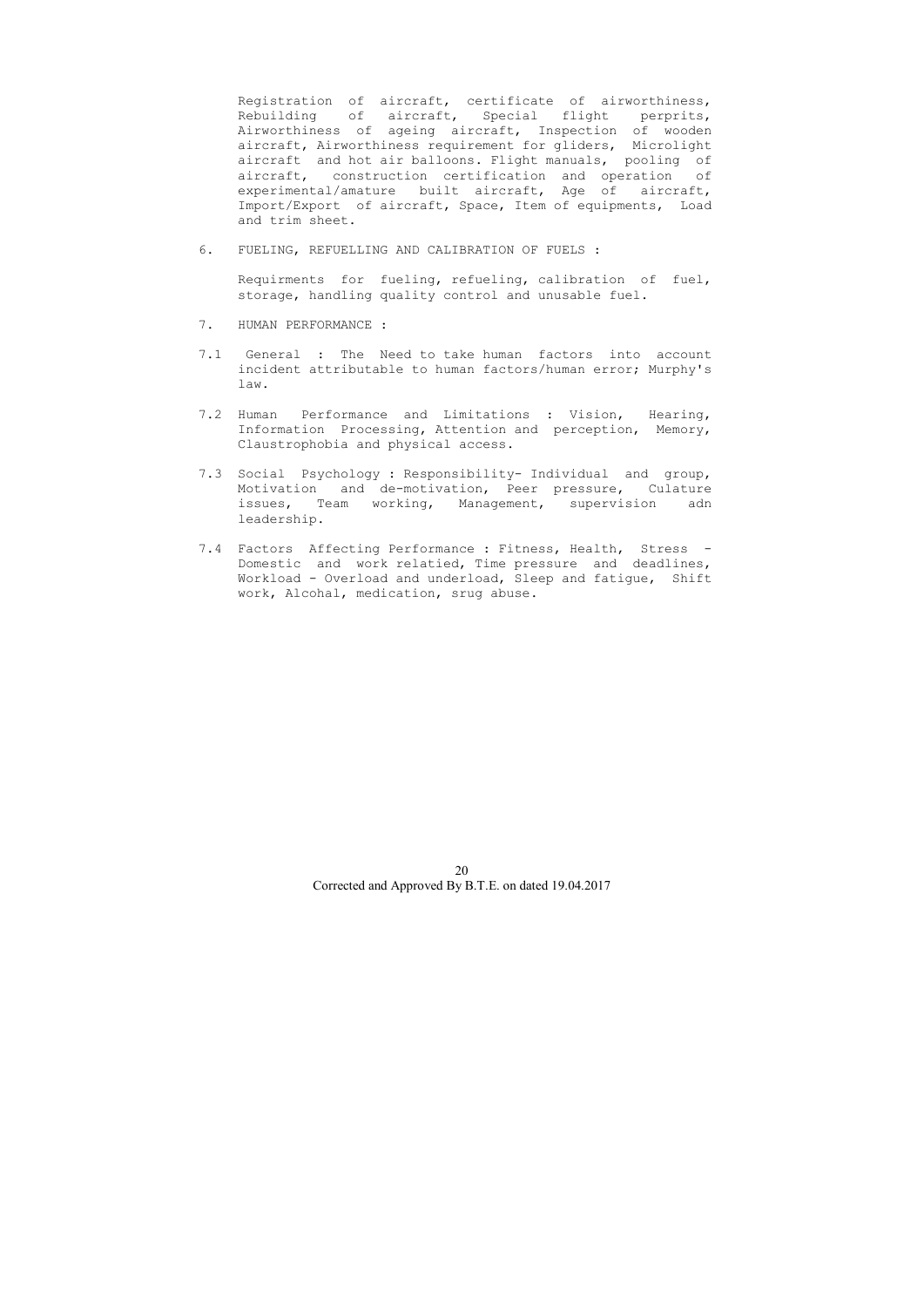| L T P   |  |
|---------|--|
| $4 - 8$ |  |

Preamble :

 There are basically 4 shops to workshop practice i.e. Carpentary shop, Fitting shop, Machine shop and Welding shop. The purpose is to familarization of various machines used in aircraft repair and maintenance.

TOPIC WISE DISTRIBUTION OF PERIODS

| Sl.No. |              | Topics |  |  | Coverage Time |    |   |     |
|--------|--------------|--------|--|--|---------------|----|---|-----|
|        |              |        |  |  |               | L  | T | P   |
|        | Topics No. 1 |        |  |  |               | 6  |   |     |
| 2.     | Topics No. 2 |        |  |  |               | 6  |   |     |
| 3.     | Topics No. 3 |        |  |  |               | 6  |   |     |
| 4.     | Topics No. 4 |        |  |  |               | 6  |   |     |
| 5.     | Topics No. 5 |        |  |  |               | 6  |   |     |
| 6.     | Topics No. 6 |        |  |  |               | 13 |   |     |
| 7.     | Topics No. 7 |        |  |  |               | 13 |   |     |
|        |              |        |  |  | Total         | 56 |   | 112 |

### DETAILED CONTENTS

- 1. Safety rules and Precautions in workshop- Instructions in the remedial action to be taken in the event of accidients/ human or machines
- 2. GENERAL WORKSHOP TOOLS :
- A. Marking and Measuring tools Steel scale, Surface gauge, Protector, Try square, Scriber, Different types of Punches, Divider, Callipers, surface Plate, Gauges, Vernier Callipers, Micrometer, Combinition set, Marking gauges, Bevel square.
- B. Cutting Tools Different types of File, Hacksaw, Chisels Tap and Die, Different types of Drill, Reamer, Different types of saw, Different types of Plainer, Different types of Power tools- lathe, Grinding Machine, Power Hacksaw, Milling Machine, Drilling Machine
- C. Holding and Supporting Tools Different types of vice, Bench hook, Bar clamp, Tongs, Pliers, Jigs adn fixtures.
- D. Striking Tools Different types of Hammer.
- E. Miscellaneous Tools Screw Driver, Pincer, Different types of wrench, Keys, File Card, Spanner & drift.
- 3. Handling and uses of different type of precision measuring tools.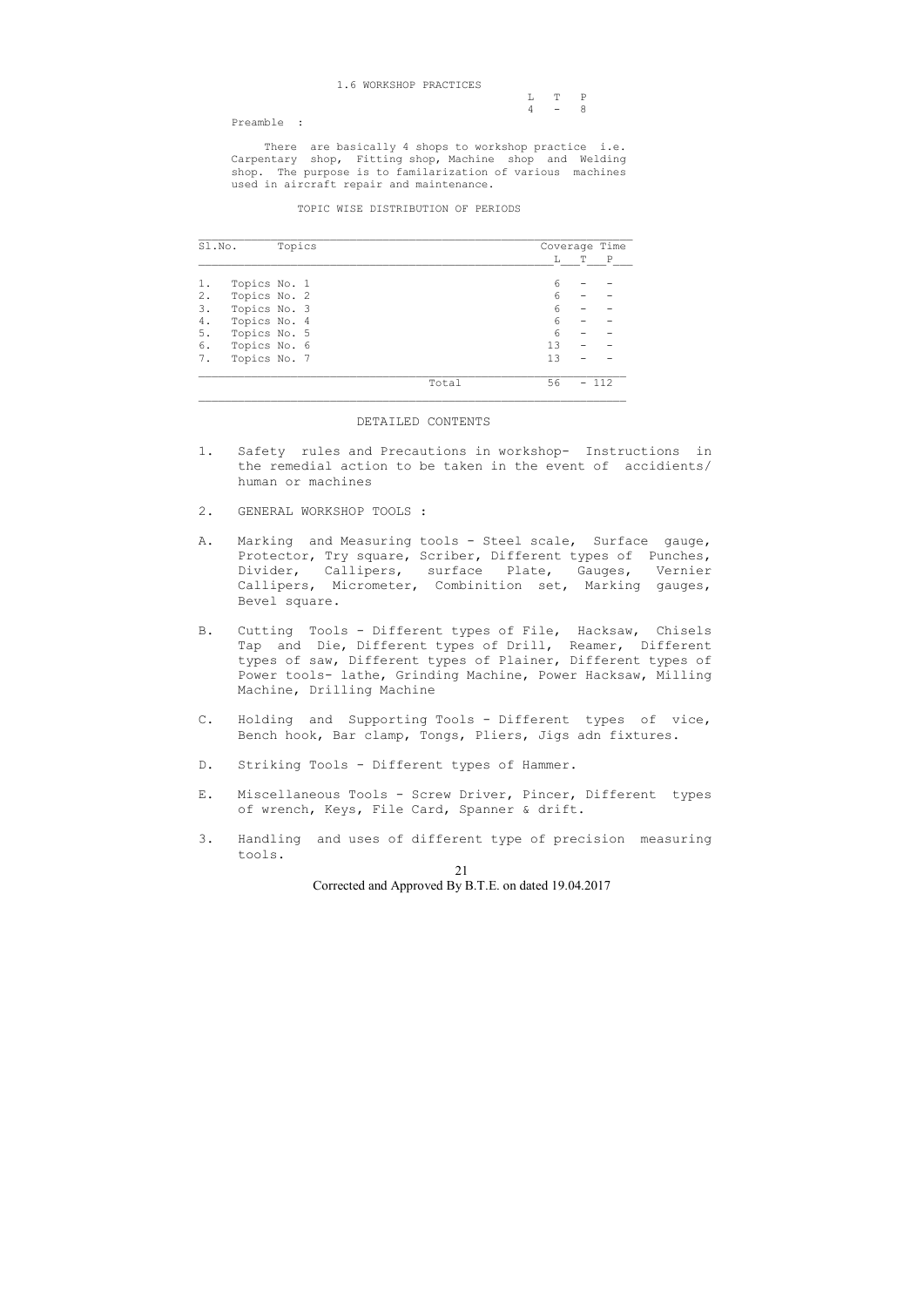- 4. Limits fits and allowances. Concept of interchangeability.
- 5. Working knowledge of Tools used on the follwong machine tools - Power Hacksaw, Drilling Machine, Lathe (Centre, Capston and Turret). Grinding Machines
- 6. Welding
- A. Safety precautions observed before and during welding.
- B. Different types of welding Gas welding, Electric arc welding, Seam welding, Spot welding, TIG & MIG, Types of fluxes and its advantages.
	- (a) Gas welding Types of gas welding, identificaiton of cylinders pressure regulator (single and double), welding torch and equipment, type of flame and blow pipe.
	- (b) Electric Arc Welding Types of arc welding metallic arc, gas shield arc welding (TIG & MIG), plasma arc welding.
	- (c) Pressure Welding Seam, Butt and spot welding.
	- (e) Types of welded joints and defect analysis
- 7. Brazing Al brazing, Cu brazing, Silver brazing and Stainless steel brazing.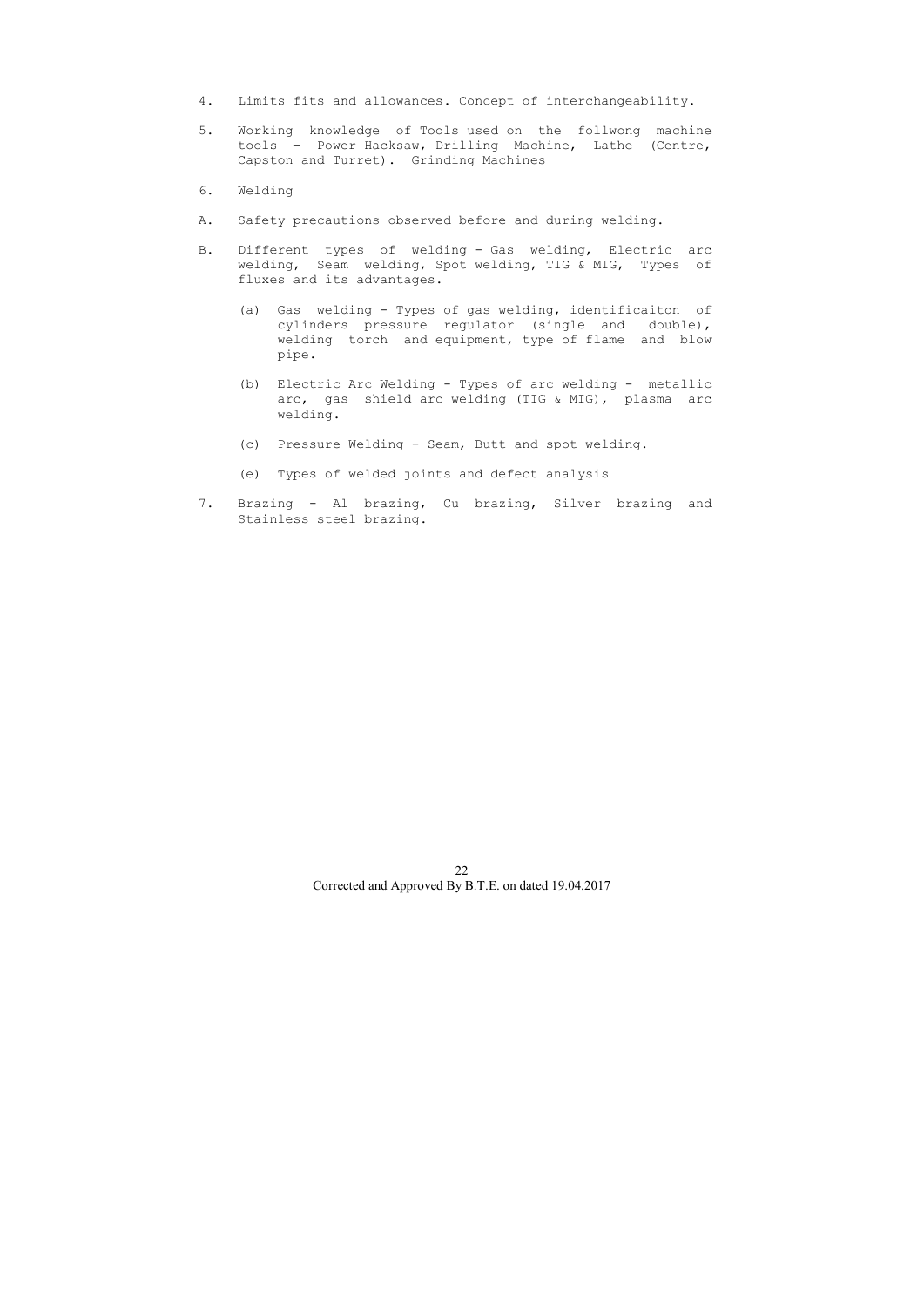### LIST OF PRACTICAL

GENERAL

- 1. Safety preautions to be observed in workshop
- 2. Familiarisation with various tools and equipments in use in the workshop.
- 3. Workshop, Work materials and Tool materials.

EXERCISE :

FITTING SHOP :

- 1. Hacksawing procedure, Precautions and Techniques in Hacksawing, Different number of Teeth in Blade, Utility.
- 2. (a) Making a straight cut with Hacksaw.
	- (b) Cutting a Solid block.
	- (c) Cutting a Channel.
	- (d) Cutting a corner
	- (e) Cutting a Conduit.
- 3. Cutting a square piec of 2" sides with Hacksaw.
- 4. Practice in the use of different files, precautions in the use of different filling rechique and methods.
- 5. Exercise 3 to be filed approximate size to side 2".
- 6. Filling the above exercise top surface to flat.
- 7. Filling the sides of above job to make right angle.
- 8. Making of "T" fitting.
- 9. Making Male and Female as per diagram given.
- 10. Making circular hole by drilling and finishing with file.
- 11. Making a square hole in a sheet.
- 12. Making a Diagononal fitting.
- 13. Practice in riveting and making a riveted joints.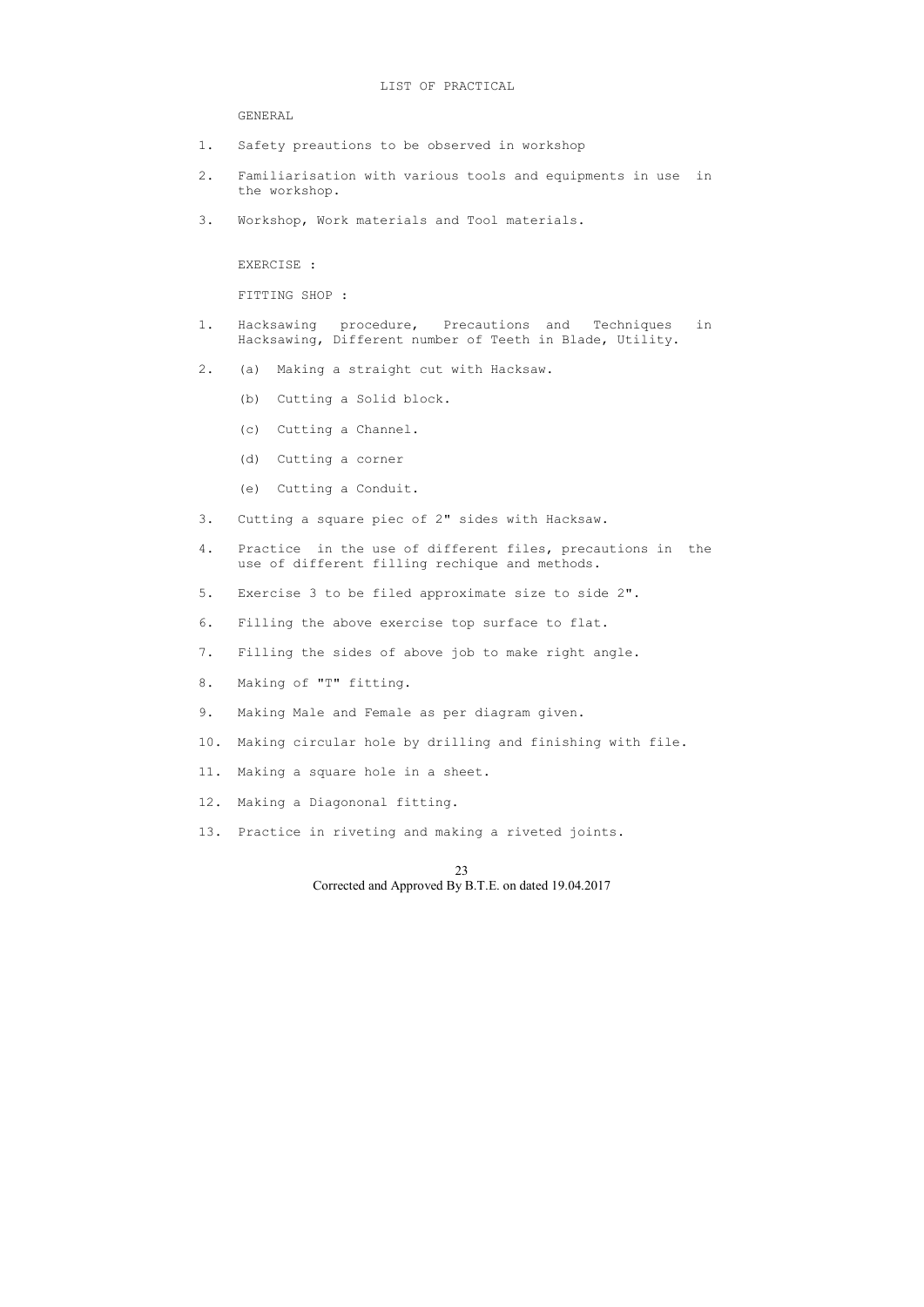MACHINE SHOP :

- 1. Familiarisation with the Machines in the Machine shop with
	- (a) Lathe
	- (b) Drilling Machine.
	- (c) Sharppening of Tool Bits.

EXERCISE :

- 1. Practice of Plain Turning, Facing of a M. S. Rod.
- 2. Step turning of Rod.
- 3. Thread Cutting Exernal
- 4. Taper turning.
- 5. Internal Turning Procedure.
- 6. Cutting Threads Internally by tape.
- 7. Knurling Practice.

AECR CARPENTRY :

- 1. Familiarisation with Tools and Equipments and Safety procedure in Carpentry.
- 2. Measuring and Making tools.
- 3. Cutting Tools, Saw, Planes, Chisels etc.,
- 4. Drilling and Boring Tools : Carpenters Brace Augarbit, Rosebit, Rosebit and Bradwal.

EXERCISE :

- 1. Procedure of use Saws and setting of the teeth.
- 2. Practice in Sharpening of Saws Teeth.
- 3. Practice in use of different types of chisels and shrpening
- 4. Practice in Grinding and Sharpening of various types of Chisels.
- 5. Practice of plaining.
- 6. Procedure of marking different types of cut.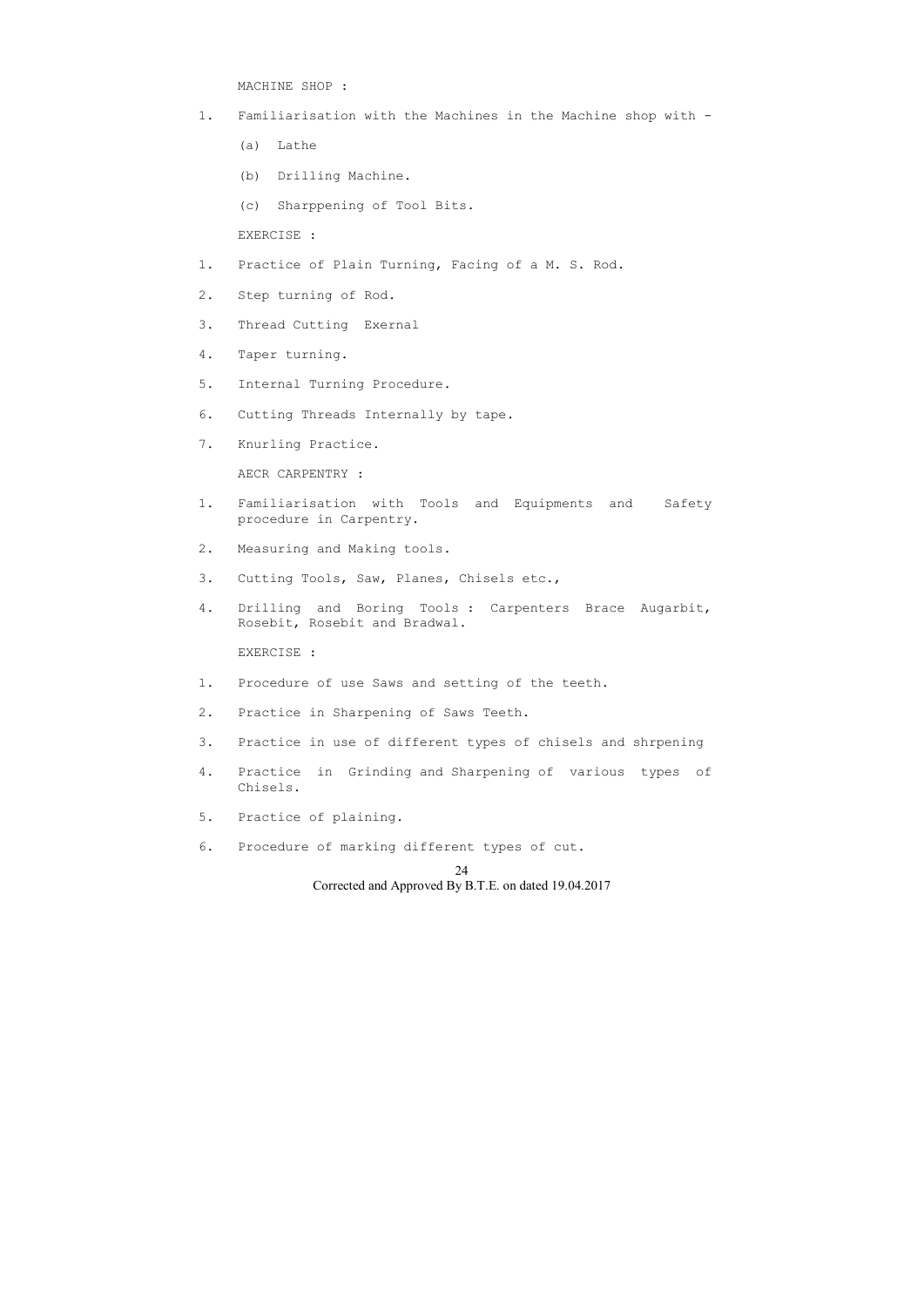7. Making a Half Lap joints and 'T' joints and Sawing practices as per drawing.

WELDING SHOP :

 Familiarisation with Tools, equipments used in the welding shop and precautions.

- 1. Oxygen and Acetyline Cylinders.
- 2. Acetyline regulator for Low Pressure.
- 3. Gas Cutting Equipment and Welding tips.
- 4. Pressure Regulators, Hose and Hose fitting, Welding Torch, Goggles, Spark, Filler Rod Wire Brush, welding table with fire, Brick to.

EXERCISE :

- 1. Practice of lighting the Gases.
- 2. Oxidising, Neutral and Reducing Flames.
- 3. Practice in making Head welding.
- 4. Practice a Line Brazing.
- 5. Practicing a Seam Soldering
- 6. Practicing a Butt Welding.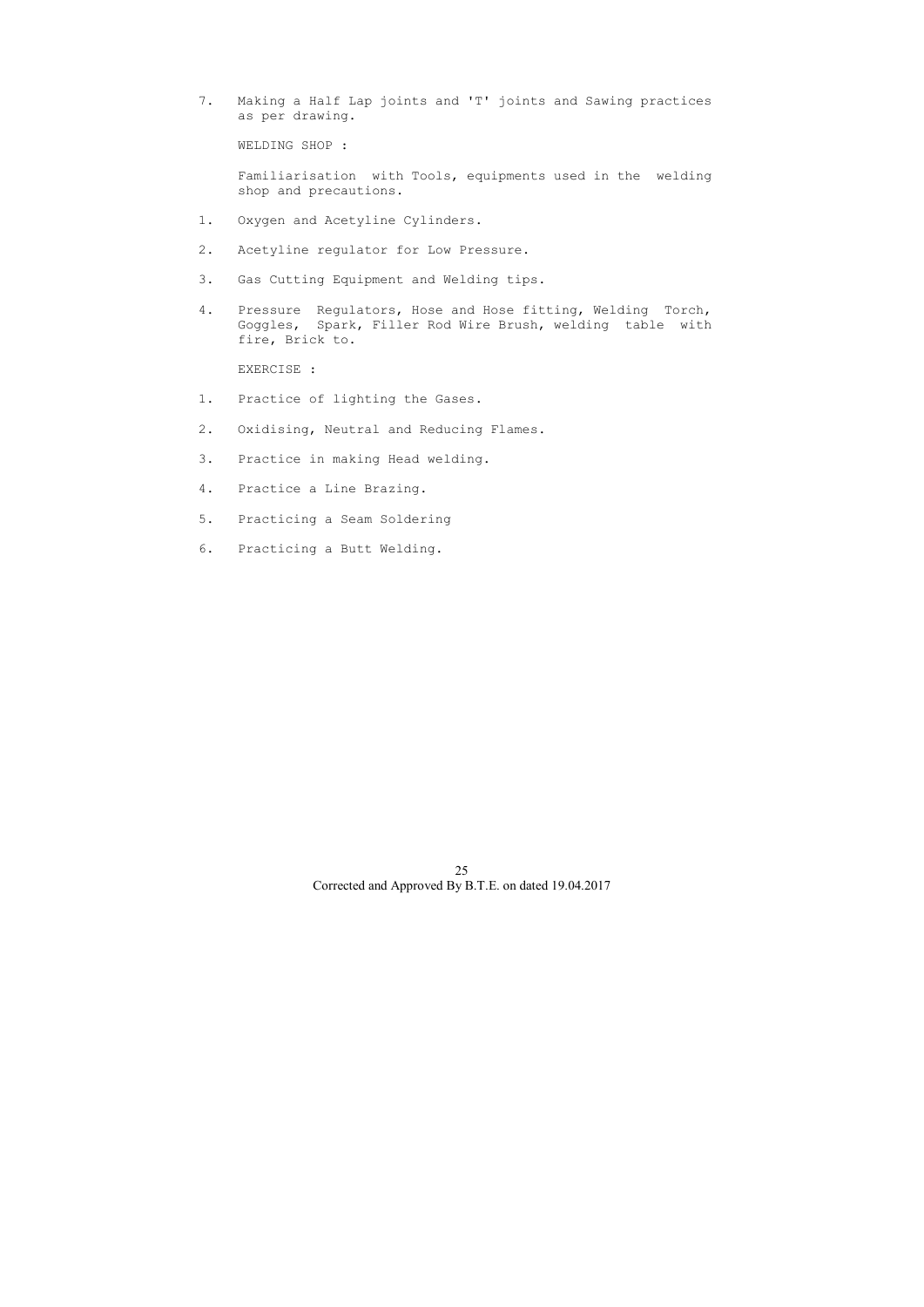II Semester

2.1 MATHEMATICS-II

 L T P 4 2 -

Rationale :

 Mathematics is the back bone of engineering education. It is indispensable for understanding quantitatively the concepts of engineering and technology.

TOPIC WISE DISTRIBUTION OF PERIODS

| Sl.No. | Topics               |       |       | Coverage Time |
|--------|----------------------|-------|-------|---------------|
|        |                      |       | T     | $\mathsf{P}$  |
|        | Integral Calculus    |       | 28 14 |               |
| 2.     | Co-Ordinate Geometry |       | 28 14 |               |
|        |                      | Total | 56 28 |               |

### DETAILED CONTENTS

- 1. INTEGRAL CALCULUS:
	- (i) Methods of indefinite integration.
	- (ii) Integration by Substitution.
	- (iii)Integration by parts.
	- (iv) Application of integration in calculation of Surface, Area and Volumes of cylinder, Cone and Sphere.
- 2. CO-ORDINATE GEOMETRY :
	- (i) Cartesian and Polar co-ordinates and their relationship through the system of representation of point in space and in a plane. Inter-relationship between Polar and Cartisian co-ordinates. Polar and Cartesian equation of standard curves.
	- (ii) Straight lines, Planes and Sphere in space, distance between two points of space. Findings equations of a straight line and shortest distance between two lines.
	- (iii)Standard form of curves of parabola, hyperbola, ellipse and tangents and normals.
	- (iv) Study of general equations of Second Degree for representing of various curve such as a pair of straight line, circle, parabola and ellipse.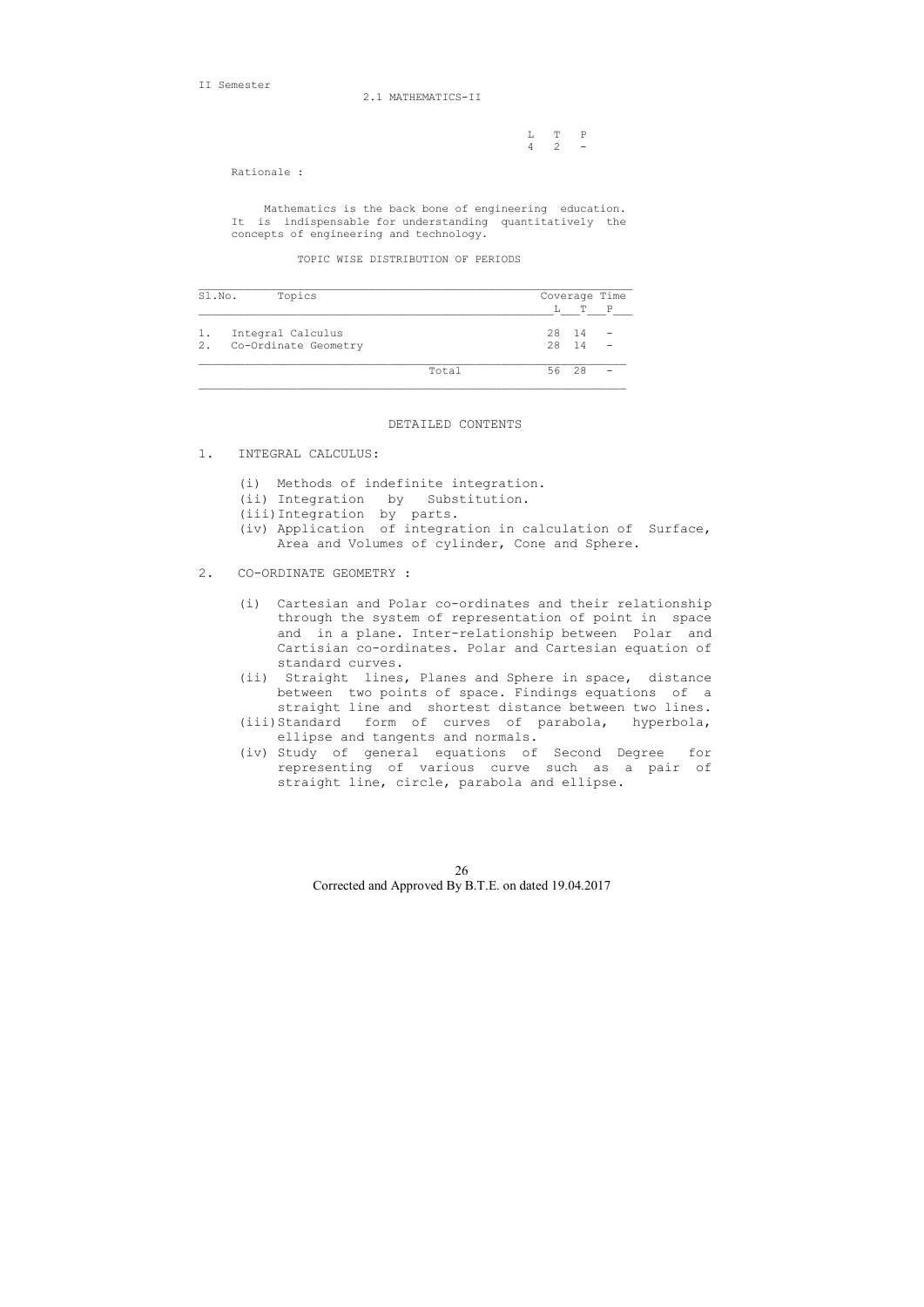### 2.2 PHYSICS-II

|  | $L \tT \tP$         |  |
|--|---------------------|--|
|  | $2 \quad 1 \quad -$ |  |

Rationale :

 Knowledge and teaching of physics is a foundation course of engineering students, its purpose is to develop proper understanding of physical phenomena and the scientific concepts.

### TOPIC WISE DISTRIBUTION OF PERIODS

| Sl.No. |              | Topics |  | Coverage Time |    |    |   |
|--------|--------------|--------|--|---------------|----|----|---|
|        |              |        |  |               | Ь  | Т  | P |
| 1.     | Topics No. 1 |        |  |               | 14 |    |   |
| 2.     | Topics No. 2 |        |  |               | 14 | 7  |   |
| 3.     | Topics No. 3 |        |  |               | 14 |    |   |
| 4.     | Topics No. 4 |        |  |               | 14 |    |   |
|        |              |        |  | Total         | 56 | 28 |   |

### DETAILED CONTENTS

1. WAVE MOTION AND SOUND :

 Mechanical waves, Sinusoidal wave, Interfrence phenomena and Standing waves. Speed of sound, Production of sounds, Intensity of sound waves, Pitch and quality. Doplar's effects and Ultrosonic waves.

# 2. KINEMATICS :

- (i) Angular valocity, Angular accelaration, Angular monmentum.
- (ii) Relation between Angular and linear valocity.

(iii)Centrifugal force.

- (iv) Motion in a vertical circle.
- (v) K.E. of rotation.
- (vi)Simple theory of vibrations and harmonic resonancres

(vii) Numericals based on above topics.

3. PROJECTILE :

 Parabolic motions, Projectile thrown horizontally and at an angle, Problems on time of flight, horigontale range and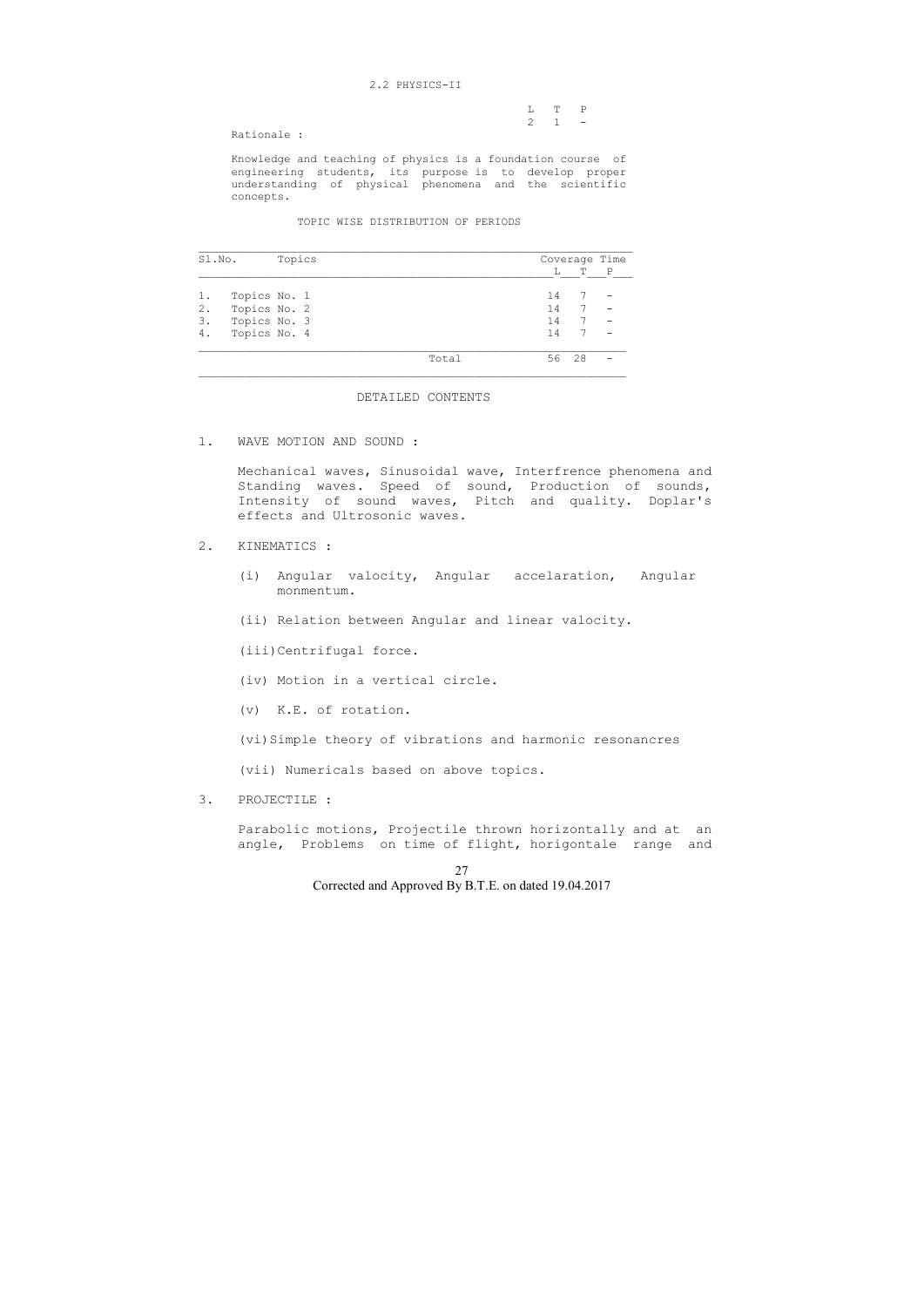maximum horizontal range.

- 4. MOTION OF SETELLITES ESCAPE VALOCITY :
	- (i) Orbital speed of setellite.
	- (ii) Period of revolution of setellite.
	- (iii) Artificial setellite.
	- (iv) Weightlessness in setellite.
	- (v) Binding energy of setellite.
	- (vi) Max height attained and valocity of setellite.
	- (vii)Geo-stationery satelites
	- (viii)Jet propulsion theory.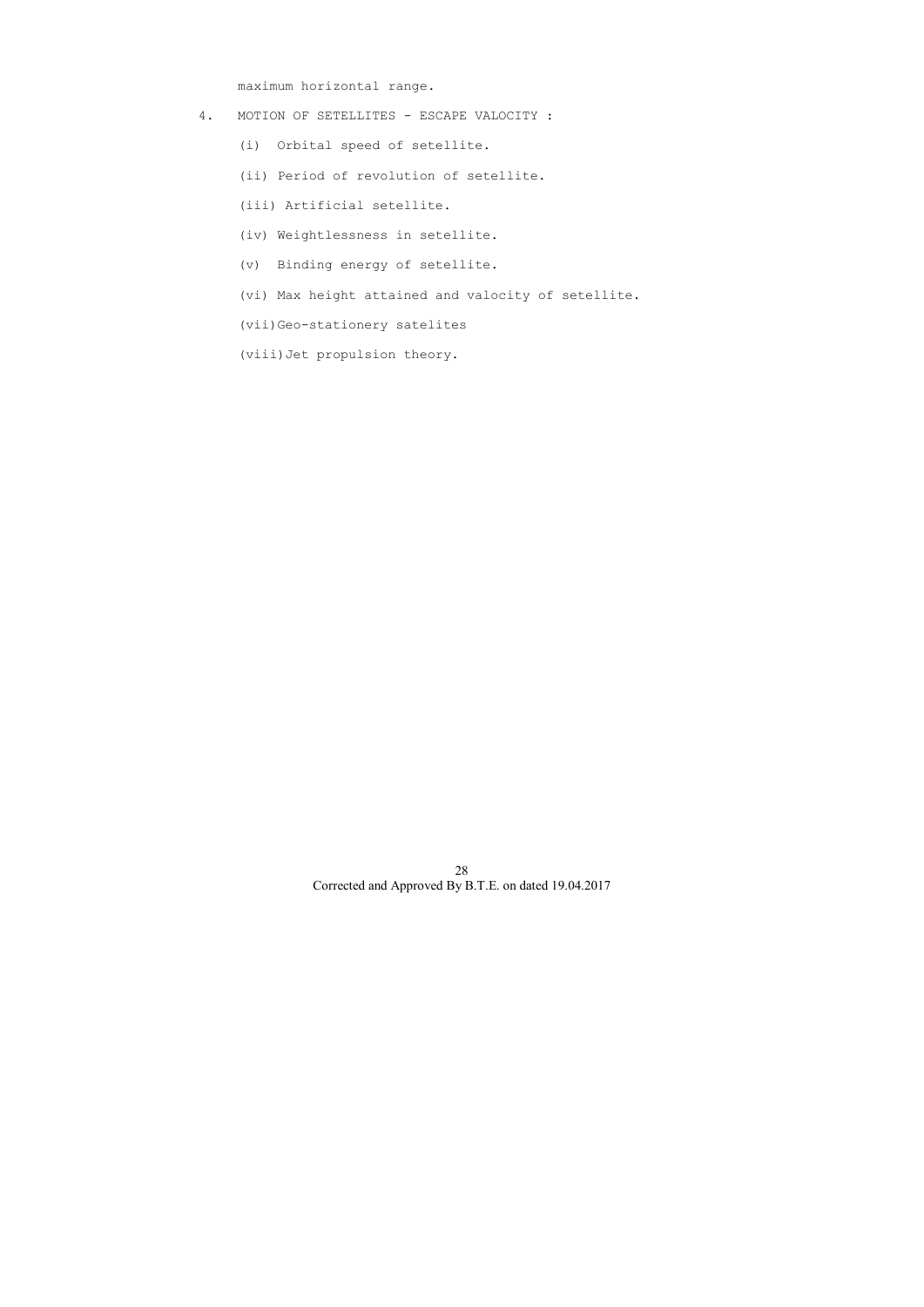### 2.3 MECHANICS

|                      |  | L T P       |
|----------------------|--|-------------|
|                      |  | $4 \t2 \t-$ |
| $Rational$ $\bullet$ |  |             |

Rationale :

 This subject deals with fundamental concepts of mechanics which are useful for the AME students for further understanding the second and final year subject/topic like engine, braking system and in general.

TOPIC WISE DISTRIBUTION OF PERIODS

| Sl.No. |               | Topics |       |               | Coverage Time |             |
|--------|---------------|--------|-------|---------------|---------------|-------------|
|        |               |        |       | L             | T             | $\mathbf P$ |
| 1.     | Topics No. 1  |        |       | 6             | 3             |             |
| $2$ .  | Topics No. 2  |        |       | 6             | 3             |             |
| 3.     | Topics No. 3  |        |       | 6             | 3             |             |
| 4.     | Topics No. 4  |        |       | 6             | 3             |             |
| 5.     | Topics No. 5  |        |       | 6             | 3             |             |
| 6.     | Topics No. 6  |        |       | 6             | 3             |             |
| 7.     | Topics No. 7  |        |       | 6             | 3             |             |
| 8.     | Topics No. 8  |        |       | 6             | 3             |             |
| 9.     | Topics No. 9  |        |       | 6             | 3             |             |
| 10.    | Topics No. 10 |        |       | $\mathcal{L}$ | 1             |             |
|        |               |        | Total | 56            | 28            |             |

### DETAILED CONTENTS

1. VECTORS AND FORCE ANALYSIS :

 Concept of Scalers and Vectors quantities, Graphical representation of vactors, Composition and Resolution of force vactors, Law of Parallelogram of forces and Law of Triangle of forces. Lami's theorem, Conditions for equilibrium of a particle under the action of number of forces, Concept of moment of a force, Resultant of forces and their equilibrant. Condition of equilibrium of a rigid body acted upon by number of forces. Related numericals, Concept of free body diagram.

2. FRICTION :

 Static and dynamic friction, Limiting friction. Laws of friction, Angle of friction. Cofficient of friction. Numerical problems.

 Application of friction in Aircraft/Aviation and its effect in terms of wear, tear and life.

3. WORK, POWER AND ENERGY :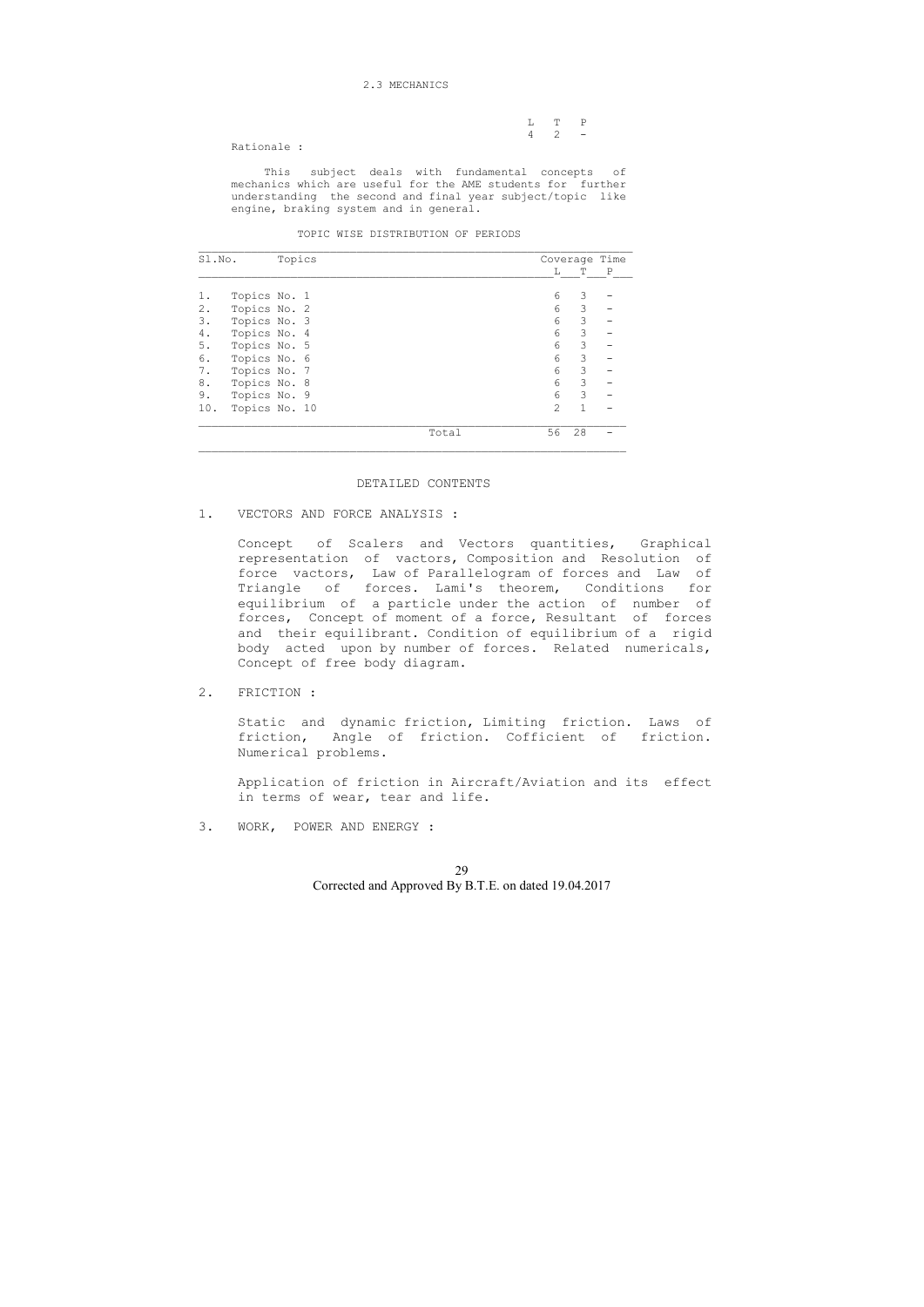Torque and force, Work done by a force and torque. Kinetic and potential energies. H.P. of an engine and its efficiency. Motion in a straight line subjected to a force.

4. SIMPLE MACHINES :

 Introduction, types of pulleys.Mechanical advantage and velocity ratios, Simple wheel and axle, Weston's differential pulley block and their use. Screw Jacks. Numerical problems.

5. MOMENT OF INERTIA :

 Moment of inertia of plane areas, Radius of gyration, General theorems on moment of inertia

- (i) Theorem of parralel axis.
- (ii) Theorem of perpendicular axis.
- 6. MECHANISMS:

 Definition of link, Frame and mechanism, Difference between machine and mechanism, Kinematic pairs, Lower and higher pairs. Introduction to four bar mechanisms, Slider crank mechanism, Introduction to cams and its use.

7. STRENGTH OF MATERIALS :

 Stress, Strain and Elasticity, Tensile and compressive stress, Hookes law, different types of elasticity, Poission ratio, Relation between moduli. Determination of Young's modulous, for a material, numericals.

8. BEAMS AND TRUSSES :

 Definitions of the terms. Concept of tie and struts, Types of supports. Calculation of reaction and supports of beams trusses and cantilevers. Concept of shear force and bending moment at a section of a beam under various kinds of load. Shear force and bending moment diagram.

9. FLUID MECHANICS:

 Introduction to fluid mechanics, viscocity, Surface Tension, Importance of their knowledge in engineering field, Various kinds of fluid flows (Open and closed channels) Laminar and turbulent flows, Bernaullis equation and its application in general and in aeronautics. Introduction to Reynonds numbers.

10. Application of mechanics in Aeronautics (Brief Idea).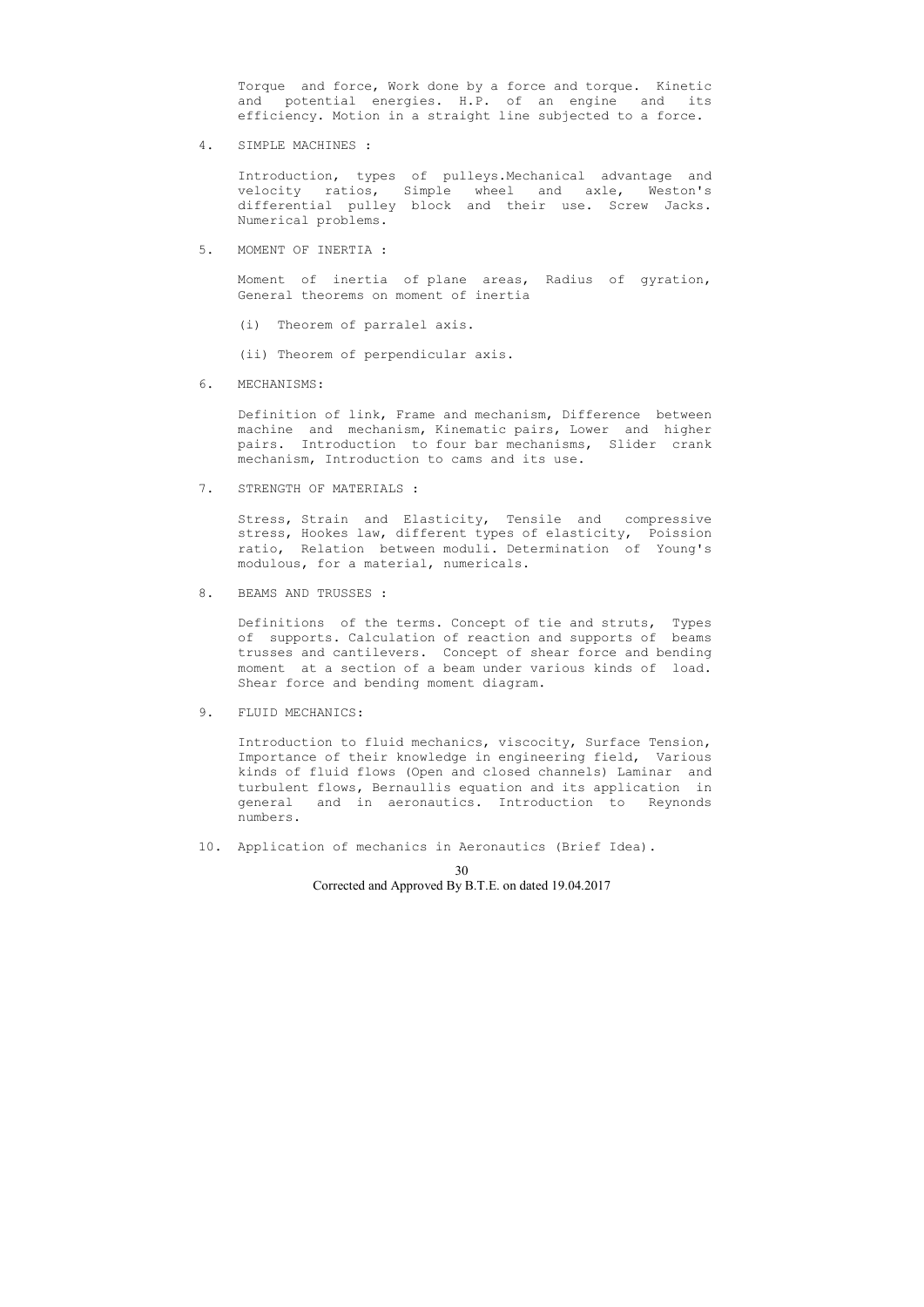31

Corrected and Approved By B.T.E. on dated 19.04.2017

# 2.4 BASIC ELECTRICITY & ELECTRONICS

 L T P 7 2 3

Rationale

 An A.M.E. diploma holder is involved in various jobs ranging from preventive maintenance of aircraft to fault location in circuits, commission of new component , selection of suitable component for improvement.In order to carry out these and similar jobs effectively on any equipment circuitry or machinery, specialised knowledge of concerned field is essential.

 However, for acquiring knowldge in any specialised field of electrical engineering, a group of certain common fundamental concepts, principles and laws involved and mastering of some manual skills are the pre-requisites to be covered in the subject of basic electiricity.

| SI.N. | Units                                 |     | Coverage Time |    |  |  |
|-------|---------------------------------------|-----|---------------|----|--|--|
|       |                                       |     |               | P  |  |  |
|       | Basic terminology and their concept   | 5   |               |    |  |  |
| 2.    | D.C. circuits                         | 12. |               |    |  |  |
| 3.    | Introduction To Semiconductor Devices | 1.5 |               |    |  |  |
| 4.    | Capacitors                            | 12  | 4             |    |  |  |
| 5.    | Electromagnetism                      | 12  | 3             |    |  |  |
| 6.    | Electromagnetic induction             | 1.5 | 4             |    |  |  |
|       | A.C. circuits                         | 1.5 | 4             |    |  |  |
| 8.    | Polyphase circuits                    | 12  | 4             |    |  |  |
|       |                                       | 98  | 28            | 42 |  |  |

 $\overline{\phantom{a}}$  , and the contribution of the contribution of the contribution of the contribution of the contribution of the contribution of the contribution of the contribution of the contribution of the contribution of the

### DETAILED CONTENTS

- 1. Basic Terminology and their concepts
	- 1.1 Current, EMF, potential difference (Voltage), resistance, resistivity, their units, conductors & insulators.
	- 1.2 Effect of temperature on the resistance of conductors, semiconductors (C, Si, Ge) and insulators physical explanation, temperature coeffient of resistacne.
	- 1.3 Electrical power, energy and their units (SI).
	- 1.4 Relationship between electrical, mechanical and thermal SI units of work, power and energy.
- 2. D.C. Circuits
	- 2.1 Kirchoff's laws.
	- 2.2 Simple numerical problems based on Kirchoff's laws.
	- 2.3 Introduction to Thevenin and Superposition theorem.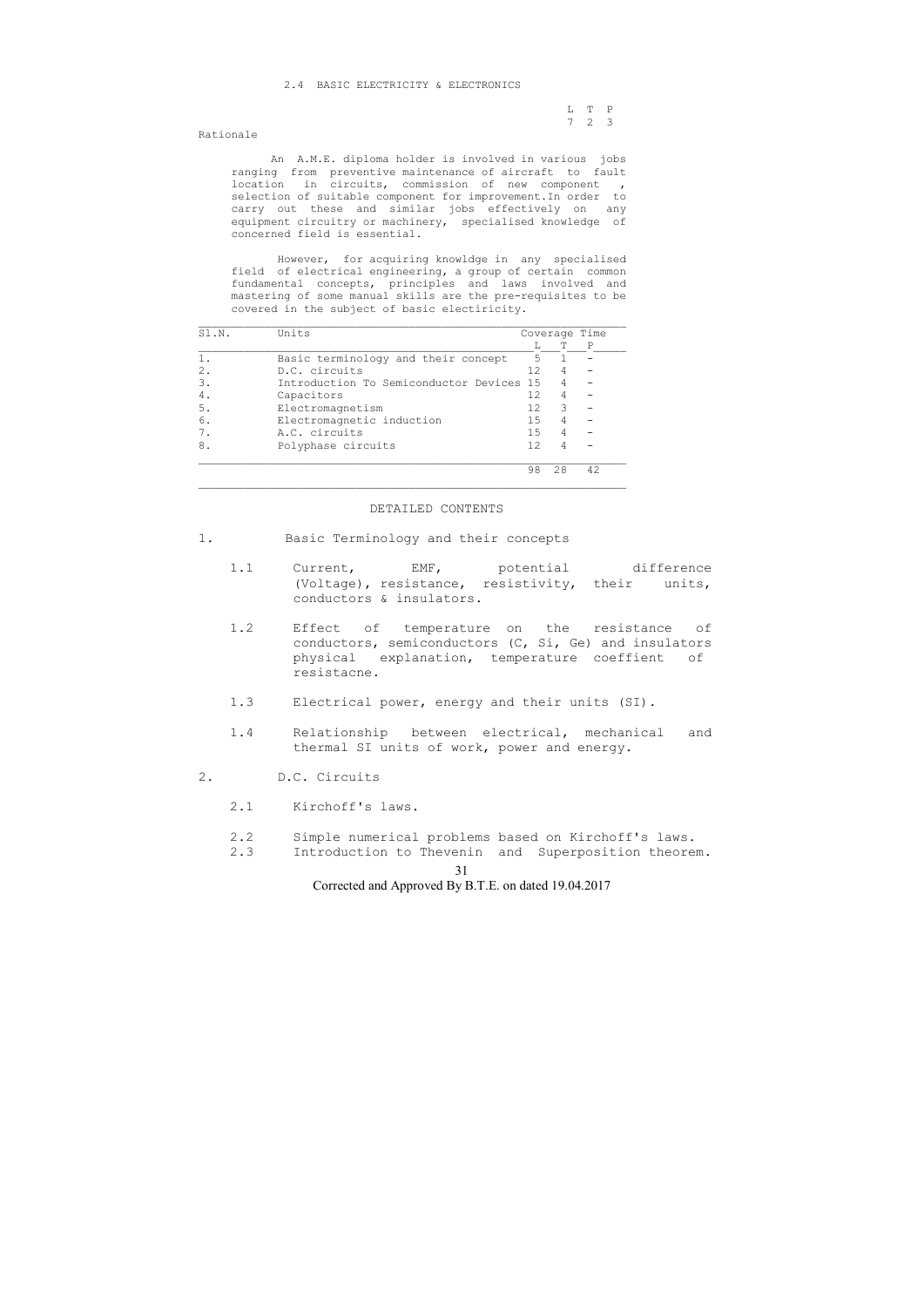- 2.4 Operation of photo cells, Construction, Material and operation of thermo-couples.
- 3. Introduction To Semiconductor Devices

 Introduction of semiconductor and their application in avaiation. Types of semiconductor. Band theory of solids.

- 4. Capacitors
	- 4.1 Concept of capacitor, capacity of parallel plate capacitor, and effect of physical parameters.
	- 4.1 Energy stored in a capacitor, dielectric and its influence on capaitance of a capacitor, dielectric constant dielectric breakdown and dielectric strength. Dielectric loss.
	- 4.3 Series and parallel combination of capacitors.
	- 4.4 Variable capacitors.
	- 4.5 Charging and discharging of capacitors.
	- 4.6 Simple broblems on capacitors.
- 5. Electromagnetism
	- 5.1 Theory of magnetism, Magnetic material, Magnetism and demagnetism, Electro magnetic waves.
	- 5.2 Concept of magnetic flux, flux density, magnetic field intensity ,permeability and their units.
	- 5.3 Maganetic circuits, concept of reluctance and mmf and simple problems.
	- 5.4 Analogy between electric and magnetic circuits.
	- 5.5 B-H curve and magnetic hysteresis (No mathematiccal derivation).
	- 5.6 Elementry ideas about hysteresis loss.
- 6. Electromagnetic Induction
	- 6.1 Faraday's laws of electromagnetic induction. Lenz's law, simple problem. Dynamically induced emf.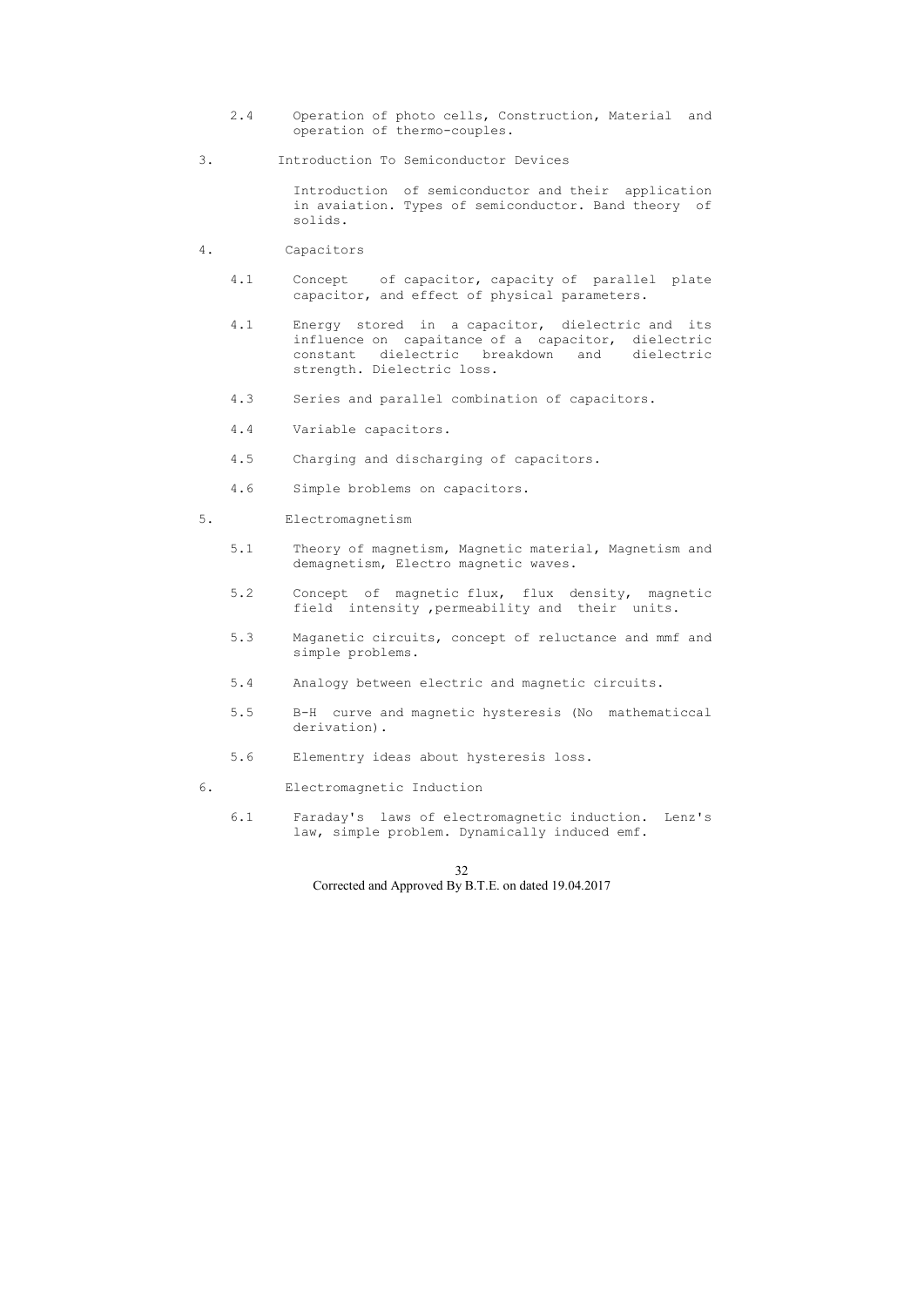33

Corrected and Approved By B.T.E. on dated 19.04.2017

- 6.2 Self induced emf, inductance, its role in electrical circuits. Simple problems.
- 6.3 Mutually induced emf, mutual inductance,its role in electrical circuits. Simple problems.
- 6.4 Energy stored in magnetic circuit.
- 6.5 Rise and decay of current in inductors.
- 6.6 Force on a current carrying conductor placed in a magnetic field and its applications.
- 6.7 Elementry idea about eddy current loss.
- 7. A.C.Circuits
	- 7.1 Recapitulation of terminology, instantaeous value, maximum (peak) value, cyle, frequency,alternate current and voltage. Difference between AC and DC, Static electricity and conduction.
	- 7.2 Equation of an alternating voltage and current and wave shape varying sinusoidally.
	- 7.3 Average and RMS value of alternating voltage and current. Importance of RMS value. Simple problems.
	- 7.4 Concept of phase, phase difference and phasor representation of alternating voltage and current.
	- 7.5. A.C. through pure resistance, inductance,capacitance, phasor diagram and power absorbed.

- 7.7 Apparent power, reactive power and active power, power factor, its importance and simple problems.
- 7.8 R-C series circuit , simple problems.
- 7.9 R-L-C series circuit , simple problems.
- 7.10 Solution of simple parallel A-C ciruits by
	- (a) Phasor diagram method,

 7.6 R-L series circuit, idea of impedance and calculations.

(b) Admittance method.

- 7.11 Solution of AC circuits series/
	- parallel by j method. (simple problems).
- 7.12 Resonance (Series and parallel) and practical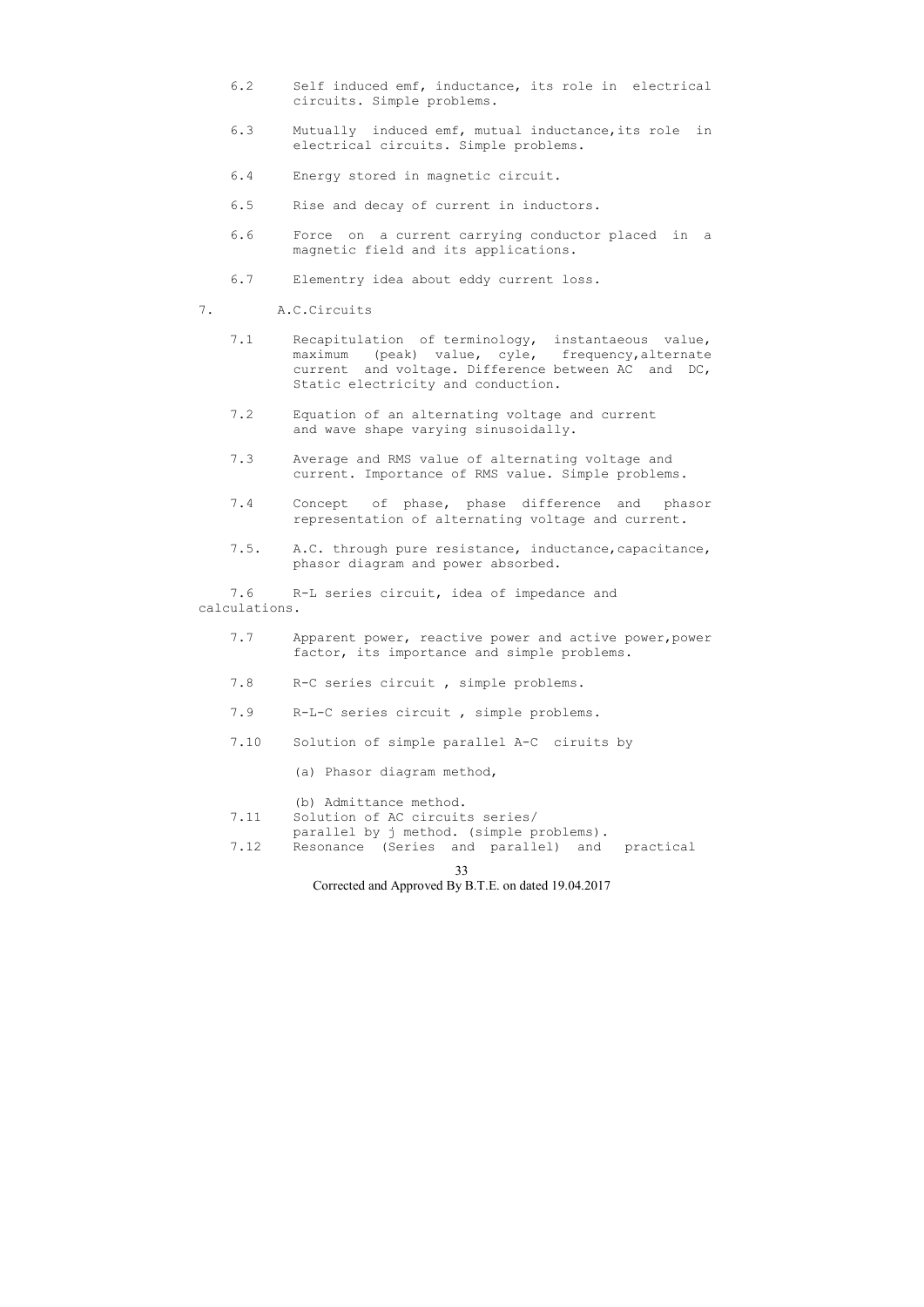application, simple problems.

- 8. Polyphase System
	- 8.1 Introduction to polyphase system. Advantage of three phase system over single phase system.
	- 8.2 Star and Delta connections. Relationship between phase and line value of currents and voltage.Power in polyphase circuits. Simple problems of balanced circuits only. BASIC ELECTRICITY & ELECTRONICS LAB
	- i) To show the variation of resistance of a lamp with temperature by plotting a V-I curve for 100W filament lamps.
	- ii) To study the colour coded resistance and to verify the same by multimeter.
	- iii) To measure the total or equilivant resistance of colour coded resistors connected in series and parallel and to verify the same by multimeter.
	- iv) To verify the Ohm's Law.
	- v) To measure the total or equilivant capacitance of capictors connected in series and parallel and to verify the same by multimeter.
	- vi) To find the relationship between voltage and current for R-L series circuit for variable resistances & variable inductance.
	- vii) To measure the power factor in a single phase AC circuit by using voltmeter, ammeter & wattmeter.
	- viii) To study the B-H curve for a ferro-magnetic core.
	- IX) To study the phenomenon of electro magnetic induction.
	- x) Verification of voltage and current relations in Star and delta connected systems.
	- xi) Testing of diodes and transistors.
	- xii) Soldering Practices.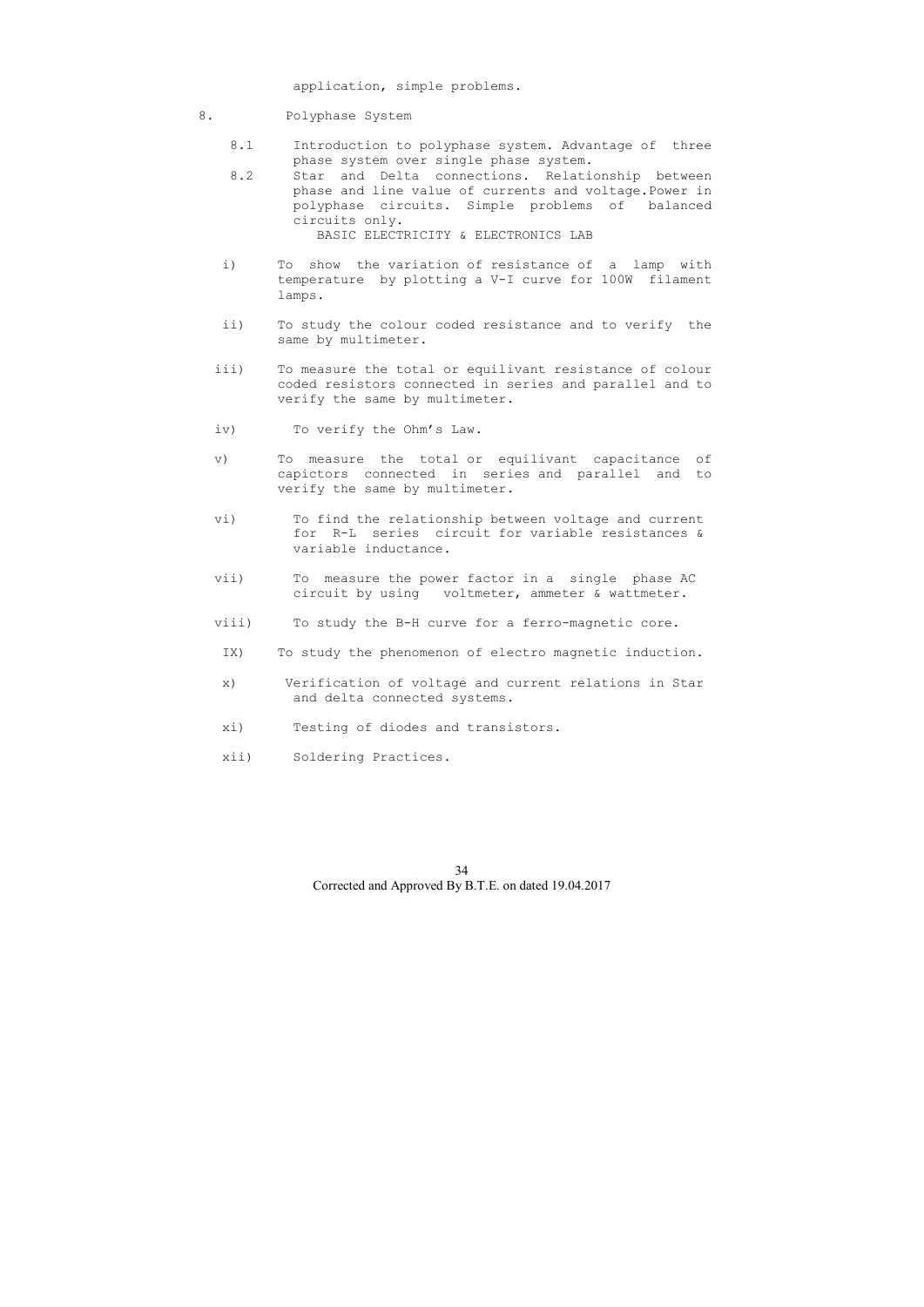#### 2.5 AIRCRAFT MATERIALS AND MATERIAL SCIENCE

|  | $L T P$ |  |
|--|---------|--|
|  | $5 - 3$ |  |

Preamble:

 The aim of Aircraft Maintenance Engineering is to familarise with the material of various parts of Aircraft and to make best use of material available in single form or in combination. For this purpose knowledge is Material Science is essential.

TOPIC WISE DISTRIBUTION OF PERIODS

| Sl.No. |               | Topics |  |       |    | Coverage Time |             |
|--------|---------------|--------|--|-------|----|---------------|-------------|
|        |               |        |  |       | L  | т             | $\mathbb P$ |
|        | Topics No. 1  |        |  |       | 8  |               |             |
| 2.     | Topics No. 2  |        |  |       | 6  |               |             |
| 3.     | Topics No. 3  |        |  |       | 8  |               |             |
| 4.     | Topics No. 4  |        |  |       | 6  |               |             |
| 5.     | Topics No. 5  |        |  |       | 6  |               |             |
| 6.     | Topics No. 6  |        |  |       | 6  |               |             |
| 7.     | Topics No. 7  |        |  |       | 8  |               |             |
| 8.     | Topics No. 8  |        |  |       | 8  |               |             |
| 9.     | Topics No. 9  |        |  |       | 8  |               |             |
| 10.    | Topics No. 10 |        |  |       | 6  |               |             |
|        |               |        |  | Total | 70 |               | 42          |

# DETAILED CONTENTS

- 1. INTRODUCTION TO AIRCRAFT MATERIALS (Non Metals) :
- A. Air craft woods and their uses, their structure, strength of wood, Types of glues
- B. Introduction to Plywood, its construction and use.
- C. Types of aircraft Fabric, their specifications and testing.
- D. Reinforcing tapes, threads and their specification and requirement.
- E. Introduction to popes and thinner, classification and types, Tauetening and non tauetenin dopes.
- 2. Rubber- Natural synthetic rubber, Types of synthetic rubber, Buna-s Buna-N, Neopren Butyl and thickol and their uses and storage and service life.
- 3. Introduction to plastic Classification, inspection, thermo plastic and thermo setting plastic.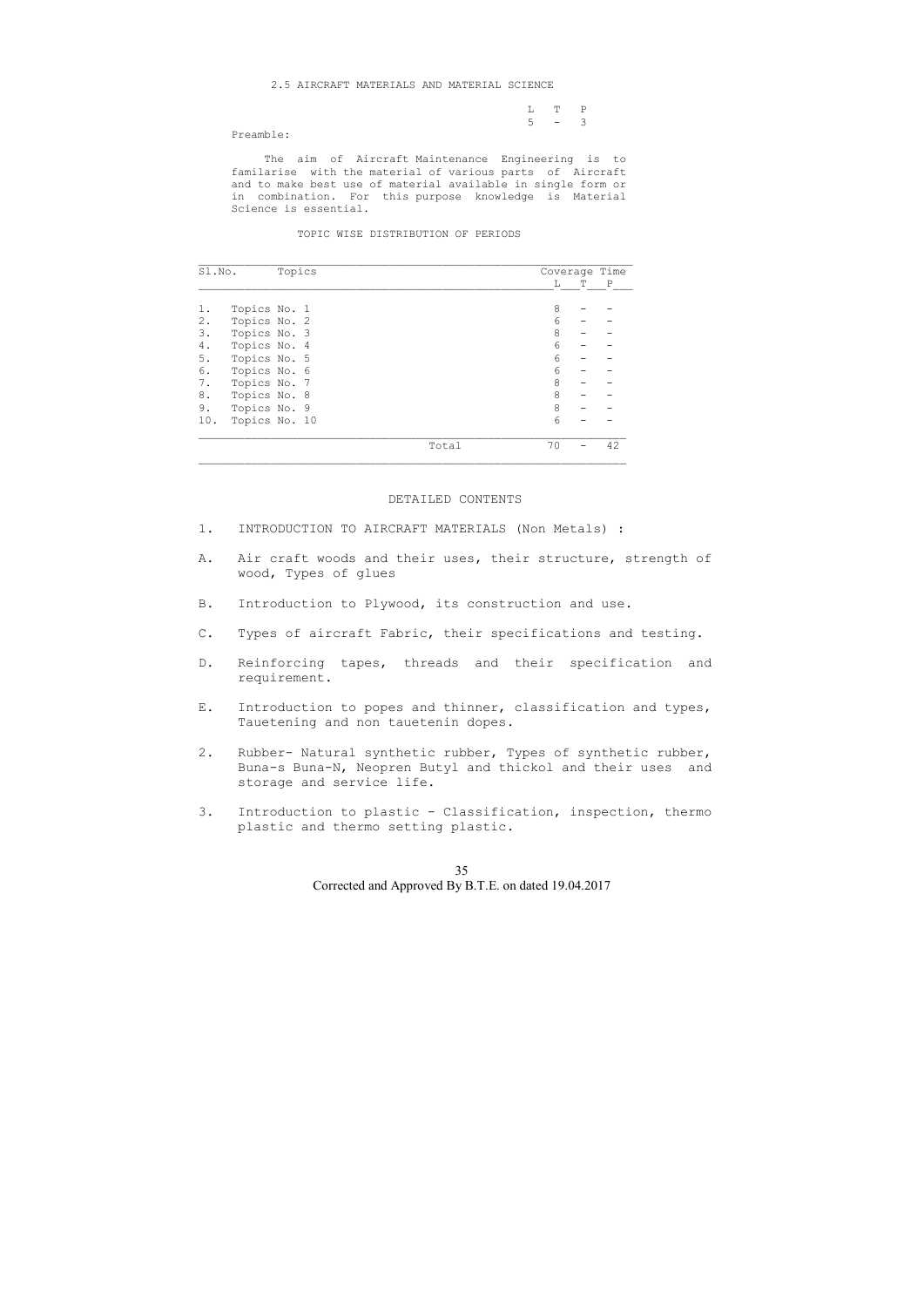- 4. Aircraft adhesives and seallent used and storage
- 5. INTRODUCTION TO FERROUS MATERIALS :
- A. Physical terms like- hardness, brittlenste, malleability Ductility, elasticity, density, fusibility, conductivity, contraction and expansion.
- B. Heat teratment Terms Critical range, Annealing, Narmalizing, Heat treatment, Hardening Quenching, Tempering carburizing, case harding
- C. Physical Test Terms Strain, stress, tensile strength, elastic limit, proportional limit, proof stress, yield strength, yield point elongation, reduction of area, modulus of elasticity.
- D. Hardness testing- Rockwell, Brinnel and universal testing machine.
- 6. STEEL AND ITS ALLOY :
- A. Plain carbon steel, effect of indiviual elements. SAE numbering system, Air craft steel and corrosion resistent steel.
- B. Heat treatment of steel- Critical range, structure of steel, theory of heat treatment.
- C. Introduction to various methods of heat treatment. Hardening, Tempering, Annealing, Normalising, Carburising, Case hardening and their Different processes. Heat treatment of carbon steels, Critical points in iron-carbon diagram. Refining process and their temperature. Temperature colour guide.
- 7. INTRODUCTION TO NON FERROUS METALS :
- A. Introduction to Ni and its alloy, Cu and its alloy- Properties and types. Identification of those materials in various heat treated states and forms.
- B. Introduction to Air Craft Aluminium alloys, Nomenclature, classification, heat treatment of Al alloy.
- C. Mg and its alloys, Ti and its alloys, inconel monel and their uses
- 8. SHAPING OF METALS :

 Forging, Drawing, Casting, Rolling, Bending, Extruding, Shearing, Forming and Piercing.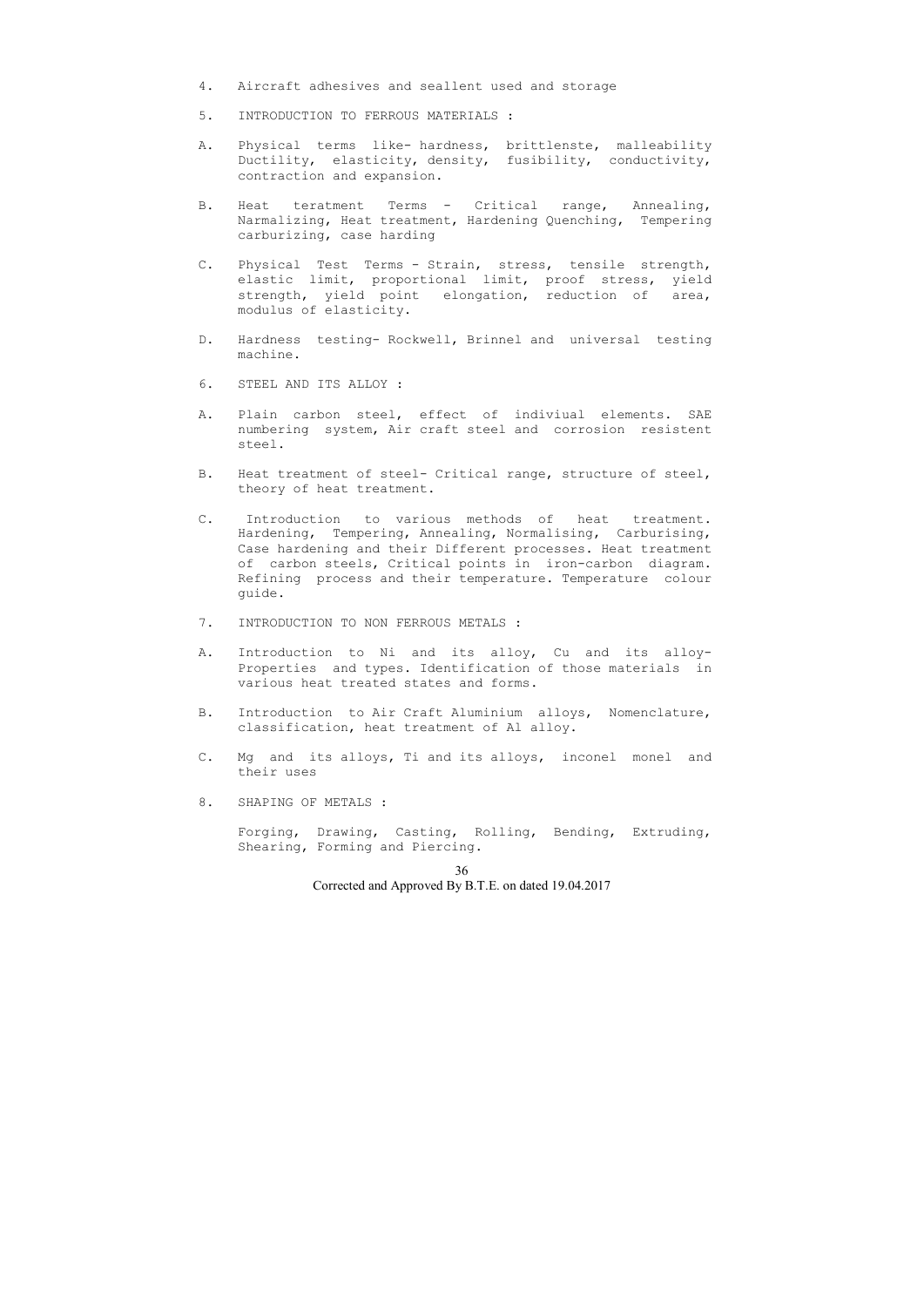- 9. COMPOSITE MATERIAL :
- A. Composite, advantages & uses of compositite material.
- B. Reinforcing fibres, type & uses.
- C. Terms : warp, weft, unidirectional, bidirectional, mats, fabric weaves, satin weaves, hybrids, intraply hybrid, interply hybrid.

D. Matrix material, thermosets, thermoplastic, epoxy resin, working with resin & catelysists, adhesive preinpregnated materials, fillers, metal matrix composites.

- E. Core material, honey-comb, foams-styrofoam, urethane, PVC, strux.
- F. Different types of manufacturing techniques, manufacturing methods, compression, moulding, vaccuum bagging, filament winding, wet lay-up, lightining protection & painting of composite part.
- G. Safaty precautions in the use of composite material.
- H. Curing method of composite material in brief autoclave, heating blankets.
- I. Machinery of cured composite.
- J. Detection of defects/deterioration in composite
- 10. CORROSION AND ITS PREVENTION :

 Corrosion and their type, Detection of corrossion, prevention of corrossion, method of preventing corrossion, special coating, chemical films, special paints like Abrassive Resistant Paint, Heat and corrossive resistive paints and electroplating.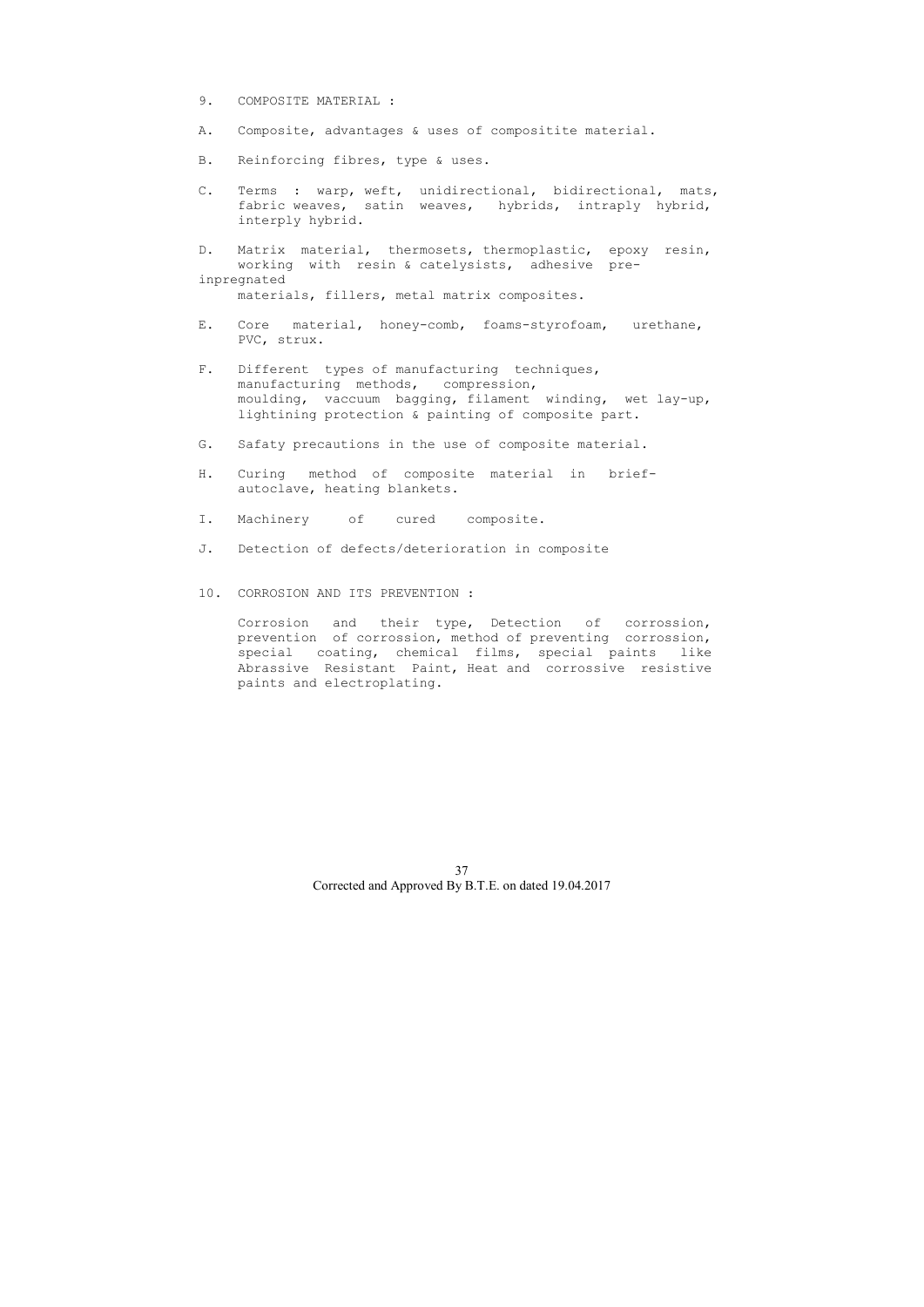2.6 AIR LAW, C.A.R AND HUMAN FACTORS AND LIMITATION-II

|  |  |  | $\begin{tabular}{cccccc} L & T & P \\ \end{tabular}$ |  |
|--|--|--|------------------------------------------------------|--|
|  |  |  | $10 - -$                                             |  |
|  |  |  |                                                      |  |

Rationale :

 The objective and quality and related responsibility in the work of aircraft maintenance at any level requires some legislation. The paper deals with such things imperative for the knowledge of aircraft maintenance engineer and these are changable to time to time as DGCA, New Delhi requirements

#### TOPIC WISE DISTRIBUTION OF PERIODS

| Sl.No. |              | Topics |       |     |   | Coverage Time |
|--------|--------------|--------|-------|-----|---|---------------|
|        |              |        |       |     | T | P             |
| 1.     | Topics No. 1 |        |       | 20  |   |               |
| 2.     | Topics No. 2 |        |       | 20  |   |               |
| 3.     | Topics No. 3 |        |       | 20  |   |               |
| 4.     | Topics No. 4 |        |       | 20  |   |               |
| 5.     | Topics No. 5 |        |       | 20  |   |               |
| 6.     | Topics No. 6 |        |       | 40  |   |               |
|        |              |        | Total | 140 |   |               |

#### DETAILED CONTENTS

#### 1. AIRCRAFT INSTRUMENTS, EQUIPMENTS AND ACCESSORIES :

 Overhaul and periodical inspection of aircraft instrument, maintenance of test equipment, Airworthiness precedure for aircraft system/ accessories shop, FDR, CVR, GPWS, ACAS.

### 2. LICENSING OF AIRCRAFT MAINTENACE ENGINEERS (CAR-66):

 Issue of AME licences, its classification and experiments requirements, procedure of examination for issue/extension of BASIC and AME licences. Classification and certification responsibilities fo AME licence for Helicopters, Endorsement, renewal and certification privileges of AME licence, Grant fo open AME licence. Issue of BAMEC and authorisation to AME/Approved person. Grant of apporval to persons engaged in overhaul, Major repairs of component/aircraft engine. Approval of FEE, CFE, GET. Student flight engineer/Flight Engineers licence. Validation of foreign AME licence, Mandatory modification and inspection.

3. OPERATIONAL REQUIREMENTS OF AIRCRAFT :

 Operation of commercial Air Transport Aeroplanes. General aviation Aeorplanes, Commerical air transport and general aviation Helicopters. Powered hang gliders, Exit low seating. Airworthiness, mainteance and operational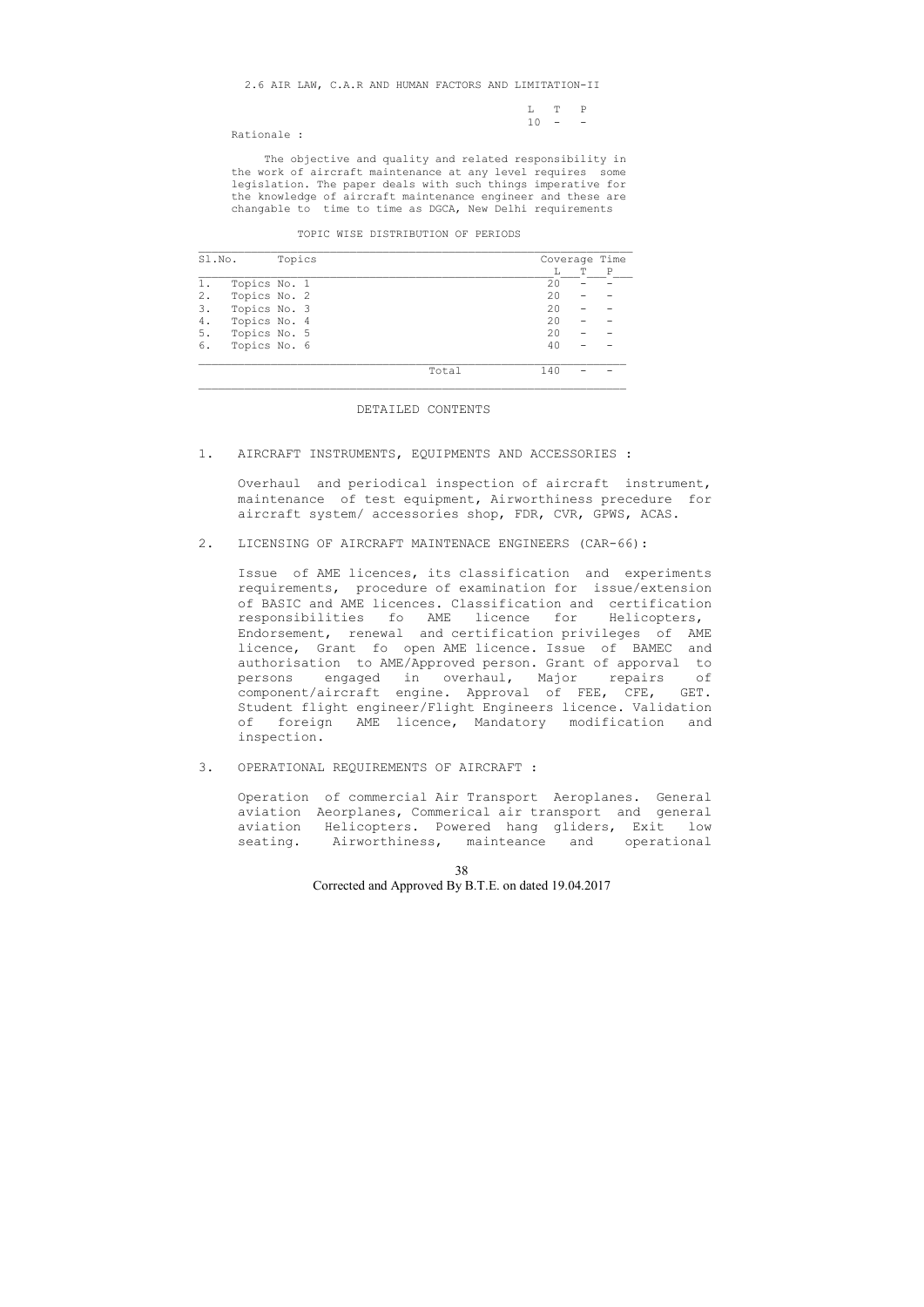requirements for extended range operation with twin engine aeroplane for commerical air transport operation. Requirements for operation manual; Implementation of RVSM, Performance based navigation. Requirements for evaluation, certification and maintenance of aircraft flight simulators and synthetic flight training device. Airworthiness requirements for CAT II and CAT III A operation.

- 4. Airborne communication, navigation, radar and flight testing of aircraft.
- 5. MISCELLANEUS REQUIREMENTS :

 1. Weight and balance control, storage of aircraft parts,

 Loncessions, Aircraft log books, provision of medical supplies in aircraft. Document to be carried on boald by Indian registered aircraft and procedure of tissue of taxy Permit. 2. CAR 21.

- 6. HUMAN PERFORMANCE :
- 6.1 Physical Environment : Noise and fumes, Illumination, Climate and temperature, Motion and cibration, Working environment.
- 6.2 Tasks : Physical work, Repetitive tasks, Visual inspection, Comples system.
- 6.3 Communication : Within and between teams, Work logging and recording, Keeping upto date, currency, Dissemination of information.
- 6.4 Human Error : Error models and theories, Types of error in maintenance tasks, Implications of errors (i.e accidents), Avording and managing erroes.
- 6.5 Hazards in the Workplace : Recognising and avoiding hazards, Dealing with emergencies.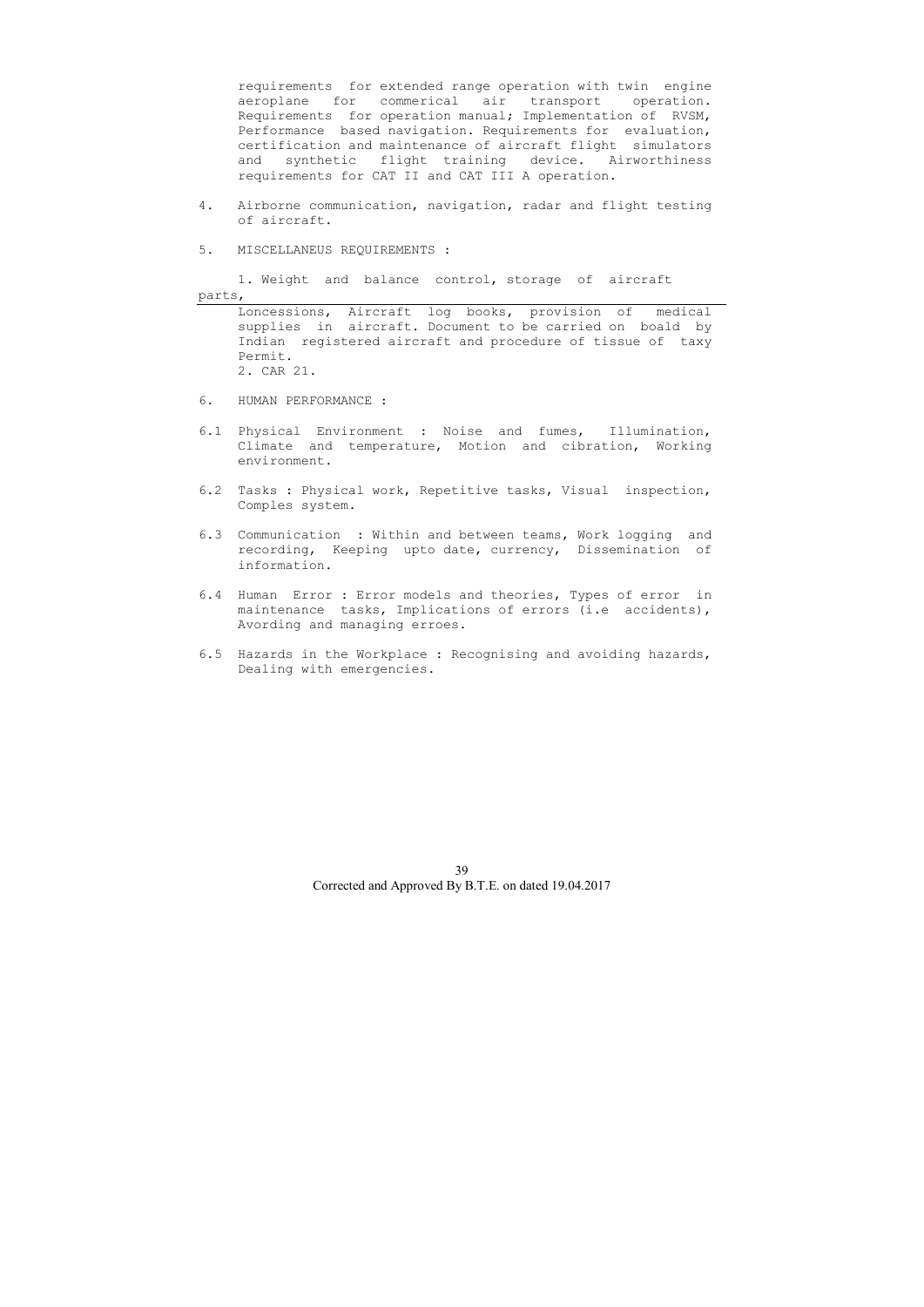III Semester

3.1 GENERAL AIRFRAME

|  | L T P |  |
|--|-------|--|
|  | 5 1 6 |  |

Rationale :

 This paper equips the maintenance engineer with the pre and post requisites of flight to facilitate him in his work to meet the desired objectives.

TOPIC WISE DISTRIBUTION OF PERIODS

| Sl.No. | Topics             |       |                 |               | Coverage Time |
|--------|--------------------|-------|-----------------|---------------|---------------|
|        |                    |       | L               | Т             | $\mathbb{P}$  |
|        | Topics No. 1 & 2   |       | 12 <sup>°</sup> | 3             |               |
| 2.     | Topics No. 3 & 4   |       | 12 <sup>2</sup> | 3             |               |
| 3.     | Topics No. 5 & 6   |       | 12              | $\mathcal{L}$ |               |
| 4.     | Topics No. 7 & 8   |       | 12              | $\mathcal{L}$ |               |
| 5.     | Topics No. 9 & 10  |       | 12              | $\mathcal{L}$ |               |
| 6.     | Topics No. 11 & 12 |       | 1 <sub>0</sub>  | $\mathcal{L}$ |               |
|        |                    | Total | 70              | 14            | 84            |

### DETAILED CONTENTS

- 1. General airframe of fixed wing including windows, doors and emergency exit.
- 2. Stresses taken up by aircraft such as tensile, compression, shear, torsion and bending.
- 3. General constructions : Composite constructions, Metal construction, Steel tubular structure (Truss type), Monocoque and Semi-monocoque.
- 4. Introduction of fail-safe and safe-life concept, damage tolerance, Ageing aircraft and SSID, Minor defect.
- 5. Construction of Wing and types of wings.
- 6. Aircraft Flying Control System- Primary control system, Secondary and Auxillary control system, Spoilers, types of spoilers and its purpose, Artifical Feel Unit. Gust lock system. Stall and stall protection devices.
- 7. Aircraft Fuel tanks its classificaiton, testing and repair procedure of A.C. fuel tanks..
- 8. Aircraft Painting and Finish- Different types of paints, primers, varnish, enamels and Enamels and resisting paints, water resistings paints.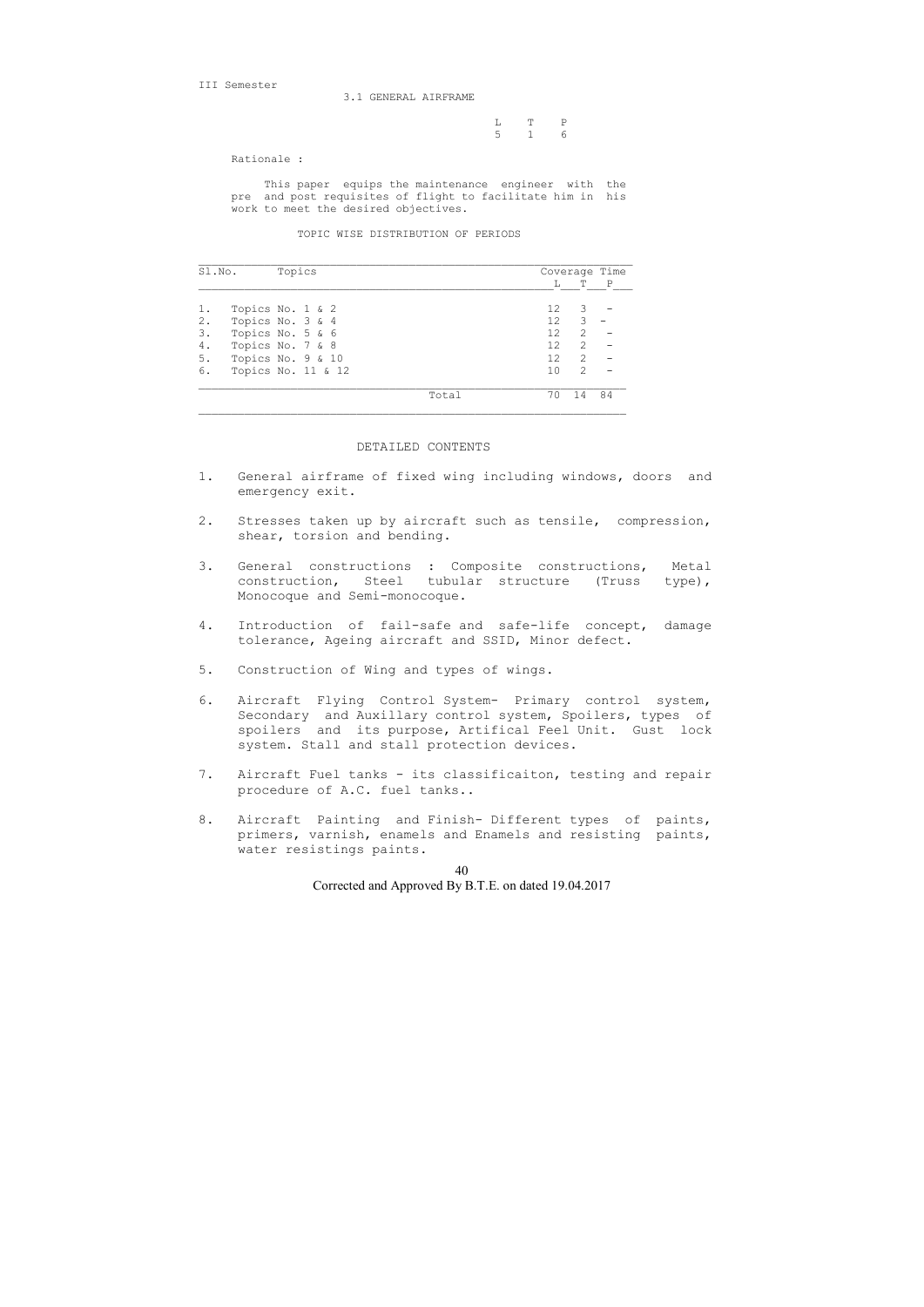- 9. Aircraft Assembly and Rigging- Symmetry check, Balancing of control surface, duplicate inspection. Aircraft rigging and control system rigging.
- 10. Detailed knowledge of the various inspections such as heavey landing, lightening strike, abnormal flight leads etc., Familiarity of the structural manuals, various types of repairs given by the manufacturer therein, incorporation of alternate/equivalent materials, raising up of modifications repair schemes to the aircraft during overhaul.
- 11. Aircraft weight, balance and its purpose , precautions for weightment, Preparation of weight schedule, calculation of centre of gravity.
- 12. Aircraft Structure Minor structural reparirs of metal and composite aircraft. Classification of damage, damage layout, riveting layout, composite repair.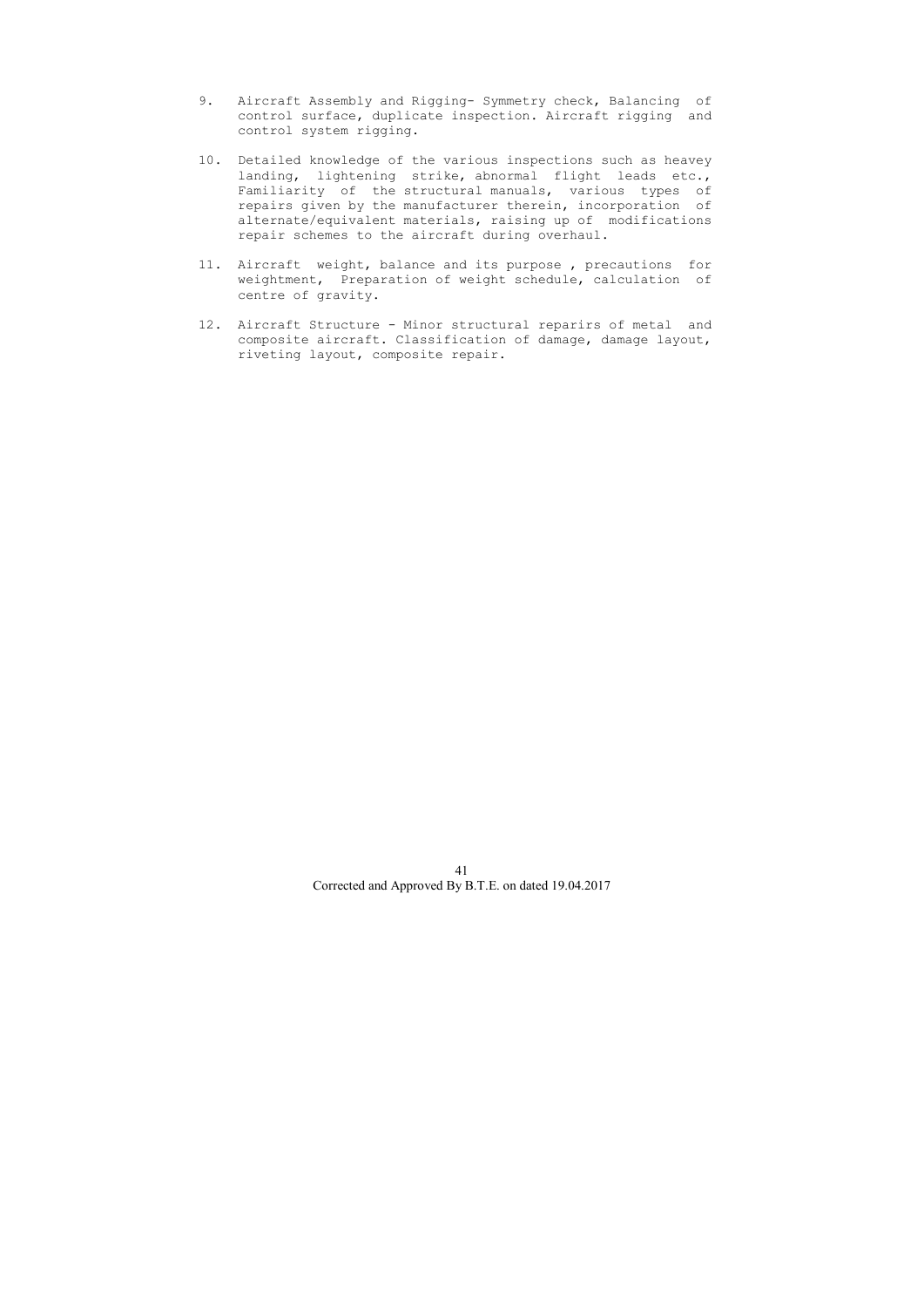- 1. Fimiliarization with different types of aircraft structure.
- 2. Familiarizatio with different types of wings.
- 3. Familiarization with Aircraft control system.
- 4. Inspection of cables and tension check.
- 5. Rigging of control and symmetry check.
- 6. Familiarization with aircraft fuel system and fuel tank.
- 7. Familiarization with aircraft fabric covering and doping practive
- 8. Familiarization with various kinds of ground equipment(Chocks, Jacks, Tail suppport, Tresties, Rear fuselage and tresties).
- 9. Insertion and patch repairs.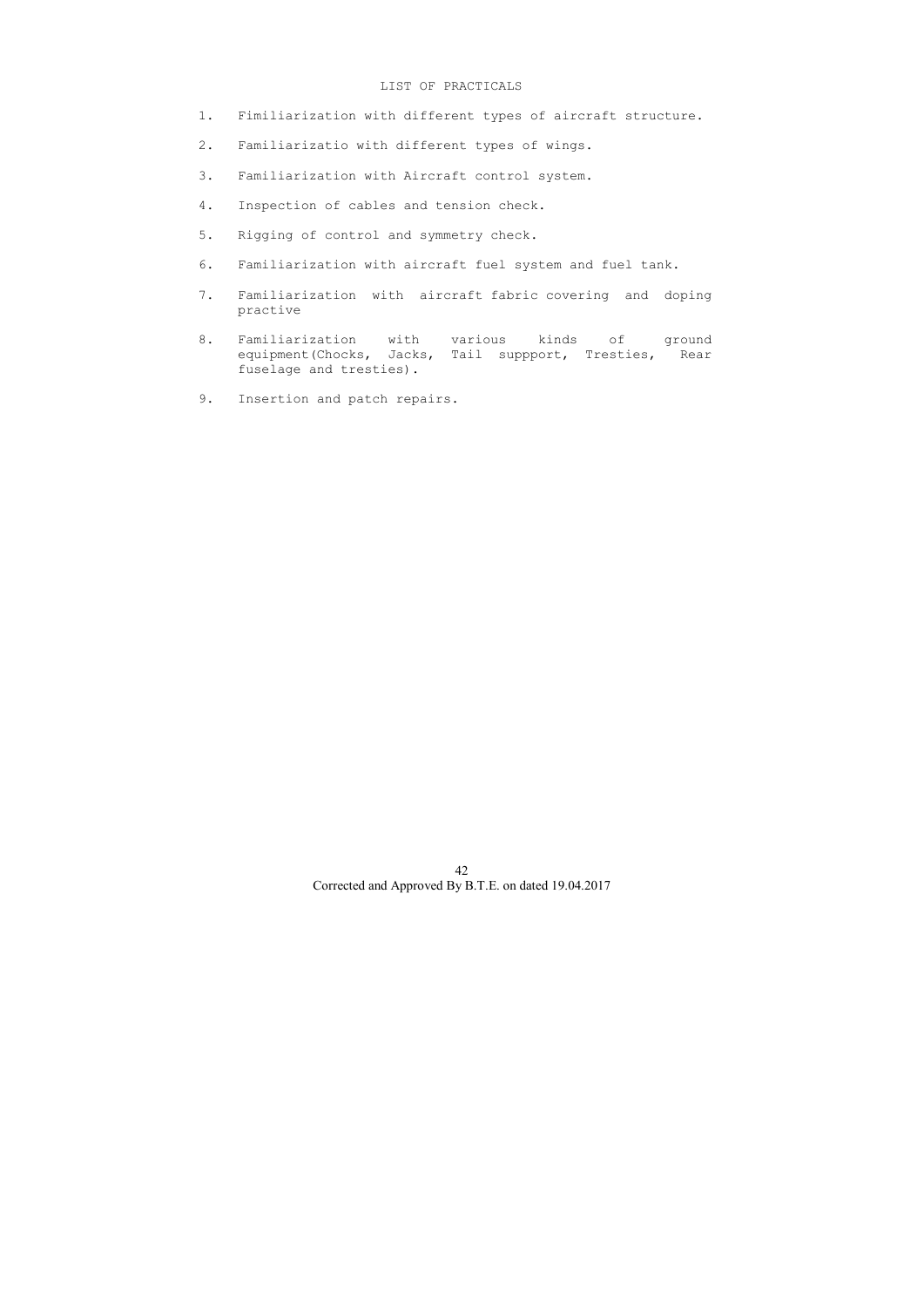## 3.2 AIR CRAFT SYSTEMS

 L T P 8 2 6

Rationale :

 Various pneumatic hydraulic and mechanical systems used for smooth operation of aircraft to need proper maintenance. So their knowledge is essential.

## TOPIC WISE DISTRIBUTION OF PERIODS

| Sl.No. |              | Topics |       |     |    | Coverage Time |
|--------|--------------|--------|-------|-----|----|---------------|
|        |              |        |       | L   | T  | P             |
|        | Topics No. A |        |       | 18  | 4  |               |
| 2.     | Topics No. B |        |       | 18  | 4  |               |
| 3.     | Topics No. C |        |       | 17  | 4  |               |
| 4.     | Topics No. D |        |       | 15  | 4  |               |
| 5.     | Topics No. E |        |       | 15  | 4  |               |
| 6.     | Topics No. F |        |       | 15  | 4  |               |
| 7.     | Topics No. G |        |       | 15  | 4  |               |
|        |              |        | Total | 112 | 28 | 84            |

### DETAILED CONTENTS

- A. HYDRAULIC SYSTEM :
- 1. Introduction :
- a. Fundamental of hydraulic system
- b. Hydraulic trminology.
- c. Advantages and disadvantages of hydraulic system.
- 2. Hydraulic fluids
- a. Properties
- b. Types
	- A. Vegetable base
	- B. Mineral Base
	- C. Phosphate estar base.
- 3. SEALS :
- a. Purpose
- b. Types
- c. Identification
- 4. Hydraulic system components :
- a. Reservoir
	- A. Purpose
		- B. Types- (i) Inline Reservoir (ii) Integral Reservoir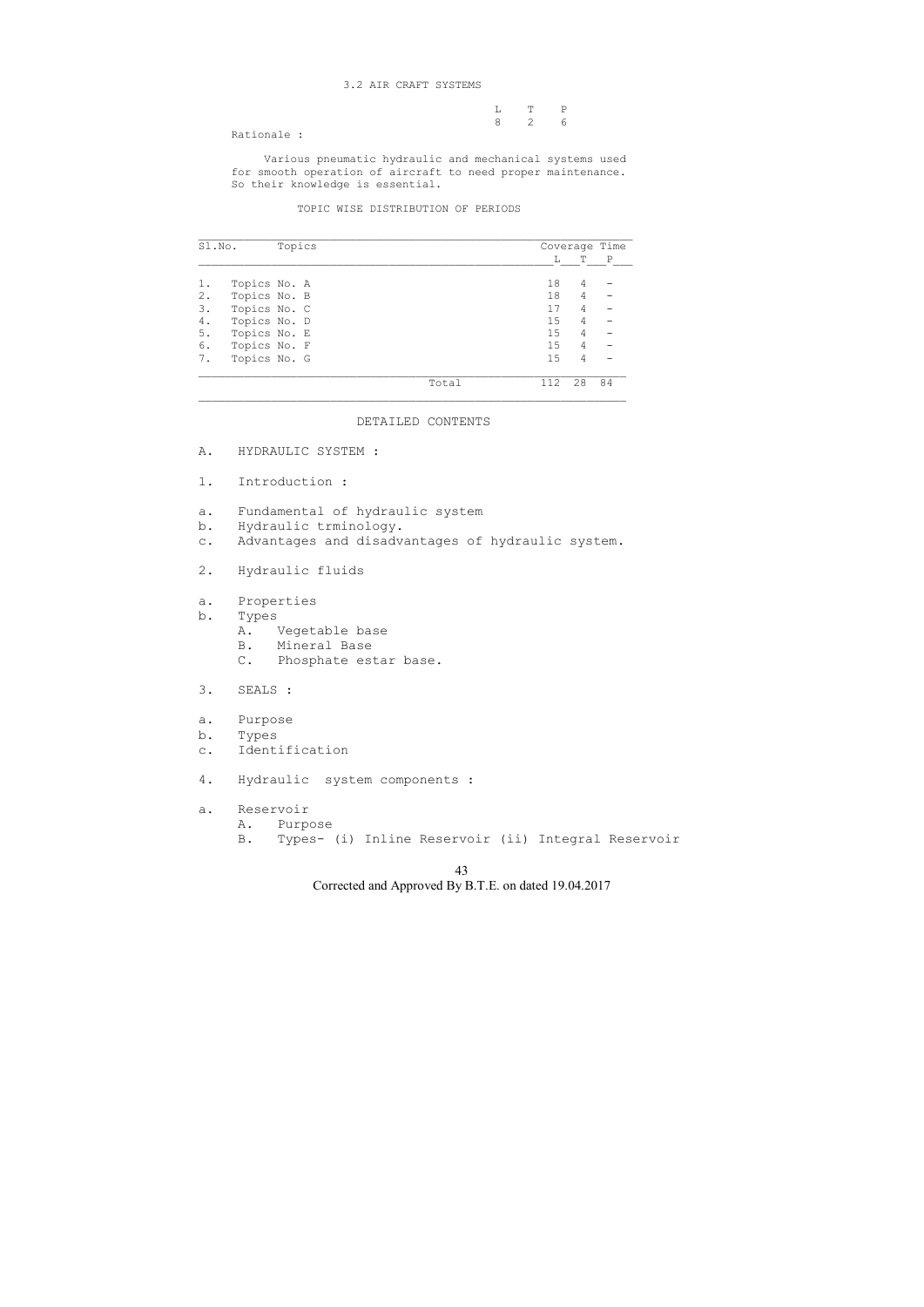- b. Filters,
- c. Hydraulic Pumps :- (a) Purpose (b) Types- Constent Delivery Pump, Variable delivery pump.
- 4. Pressure Control Devices
	- A. Pressure Switches
	- B. Pressure Tegulators
	- C. Relief Valve
	- D. Thermal Relief Valve
	- E. Pressure Reducing valve
- 5. Accumulator Purpose, Types
- 6. Selector valves Purpose, Types
- 7. Automatic Operating Control Valves
- a. Orifice or restrictor valves
- b. Check Valves
- c. Orific Check Valves.
- d. Metering Check Valve
- e. Hydraulic Fuse
- f. Sequence Valve
- g. Shuttle valve
- h. Priorty Valve
- i. Flow Equalizers
- 8. Hydraulic Actulars
- a. Flexible hoses construction inspections and pressure testing
- b. Rigid tubing construction, inspections, pressure testing
- c. Trouble shootings of hydraulic system.
- B. PNEUMATIC SYSTEM :
- 1. Introduction :
- a. Fundamental of Pneumatic System
- b. Terminology
- c. Advantage and disadvantages.
- B High pressure, Medium pressure and Low pressure system.
- C. Pneumatic system components-
- a. Pumps and compressor
- b. Construction and working of reciprocating, centrifugal and vacuum pumps, Blowers and compressor, Fans and Exhaust, Difference between reciporcating and rotary compressors,

Types of Compressor :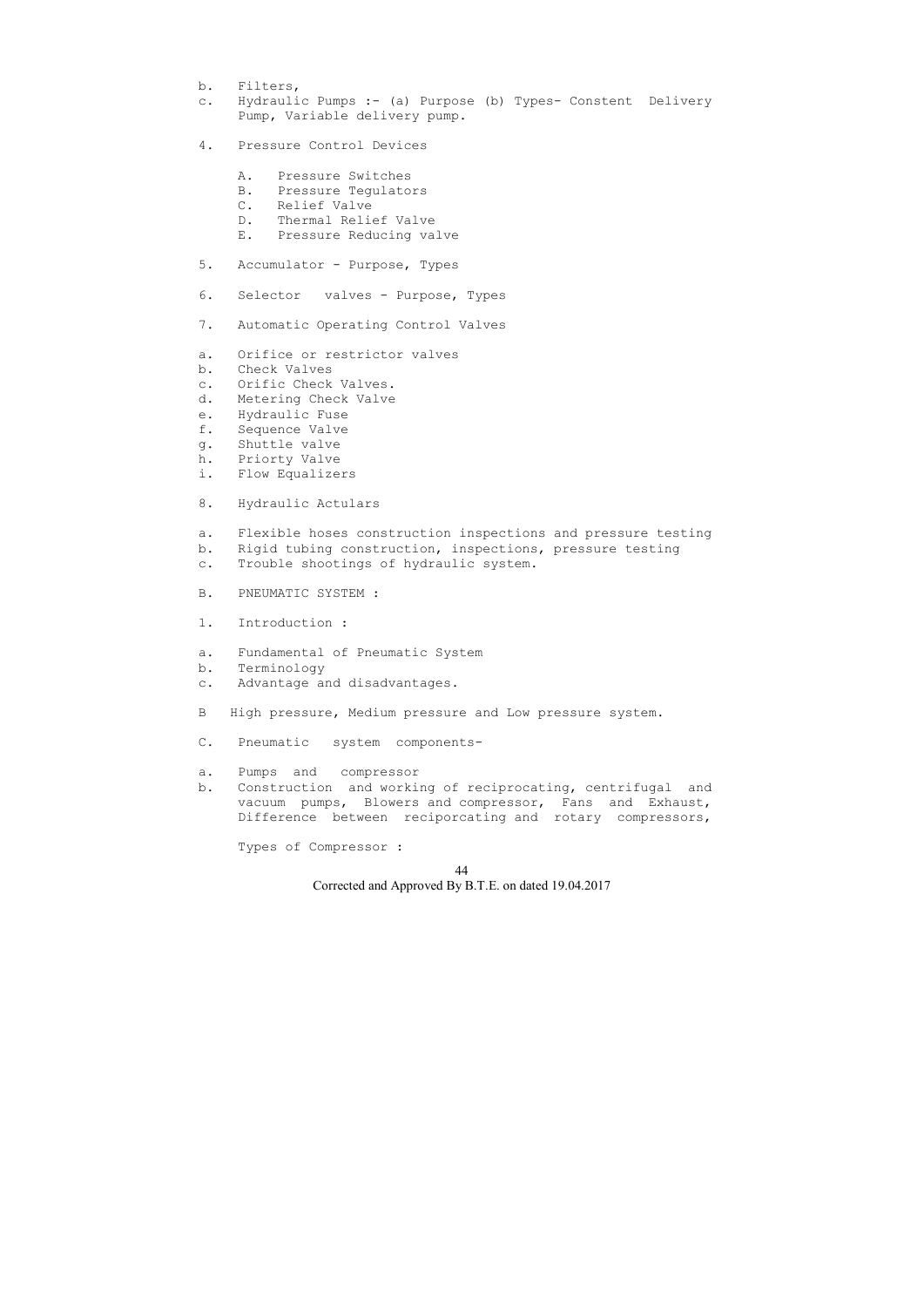45 Corrected and Approved By B.T.E. on dated 19.04.2017 Working, Single stage and multi stage compressors. Power required to drive a compressor. a. Relief valves, b. Control valves, c. Filters, d. Oil and Water seperator, e. Pressure reading valves, f. Check valves, g. Restrictor valves. 2. Sources of compressed air : APU, Reservoirs, ground supply. 3. LANDING GEAR SYSTEM : a. Introduction. b. Landing gear configuration- Tricyle, Conventional geared A/c C. Classification of LG- Non absorbing, Shock absorbring, Fixed gears, retractable gear. 4. Landing gear components : Traction, strut, torque lind, truck, Drag link, Side brace link, Over contes link, Shimmy dampes. 5. Steering System : Moch, Power steering system, Anti skid system. 6. Detraction System : Mechanical, Electrical, Hydraulic, Emergency landing gears extension SAFETY DEVICES : Landing gears position indicators system centralising system. Break assembilies - Single disk, Dual disk, Multiple disk, Expandes tube brakes. Types - Independent brake system, Power brake control system. Purpose Inspection and maintenance of brake system. A/C landing wheels- Split wheels, removable wheels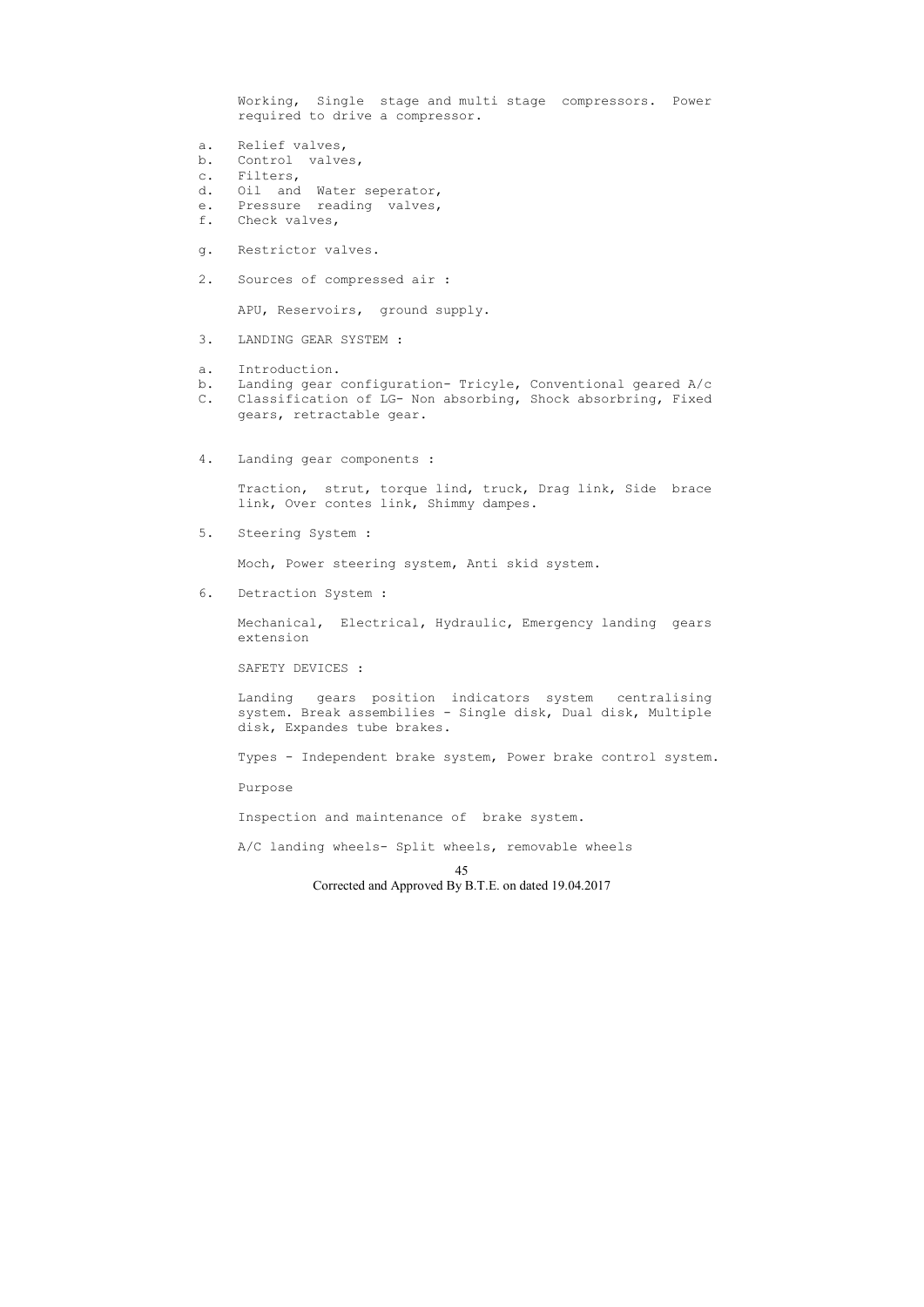$A/c$  Types and tubes - Tire nomenclature,

 A/c tire construction - Tube type and tubeless tire and tubes.

Inspection of tyres and tubes

Types of tire damage

D. PRESSURISATION :

 Introduction, Heating system, Cabin cooling system- Vapor cycle and air cycle. Cabin pressurization system - Sources of pressurization, Pressurization system control components operation, Pressurization - Outflow valve, safety valve, positive pressure relief valve, negative pressure relief valve.

## E. OXYGEN SYSTEM:

Fire Protections :- Fire detection system- Requirement, Types of fire dection system - Spot detector, Overhead detector (Thermal, Thermocoupl, Fenewal, Kidde, Lindberg, Systron donnes). Fire extebguishing, Smoke and toxic gas detection system light, Maintenance and servicing.

 Purpose, Types of oxygen system- SOX and LOX, Chemical oxygen generator.

 Component :- Demant and dilutes demand regulator. Pressure demand regulators, Oxygen bottles, Regulators, Oxygen masks. Chemical oxygen system- servicing and maintenance of oxygen system, Safety precautions.

F. FUEL SYSTEM:

 System layout, Fuel Components -fuels tanks, Fuel pump, Fuel strainer, Fuel detector and shut off, fuel venting, draining, crossfeed and transfer, Indications and warrings.

 Types of Fuel System - Gravity feed fuel system, Pressure feed fuel system

Trouble shooting

G. WATER WASTE SYSTEM :

 Water system layout, Distribution, servicing adn draining, toilet system and corrosion aspects.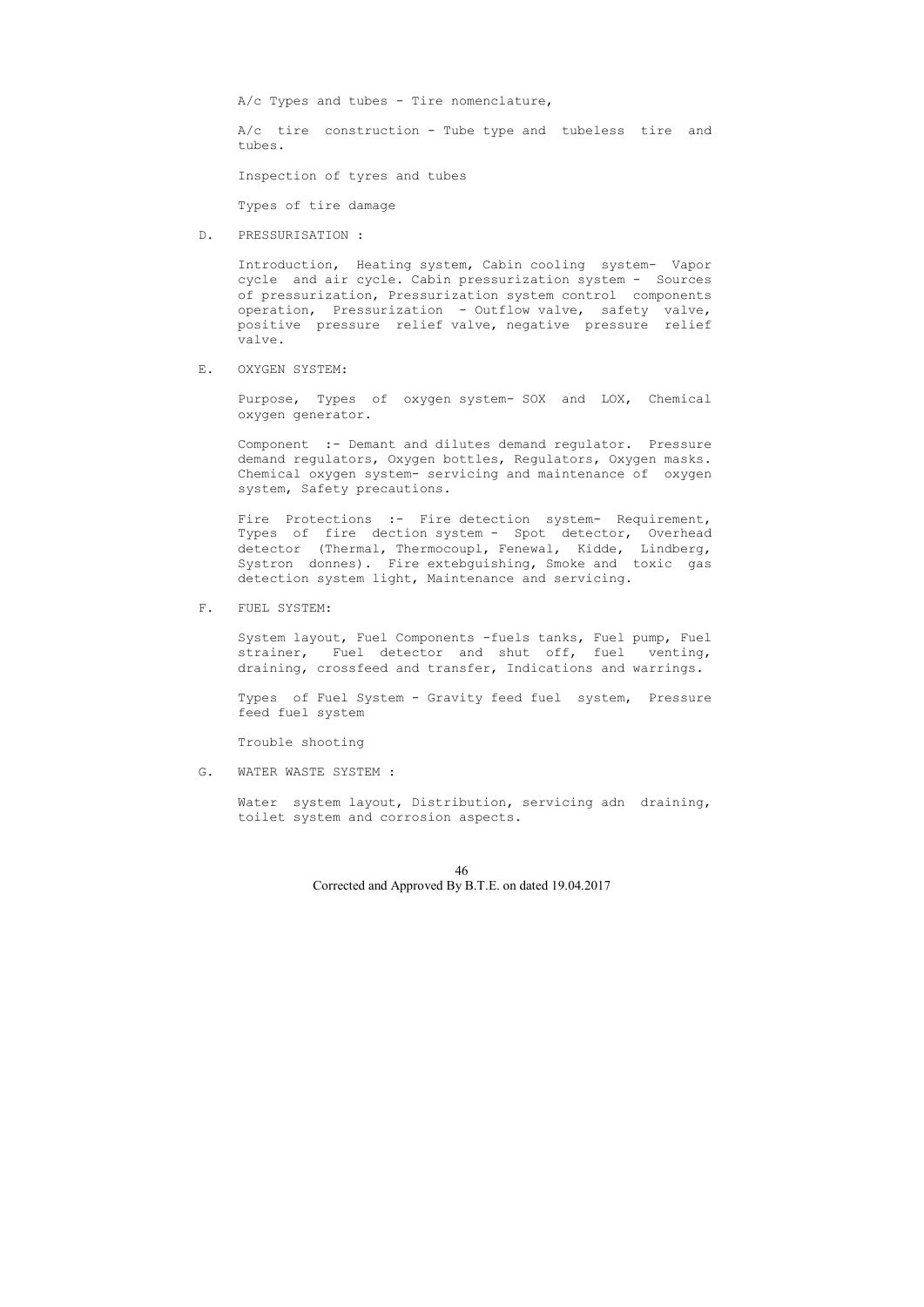- 1. Pressure testing of hydraulic hoses.
- 2. flaring and bending procedure of fluid plumbing.
- 3. Testing of outflow and safety valve of pressurisation system.
- 4. Charging of air-conditioning system,
- 5. Servicing of shock strut.
- 6. Landing gear protection check
- 7. Charging and purging of oxygen system.
- 8. Removal an installation of accumulator.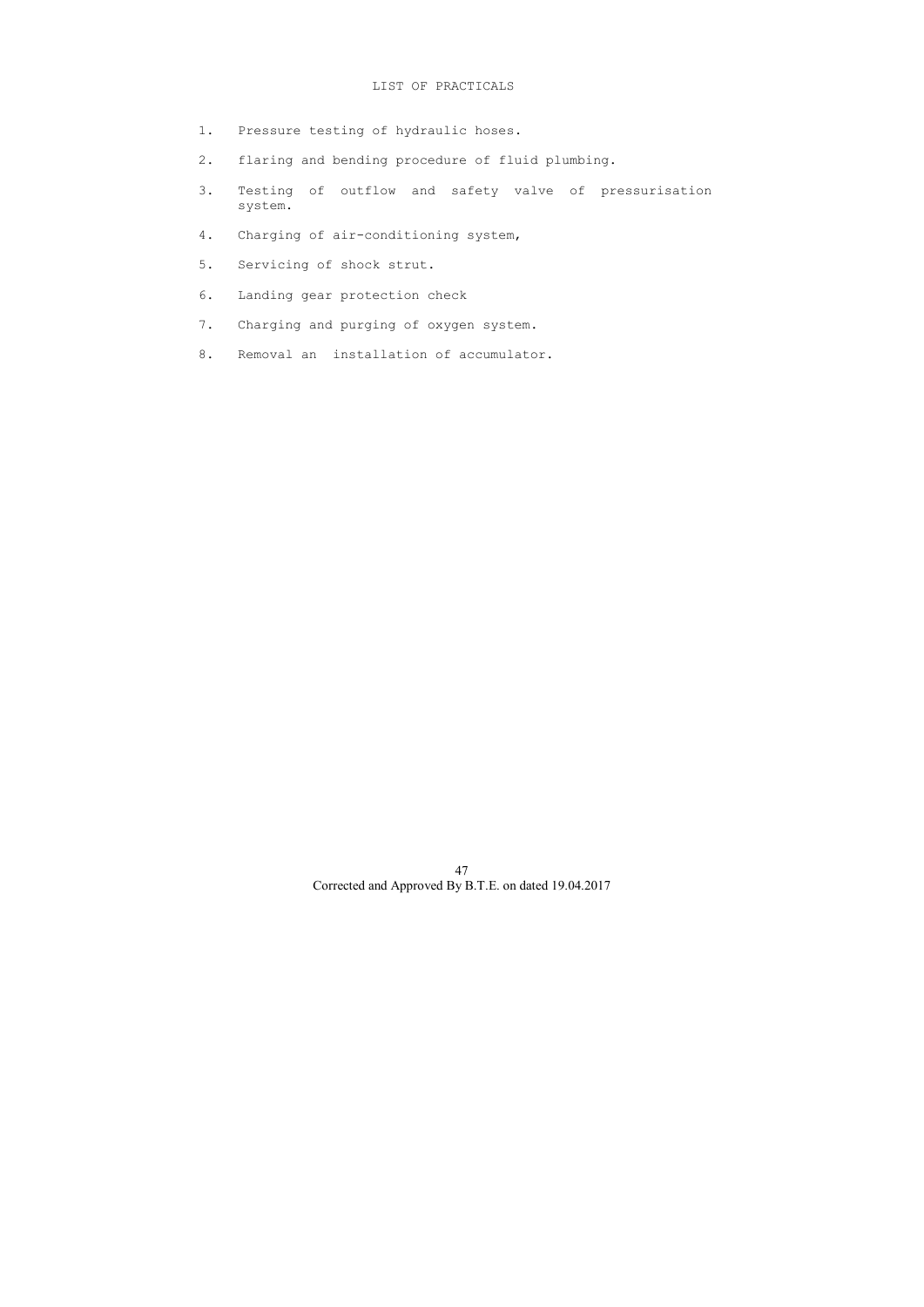### 3.3 AIRCRAFT ELECTRICITY

|  | L T P |  |
|--|-------|--|
|  | 4 1 5 |  |

Rationale :

 Use of electrical systems in the design of air craft is well known to every one. Maintenance of these systems is a matter of utmost importance. The purpose is to develop proper understanding of various aspects of phenomenon in the aircraft.

#### TOPIC WISE DISTRIBUTION OF PERIODS

| Sl.No. |               | Topics |       |    |              | Coverage Time |
|--------|---------------|--------|-------|----|--------------|---------------|
|        |               |        |       | L  | Т            | $\mathbb{P}$  |
| 1.     | Topics No. 1  |        |       | 5  | 1            |               |
| 2.     | Topics No. 2  |        |       | 5  | $\mathbf{1}$ |               |
| 3.     | Topics No. 3  |        |       | 5  | $\mathbf{1}$ |               |
| 4.     | Topics No. 4  |        |       | 5  | $\mathbf{1}$ |               |
| 5.     | Topics No. 5  |        |       | 5  | $\mathbf{1}$ |               |
| 6.     | Topics No. 6  |        |       | 5  | $\mathbf 1$  |               |
| 7.     | Topics No. 7  |        |       | 5  | $\mathbf{1}$ |               |
| 8.     | Topics No. 8  |        |       | 5  | 1            |               |
| 9.     | Topics No. 9  |        |       | 5  | $\mathbf{1}$ |               |
| 10.    | Topics No. 10 |        |       | 5  | 2            |               |
| 11.    | Topics No. 11 |        | 6     | 3  |              |               |
|        |               |        | Total | 56 | 14           | 70            |

## DETAILED CONTENTS

- 1. Electrical Measuring Instruments :
- 1.1 General discription and types of measuring instruments.
- 1.2 Requirement of indicating instrument.
- 1.3 Different type of instruments Moving coil tupe, Moving Iron type dynamometer type, construction and working.
- 1.4 A meter, voltmeter, wattmeter, frequency meter.
- 2. Electrical, Cables and wires and terminals : Nomenclature : Current Capacity; Lacing, Clamping and Routing of wire bundles, Various terminals and constructions; Different types of connectors; Switches.
- 3. Protective devices : Fuses; Relays; Circuit breaker; Over voltage; Under voltage; Reverse current breaker; Current limiter.
- 4. Static electricity in aircraft : Corona threshold, P static-cause and prevention, Bonding; Static discharge wick and null discharges; Shielding.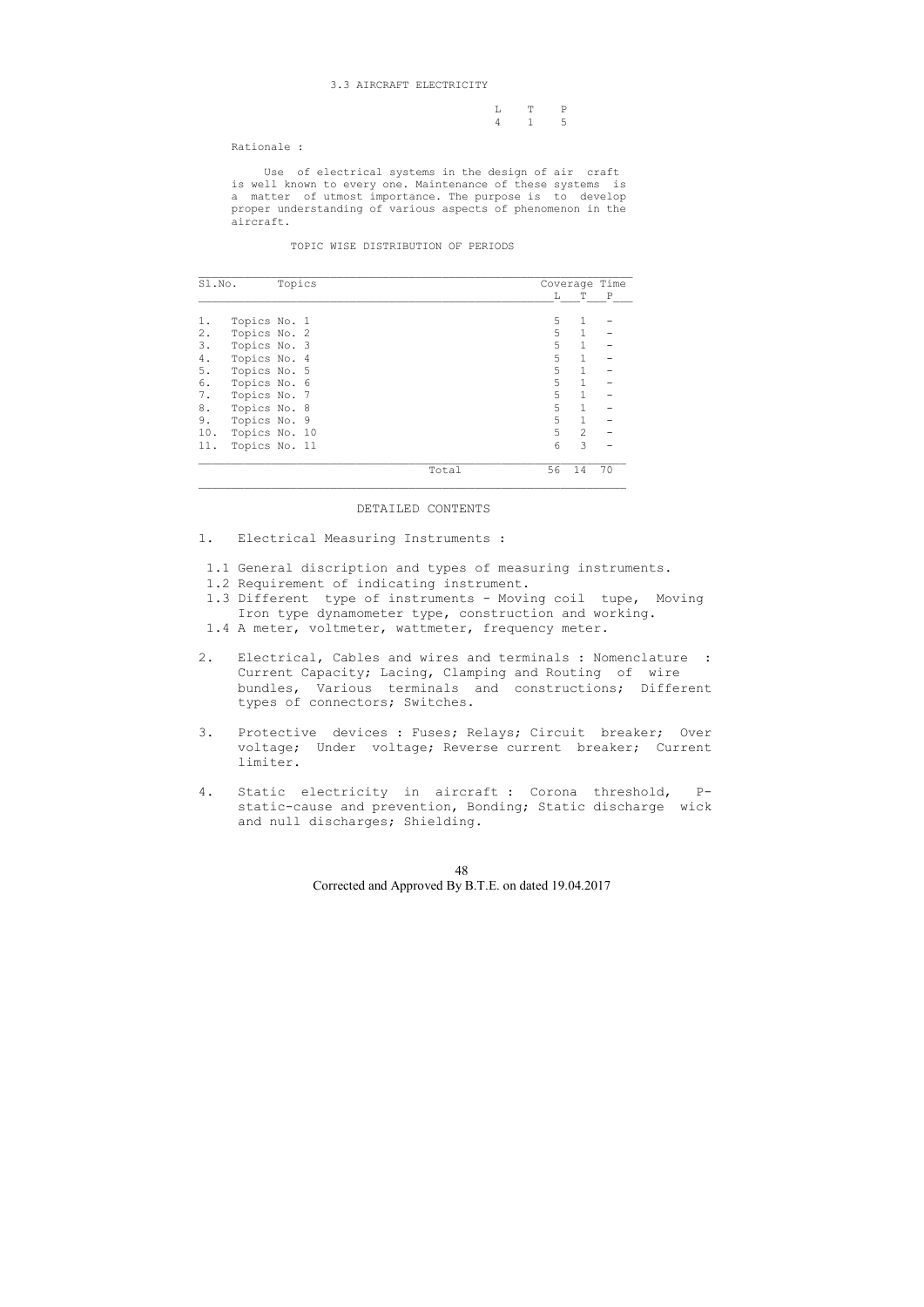```
5. D. C. generators :
```
- Basic Theory of generators
- Construction and purpose of component in DC generator
- Operation and factors effecting output and direction of current flow in DC generator
- Armature reaction and its remedies
- Series wound, shunt wound and compound wound DC generator
- Paralleling of generator.
- 6. A. C. generators/ Alternator:
- Basic theory of AC generator
- Operation and construction of AC generator
- Single phase, Two phase and Three phase alternator
- Operation and construction of revolving armature and revolving field type AC generator
- Inverter

7. Motors :

D.C. Moters :

 Basic Theory, Operation and Factors affecting out power, Torque,

 Speed, Direction of rotation of D C Motors, Series, Wound, Shunt

Wound and compared wound motors.

A. C. Moters :

Basic theory, Operation of constraction, characteristics of

AC Synchronous and induction motors both single and pdy phase, Method of speed control and direction of rotation, Types of A C motors such as capacitor, shaded, split phase, repulsion, Etc. stenter motors.

8. Transformers :

- Transformers construction, principle and operation
- Transformer losses and methods for overcoming then
- Transformer action under load and no load condition
- Power transformer, efficiency, polarity making
- Primary and secondary current, voltage, turn ratio
- Auto transformers, current and potential transformers
- 9. Voltage Regulator :
- Vibrating type voltage regulator
- Carbon pile type voltage regulator
- Three unit control pannel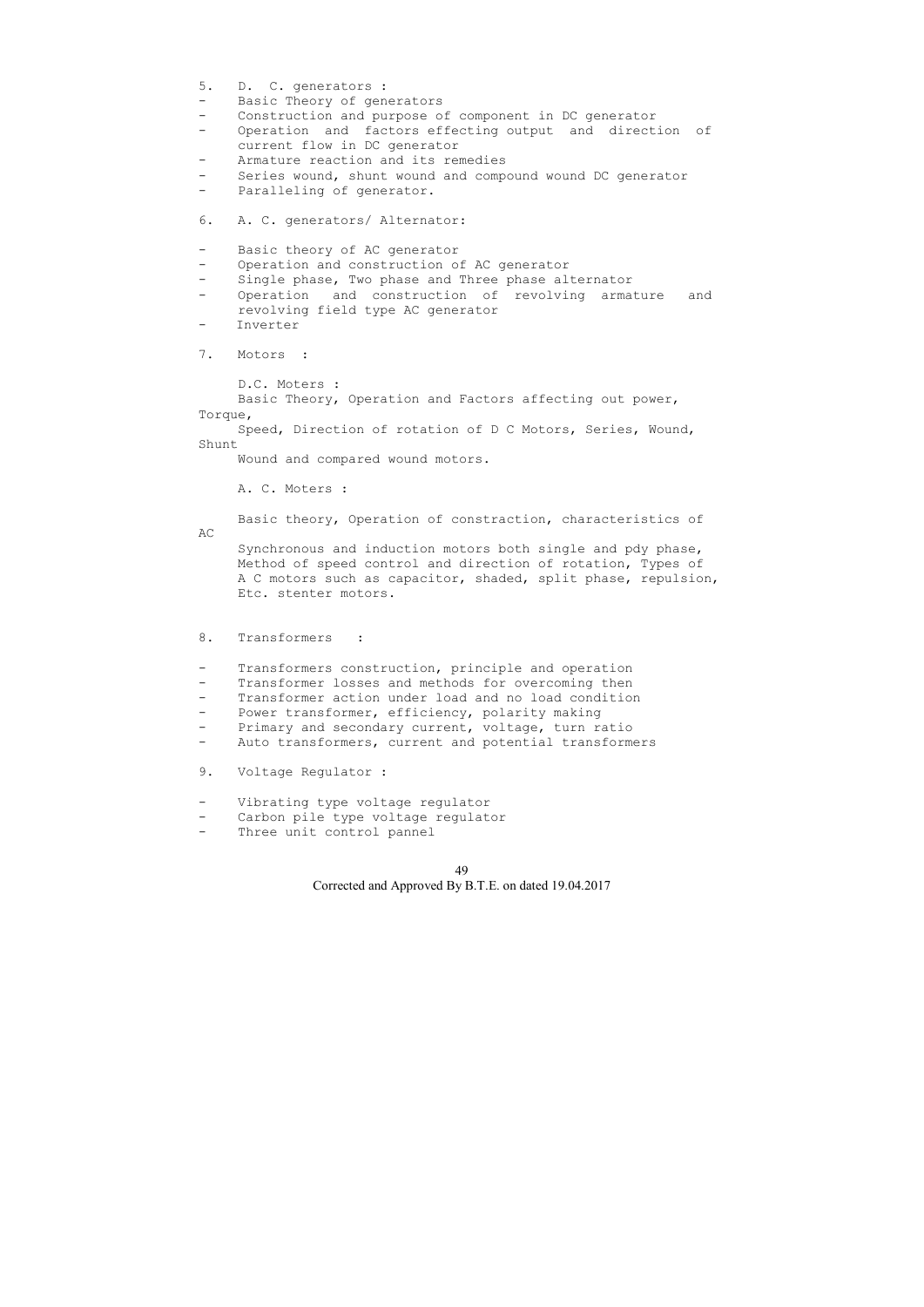- 10. DC Sources of Electricity :
- Construction and basic chemical action of primary cell, secondary cell and alkaline cells
- Cells connected in series and parallel
- Internal resistance and its effect on battery
- Operation construction of lead acid battery and Ni-Cd battery
- Charging method of battery
- General precaution while handling with lead acid and Ni-Cd batteries (Aircraft batteries)
- Operation of Photo Cell
- 11. Rectifiers and Filters :
- Operation of rectifiers and filters<br>- Types of rectifiers
- Types of rectifiers
- Types of filters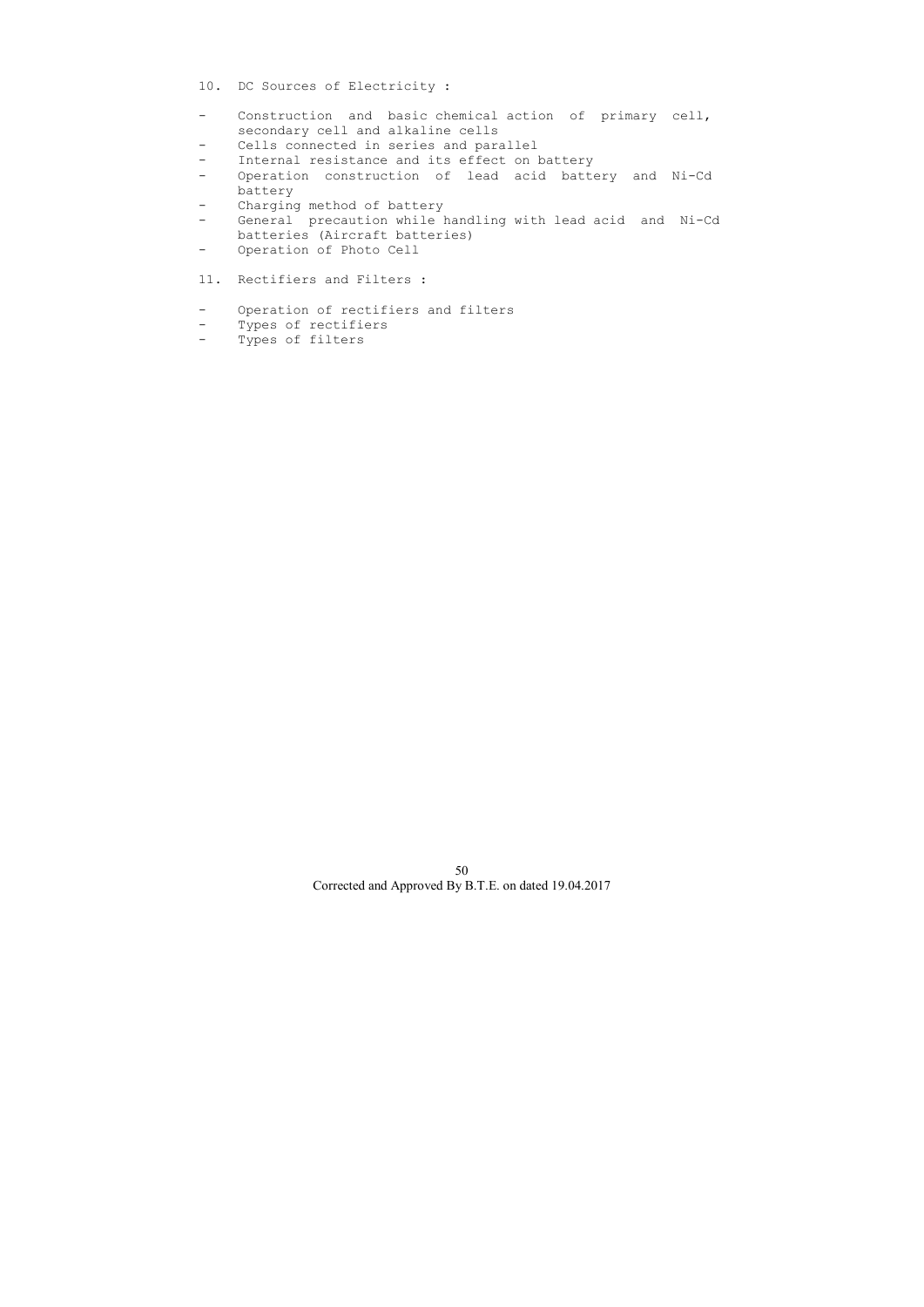- 1. To Study Thermo-couple function.
- 2. Practice with various techniques of Wiring.
- 3. Familizaration with the parts of DC Generator and procedure for their inspection and maintenance.
- 4. Familizaization with the parts of AC Generator (Alternator) and procedure for their inspection and maintance.
- 5 Familizaization with the parts of DC motor and Procedure for their inspection and maintenance.
- 6 Familizaization with the parts of AC motor and Procedure for their inspection and maintenance.
- 7. Familiarization with the operation and testing of transformer.
- 8. Familiarization with lead acid battery and recognise their parts.
- 9. Familiarization with Ni-Cd battery and recognise their parts.
- 10. Familiarization with the method of charging of battery.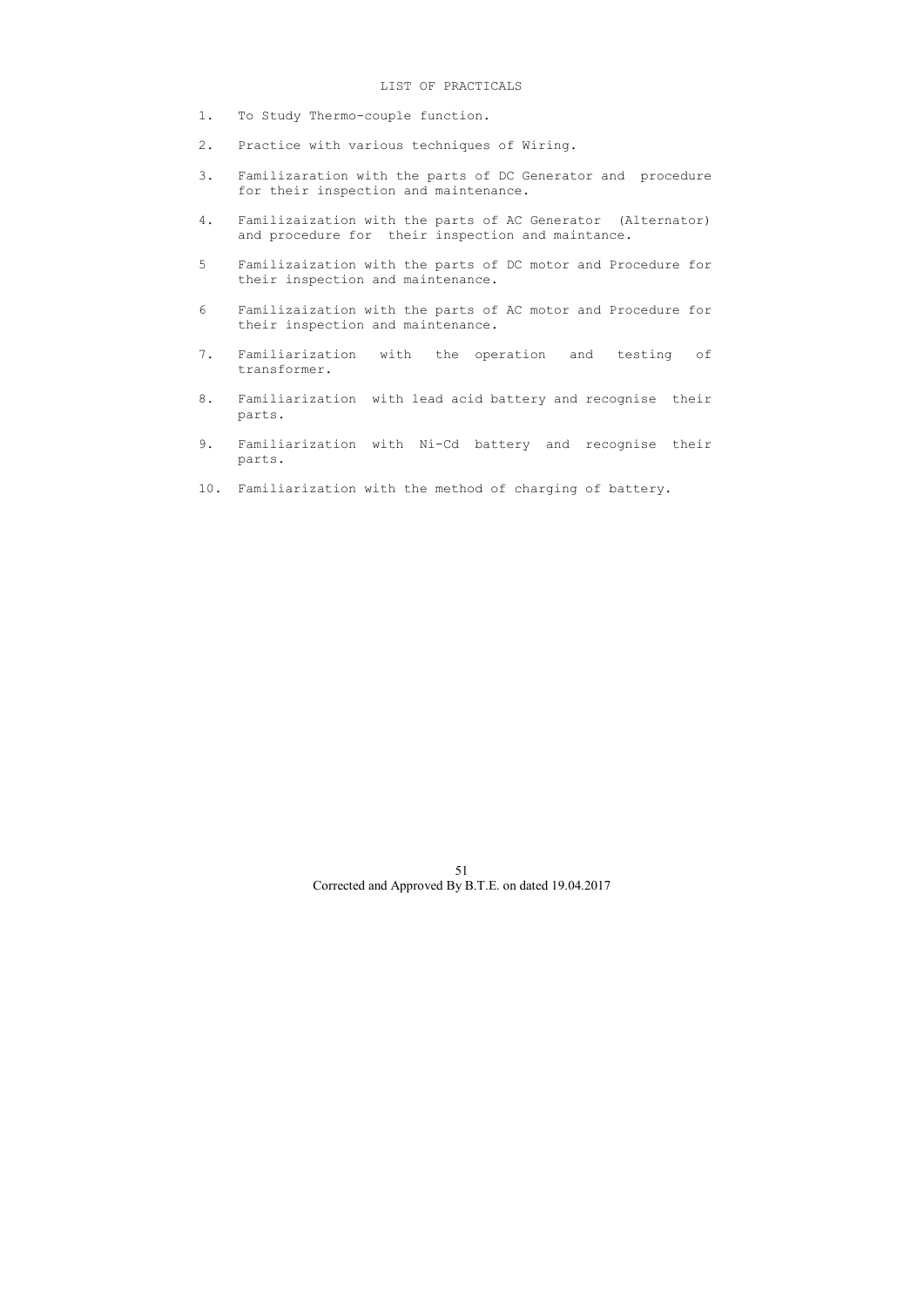## 52

Corrected and Approved By B.T.E. on dated 19.04.2017

#### 3.4 PROPELLERS

|                                              |  | $L$ T P             |  |
|----------------------------------------------|--|---------------------|--|
|                                              |  | $7 \quad 3 \quad -$ |  |
| $D \rightarrow i \rightarrow 1 \rightarrow $ |  |                     |  |

Rationale :

 Knowledge of air craft propeller construction, material and various designs is a matter of special interest to air craft engineers.

### TOPIC WISE DISTRIBUTION OF PERIODS

|    | Topics<br>Sl.No.      |  |       |                   |         | Coverage Time |
|----|-----------------------|--|-------|-------------------|---------|---------------|
|    |                       |  |       | L                 | Т       | $\mathbf{P}$  |
|    | Topics No. 1          |  |       | 12                | 8       |               |
| 2. | Topics No. 2          |  |       | $12 \overline{ }$ | 8       |               |
| 3. | Topics No. 3          |  |       | 12                | 8       |               |
| 4. | Topics No. 4          |  |       | 12                | 8       |               |
| 5. | Topics No. 5          |  |       | 12                | 8       |               |
| 6. | Topics No. 6,7        |  |       | 12                | 8       |               |
| 7. | Topics No. $8, 9, 10$ |  |       | 13                | $\circ$ |               |
| 8. | Topics No. 11,12      |  |       | 13                | 9       |               |
|    |                       |  | Total | 98                | 42      |               |

#### DETAILED CONTENTS

 $\overline{\phantom{a}}$  , and the contribution of the contribution of the contribution of the contribution of the contribution of the contribution of the contribution of the contribution of the contribution of the contribution of the

- 1. Theory of Propellers Terms used and definations. Propellers slip, Effective and Geometric pitch forces active on propellers, Propellers clearances.
- 2. Materials used for construction of propellers.
- 3. Types, Fixed pitch, Adjustable pitch, Varriable pitch, Constant speed, Feathering of propellers. Propellers classifications (Tractor and Pusher). Two position and ground adjustable propeller.
- 4. Parts of propellers, Static and Dynamic balance of propeller. Propellers tracking.
- 5. Reverse pitch propeller and its utility. Alpha and Beta range of reverse pitch propeller.
- 6. Hydromatic propeller.
- 7. Inspection and general maintenance of propellers.
- 8. Installation of a propeller to an engine and tests to performed.
- 9. Propellers Ice protection (Fluid and electrical deicing equipment.
- 10. Synchornization and synchrophasing.
- 11. Autofeather, NTS and TSS system.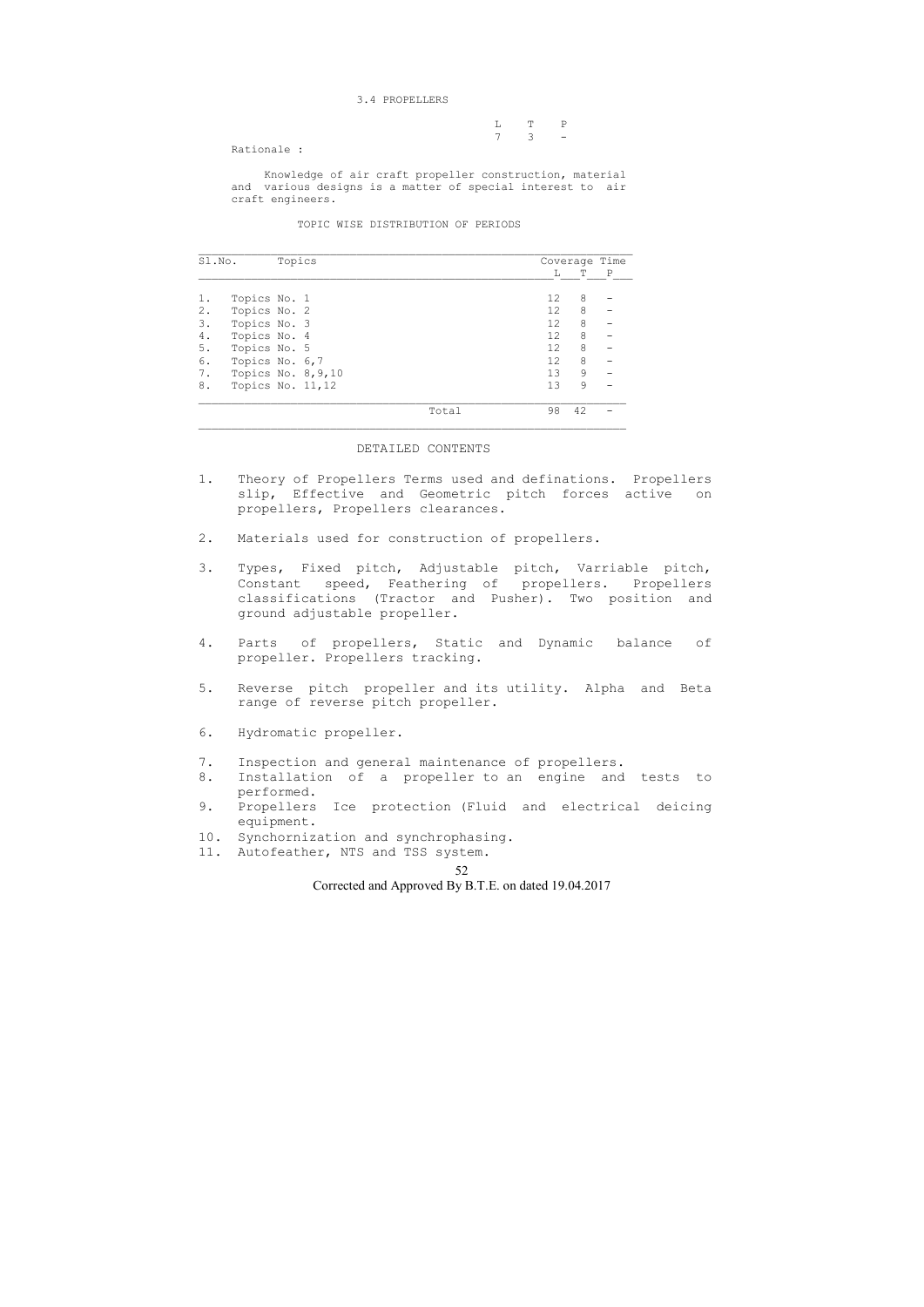# 12. Propeller governor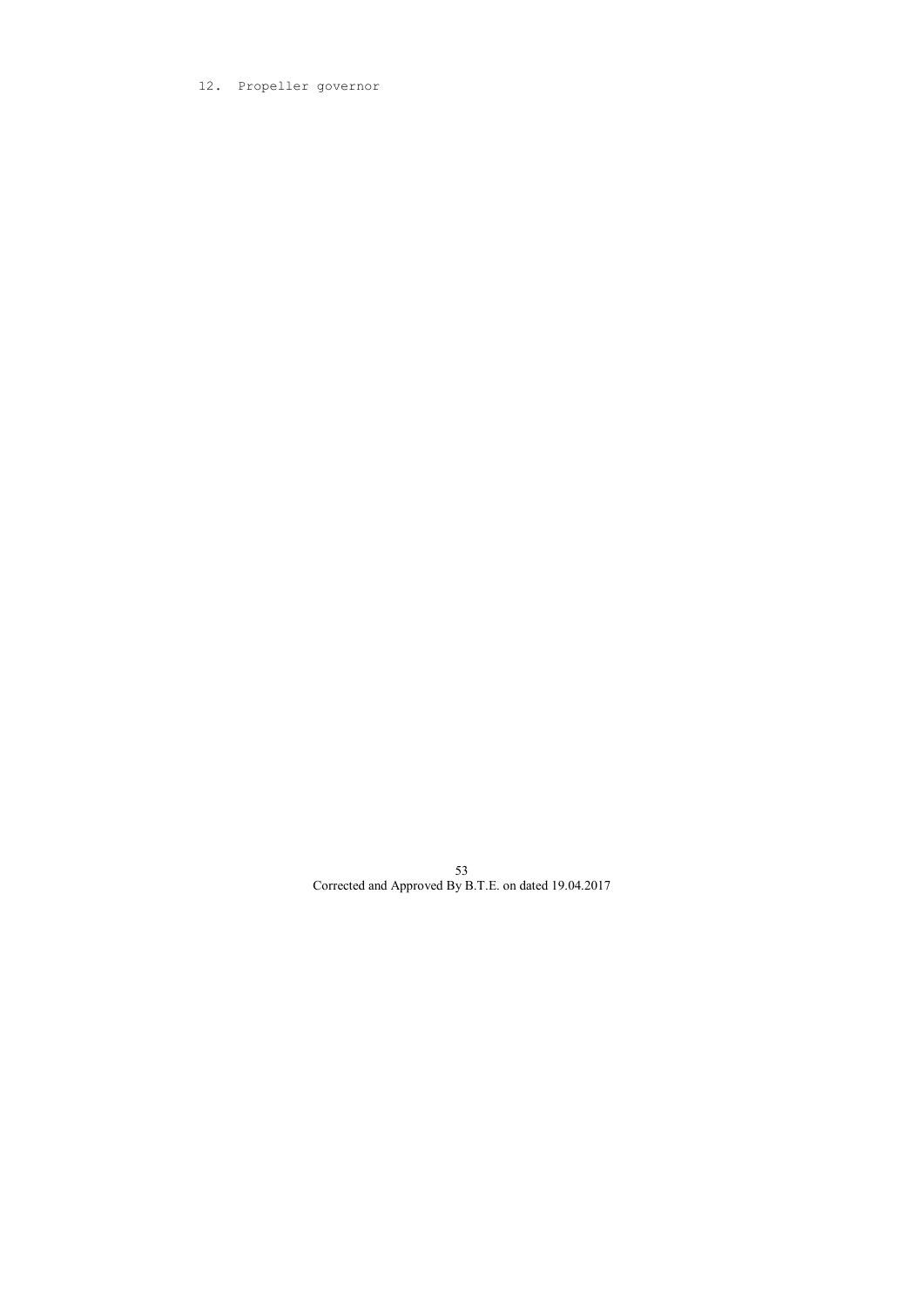IV Semester

4.1 THEORY OF FLIGHT

 L T P 8 3 -

Rationale :

 This paper equips the maintenance engineer with the insight of pre and post requisites of flight. It will facilitate him in his work to meet the desired objectives of flights.

TOPIC WISE DISTRIBUTION OF PERIODS

| Sl.No. |              | Topics |  |       | Coverage Time     |                |   |
|--------|--------------|--------|--|-------|-------------------|----------------|---|
|        |              |        |  |       | L                 | Т              | Ρ |
| 1.     | Topics No. 1 |        |  |       | 20                | 10             |   |
| $2$ .  | Topics No. 2 |        |  |       | 12 <sup>°</sup>   | 4              |   |
| 3.     | Topics No. 3 |        |  |       | 12 <sup>°</sup>   | $\overline{4}$ |   |
| 4.     | Topics No. 4 |        |  |       | 12 <sup>°</sup>   | 4              |   |
| 5.     | Topics No. 5 |        |  |       | 12 <sup>°</sup>   | $\overline{4}$ |   |
| 6.     | Topics No. 6 |        |  |       | 10                | 4              |   |
| 7.     | Topics No. 7 |        |  |       | 12                | 4              |   |
| 8.     | Topics No. 8 |        |  |       | $12 \overline{ }$ | 4              |   |
| 9.     | Topics No. 9 |        |  |       | 10                | 4              |   |
|        |              |        |  | Total | 112               | 42             |   |

## DETAILED CONTENTS

1. STUDY OF ATMOSPHERE (I.S.A.) :

 Introduction to Atmosphere- Physical properties of air, atmosphere, air density, pressure, temperature and their behaviour with change in altitude and their effect on the performance of the aircraft. International standard atmosphere(I.S.A.) and their application.

- 2. AERODYNAMICS :
- A. General principle of Aerodynamics and application in Aircraft.
- B. Different parts of Aircraft and their utility. Effect of engine power and aircraft weight on performance of aircraft.
- C. Lift and means of producing lift.
- D. Air Resistance, Stream Lines, Stream Lining Flow, Laminar Flow, Turbulent Flow, Skin Friction and Boundary Layer.
- 54 E. Bernaulli's Theorem and its application, Application of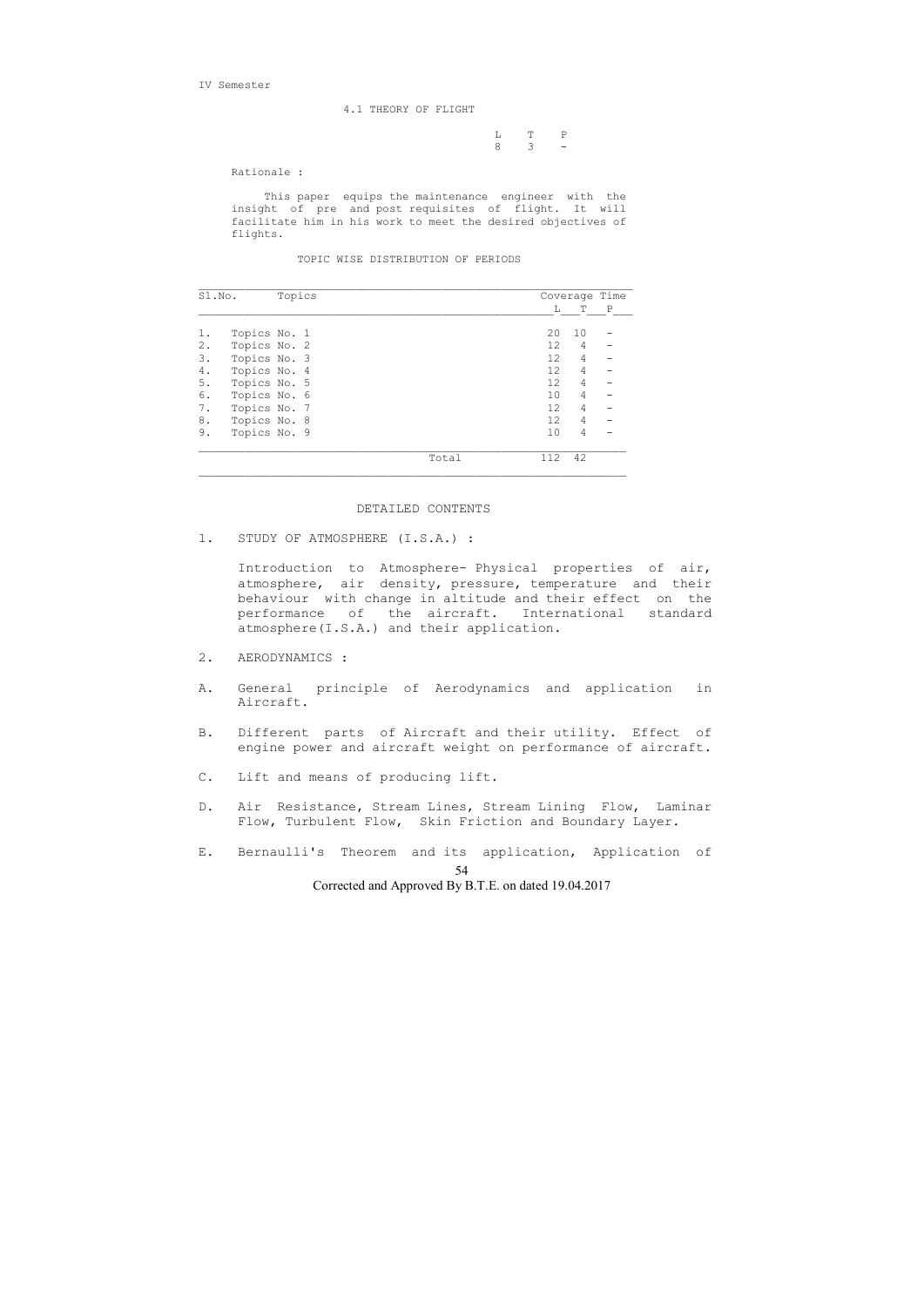Neuton's Law of Motion

- F. Drag and their classification.
- G. Lift/drag Ratio considerations.
- H. Knowledge of forces acting on the aircraft during all phases of flight.
- 3. Stability and control- Axies of aircraft, Stability, types of stability (Longitudinal, Lateral, directional) and its control (Roll, Pitch and Yaw)
- 4. Flying Control Primary, Secondary and Auxiliary flying control.
- 5. Knowledge of the characteristics of subsonic, transonic and supersonic airflow and their applicaiton.
- 6. Characteristics of the aerofoils used for subsonic and transonic flights. Angle of attack and angle of incidence.
- 7. Puropse and uses of various types of high lift and darg devices such as vortex generator, boundary layer fences, slots, winglets, end plates, leanding edge flaps, spoilers, lift dumpers and speed brakes, canard.
- 8. High speed aerodynamics, concept of supersonic pattern, difference between subsonic and supersonic flow and formation of shock waves.
- 9. Concept of fly by wire and its application. A brief knowledge of rotor craft, Helicopter aerodynamics.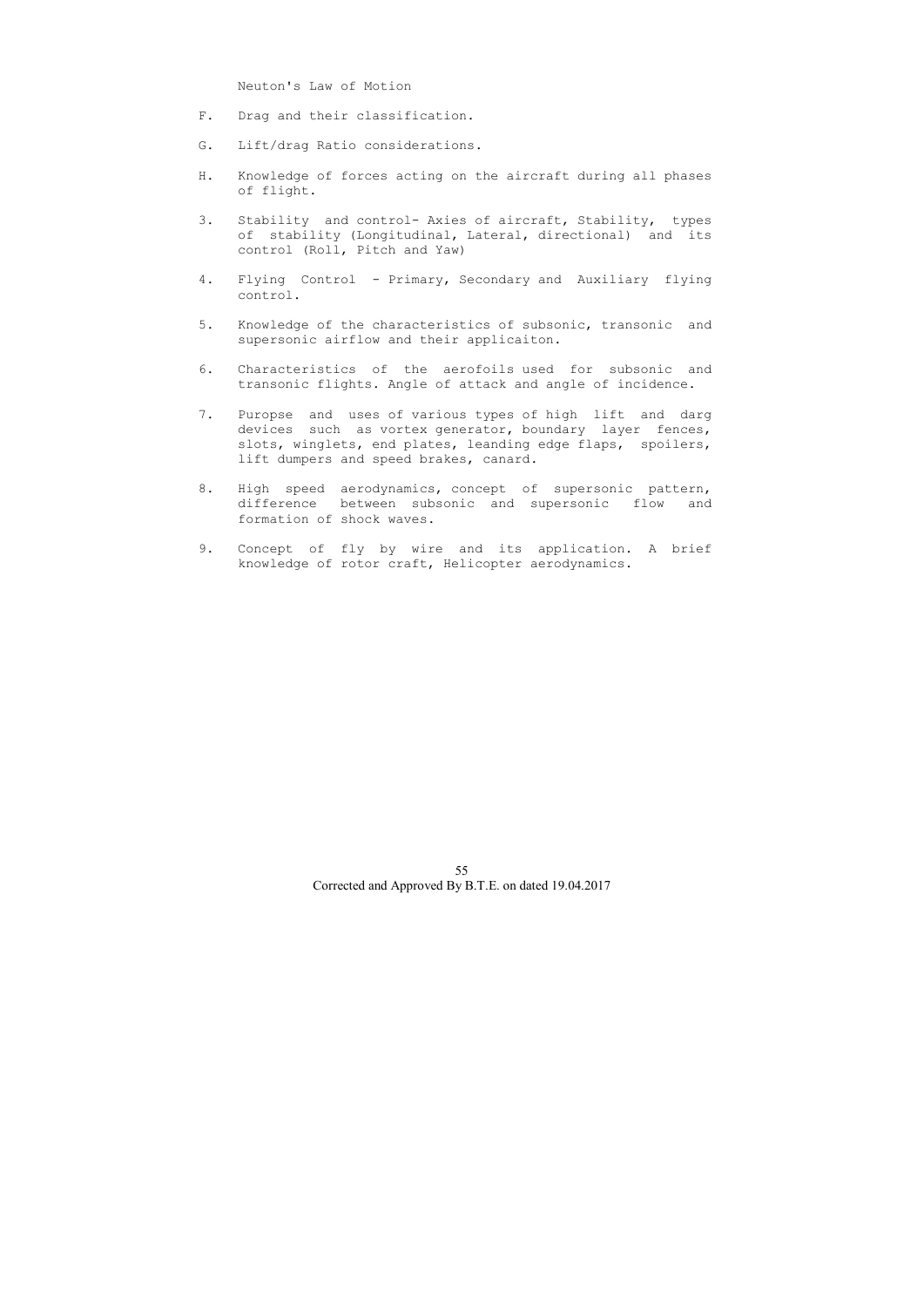#### 4.2 AIRCRAFT RECIPROCATING ENGINES

 L T P 6 - 6

Rationale :

 Engine is the source of propullsive force for the of aircraft and its knowledge, principle of working is must for aircraft maintenance engineer.

TOPIC WISE DISTRIBUTION OF PERIODS

| Sl.No. |              | Topics |             |   | Coverage Time |
|--------|--------------|--------|-------------|---|---------------|
|        |              |        | L           | Т | $\mathbf P$   |
| 1.     | Topics No. 1 |        | 12          |   |               |
| 2.     | Topics No. 2 |        | 15          |   |               |
| 3.     | Topics No. 3 |        | 15          |   |               |
| 4.     | Topics No. 4 |        | 15          |   |               |
| 5.     | Topics No. 5 |        | 15          |   |               |
| 6.     | Topics No. 6 |        | 12          |   |               |
|        |              |        | 84<br>Total |   | 84            |

### DETAILED CONTENTS

- 1. PRINCIPLE OF HEAT ENGINE :
- I. Conversion of heat energy to mechanical energy and the relationship between volume, pressure and temperature.
- II. Thermodynamic laws related to internal combustion engines.
- III. General knowledge of the Otto cycle Disel cycle and relation between P,V and T cycle.
- IV. Gas Turbine Engine Theory and reaction principles.
- V. Requirements for effective combustion.
- 2. Internal Combustion Engines Theory and Performance -
- I. Concept of Internal Combustion Engine.
- II. Engine Operating Fundamental
	- A. Reciprocating engine and its types
- III. Difference between Petrol Engine adn Diesel Engine.
- IV Difference between two stroke and four stroke operating cycle.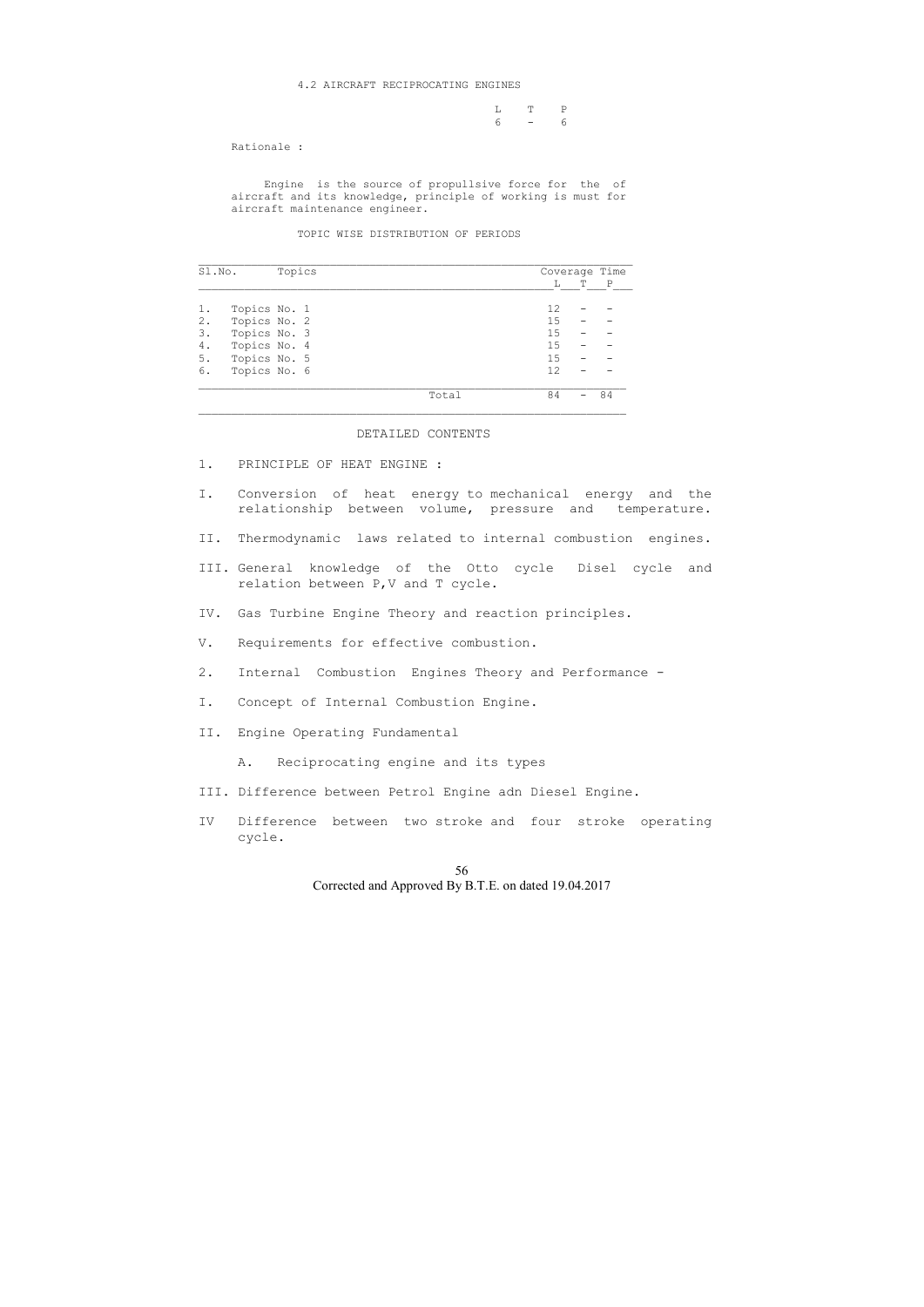- V. Description of inlet and exhaust valves operating cycle with valve timing diagram. Definition of valve lead, lag and overlap and reason for incorporation in the valve operating cycle.
- VI. Terms related to Reciprocating Engine Stroke, TDC, BDC, Swept volume, Clearnace volume, Firing order, Piston displacement. Compression ratio, Magifold pressure, Detonation, Preignition, Kickback, Backfire and Afterfire.
- 3. ENGINE PERFORMANCE :
- I. IHP, BHP and FHP, Mean effective pressure power calculation and its measurement.
- II. Factors affecting reciprocating engine performance.
- 4. EFFICIENCIES :
- I. Definition and calculation of Mechanical, thermala nd volumetric efficiencies.
- II. Propulsive, Thermal and Overall efficiency.
- III. Thermal efficiency curve.
- 5. ENGINE DESIGN AND CONSTRUCTION (RECIPROCATING ENGINE):
- A. Construction, Function and Classification of the Following.
- I. Crankcase
- II. Cylinder
- III. Piston
- IV. Connecting Rod
- V. Crank Shaft
- VI. Valve
- VII. Piston Rings and Pins
- VIII.Valve Operating Mechanism
- IX. Canashaft
- X. Cam Ring
- XI. Bearings
- XII. Accessories and Reduction Gear System
- 6. Engine Fire detection and protection system
- A. Fire Detection
- I. Thermal Switch
- II. Thermocouple
- III. Fenwal
- IV. Kidde
- V. Systron Dorner
- VI. Lindberg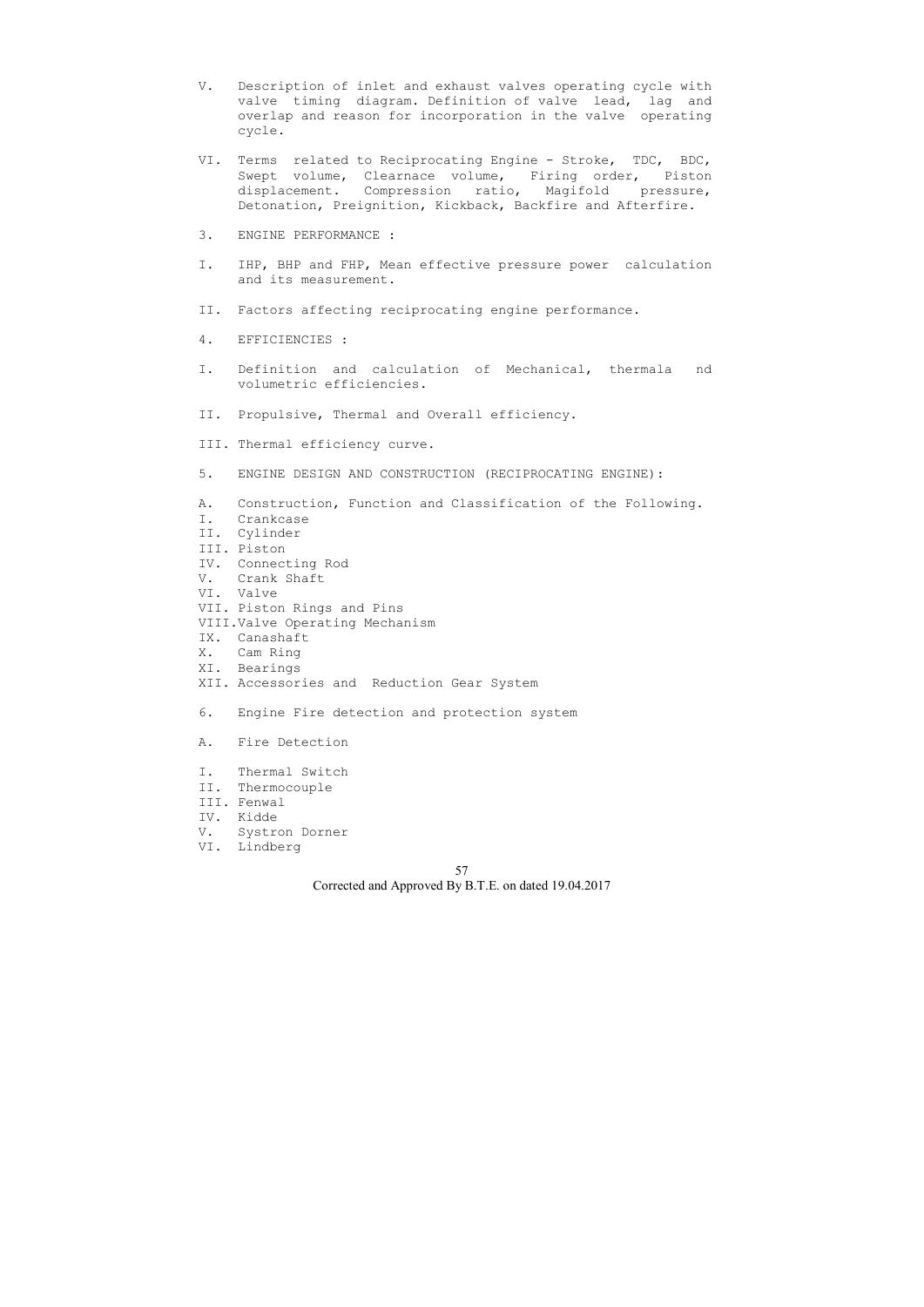- B. Engine Fire Protection System
- I. Five Extingushing Methods.
- II. Extingrishing Agent.

- 1. Identification of various engine parts.
- 2. Removal and installation procedure of propeller.
- 3. Propeller tracking procedure.
- 4. Run out out check of cwankshaft.
- 5. Cold cylinder check.
- 6. Compression testing of engine cylinder by direct and differential method.
- 7. Identification of various engine parts of Gas Turbine Engine.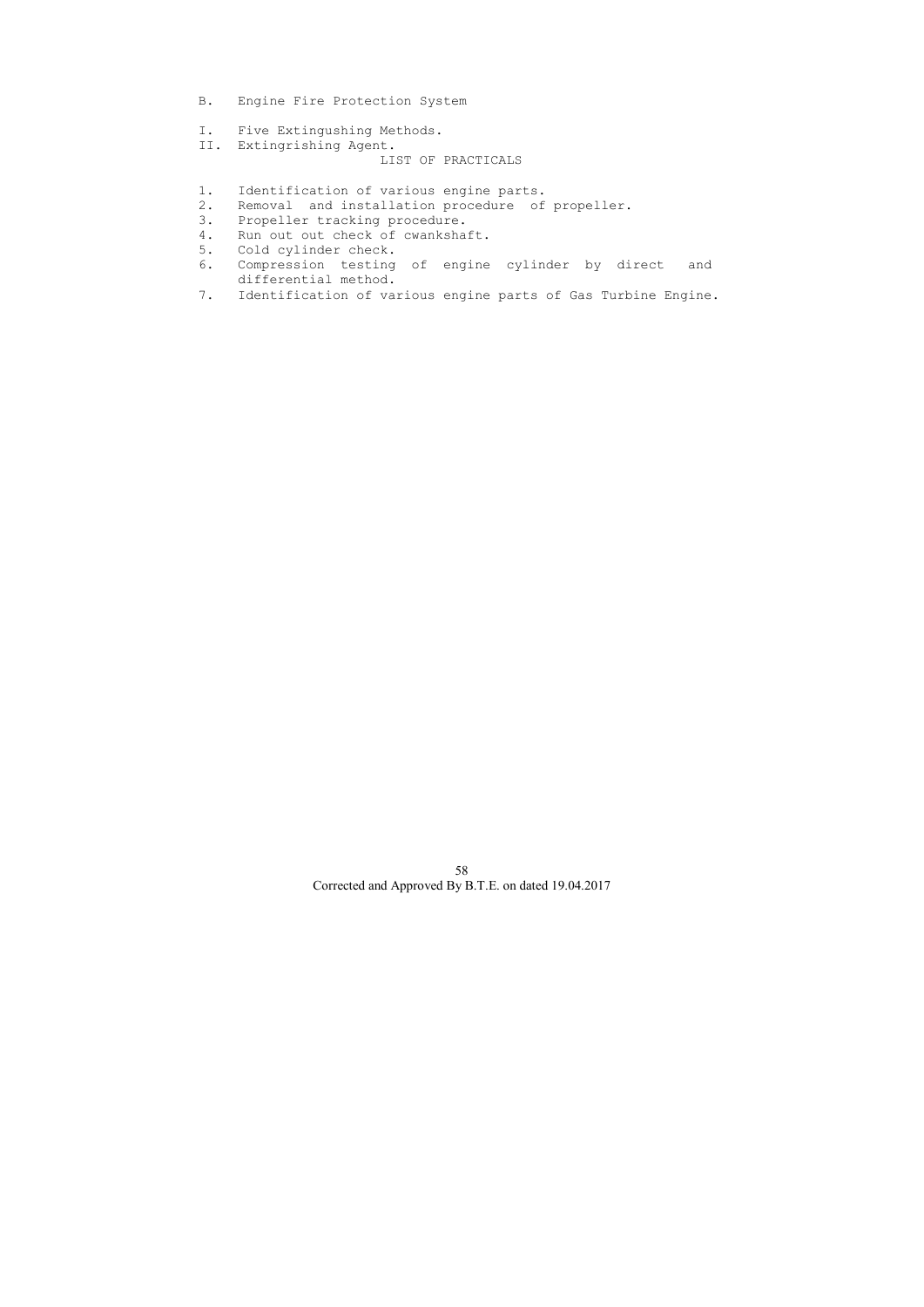|  | $L$ T P               |  |
|--|-----------------------|--|
|  | $6 \qquad 2 \qquad 3$ |  |

Rationale :

 Knowledge of aircraft instruments for maintenance engineer is no way less important then that of aircraft engine. They are controlling and guiding organs of the aircraft.

TOPIC WISE DISTRIBUTION OF PERIODS

| Sl.No. | Topics             |       | Coverage Time   |    |              |
|--------|--------------------|-------|-----------------|----|--------------|
|        |                    |       | L               | Т  | $\mathbf{P}$ |
| 1.     | Topics No. 1 & 2   |       | 12 <sup>2</sup> | 4  |              |
| 2.     | Topics No. 3 & 4   |       | 15              | 5  |              |
| 3.     | Topics No. 5 & 6   |       | 15              | 5  |              |
| 4.     | Topics No. 7 & 8   |       | 15              | 5  |              |
| 5.     | Topics No. 9 & 10  |       | 15              | 5  |              |
| 6.     | Topics No. 11 & 12 |       | 12              | 4  |              |
|        |                    | Total | 75              | 28 | 42           |

#### DETAILED CONTENTS

- 1. General introduction to Aircraft instrument, Various types of aircraft instruments and their classification.
- 2. Altimeter, Principle, Constructional details, Types of setting, Position error leak test and periodical inspection.
- 3. Airspeed indicator- Principle and construction. Pitot and Static Tube Construction and Principle, Position Error, Construction and periodical inspection, lead test.
- 4. VSI Principle and constructional features, check and periodical inspection.
- 5. Pressure gauge : Principle of operation, types of gauges (Manifold Pressure Gauge, Mechanical Type, Bourdon Tube), Periodical inspection.
- 6. Temperature Gauge- Principle of themocuple and different types of thermometer used in Aviation. Maintenance and Periodical inspection.
- 7. R. P. M. Indicator- Mechanical construction details types of indicator maintenance and periodical inspection.
- 8. Gyro Instruments- Different types of gyros; Constructional details of each and their principle of operation. Maintenance and periodical inspection.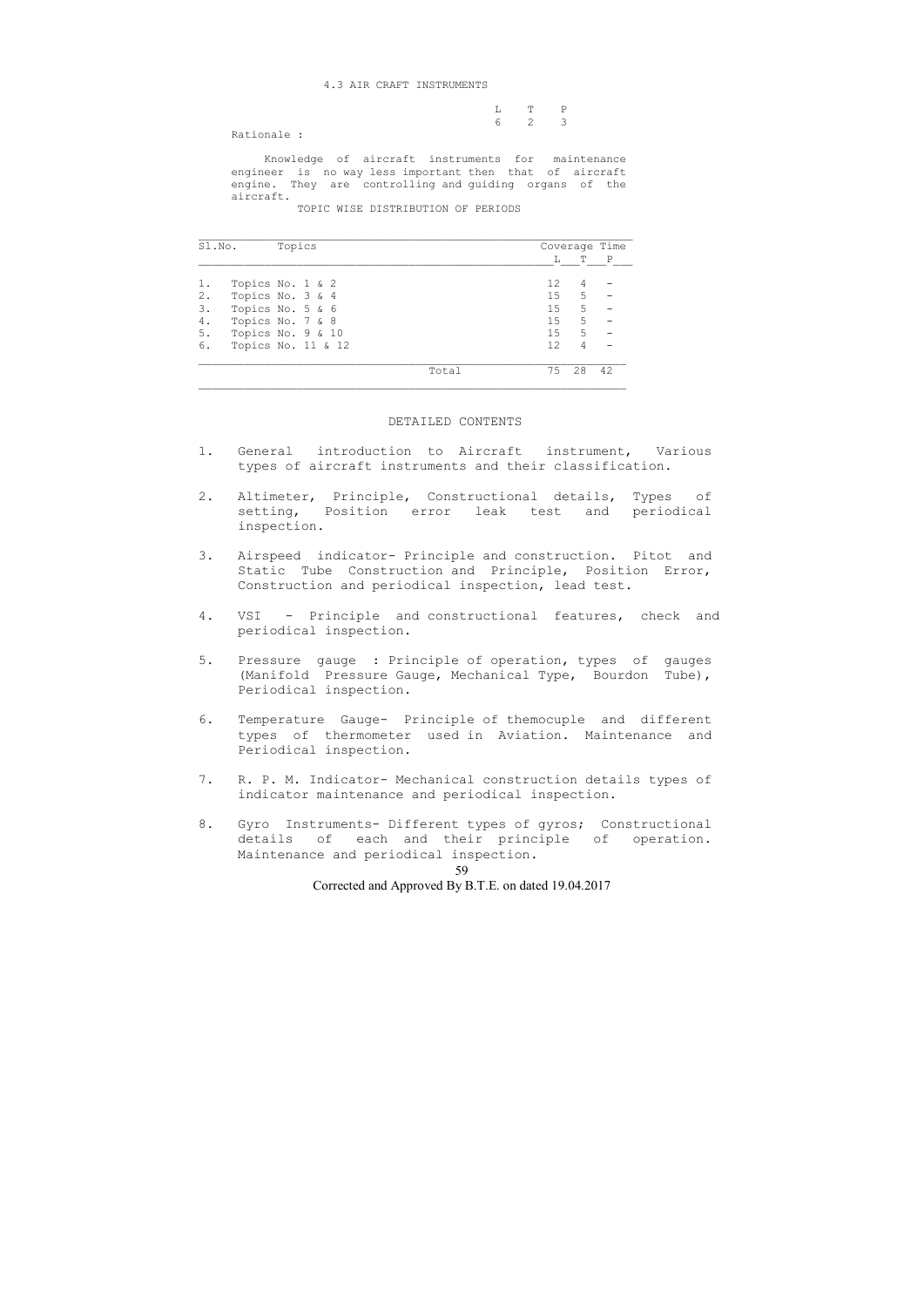- 9. Electrically operated instruments.
- 10. Fuel flow gauge and content gauges.
- 12. Detailed knowledge of the procedures of replacement and insite operational tests of various aircraft instruments and equipments.

- 1. Leak testing of pitot and static system.
- 2. Identification of various parts of instruments.
- 3. Calibration and testing of fuel quantity gauges.
- 4. Periodical maintenance of gyro instruments.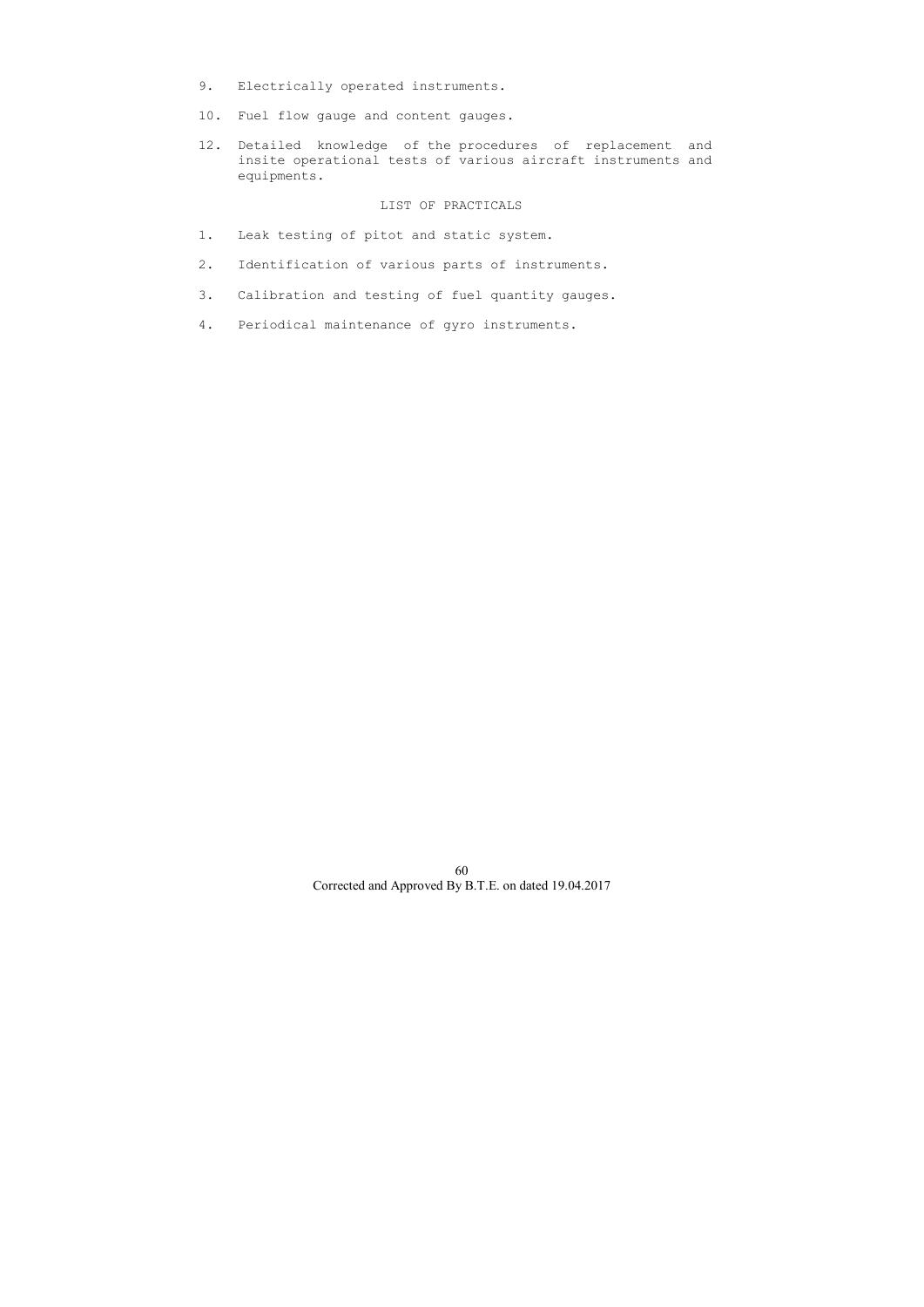L T P  $5 \t 1 \t 3$ 

Rationale :

 Air craft compass is an important instrument of air craft. Its proper working and sensitivity is of utmost importance in flight as well as in landing, so the subject can not be ignore for maintenance engineer.

TOPIC WISE DISTRIBUTION OF PERIODS

| Sl.No. |              | Topics |       | Coverage Time     |                                                                                                                                                                 |    |  |
|--------|--------------|--------|-------|-------------------|-----------------------------------------------------------------------------------------------------------------------------------------------------------------|----|--|
|        |              |        |       |                   | T                                                                                                                                                               | P  |  |
|        | Topics No. 1 |        |       | 10                | $\mathcal{D}_{\mathcal{A}}^{\mathcal{A}}(\mathcal{A})=\mathcal{D}_{\mathcal{A}}^{\mathcal{A}}(\mathcal{A})\mathcal{D}_{\mathcal{A}}^{\mathcal{A}}(\mathcal{A})$ |    |  |
| 2.     | Topics No. 2 |        |       | $12 \overline{c}$ | 3                                                                                                                                                               |    |  |
| 3.     | Topics No. 3 |        |       | 12                | 3                                                                                                                                                               |    |  |
| 4.     | Topics No. 4 |        |       | 12                | $\mathcal{D}$                                                                                                                                                   |    |  |
| 5.     | Topics No. 5 |        |       | 12                | $\mathcal{L}$                                                                                                                                                   |    |  |
| 6.     | Topics No. 6 |        |       | 12                | $\overline{2}$                                                                                                                                                  |    |  |
|        |              |        | Total | 70                |                                                                                                                                                                 | Λつ |  |

 $\overline{\phantom{a}}$  , and the contribution of the contribution of the contribution of the contribution of the contribution of the contribution of the contribution of the contribution of the contribution of the contribution of the

#### DETAILED CONTENTS

- 1. Knowledge of general properties of permanent magnets, polarity and strength of bar magnets,magnetism, magnetic materials and the earth as a magnet; the magnetic meridian and its relationship to the geographic metidian.
- 2. Knowledge of the general principles of construction of Aircraft Direct Reading Compasses(DR), Maintenance and periodical inspection.
- 3. Familiarization with the procedure of installation of the compass in the aircraft.
- 4. Familiarization with swinging, its procedures, precaution taken during swinging, selection of swinging sites.
- 5. Knowledge of the compensation of compassess in the aircraft, deviations, the calculations and adjustments necessary for corrections for co-effecient A, B and C. Preparation of deviation cards and graphs.
- 6. Knowledge of the use of landing compass for checking the compasses in Aircraft.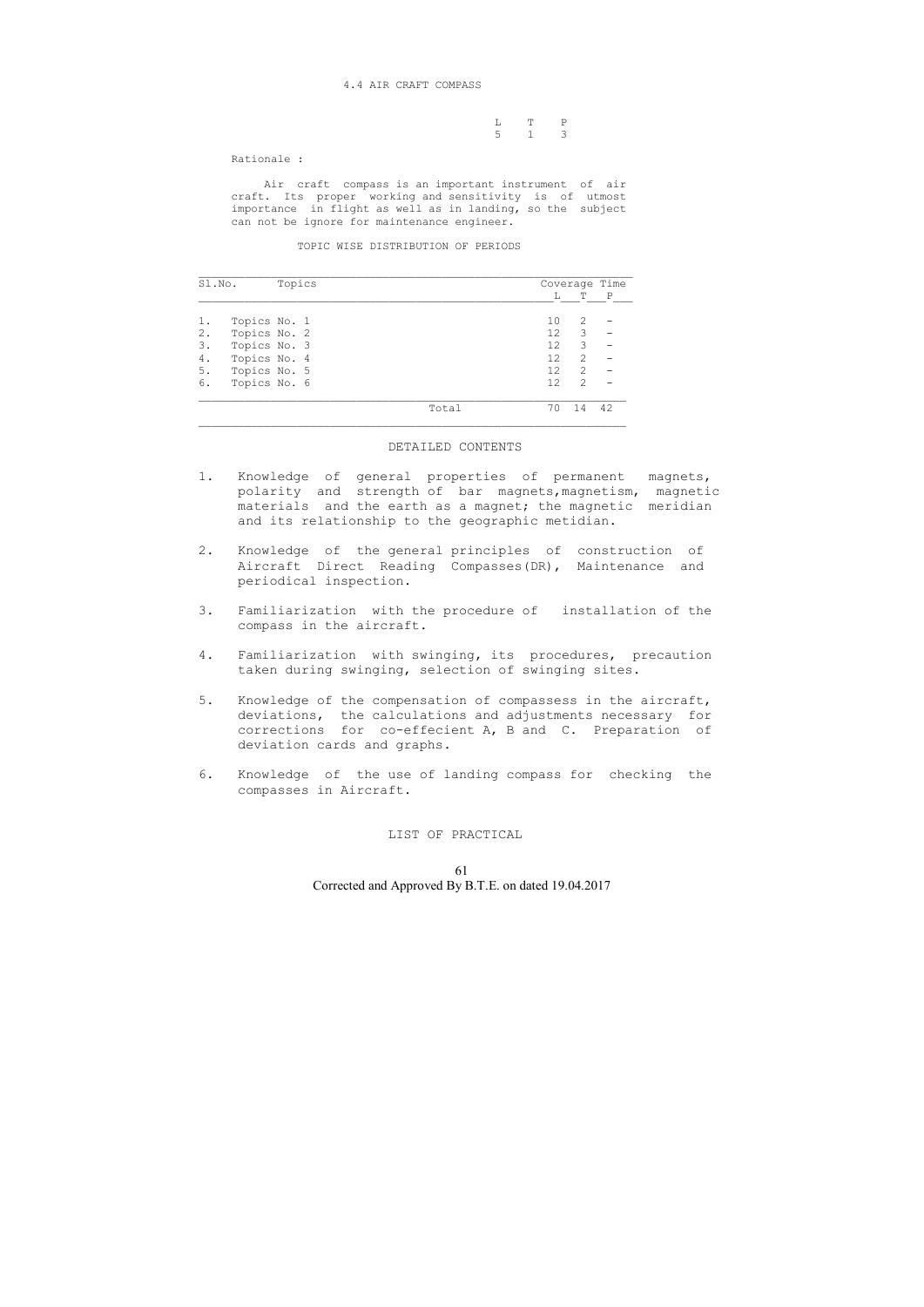- 1. Swinging and compensation of compass by synthetic aids.
- 2. Actual swinging and compensation fo compass installed in an Aircraft.
- 3. Preparation of Deviation card and preparing Low Book entry.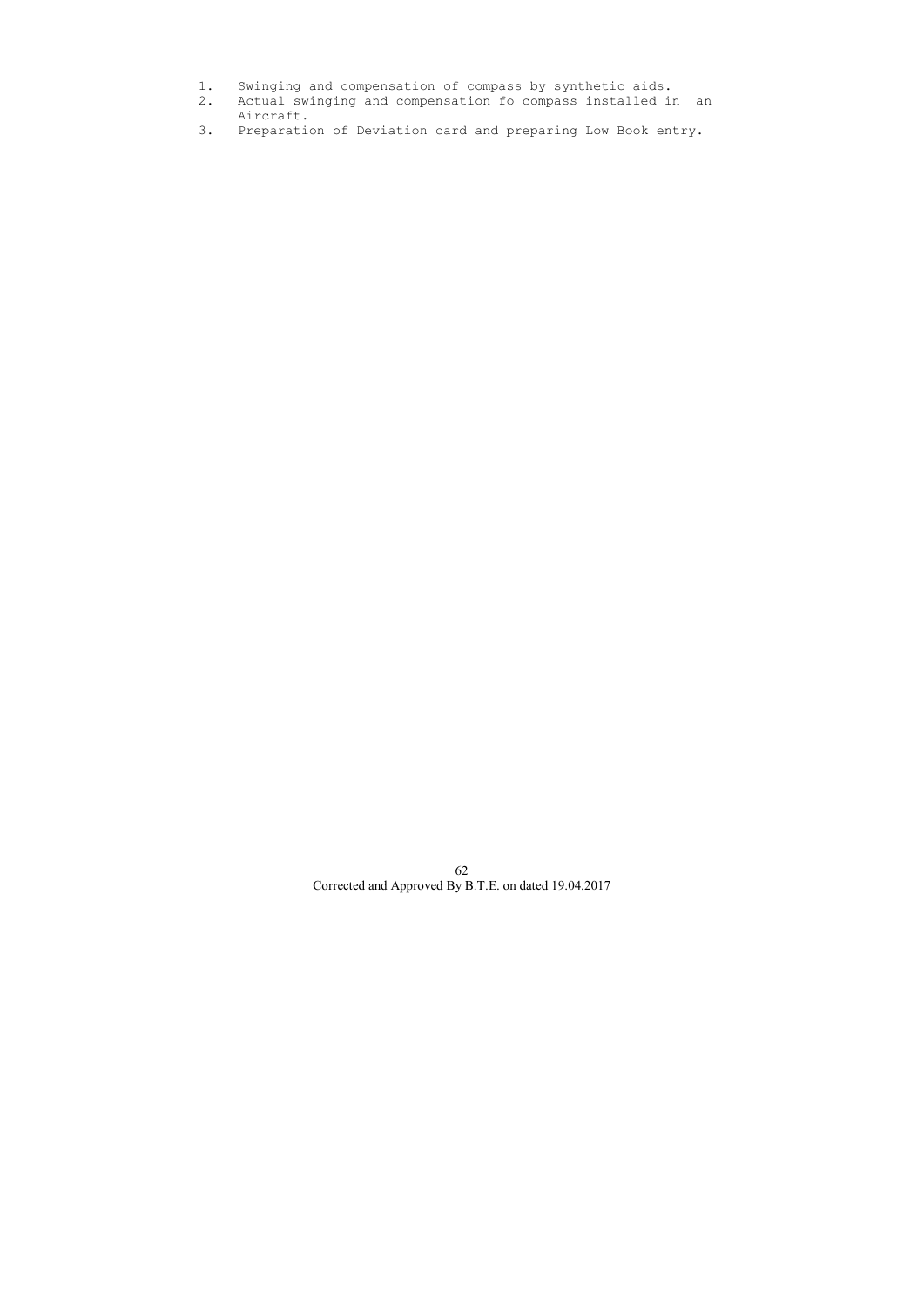## 63

Corrected and Approved By B.T.E. on dated 19.04.2017

## **4.5 ENERGY CONSERVATION**

# **L T P 3 - 2**

# **RATIONALE**

The requirement of energy has increased manifolds in last two decades due to rapid urbanization and growth in industrial/service sector. It has become challenging task to meet ever increasing energy demands with limited conventional fuels and natural resources. Due to fast depletion of fossil fuels and a tremendous gap between supply and demand of energy, it is essential to adopt energy conservation techniques in almost every field like industries, commercial and residential sectors etc. Energy conservation has attained priority as it is regarded as additional energy resource. Energy saved is energy produced. This course covers the concepts of energy management and its conservation. It gives the insight to energy conservation opportunities in general industry and details out energy audit methodology and energy audit instruments.

## **DETAILED CONTENTS**

## 1. **Basics of Energy**

- 1.1 Classification of energy- primary and secondary energy, commercial and noncommercial energy, non-renewable and renewable energy with special reference to solar energy, Capacity factor of solar and wind power generators.
- 1.2 Global fuel reserve
- 1.3 Energy scenario in India and state of U.P. Sector-wise energy consumption (domestic, industrial, agricultural and other sectors)
- 1.4 Impact of energy usage on climate

# 2. **Energy Conservation and EC Act 2001**

- 2.1 Introduction to energy management, energy conservation, energy efficiency and its need
- 2.2 Salient features of Energy Conservation Act 2001 & The Energy Conservation (Amendment) Act, 2010 and its importance. Prominent organizations at centre and state level responsible for its implementation.
- 2.3 Standards and Labeling
	- 2.3.1 Concept of star rating and its importance
	- 2.3.2 Types of product available for star rating

## 3. **Electrical Supply System and Motors**

- 3.1 Types of electrical supply system
- 3.2 Single line diagram
- 3.3 Losses in electrical power distribution system
- 3.4 Understanding Electricity Bill
	- 3.4.1 Transformers Tariff structure
	- 3.4.2 Components of power (kW, kVA and kVAR) and power factor, improvement of power factor
	- 3.4.3 Concept of sanctioned load, maximum demand, contract demand and monthly minimum charges (MMC)
- 3.5 Transformers
	- 3.5.1 Introduction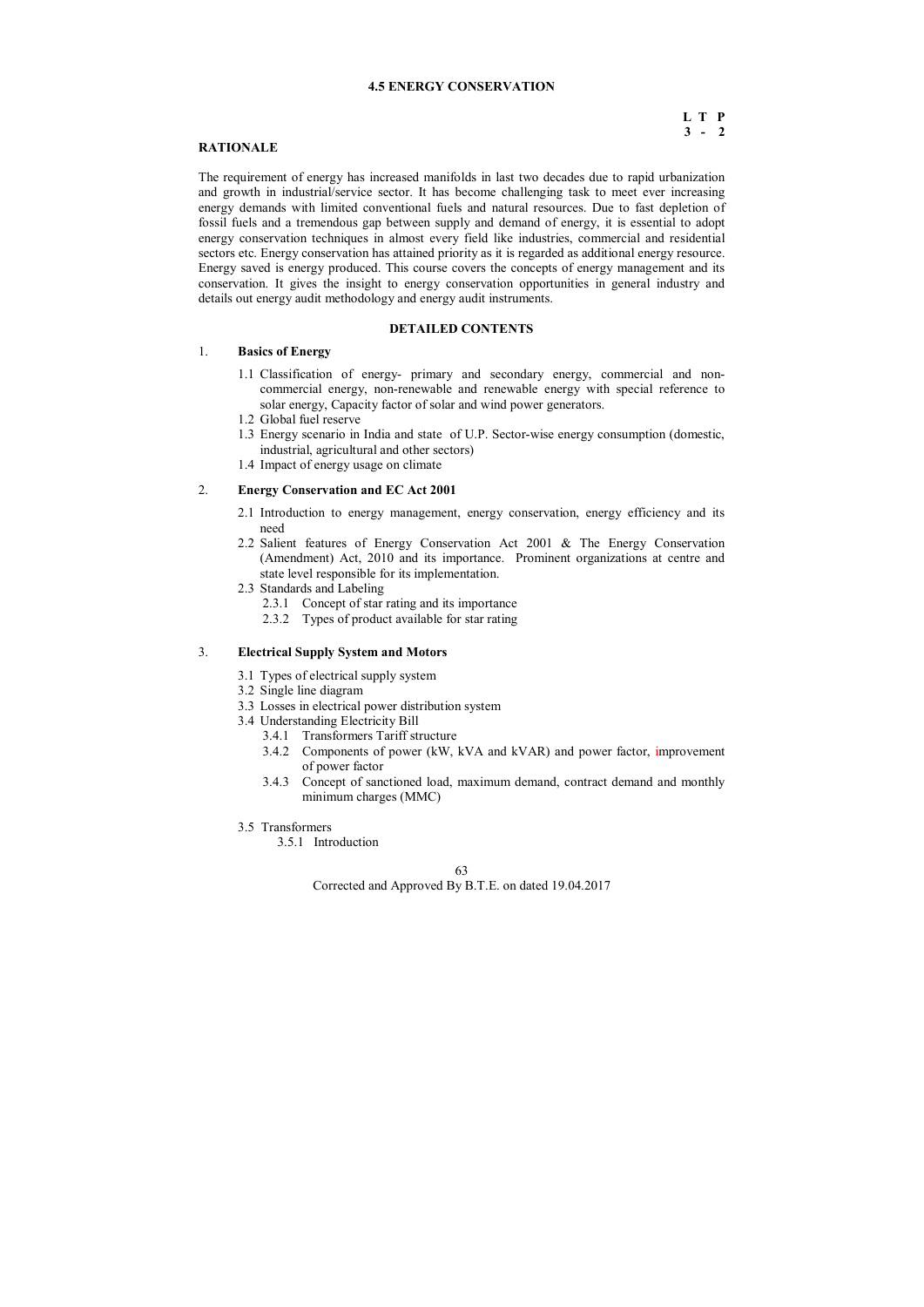- 3.5.2 Losses in transformer
- 3.5.3 Transformer Loading
- 3.5.4 Tips for energy savings in transformers
- 3.6 Electric Motors
	- 3.6.1 Types of motors
	- 3.6.2 Losses in induction motors
	- 3.6.3 Features and characteristics of energy efficient motors
	- 3.6.4 Estimation of motor loading
	- 3.6.5 Variation in efficiency and power factor with loading
	- 3.6.6 Tips for energy savings in motors

# **4. Energy Efficiency in Electrical Utilities**

- 4.1 Pumps
	- 4.1.1 Introduction to pump and its applications
	- 4.1.2 Efficient pumping system operation
	- 4.1.3 Energy efficiency in agriculture pumps
	- 4.1.4 Tips for energy saving in pumps
- 4.2 Compressed Air System
	- 4.2.1 Types of air compressor and its applications
	- 4.2.2 Leakage test
	- 4.2.3 Energy saving opportunities in compressors.
- 4.3 Energy Conservation in HVAC and Refrigeration System
	- 4.3.1 Introduction
	- 4.3.2 Concept of Energy Efficiency Ratio (EER)
	- 4.3.3 Energy saving opportunities in Heating, Ventilation and Air Conditioning (HVAC) and Refrigeration Systems.

# **5 Lighting and DG Systems**

- 5.1 Lighting Systems
	- 5.1.1 Basic definitions- Lux, lumen and efficacy
	- 5.1.2 Types of different lamps and their features
	- 5.1.3 Energy efficient practices in lighting
- 5.2 DG Systems
	- 5.2.1 Introduction
	- 5.2.2 Energy efficiency opportunities in DG systems
	- 5.2.3 Loading estimation

# 6 **Energy Efficiency in Thermal Utilities**

- 6.1 Thermal Basics
	- 6.1.1 Types of fuels
	- 6.1.2 Thermal energy
	- 6.1.3 Energy content in fuels
	- 6.1.4 Energy Units and its conversions in terms of Metric Tonne of Oil Equivalent (MTOE)
- 6.2 Energy Conservation in boilers and furnaces
	- 6.2.1 Introduction and types of boilers
	- 6.2.2 Energy performance assessment of boilers
	- 6.2.3 Concept of stoichiometric air and excess air for combustion
	- 6.2.4 Energy conservation in boilers and furnaces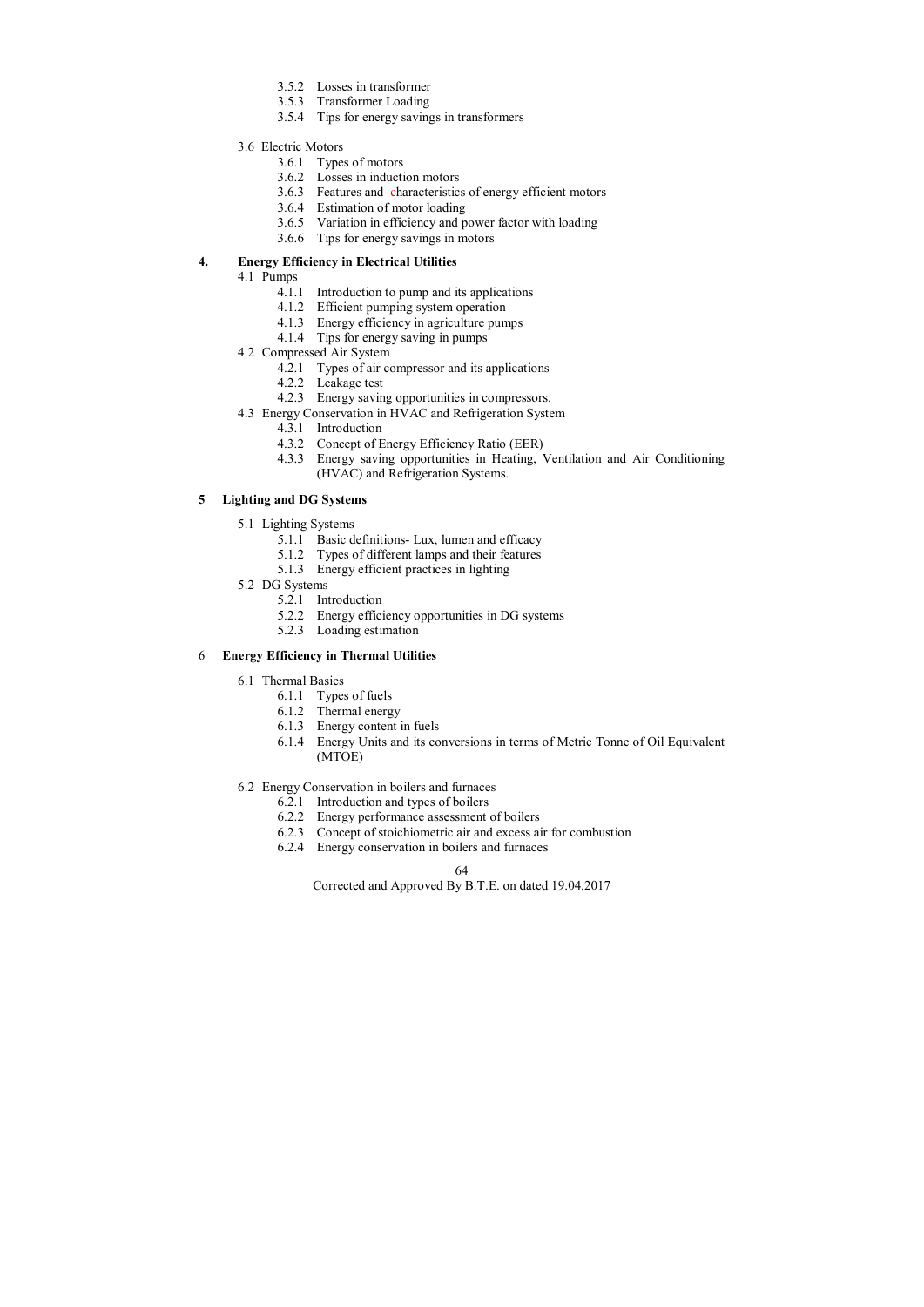- 6.2.5 Do's and Don'ts for efficient use of boilers and furnaces
- 6.3 Cooling Towers
	- 6.3.1 Basic concept of cooling towers
	- 6.3.2 Tips for energy savings in cooling towers
- 6.4 Efficient Steam Utilization

# **7 Energy Conservation Building Code (ECBC)**

- 7.1 ECBC and its salient features
- 7.2 Tips for energy savings in buildings
	- 7.2.1 New Buildings
	- 7.2.2 Existing Buildings

# **8 Waste Heat Recovery and Co-Generation**

- 8.1 Concept, classification and benefits of waste heat recovery
- 8.2 Concept and types of co-generation system

# **9 General Energy Saving Tips**

Energy saving tips in:

- 9.1 Lighting
- 9.2 Room Air Conditioner
- 9.3 Refrigerator
- 9.4 Water Heater
- 9.5 Computer
- 9.6 Fan, Heater, Blower and Washing Machine
- 9.7 Colour Television
- 9.8 Water Pump
- 9.9 Cooking
- 9.10 Transport

# **10 Energy Audit**

- 10.1 Types and methodology
- 10.2 Energy audit instruments
- 10.3 Energy auditing reporting format

# **PRACTICAL EXERCISES**

- 1. To conduct load survey and power consumption calculations of small building.
- 2. To check efficacy of different lamps by measuring power consumption and lumens using lux meter.
- 3. To measure energy efficiency ratio (EER) of an air conditioner.
- 4. To measure effect of valve throttling and variable frequency drive (VFD ) on energy consumption by centrifugal pump.
- 5. To measure and calculate energy saving by arresting air leakages in compressor.
- 6. To measure the effect of blower speed on energy consumed by it.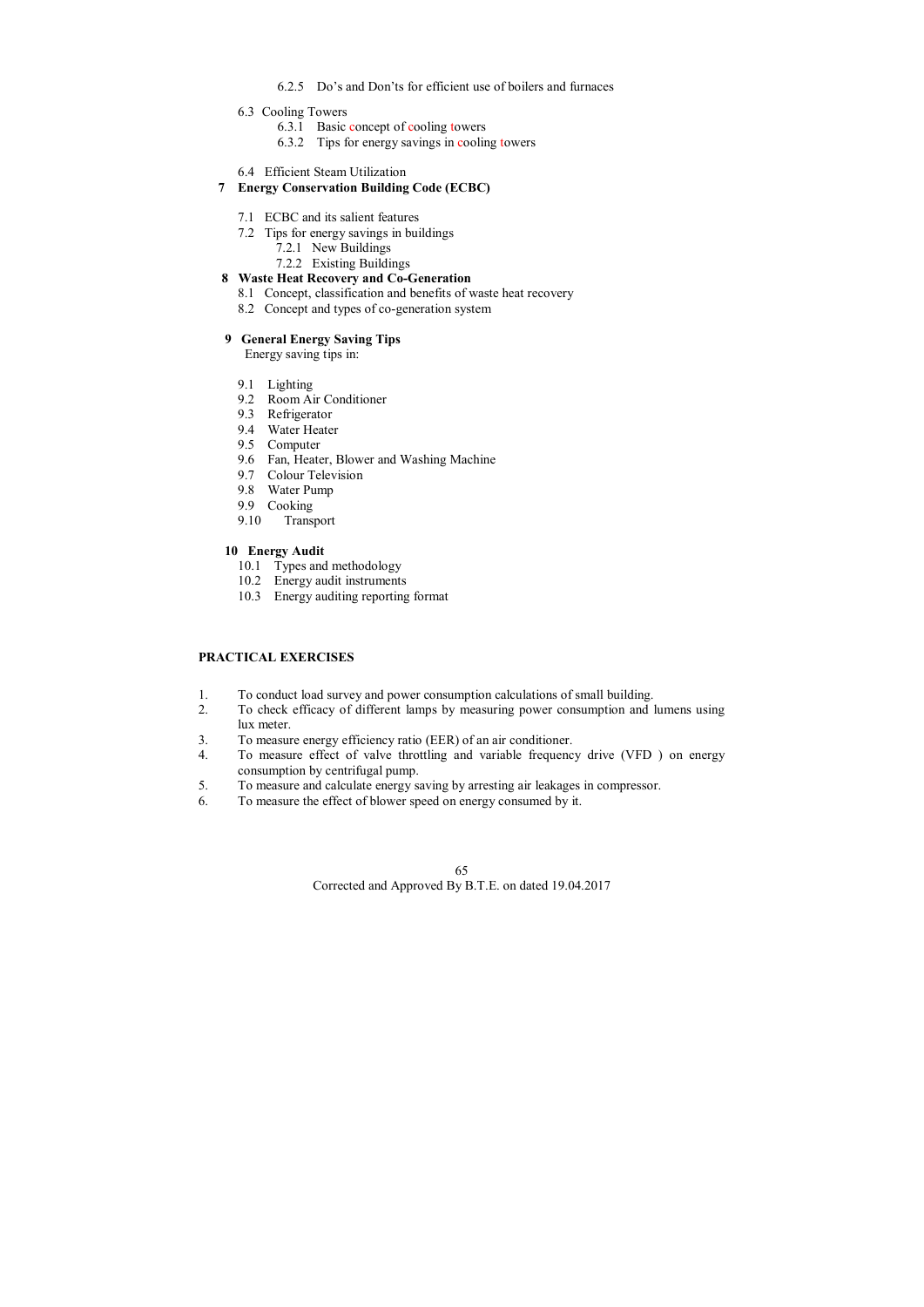L T P  $8 - 8$ 

V Semester 5.1 AIRCRAFT RECIPROCATING ENGINE AND ACCESSORIES

Rationale :

 Engine is the source of propullsive force for the of aircraft and its knowledge, principle of working is must for aircraft maintenance engineer.

TOPIC WISE DISTRIBUTION OF PERIODS

| Sl.No. |              | Topics |       |     | Coverage Time |     |  |
|--------|--------------|--------|-------|-----|---------------|-----|--|
|        |              |        |       |     | T             | P   |  |
|        | Topics No. 1 |        |       | 25  |               |     |  |
| 2.     | Topics No. 2 |        |       | 25  |               |     |  |
| 3.     | Topics No. 3 |        |       | 25  |               |     |  |
| 4.     | Topics No. 4 |        |       | 21  |               |     |  |
| 5.     | Topics No. 5 |        |       | 8   |               |     |  |
| 6.     | Topics No. 6 |        |       | 8   |               |     |  |
|        |              |        | Total | 112 |               | 112 |  |

#### DETAILED CONTENTS

#### 1. ENGINE FUEL AND OIL SYSTEM :

 Principles of operation and construction of typical float type carburetor and Direct fuel injection system and . Difference between down draft and updraft configuration. Description and operation of throttle valves, main/idle jets, Power enrichment systems, float chamber, Discharge nozzles, accelerator pumps and mixture control system. Cause and effect of impact, throttle and fuel ice on engine performance. Conditions for use of carburetor/induction icing and its prevention. Principle, operation and construction of pressure injection carburetor and fuel injection carburetor. Function and operation of fuel/air metering forces, impact tubes, venturi.

 Description of installation, removal, inspection and servicing of typical carburetor system and system components. Adjustments and functional checks required of the fuel metering control system. Determination of rectification requirements of system faults. Description of the installation, removal, inspection and servicing of typical fuel injection system and system components. Adjustments and functional checks required for the fuel constrol system. Trouble shooting and rectification requirements of fuel system faults.

 Characteristics of lubricants used in piston engine of system. Contamination of oil and its identification.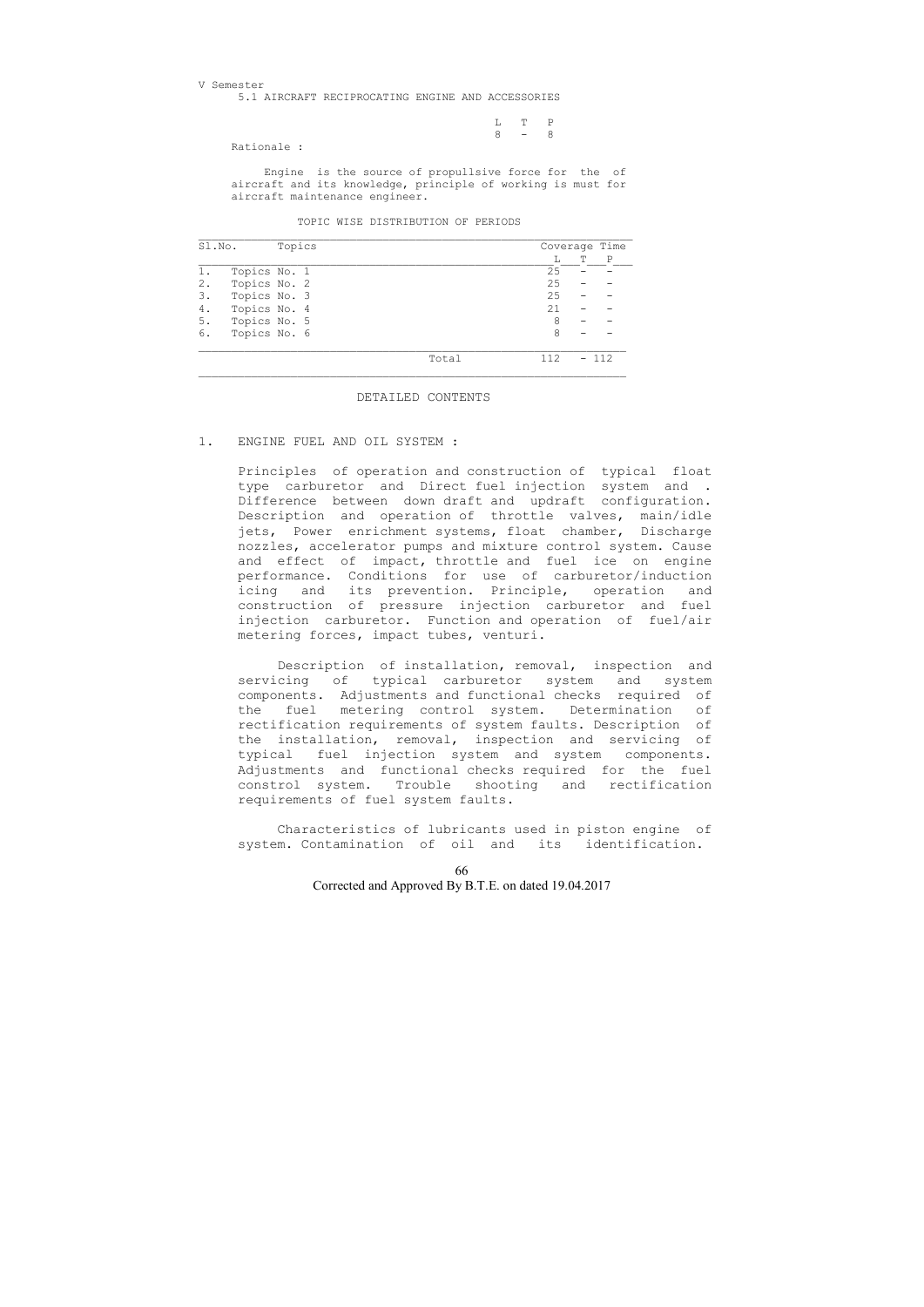Properties of lubricating oil-Purity, viscosity, viscosity index, grading, flash point, fire point, pour point, detergent and non detergent.

 Description of operation principles and constructional features of wet and dry sump lubrication systems. Suitability of each for typical engine configuration. Description of the constructional features and operation of : pressure pumps, scavenger pumps, oil coolers, oil cooler regulators, oil tank/hoppers, relief valves, check valves, oil filters and oil dilution systems.

### 2. IGNITION AND STARTING SYSTEM :

 Principles of operation of magneto ignition. Definition of flux eddies, E-gap and flux reversal. Function of contact breaker, condenser, distributor and screening of magneto ignition system. Difference between primary and secondary systems. Construction of polar inductor and rotating magnet magnetos. Difference between high and low tension ignition system and advantage and disadvantages of each system. Difference between battery and magneto ignition system. Description, operation and consstruction of nooster coil, induction vibrator and impulse coupling auxiliary ignition system. Description of the procedures for magneto interval timing and magneto to engine timing. Calculation of magneto cam speed for a given magneto cam configuration. Effect of magneto points gapping. Differnce between advance/retard ignition timing. Operation of magneto switches. Construction and function of a compensated cam.

 Construction of spark plug. Description on temperature, classification and reach. Inspection, servicing, clearing, assembly and testing of spark plug andleads. Effect of spark plug gap on performance. Diagonising of engine condition by spark plug apperance. Various types of ignition harness, their constructional features testing and repair procedures and screening methods.

 Principles of the impulse coupling, ignition boosters and starter relays. Interpretation of ignition and starting system, circuit diagrams and determination of sustem operation and system faults. Determination of rectification requirements of system faults both in ignition and starting system.

 Identification ofthe effects of faults in components on an engine starting system. Troubling shooting and rectification requirements of system faults.

3. SUPERCHARGED SYSTEMS :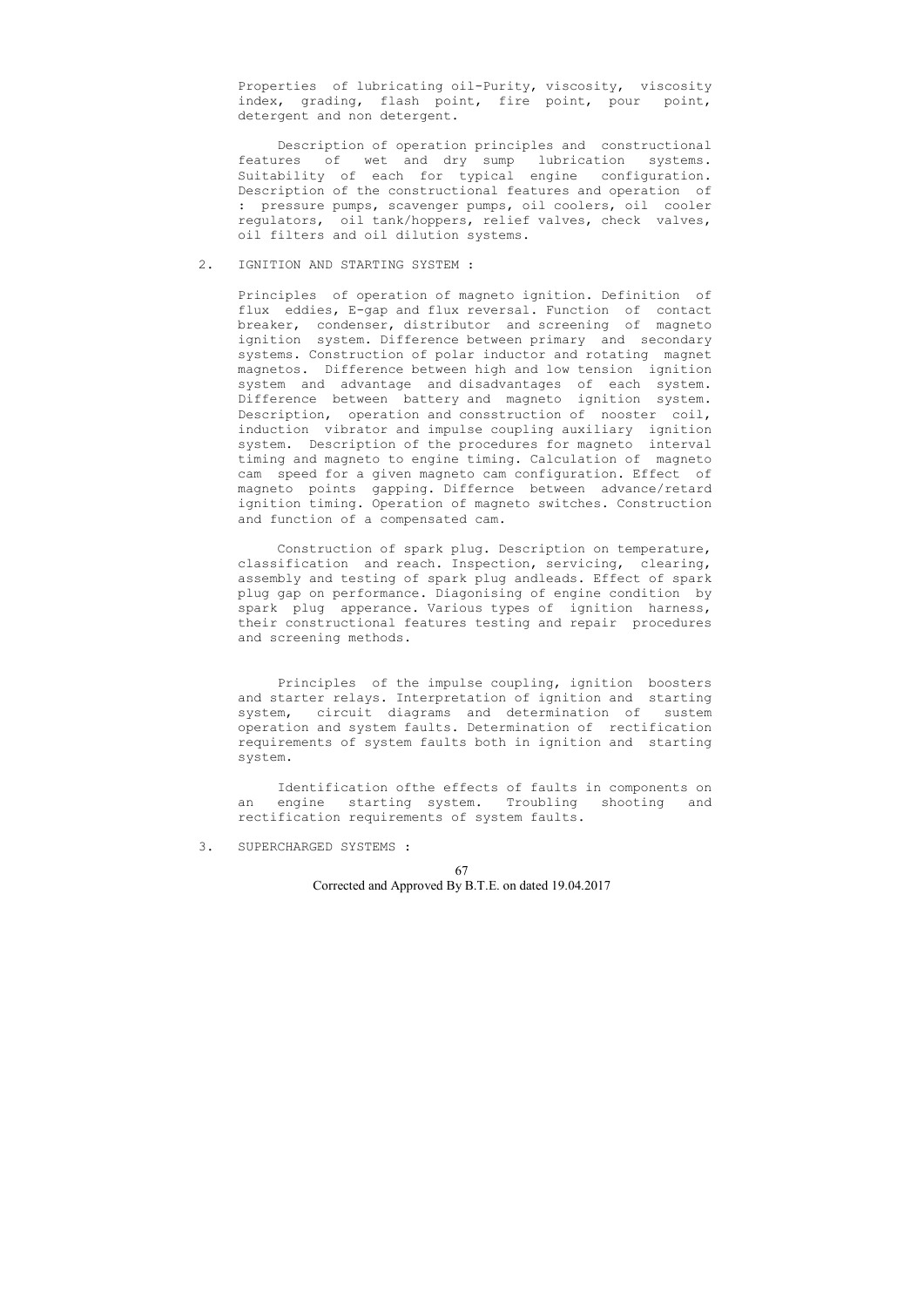Description, construction and operation of typical intake and alternate air system and engine exhaust system. Purpose and principle of supercharging and the effects on volumetric efficiency, charge density and temperature, brake hourse power, manifold absolute pressure, detonation, revolution per minute and fuel consumption. Description of construction and operating principle of geared supercharger and turbo supercharger system. Construction and function of impeller, diffuser, engine gear drive, turbine and intercooler. Definition of rated altitude, criticl altitude, overboost, overshoot, boot strapping, upper deck pressure and manifold pressure. Difference between internal supercharge, external turbo supercharger, multistage and multispeed supercharger. Difference between ground boosted and altitude engines.

 Operation and layout of a system consisting of absolute pressure controller, ratio controller, manifold pressure relief valve and waste gate assembly. Operation and layout of a system consisting of density controller, differential pressure controller and waste gate assembly. Operation and layout of a system consisting of variable absolute pressure controller and waste gate assembly. Operation and function of a system consisting of ground adjustable waste gate valve, mainfold pressure relief valve. Description of the operation and procedures. Resolving problem which involve with power, surging, low deck pressure, high deck pressure, low critical altitude and low oil pressure. Description of control system and adjustment procedures.

4. ENGINE INDICATING SYSTEMS OF PISTON ENGINES :

 Principles of operation, installation procedures, and the conditions sensed by the following instruments : Mainfold pressure guage, oil pressure gauge, electrical and mechanical tachometers, fuel flow indicator, electrical resistance thermometers, thermocouple thermometer indicators, ratiometer electrical resistance thermometers, fule contents and pressure gauge. Identification of the causes of faults in typical aircraft system.

- 5. Induction, exhaust and cooling system of piston engines.
- 6. Power plant installation, storage and removal- Engine, monitoring and ground operation, safety precaution etc..Procedure for starting and ground runup, interpretation of engine power output and preservation and depreservation of engine.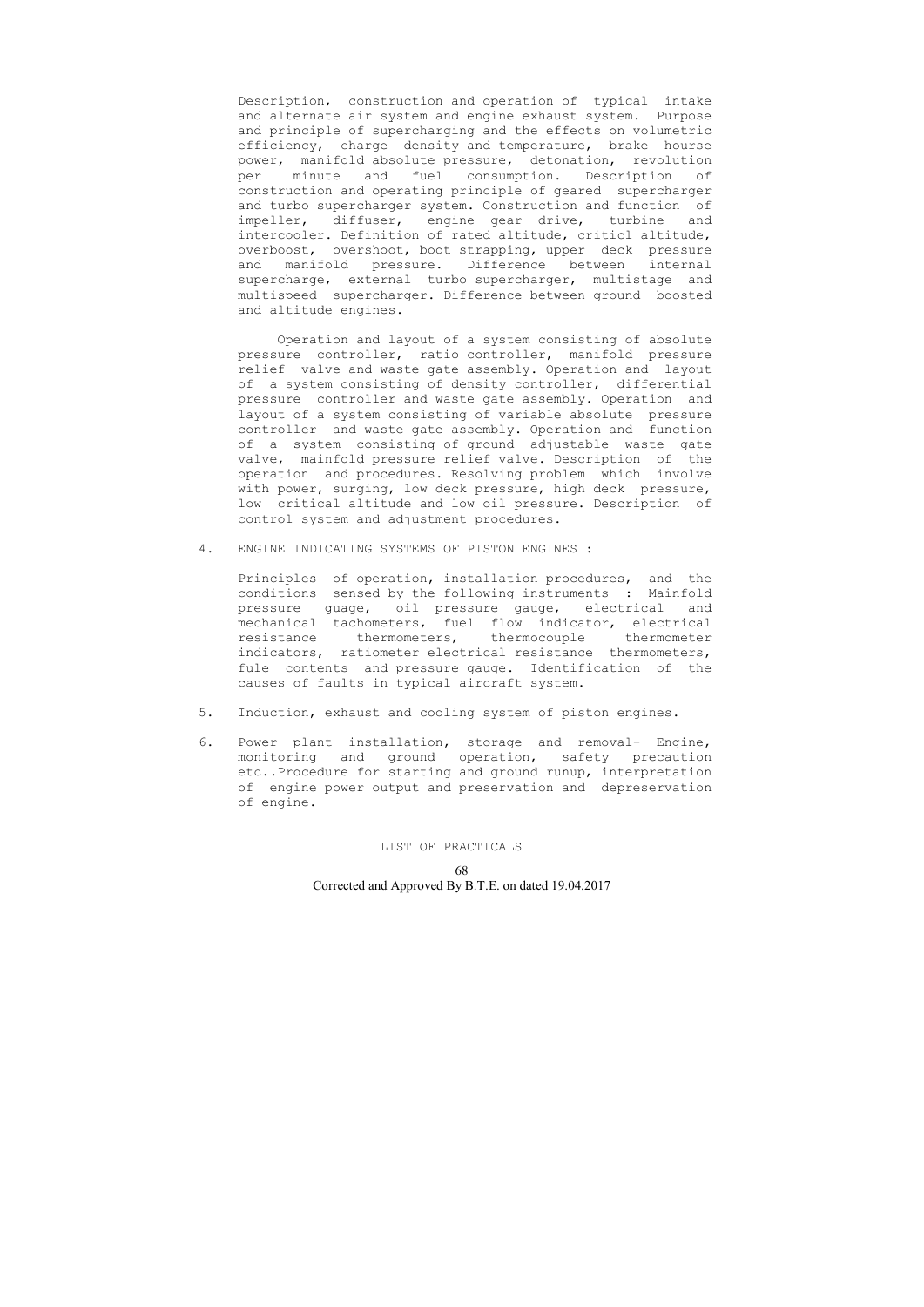- 1. Top overhaul of a piston engine.
- 2. Procedure of pressrvation (Long term and Short term).
- 3. Pre-oiling method for a piston engine.
- 4. Removal and installation procedure of Magneto.
- 5. Removal and installation procedure for piston engine.
- 6. Rigging procedure for engine controls.
- 7. Magneto to engine timing check.
- 8. Bomb testing of spark plug.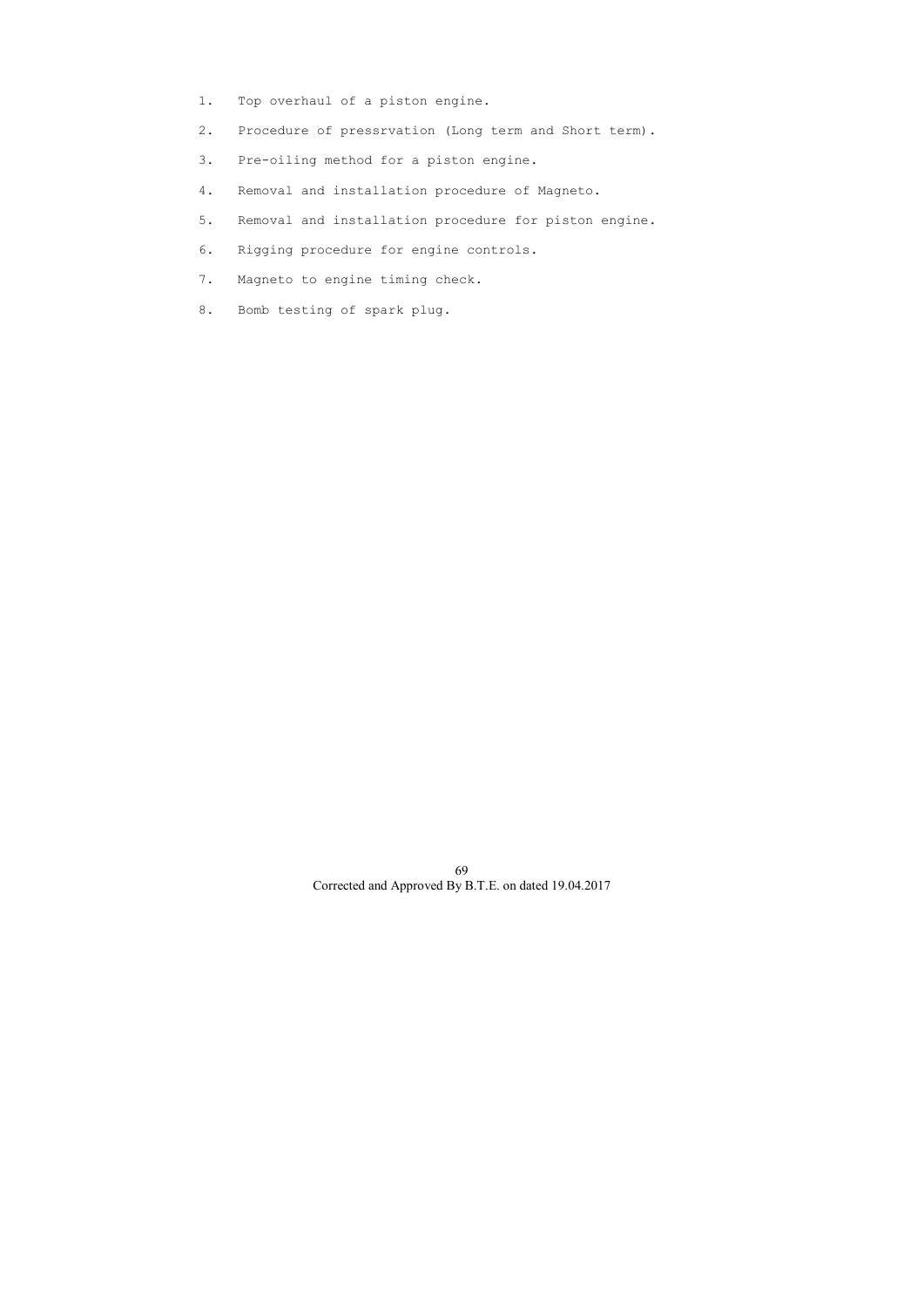### 5.2 AVIONICS

|       | $L \tT \tP$ |
|-------|-------------|
| 6 – 6 |             |

Rationale :

 The electrical devices used in aviation make good study for air craft maintenance eigineer.

#### TOPIC WISE DISTRIBUTION OF PERIODS

\_\_\_\_\_\_\_\_\_\_\_\_\_\_\_\_\_\_\_\_\_\_\_\_\_\_\_\_\_\_\_\_\_\_\_\_\_\_\_\_\_\_\_\_\_\_\_\_\_\_\_\_\_\_\_\_\_\_\_\_\_\_\_\_\_\_ Sl.No. Topics Coverage Time  $\begin{array}{c} \begin{array}{c} \begin{array}{c} \begin{array}{c} \begin{array}{c} \end{array} \end{array} & \begin{array}{c} \text{T} \end{array} & \begin{array}{c} \end{array} & \text{P} \end{array} \\ \end{array} \end{array}$  Auto Pilot 1. Topics No. 1 8 - -Basic Avionics

|       | $-0$ $-0$ $-0$ $-1$ |       |         |    |
|-------|---------------------|-------|---------|----|
| $2$ . | Topics No. 2        |       | 8       |    |
| 3.    | Topics No. 3        |       | 8       |    |
| 4.    | Topics No. 4        |       | 10      |    |
|       | Basic Avionics      |       |         |    |
| 1.    | Topics No. 1        |       | 6       |    |
| $2$ . | Topics No. 2        |       | 6       |    |
| 3.    | Topics No. 3        |       | 6       |    |
| $4$ . | Topics No. 4        |       | 6       |    |
| $5.$  | Topics No. 5        |       | 6       |    |
| 6.    | Topics No. 6        |       | 6       |    |
| 7.    | Topics No. 7        |       | $\,8\,$ |    |
| 8.    | Topics No. 8        |       | 10      |    |
|       |                     | Total | 84      | 84 |
|       |                     |       |         |    |

70 Corrected and Approved By B.T.E. on dated 19.04.2017 1. Semi Conductor Theory - Conventional and Electron flow, voltage and current sources. P and N type materials-Effect

### DETAILED CONTENTS

#### AUTO PILOT :

- 1. Elementory working principle of simple auto pilot system and its type
- 2. component of auto pilot system, description and operation.
- 3. Servo mechanism Open and Close loop control system, Feedback and follow up
- 4. Synchro System Construction, operation and its types (Torque, Control, Resoher and differential).

BASIC AVIONICS :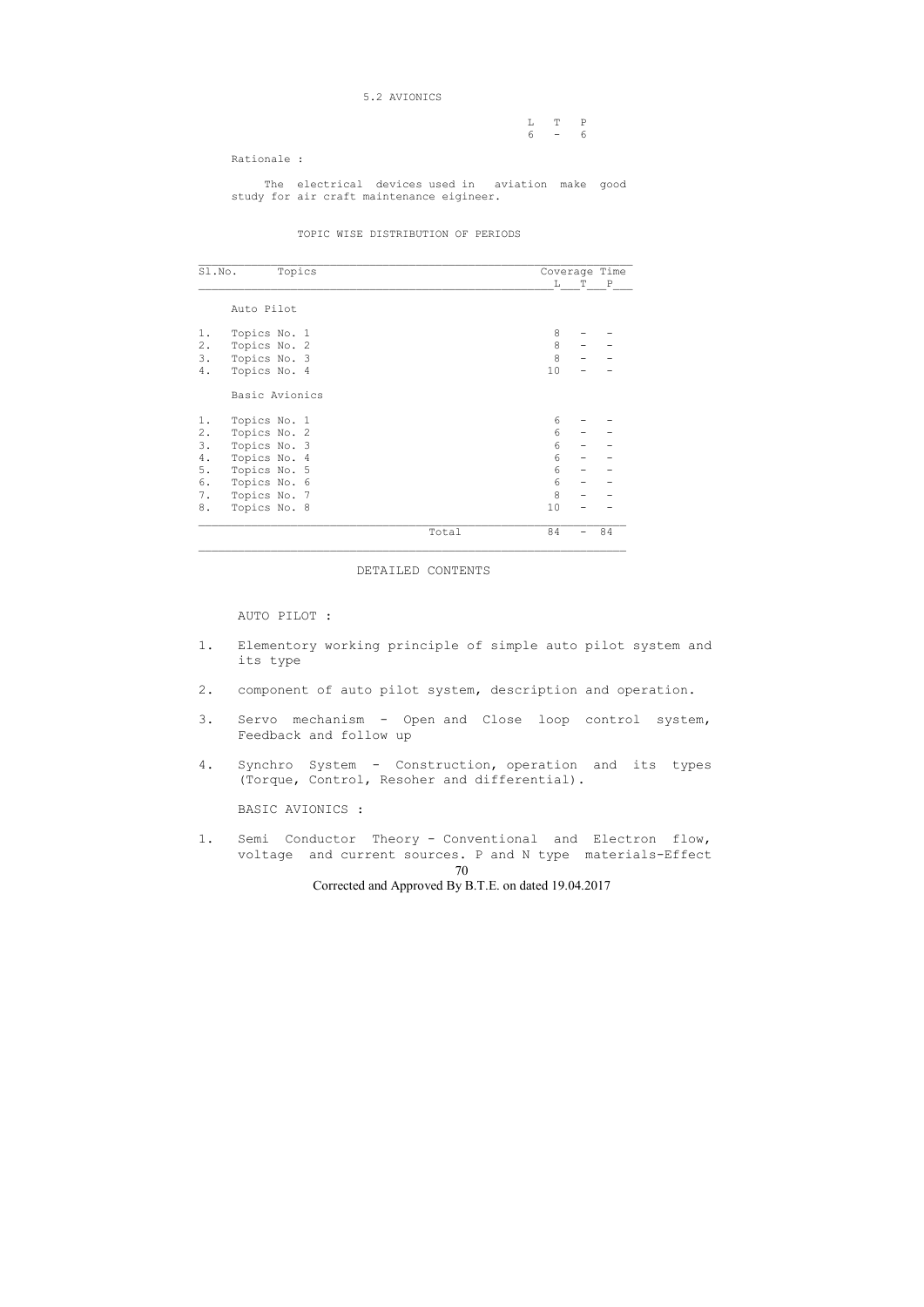of impurities on conduction, majority and minority carriers; PN junction in semi-conductor, development of potential across a PN junction in unblased, forward blased and reverse biased conditions. Special purpose diodes (Zener), Schottky, varactor, etc.

- 2. Bipolar Transisters as amplifiers. Concept of power amplifiers.
- 3. Concept of FET, JFET, MOSFET.
- 4. Concept of operational amplifiers.
- 5. Oscillators and Multivibrators.
- 6. C.R.T. and its application.
- 7. Bands of frequency spectrum, different modulations and demodulatios techniques and brief idea details of propogation.
- 8. Aircraft Communication, Navigation and Radar equipment, A brief details about their operation/Use in aircraft.

- 1. Recognition and testing of diodes with AVO meter.
- 2. Recognition and reading the value of resistances with colour codes.
- 3. Recogntion the types of capacitors and reading their values.
- 4. Testing of transistors.
- 5. Using of bonding tester on A/c.
- 6. Use of CRO.
- 7. Use of AVO meter.
- 8. Familiarization with basic autopilot conponents and its operations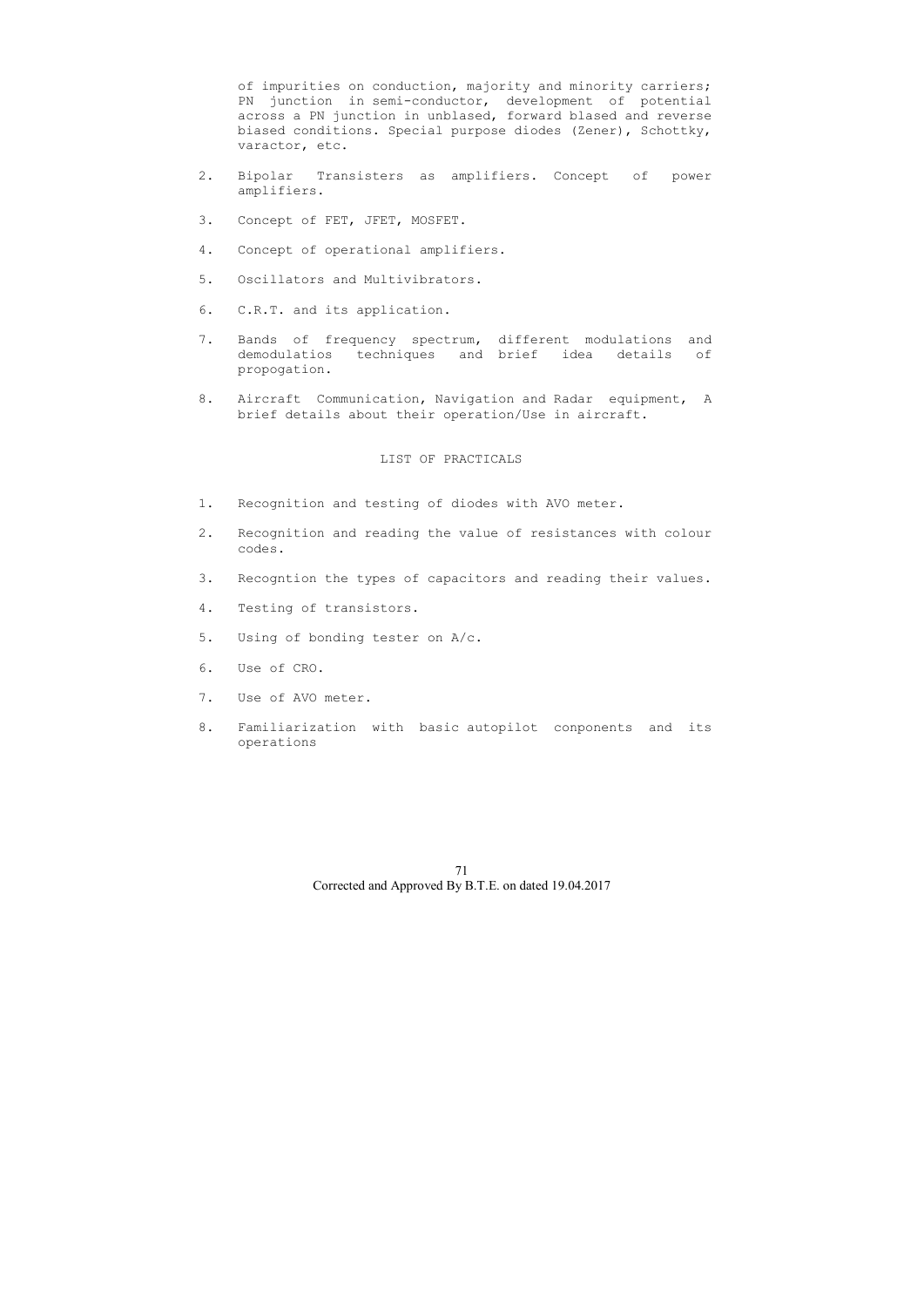## 5.3 BASIC COMPUTERS

|  | $L T P$ |  |
|--|---------|--|
|  | $3 - 7$ |  |

Rationale :

 Computer are being used for management informatives. An introduction to the computer system is required to understand and make use of computer in an effective way. This subject is purely designed to make student of ATI to understand computer in the Real Aircraft Maintenance World.

#### TOPIC WISE DISTRIBUTION OF PERIODS

| Sl.No. |              | Topics |       |    | Coverage Time |              |
|--------|--------------|--------|-------|----|---------------|--------------|
|        |              |        |       | L  | т             | $\mathbb{P}$ |
|        | Topics No. 1 |        |       | 6  |               |              |
| 2.     | Topics No. 2 |        |       | 5  |               |              |
| 3.     | Topics No. 3 |        |       | 5  |               |              |
| 4.     | Topics No. 4 |        |       | 6  |               |              |
| 5.     | Topics No. 5 |        |       | 6  |               |              |
| 6.     | Topics No. 6 |        |       | 6  |               |              |
| 7.     | Topics No. 7 |        |       | 4  |               |              |
| 8.     | Topics No. 8 |        |       | 4  |               |              |
|        |              |        | Total | 42 |               | 98           |

Block Diagram of Computer, Types Of Computer Central Processing unit (Control unit, A.L.U.) & memory Unit. Types of Input and Output devices and memories. Visual Display Unit, Keyboard, Floppy disk drive, Hard disk drive, CD-ROM Drive, Magnetic & Number system( Conversion) Binary, Octal, Hexa decimal number system, Bit, Byte and Word. AND, OR, NOT, NOR, Exclusive or Equlity Gates.

## DETAILED CONTENTS

1. Introduction to Computer:

2. DOS/WINDOWS:

Internal & External Commands of DOS, Features Of Windows.

3. MS WORD PROCESSING:

| File : Open, Close, Save and Find File, Print and Page    |
|-----------------------------------------------------------|
| Setup                                                     |
| Edit : Cut, Copy, Find, Replace                           |
| Insert: Page Insert, Page No., Symbole                    |
| Font : Paragraph, Tabs, Boder & Shading, Change Case      |
| Tools : Spelling, Mail Merge                              |
| Table : Insert Table, Delete Cells, Merge Cell, Sort Text |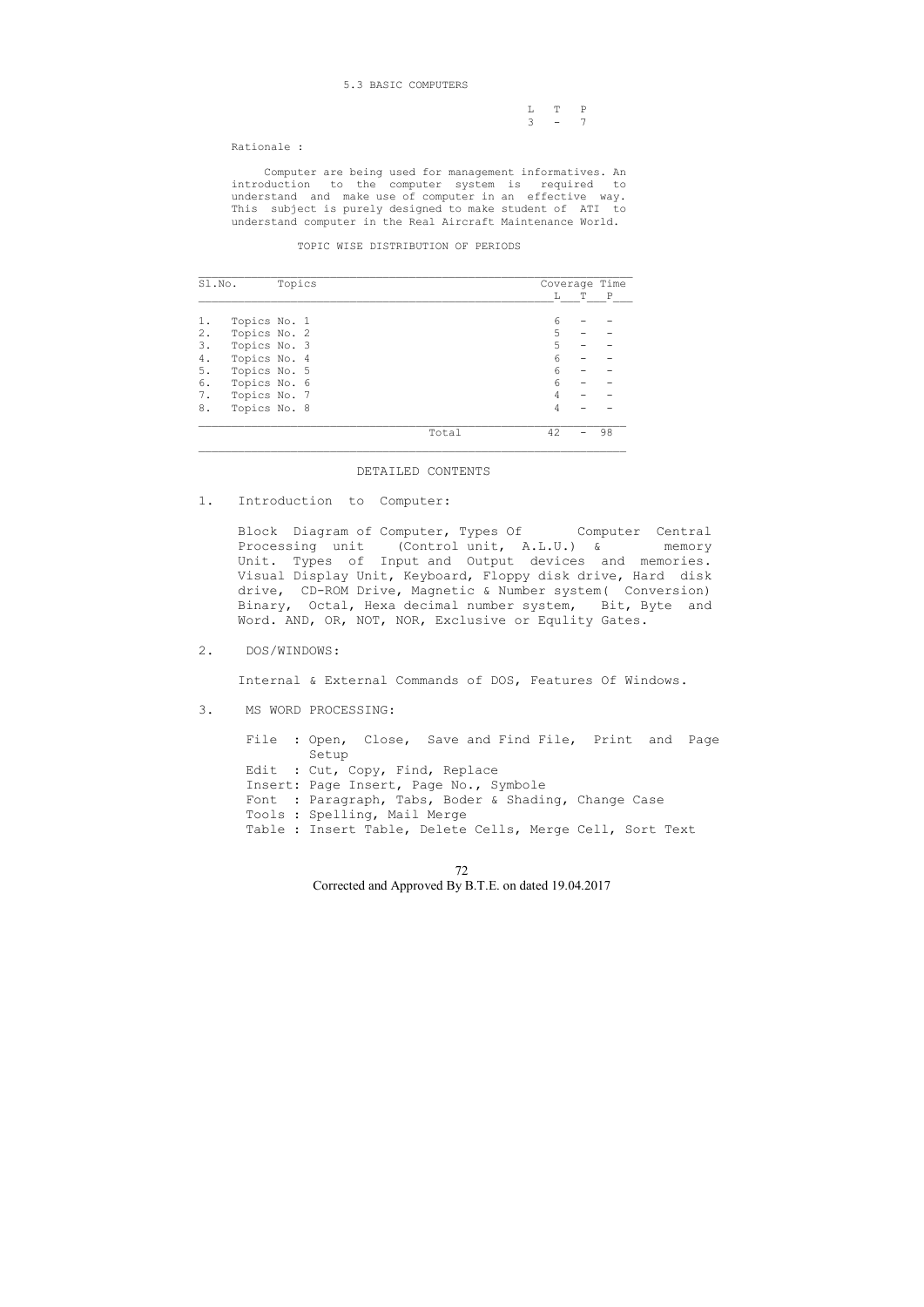4. MS EXCEL :

 Practice on above software for calculation and graph using all commands and all function.

What is Data base, data types, create structure of Record, sorting & Indexing, Report & label creation.

5. Foxpro

What is Network, How to send & receive messages, and see differents web sites.

6. Introduction to Internet:

- 1. Creating, Editing, Modifying database file, Label, Report, Format & Query.
- 2. Use All commonds of DOS.
- 3. Use all the features and utilities of MS Word.
- 4. Use all the features and utilities of MS Excel
- 5. Selection of command using Windows.
- 6. Practices on E-Mail & Websites.
- 7. Inventory & Preventive Maintenance Package, Written specially for Aircraft Maiatenance Organisation
	- System Analysis and Design, Programming and Working.
- 7. SYSTEM ANALYSIS AND DATA PROCESSING :
	- System Concepts
	- File Design
	- Data Base Design
	- System & Data Flow Charting
- 8. USE OF COMPUTER IN AIRCRAFTS :

ILS, VOR, DME, GPS, OMEGA, TRASPONDER AND AUTO PILOT.

## LIST OF PRACTICALS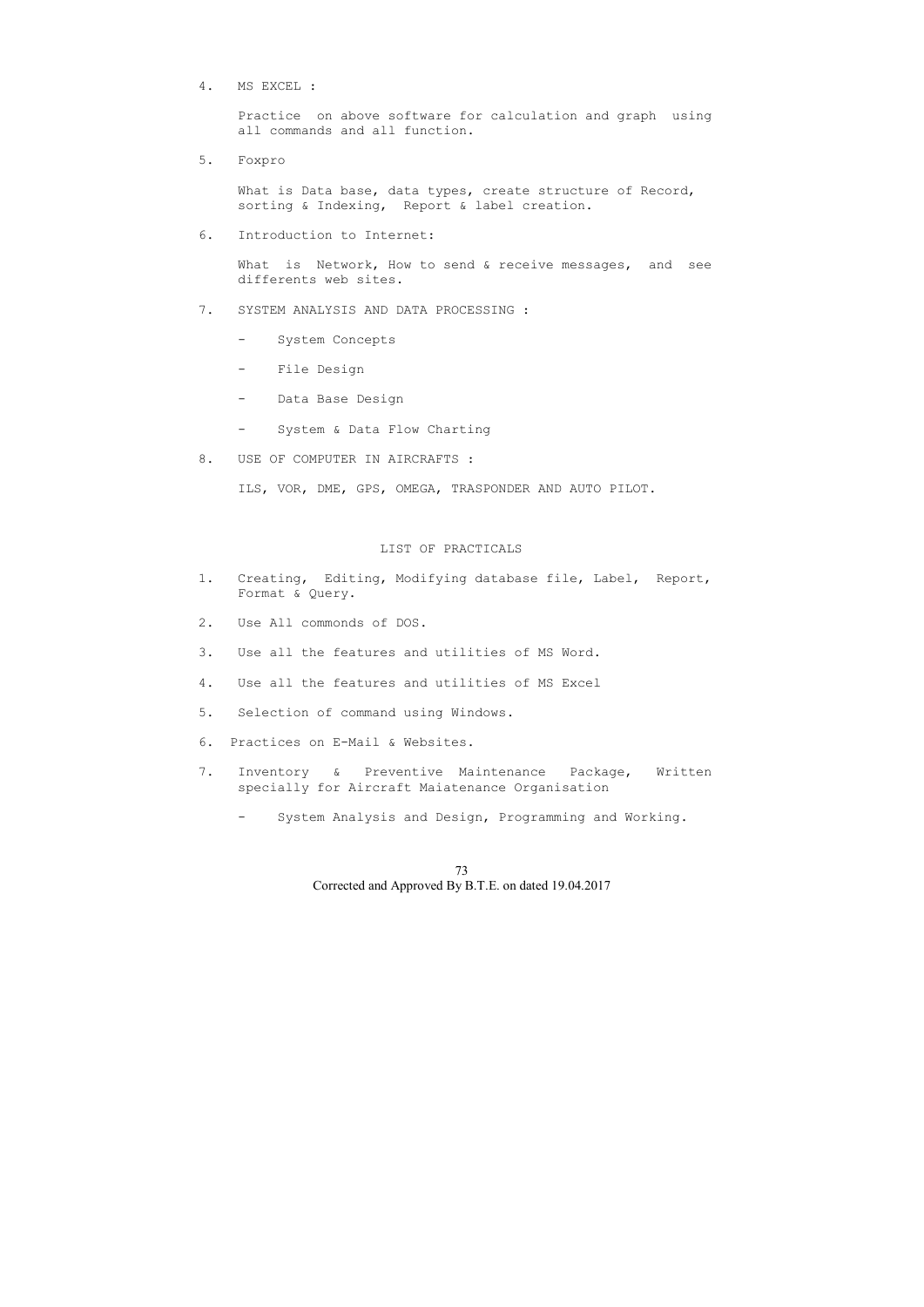5.4 AIRFRAME (BONANZA A-36/A-35)

|           |  |  |  | L T P   |  |
|-----------|--|--|--|---------|--|
|           |  |  |  |         |  |
|           |  |  |  | $2 - 8$ |  |
|           |  |  |  |         |  |
| $      -$ |  |  |  |         |  |

Rationale :

 Airframe specifics maintenance need their proper knowledge. The paper projects considerable light on salient points of BONANZA A-36/A-35.

### TOPIC WISE DISTRIBUTION OF PERIODS

| Sl.No. |               | Topics |  |       |                |   | Coverage Time |
|--------|---------------|--------|--|-------|----------------|---|---------------|
|        |               |        |  |       | L              | Т | P             |
| 1.     | Topics No. 1  |        |  |       | 2              |   |               |
| 2.     | Topics No. 2  |        |  |       | 2              |   |               |
| 3.     | Topics No. 3  |        |  |       | $\overline{2}$ |   |               |
| 4.     | Topics No. 4  |        |  |       | $\overline{2}$ |   |               |
| 5.     | Topics No. 5  |        |  |       | $\overline{2}$ |   |               |
| 6.     | Topics No. 6  |        |  |       | $\overline{2}$ |   |               |
| 7.     | Topics No. 7  |        |  |       | 2              |   |               |
| 8.     | Topics No. 8  |        |  |       | 2              |   |               |
| 9.     | Topics No. 9  |        |  |       | $\mathfrak{D}$ |   |               |
| 10.    | Topics No. 10 |        |  |       | $\overline{2}$ |   |               |
| 11.    | Topics No. 11 |        |  |       | $\overline{2}$ |   |               |
| 12.    | Topics No. 12 |        |  |       | 2              |   |               |
| 13.    | Topics No. 13 |        |  |       | $\mathfrak{D}$ |   |               |
| 14.    | Topics No. 14 |        |  |       | $\mathcal{L}$  |   |               |
|        |               |        |  | Total | 28             |   | 112           |

#### DETAILED CONTENTS

THEORY

- 1. Basic type of construction features materials used. Advantages and Disadvantages of this types structure.
- 2. Type of control surface used in this aircraft and their control movements.
- 3. Rigging of controls.
- 4. Air conditioning system and operating principles, servicing and functional test
- 5. Discription and operation of retractable landing gear, brake and wheel, Emergency retraction system.
- 6. Detailed knowledge of fuel system.
- 7. Type of instrument fitted to aircraft, their basic operating principle. Specific Aircraft system and stand by system.
- 8. Introduction to aircraft electrical system, power generating and voltage control system and associated components &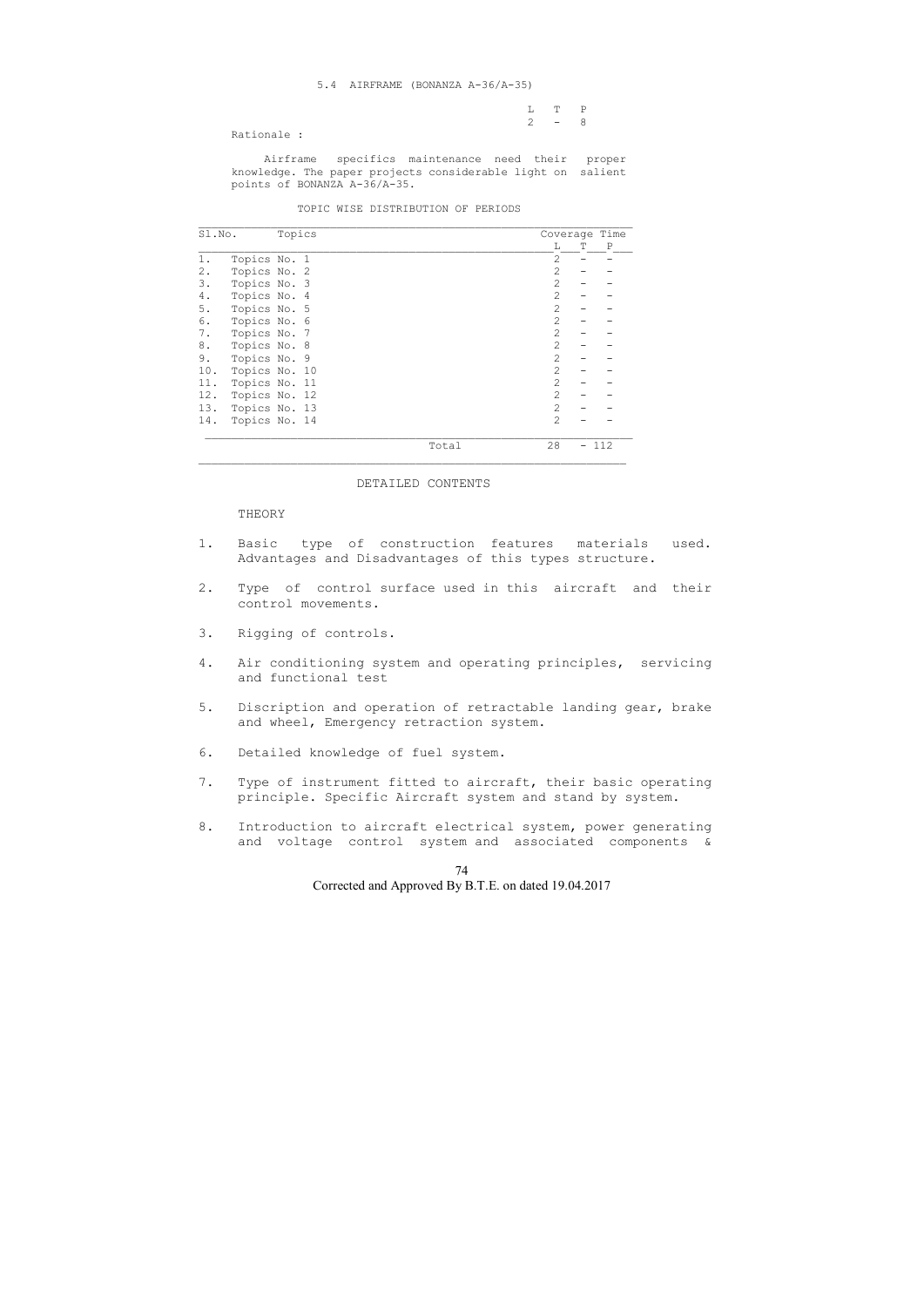starting system. and environmental control system, Stand by electrical system.

- 9. Knowledge of aircraft wiring diagrams.
- 10. Aircraft performance assessment procedure.
- 11. Auto pilot system : Brief description and operation
- 12. General knowledge for current airworthiness publication for the aircraft. Knowledge of MPD, COSL, MODS, SB's, SL's pertaining to specific Aircraft.
- 13. Handling & servicing of aircraft publications.
- 14. Corrosion, Preventation and storage of Aircraft.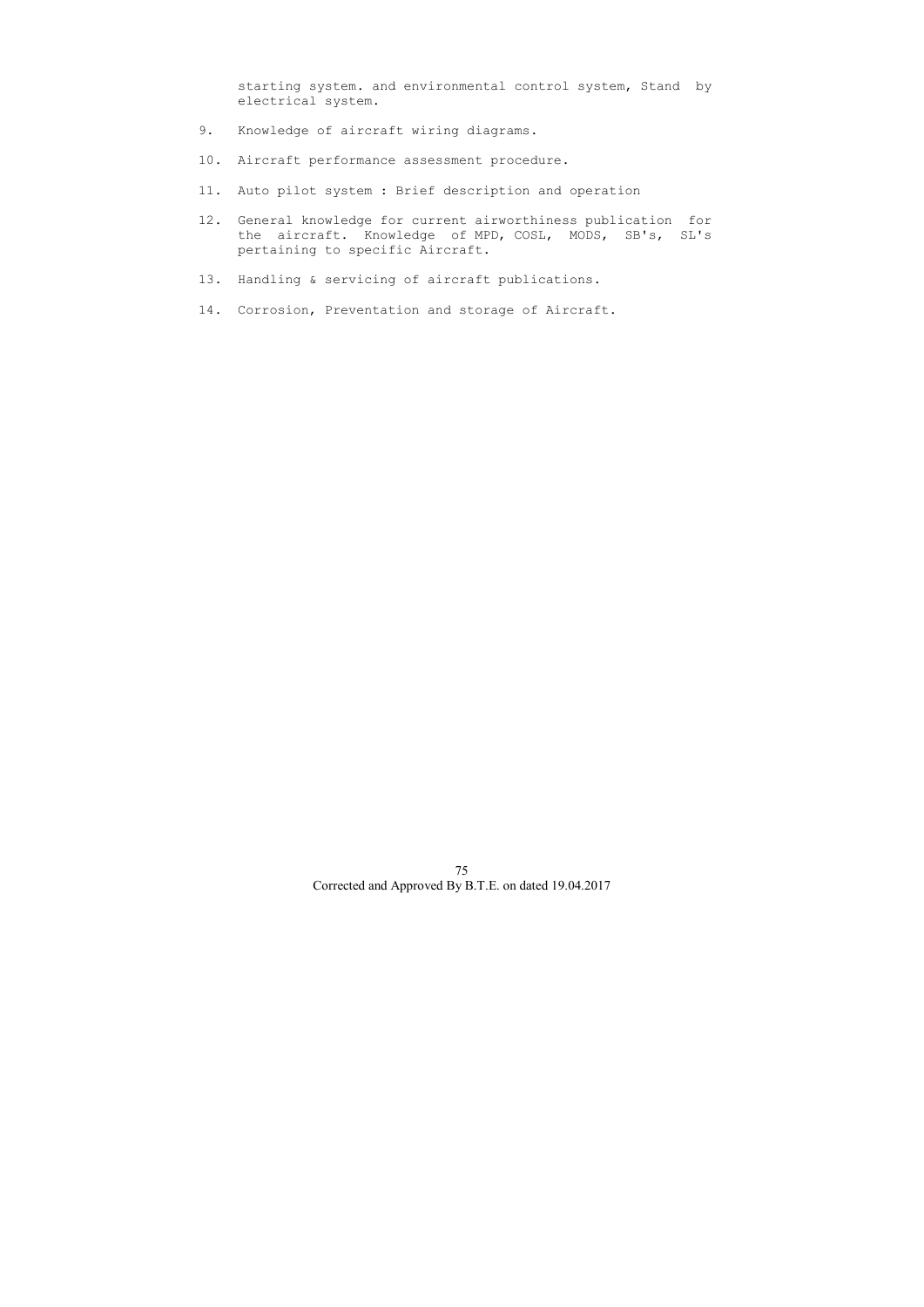### LIST OF PRACTICALS

- 1. Association in carrying out of periodical schedules upto 100 hrs/90 days inspection schedules.
- 2. Servicing, cleaning and lubrication of aircraft.
- 3. Inspection and serviceability check of aircraft instruments.
- 4. Inspection and maintenance of vaccum pump and associated components.
- 5. Landing gear extension/retraction and emergency extension.
- 6. Oleo filling and charging.
- 7. Brake bleeding operation and filling of brake master cylinder
- 8. Inspection of wing attachment bolts and replacemnet procedure.
- 9. Auto pilot system and their functional texts.
- 10. Rigging of control surface.
- 11. Aircraft weighing and preparation of weight schedule procedure.
- 12. Rigging of control surface.
- 13. Knowledge of minor repairs and permissible repair scheme for aircraft.
- 14. Filling of Log Books.
- 15. Inspection of Air conditioning system.
- 16. Fuel calibration, Pilot static leak test and C of A renewal inspection.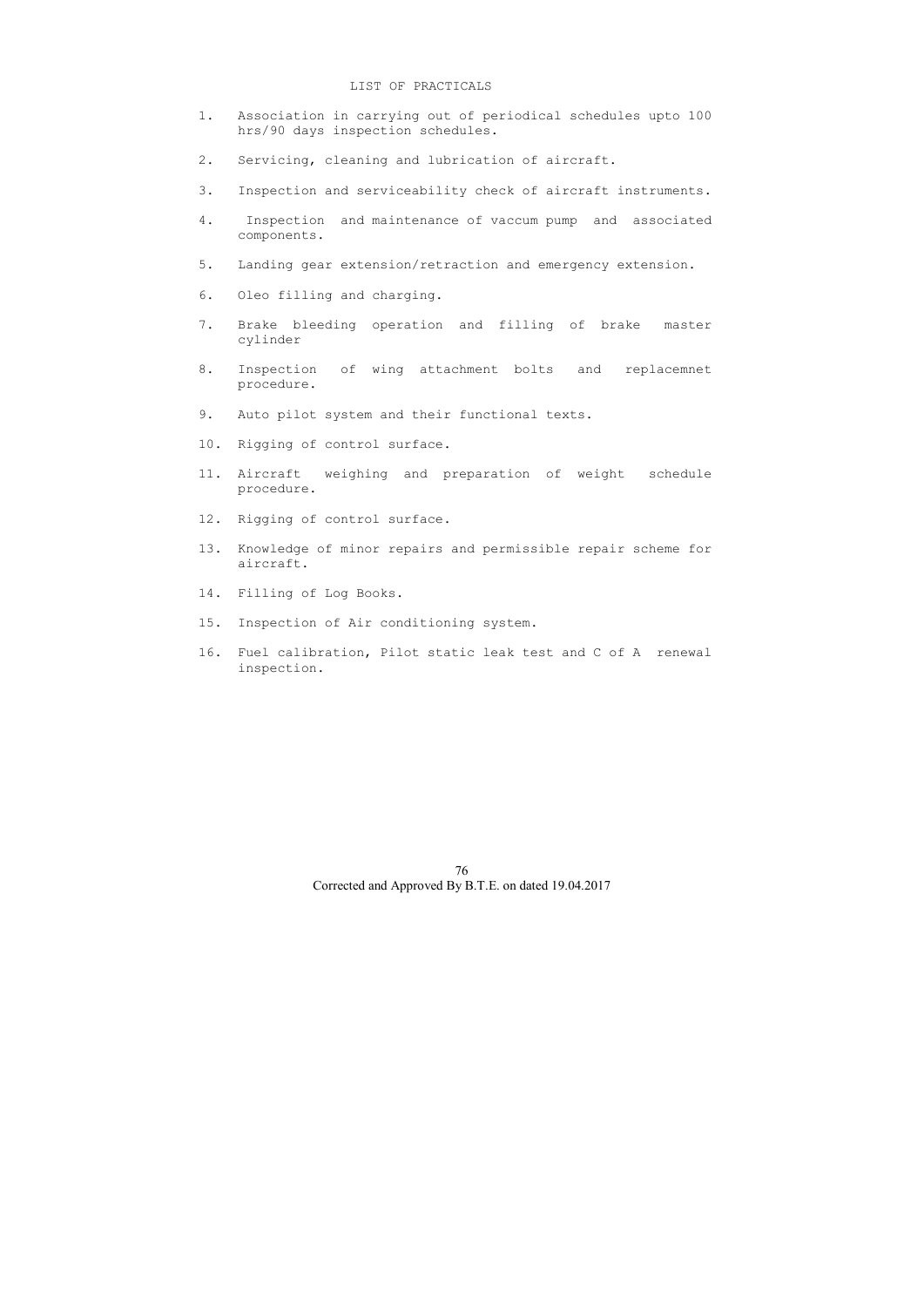| VI Semester |                                                   |  |  |         |  |
|-------------|---------------------------------------------------|--|--|---------|--|
|             | 6.1 ENVIRONMENTAL EDUCATION & DISASTER MANAGEMENT |  |  |         |  |
|             |                                                   |  |  | T. T. P |  |
|             |                                                   |  |  | $4 - -$ |  |
|             |                                                   |  |  |         |  |

RATIONALE:

 A diplima student must have the knowledge of different types of pollution caused due to industrialisation and construction activities, so as he may help in balancing of eco-system and control pollution by providing controlling measures. They should be also aware of the environmental laws for effectively controlling the pollution of environment. The topics are to be taught in light of legislation Para-3.

TOPIC WISE DISTRIBUTION OF PERIODS:

| SL. NO.             | TOPIC                           | L  | Т | P |
|---------------------|---------------------------------|----|---|---|
| Introduction<br>1.  |                                 | 6  |   |   |
| 2. Pollution        |                                 | 4  |   |   |
| 2.1 Water Pollution |                                 | 8  |   |   |
| 2.2 Air Pollution   |                                 | 8  |   |   |
| 2.3 Noise Pollution |                                 | 4  |   |   |
| 2.4                 | Radio Active Pollution          | 6  |   |   |
|                     | 2.5 Solid Waste Management      | 6  |   |   |
| 3.<br>Legislations  |                                 | 4  |   |   |
| 4.                  | Environmental Impact Assessment | 4  |   |   |
| 5.                  | Disaster Management             | 6  |   |   |
|                     | TOTAL                           | 56 |   |   |

#### DETAILED CONTENTS

- 1. INTRODUCTION :
- Basics of ecology, Ecosystem, Biodiversity Human activities and its effect on ecology and eco system, different development i.e. irrigration, urbanization, road development and other engineering activities and their effects on ecology and eco system, Mining and deforestation and their effects.
- Lowering of water level, Urbanization.
- Biodegradation and Biodegradibility, composting, bio remediation, Microbes .Use of biopesticidies and biofungicides.
- Global warning concerns, Ozone layer depletion, Green house effect, Acid rain,etc.
- 2. POLLUTION :

 Sources of pollution, natural and man made, their effects on living environments and related legislation.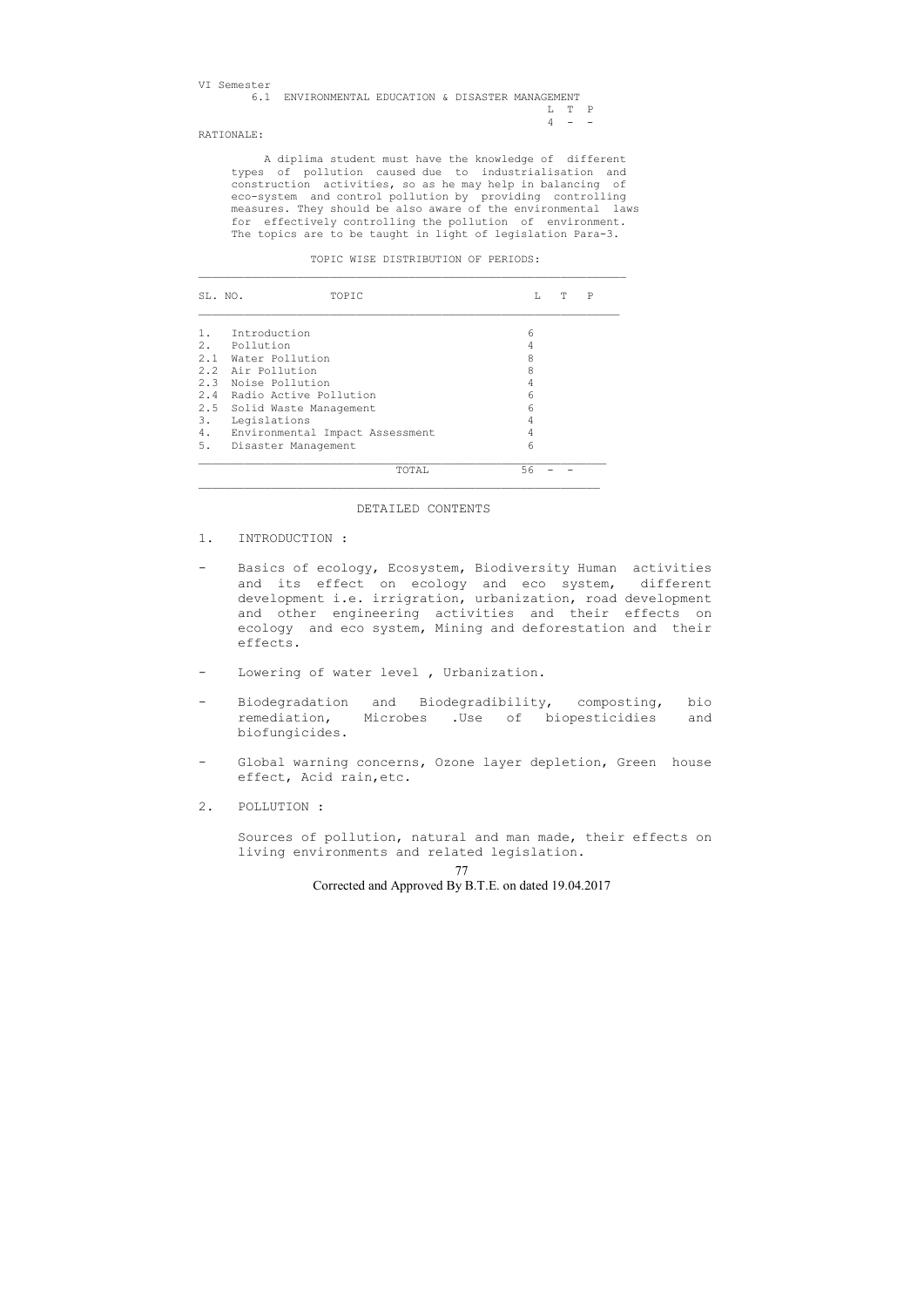## 2.1 WATER POLLUTION :

- Factors contributing water pollution and their effect.
- Domestic waste water and industrial waste water. Heavy metals, microbes and leaching metal.
- Physical, Chemical and Biological Characteristics of waste water.
- Indian Standards for qulity of drinking water.
- Indian Standards for quality of treated waste water.
- Treatment methods of effluent (domestic waste water and industrial/ mining waste water), its reuse/safe disposal.
- 2.2 AIR POLLUTION :

- Monitoring and control of air pollutants, Control measures techniques. Introductory Idea of control equipment in industries i.e.
	- A. Settling chambers
	- B. Cyclones
	- C. Scrubbers (Dry and Wet)
	- D. Multi Clones
	- E. Electro Static Precipitations
	- F. Bog Fillers.
- Ambient air qulaity measurement and their standards.
- Process and domestic emission control
- Vehicular Pollution and Its control with special emphasis of Euro-I, Euro-II, Euro-III and Euro IV.
- 2.3 NOISE POLLUTION :

 Definition of Air pollution, types of air pollutants i.e. SPM, NOX, SOX, GO, CO2, NH3, F, CL, causes and its effects on the environment.

Sources of noise pollution, its effect and control.

2.4 RADIOACTIVE POLLUTION :

 Sources and its effect on human, animal, plant and material, means to control and preventive measures.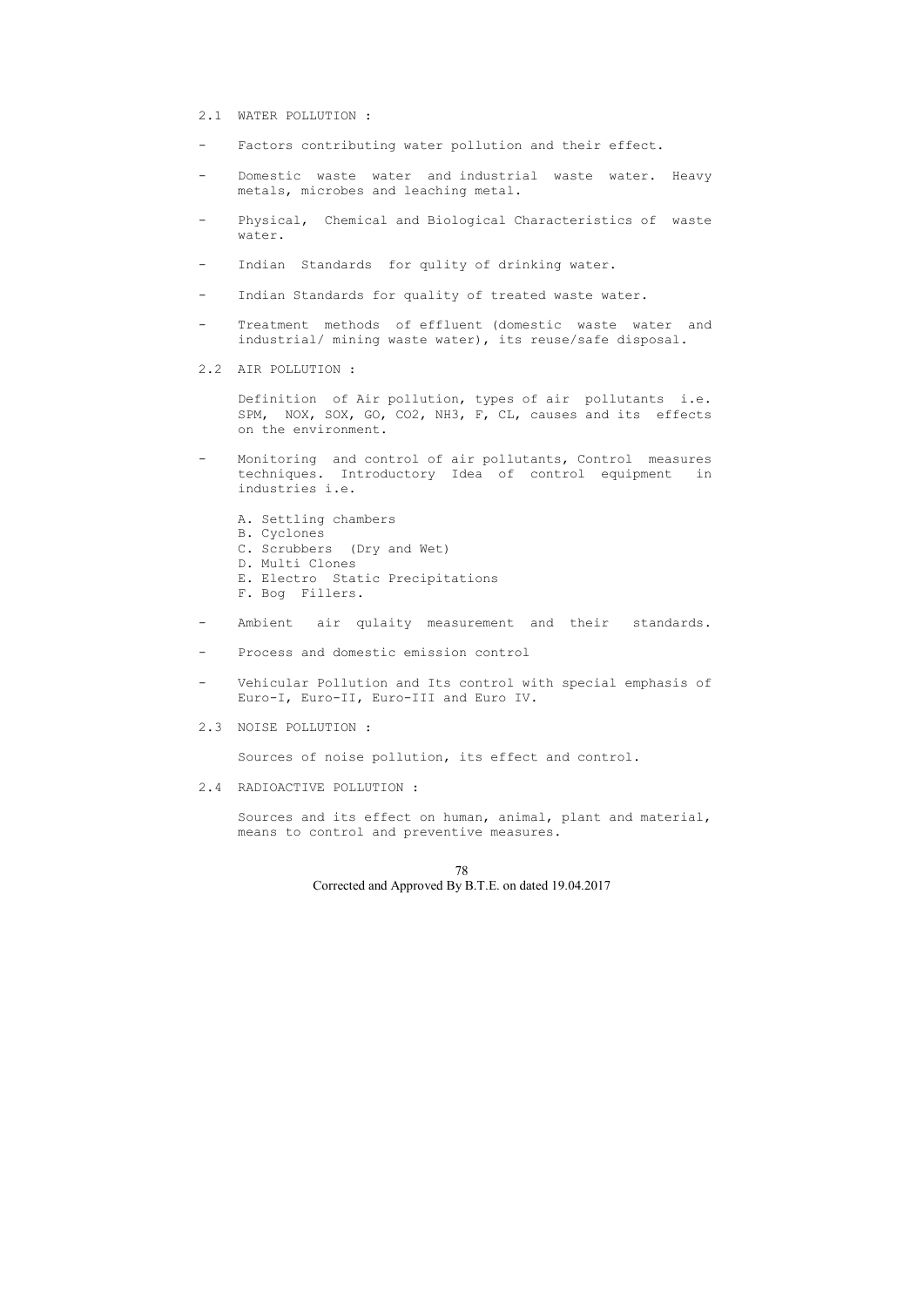#### 2.5 SOLID WASTE MANAGEMENT :

 Municipal solid waste, Biomedical waste, Industrial and Hazardous waste, Plastic waste and its management.

#### 3. LEGISLATION :

 Preliminary knowledge of the following Acts and rules made thereunder-

- The Water (Prevention and Control of Pollution) Act 1974.
- The Air (Prevention and Control of Pollution) Act 1981.
- The Environmental Protection (Prevention and Control of Pollution) Act -1986. Rules notified under EP Act - 1986 Viz.
	- # The Manufacture, Storage and Import of Hazardous Chemical (Amendment) Rules, 2000
	- # The Hazardous Wastes (Management and Handling ) Amendment Rules, 2003.
	- # Bio-Medical Waste (Management and Handling) (Amendment) Rules, 2003.
	- # The Noise Pollution (Regulation and Control) (Amendment) Rules, 2002.
	- # Municipal Solid Wastes (Management and Handling) Rules, 2000.
	- # The Recycled Plastics Manufacture and Usage (Amendment) rules, 2003.
- 4. ENVIRONMENTAL IMPACT ASSESSMENT (EIA) :
- Basic concepts, objective and methodology of EIA.
- Objectives and requirement of Environmental Management System (ISO-14000) (An Introduction).
- 5. DISASTER MANAGEMENT :

 Definition of disaster - Natural and Manmade, Type of disaster management, How disaster forms, Destructive power, Causes and Hazards, Case study of Tsunami Disaster, National policy- Its objective and main features, National Environment Policy, Need for central intervention, State Disaster Authority- Duties and powers, Case studies of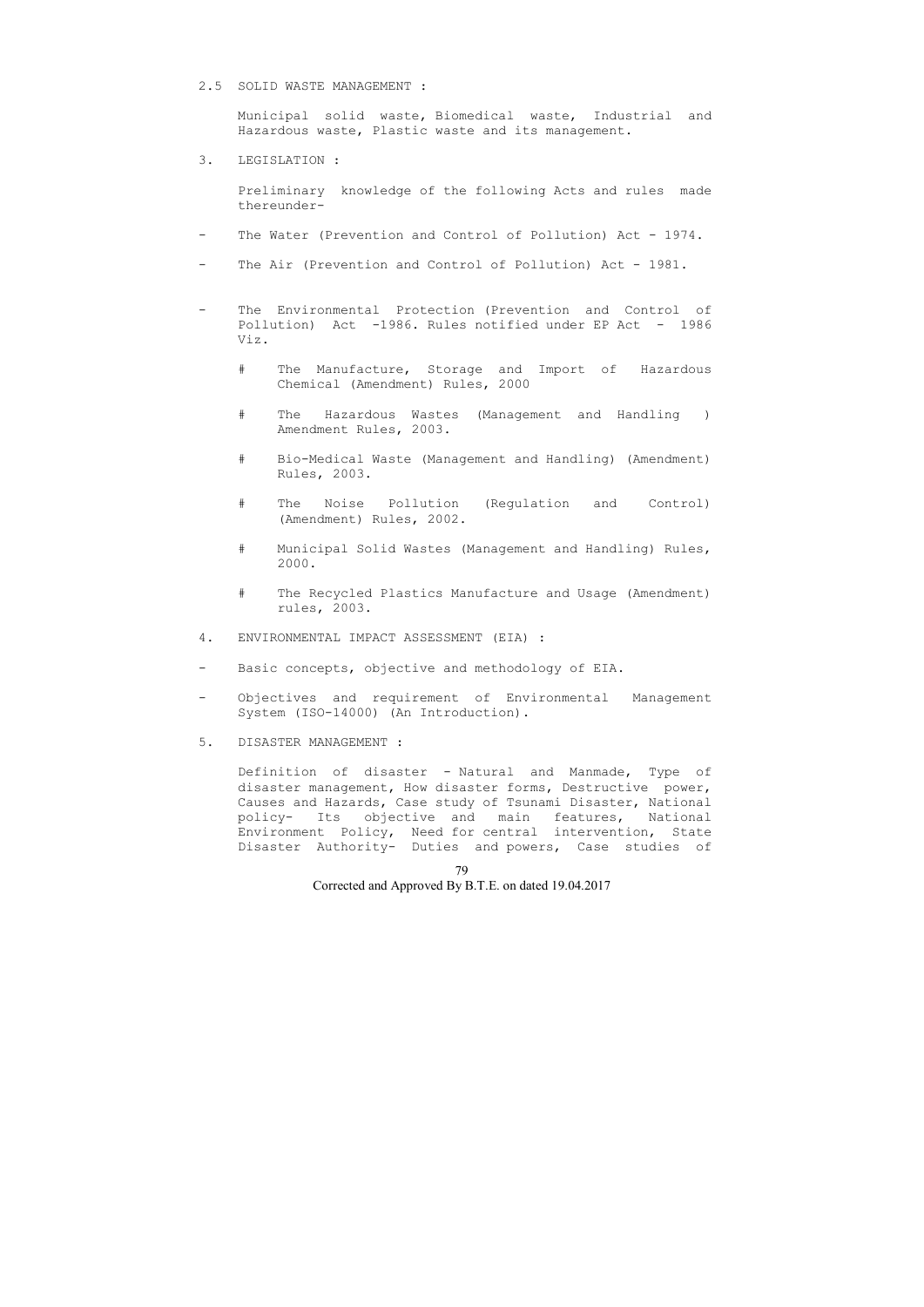various Disaster in the country, Meaning and benifit of vulnerability reduction, Factor promoting vulnerability reduction and mitigation, Emergency support function plan.

 Main feature and function of National Disaster Management Frame Work, Disaster mitigation and prevention, Legal Policy Frame Work, Early warning system, Human Resource Development and Function, Information dissemination and communication.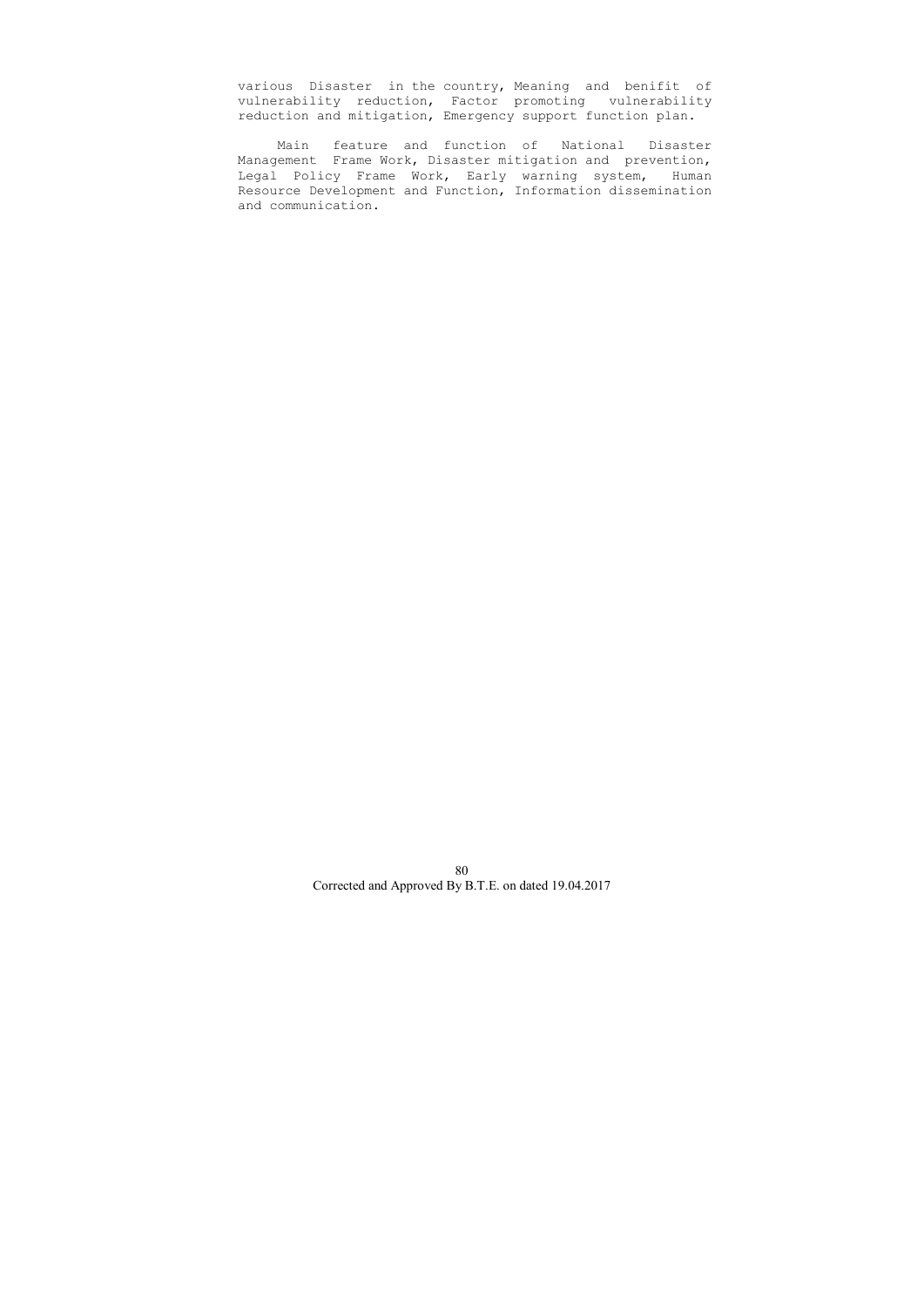6.2 JET ENGINE

 L T P 10 - 10

Rationale :

 Jet engine is also a kind of air craft engine. Knowledge of various kinds of engine used in air craft and inspection procedure is vary essential for maintenance parsonnals.

TOPIC WISE DISTRIBUTION OF PERIODS

| Sl.No.               |               | Topics |  |  |       | Coverage Time     |   |              |
|----------------------|---------------|--------|--|--|-------|-------------------|---|--------------|
|                      |               |        |  |  |       | L                 | T | $\mathbf{P}$ |
| 1.                   | Topics No. 1  |        |  |  |       | 12                |   |              |
| 2.                   | Topics No. 2  |        |  |  |       | $12 \overline{ }$ |   |              |
| 3.                   | Topics No. 3  |        |  |  |       | 12                |   |              |
| 4.                   | Topics No. 4  |        |  |  |       | 12 <sup>2</sup>   |   |              |
| 5.                   | Topics No. 5  |        |  |  |       | 12 <sup>2</sup>   |   |              |
| 6.                   | Topics No. 6  |        |  |  |       | 12                |   |              |
| 7.                   | Topics No. 7  |        |  |  |       | 12                |   |              |
| 8.                   | Topics No. 8  |        |  |  |       | 12                |   |              |
| 9.                   | Topics No. 9  |        |  |  |       | $12 \overline{c}$ |   |              |
| 10                   | Topics No. 10 |        |  |  |       | 12                |   |              |
| Topics No. 11<br>11. |               |        |  |  | 20    |                   |   |              |
|                      |               |        |  |  | Total | 140               | — | 140          |

#### DETAILED CONTENTS

- 1. Introduction to jet engine, Brayton cycle, Comparative study between piston engine and turbine engine.
- 2. Jet propulsion theory, Types of jet propulsion Rocket Jet, Pulse Jet, Ram jet engine, Gas turbine engine and its types - Turbo jet, Turbo prop, turbo fan, Turbo haft.
- 3. Air system of turbine engine Venting, Cooling of turbine blades and nozzle guide vanes, Cooling of turbine disc and shaft, Cooling of accessories, Sealing control of bearing loads, Air system elements.

 Fixed Areas - Holes, slots and ducts, Rotating seals, Labyrinth seals, Brush and Leaf seals, Carbon seals, Ring seals, Hydraulic seals, Static seals. Troubleshooting.

- 4. Fuel System- Introduction, Controls Types of controls, Hydromechanical, Hydropneumatic, Hybrid and Electronics (EEC & FADEC). Fuel system components. Troubleshooting
- 5. Starting and Ignition System :

Starting System :-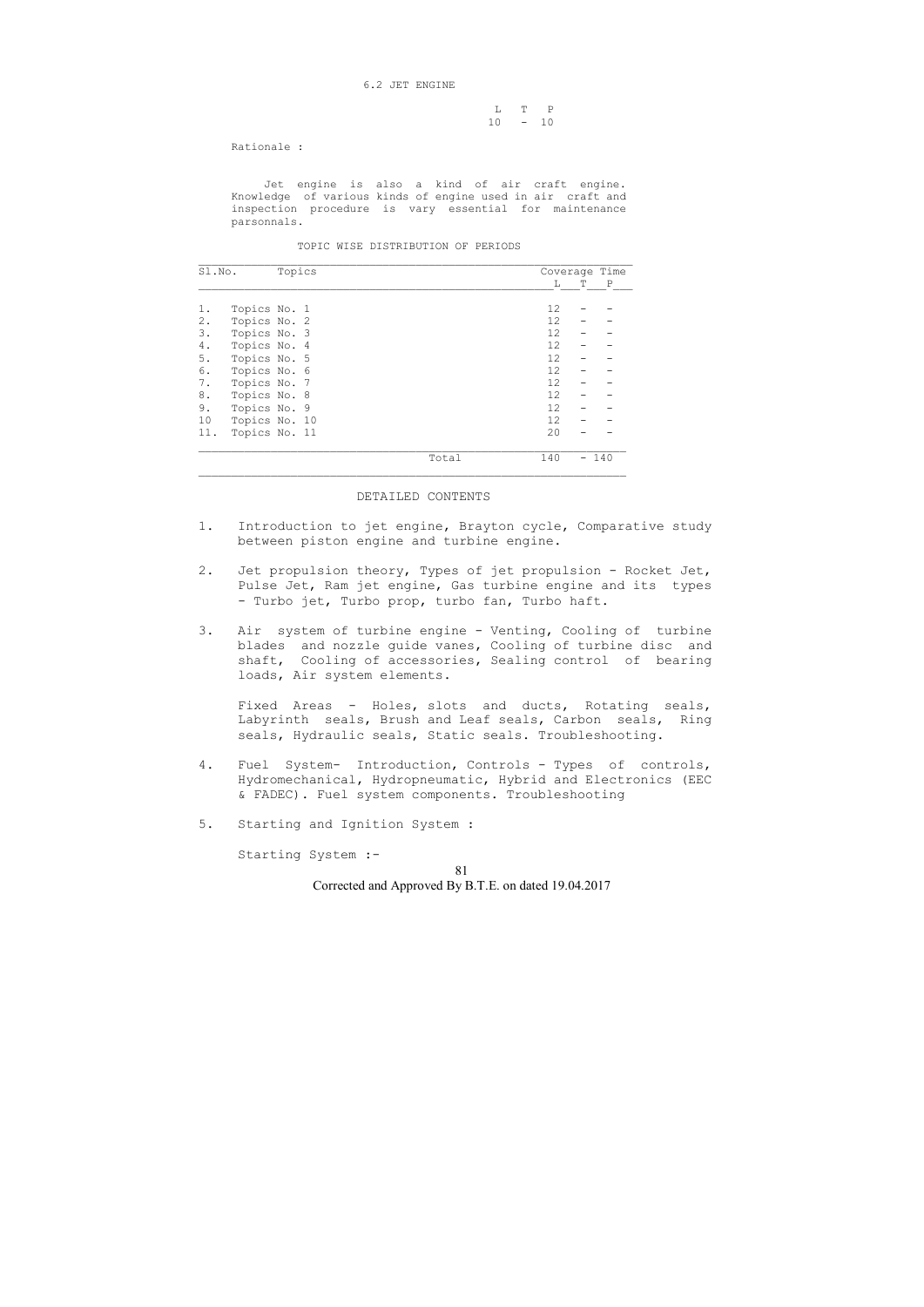- A. Electric starters, Starter generator, Pneumatic (Air turbine) starter.
- B. Starter pressure, Regulating and shut off valve.
- C. Trouble shooting of starting system

Ignition System :-

- A. Main ignition system.
- B. Intermittent duty low tension ignition system with DC voltage input.
- C. High tension intermittent duty AC input system.
- D. Solid state and High tension ignition system.
- E. Igniter Plug Its construction and types.
- F. Troubleshooting of ignition system.
- 6. Lubircating System :-
- A. Principle of engine lubricating system.
- B. Requirement of turbine engine lubricants.
- C. Oil sampling.
- D. Wet sump lubrication system and dry sump lubrication system and its components.
- 7. Thrust Augmentation :-
- A. Types, purpose and operation of water injection adn after burning.
- B. Thrust augmentation system.
- 8. Thrust Reversal System :-
- A. Types, purpose and operation of thrust reversals.
- 9. Material and Methods of Construction :-
- A. Properties of materials required for the construction of gas turbine engine.
- B. Introduction of various construction procedure of components of gas turbine engine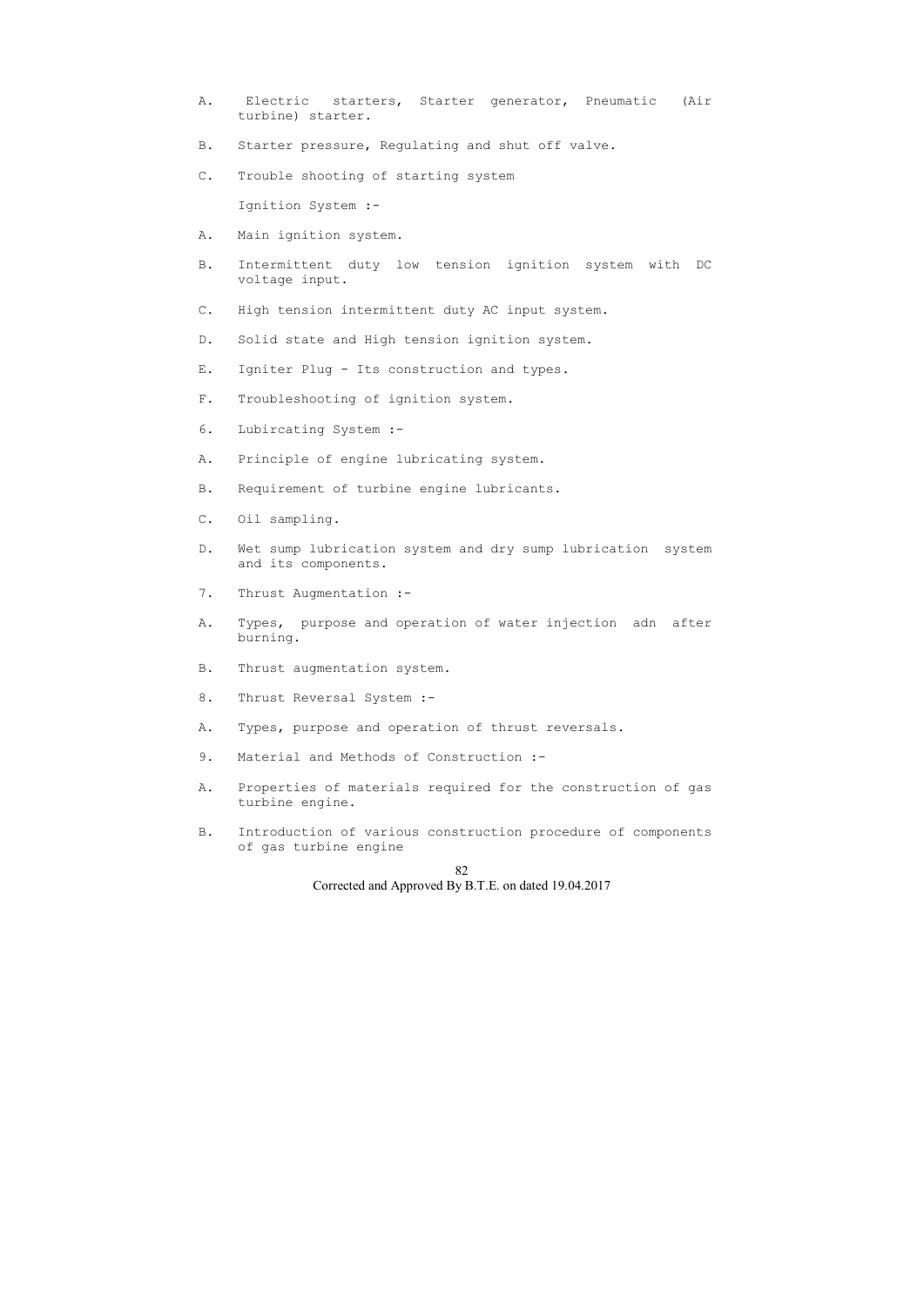- 10. Inspection and Maintenance of Gas Turbine Engine :-
- A. Compressor inspection and maintenance.
- B. Hot Section Inspection Inspection of combustion chamber. Inspection of Nozzle guide vanes. Inspection of temperature indication system. Inspection of exhaust system.
- 11. Ground Run Procedure :-
- A. Turbojet Aircraft
- B. Turboprop Aircraft
- C. Turbofan Aircraft

Engine controls and its rigging.

## LIST OF PRACTICALS

- 1. Compressor washing procedures.
- 2. Internal inspection of an engine by endoscope/boroscope.
- 3. Hot section inspection, spliting of engine, inspection of combustion chamber, nozzle guide vane and turbine, inspection of turbine tip clearance, inspection of hot section using modern non-destructive testing techniques.
- 4. Inspection of accessories gear system.
- 5. Functional test of fuel system including fuel nozzle.
- 6. Functional check of temperature indication system.
- 7. Rigging procedure of engine and propaller control.
- 8. Engine removal and installation.
- 9. Engine ground testing procedure.
- 10. Engine preservation (Long term and short term).
- 11. Functional test of ignition ignitor.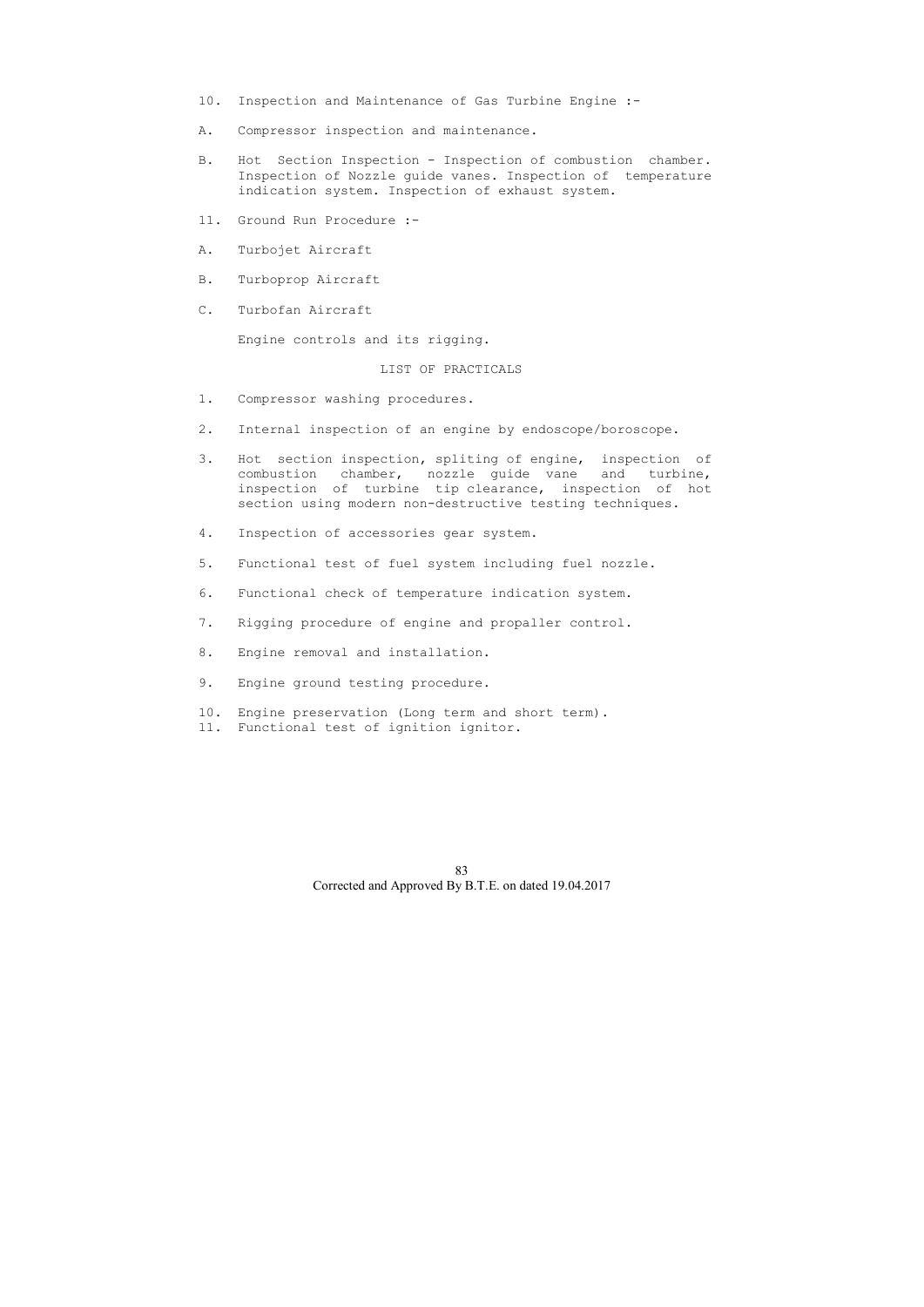L T P  $4 - 14$ 

Rationale :

 Engine specifics maintenance need their proper knowledge. The paper projects considerable light on salient points of Continental IO-550B/E-185.

TOPIC WISE DISTRIBUTION OF PERIODS

| Sl.No. | Topics                     |       |    |   | Coverage Time |
|--------|----------------------------|-------|----|---|---------------|
|        |                            |       | L  | Т | $\mathbb{P}$  |
| 1.     | Topics No. 1 & 2           |       | 8  |   |               |
| 2.     | Topics No. 3 & 4           |       | 8  |   |               |
| 3.     | Topics No. 5 & 6           |       | 8  |   |               |
| 4.     | Topics No. 7 & 8           |       | 8  |   |               |
| 5.     | Topics No. 9 & 10          |       | 8  |   |               |
| 6.     | Topics No. 11, 12, 13 & 14 |       | 16 |   |               |
|        |                            | Total | 56 |   | - 196         |

#### DETAILED CONTENTS

- 1. Construction of various parts of the engine, working principle.
- 2. Function of fuel injection system
- 3. Ignition system and Magneto timing procedure.
- 4. Propeller description and operations.
- 5. Type of propeller system, Variable pitch propeller description and operation
- 6. Properller installation and track check procedure.
- 7. Cylinder compression check procedure, methods and permissible limits.
- 8. Procedure of crank shaft run out check and its limitations.
- 9. Starting system, Operating Principles of engine starting system.
- 10. Function of engine lubricating system.
- 11. Trouble shooting procedure for various engine systems.
- 12. General knowledge for current airworthiness publication for engine and its accessories.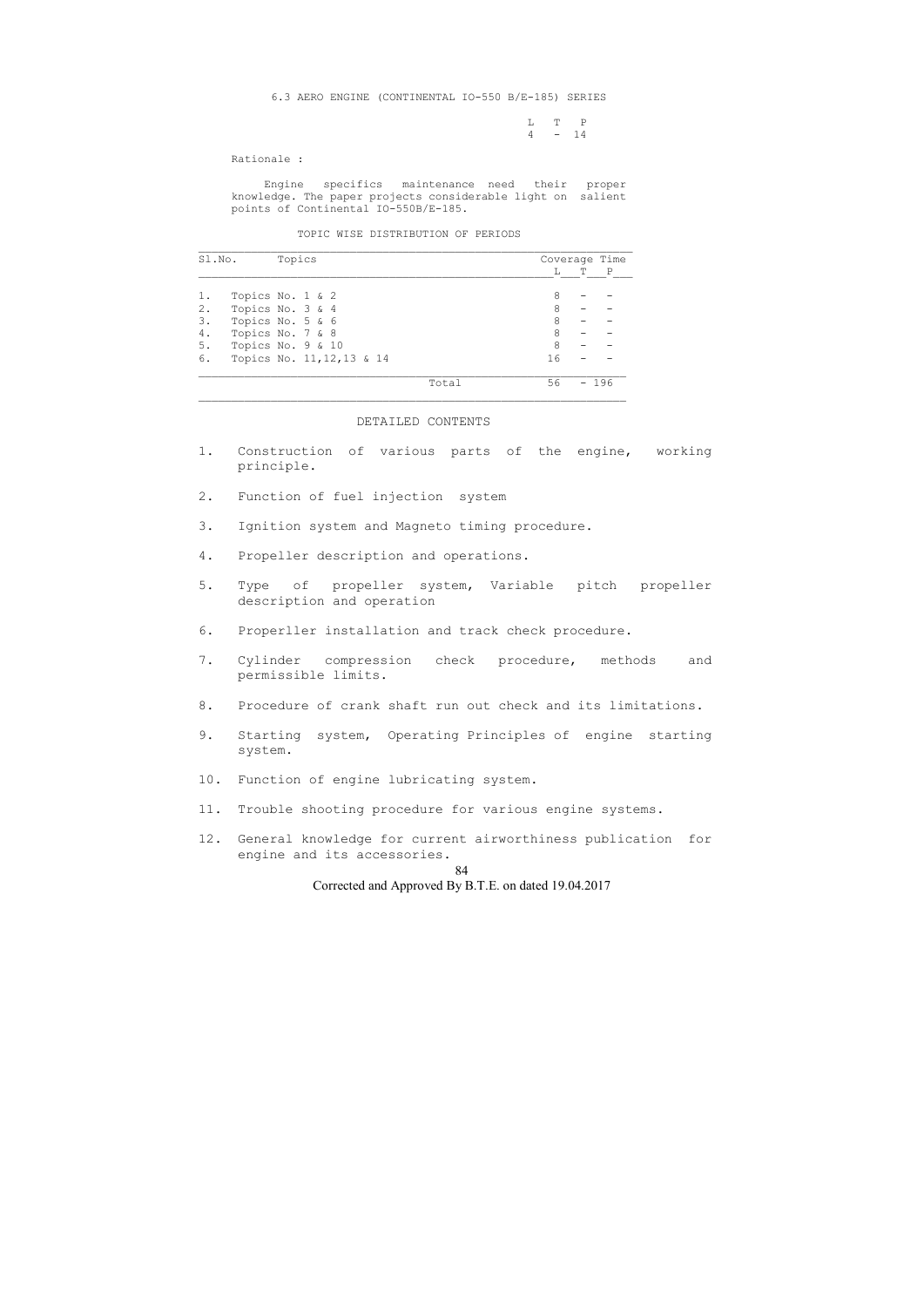- 13. Handling & uses of aircraft & engine publications.
- 14. Corrosion prevention and preservation/storage of Engine.

## LIST OF PRACTICALS

- 1. Association in carrying out of periodical inspection schedules upto 100 hrs.
- 2. Dismentlaing procedure of of incandscent section of engine for top overhaul.
- 3. Carrying out top over haul inspection and recording all the dismentaling.
- 4. Assemble procedure of cylinders on to engine.
- 5. Ground run procedure (1) precautions (2) System Check (peroformance & evaluation), Power Check.
- 6. Propeller Tracking Procedure.
- 7. Procedure of removal of Ignition system.
- 8. Inspection of ignition components for serviciability.
- 9. Carrying out check of ignition timming and perform the serviciability check.
- 10. Procedure of Filling of log book
- 11. Removal procedure and inspection of starter.
- 12. Inspection of induction system & exhaust system.
- 13. Trouble shooting procedure.
- 14. Idle speed and idle mixture adjustment procedure.
- 15. Engine preservation procedure.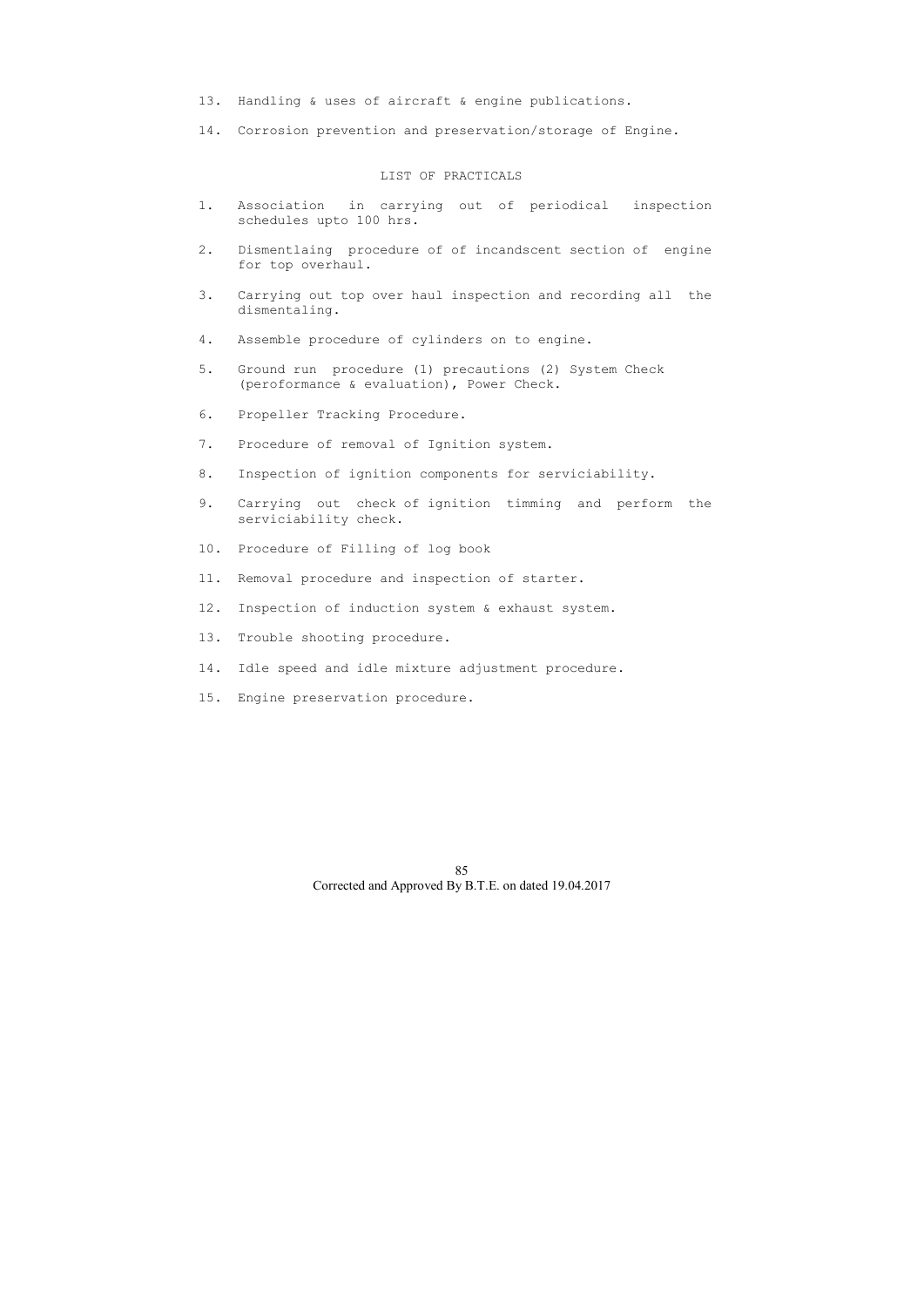## 6.4 PROJECT

 Student in groups/individually the given maintenance work of major/minor assembly, subassembly of aircraft. They will prepare a reprot of their work which should contain : Its objective, Identification of work elements, their sequencing, Time schedule, Work procedure facilities/resources wanted. Inspection of parts decision making whether recondition of replace - Manpower wanted, estimated expenditure. Testing after maintenance.

 Two periods per week are alloted for this work. The project contains 150 marks, the breakup is as follows

| Viva-Voce       |  | - 80 Marks |
|-----------------|--|------------|
| Documentation   |  | - 20 Marks |
| Sessional Marks |  | - 50 Marks |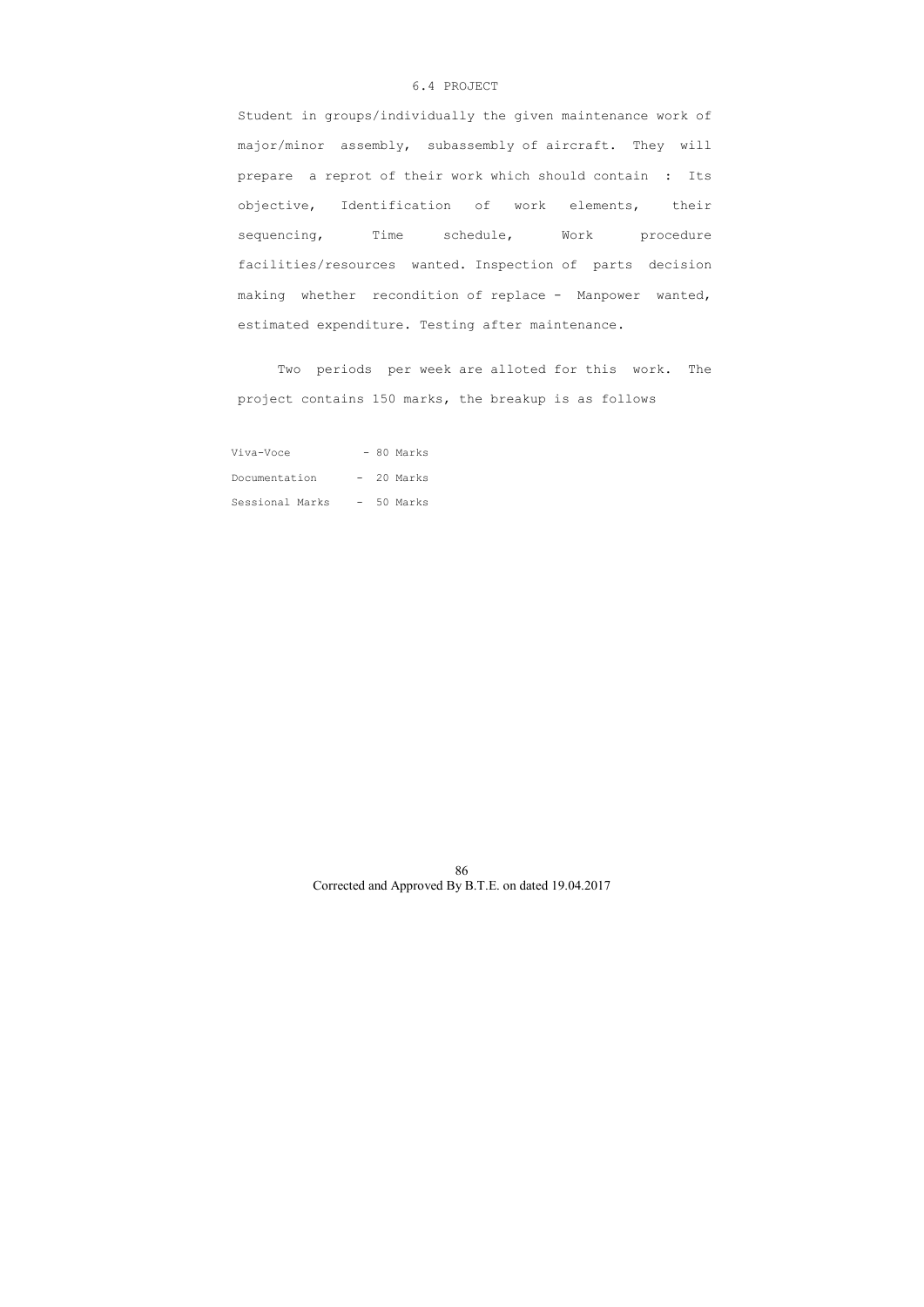STAFF STRUCTURE

- 
- 1. Cheif Instructor 1 Degree or equivalent in Aeronautical/Electrical or Mechan ical Branch of Engineering with at least 15 Years experience in Aviation industry or an aviation institute of training in responsible position.

OR

 Director General of Civil Aviation's curent A.M.E. Licence in cateogires 'A', 'C' and 'X' with either 'B' or 'D' to cover any Trubine Engine Aircraft/Helicopter and Minimum 10 years Aviation experence out of which the candidate will should senior A. M. E./Senior Instructor or equivalent in any organisation.

Preferential -

 Preference will be given to those who have experience in any A. M. E. school.

2. Dy. Cheif Instructor 1. Degree or equivalent in Aeronautical/Electrical or Mechan ical Branch of Engineering with at least 10 Years experience in Aviation industry or an aviation institute of training in responsible position.

**OR** Service Service Service Service Service Service Service Service Service Service Service Service Service Service Service Service Service Service Service Service Service Service Service Service Service Service Service S

- 1.Director General of Civil Aviation's current Aircraft Maintenance Enginering licence in categories 'A', 'C' & 'X' and
- 2.Should have either 'B' or 'D' Licence on any aircraft.

#### **OR** Service Service Service Service Service Service Service Service Service Service Service Service Service Service Service Service Service Service Service Service Service Service Service Service Service Service Service S

 A.M.E. Licence in categories 'A', 'C' and 'X' to cover at least one<br>turbine Engine Helecopter or turbine Engine Helecopter aeroplane and should have worked as A. M. E. for 5 years in any organisation.

## Preferential -

 Preferentila will be given to those who have teaching experience in an A. M. E. Training Centre.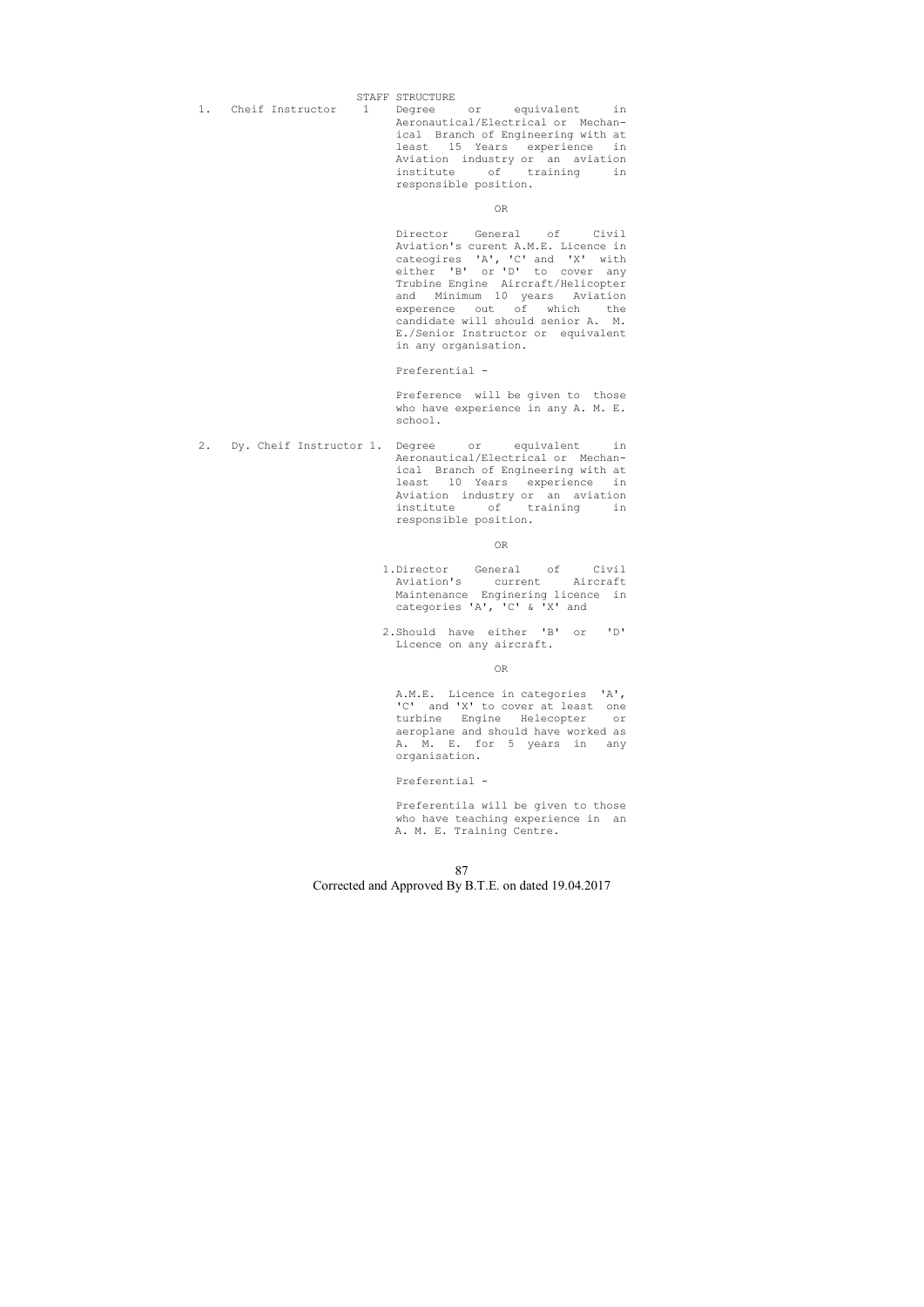- 3. Computer Programmer 1
- 4. Instructor 7

- B. Mechanical 2 Bachelor's Degree in Respective
- C. Electrical 1 Branch of Engineering

| A. Science | M.Sc. in Physics/Maths will 48%     |
|------------|-------------------------------------|
|            | (Plus) marks with at least Physics, |
|            | Chemistry, Mathematics at Graduate  |
|            | level and two years teaching        |
|            | experience at Intermediate/Diploma  |
|            | Leval.                              |

**OR** Service Service Service Service Service Service Service Service Service Service Service Service Service Service Service Service Service Service Service Service Service Service Service Service Service Service Service S Directorate General of Civil Aviation's Aircraft Maintenance Engineering Licence in Category 'A' and

 Equivalent with 55% (Plus) marks and an experience of 2 years preferablly in the field of maintenance of Aircraft or as an Instructor in an Aviation Training Institute.

 D. Aeronautical/ 3 Bachelor's Degree in Aeronautical Maintenance Engineer Engineering of Equivalent with 55% (Plus) Marks.

> Two years practical experience in the field of aviation after obtaining the licence

| E. Asstt. Instructor 3 Diploma in respective branch of<br>Mech/Aero/Elect. | $\overline{2}$ | engineering or equivalent with 4<br>years industrial/practical<br>experience in the respective field<br>preferablly in an aviation<br>organisation. |  |  |  |  |
|----------------------------------------------------------------------------|----------------|-----------------------------------------------------------------------------------------------------------------------------------------------------|--|--|--|--|
|----------------------------------------------------------------------------|----------------|-----------------------------------------------------------------------------------------------------------------------------------------------------|--|--|--|--|

| F. Trade Technician | N.C.T.V.T. Trade certificate<br>i n                     |
|---------------------|---------------------------------------------------------|
| Machinist           | pective.<br>Trade with at least 5<br>vears<br>practical |
| Fitter              | Industrial Experience                                   |
| Electrician         |                                                         |
| Welder              |                                                         |
| Carpenter           |                                                         |
| P. SO. :            |                                                         |

 At least two Guest Lecturers be arranged every month, from the persons in the respective field.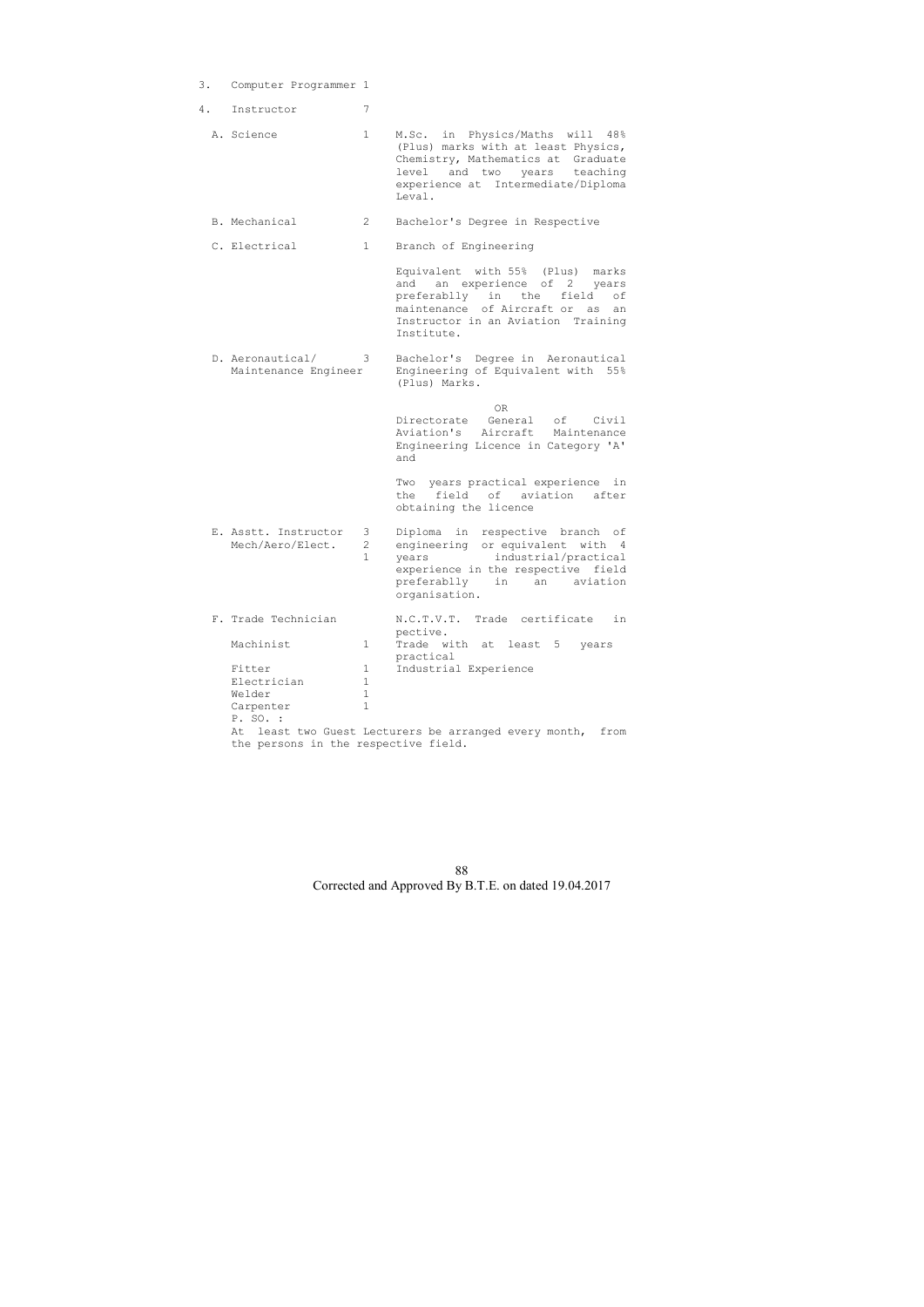# SPACE REQUIREMENT

| S.No.                                                       |                | ROOM REQUIREMENT                                                                                                                                                                                                                                                                         | OTY.                                                                                                                          | AERA SQ. MTR.                                              |
|-------------------------------------------------------------|----------------|------------------------------------------------------------------------------------------------------------------------------------------------------------------------------------------------------------------------------------------------------------------------------------------|-------------------------------------------------------------------------------------------------------------------------------|------------------------------------------------------------|
|                                                             | Α.             | Administrative Block                                                                                                                                                                                                                                                                     |                                                                                                                               |                                                            |
| 1.<br>2.<br>3.<br>4.                                        |                | Cheif Instructor/Principal Room<br>Dy. Cheif Instructor Room<br>Lecturer Room<br>Office Room                                                                                                                                                                                             | 1<br>$\mathbf{1}$<br>$\mathbf{1}$<br>$\mathbf{1}$                                                                             | 30<br>20<br>70<br>60                                       |
|                                                             | Β.             | Teaching Staff                                                                                                                                                                                                                                                                           |                                                                                                                               |                                                            |
| 1.<br>2.<br>3.<br>4.                                        |                | Class Room<br>Drawing Hall<br>Conference A.V. Aids Room<br>Library Cum Reading Room                                                                                                                                                                                                      | 4<br>$\mathbf{1}$<br>$\mathbf{1}$<br>$\mathbf{1}$                                                                             | 30 Each<br>60<br>120<br>120                                |
|                                                             | $\mathbb{C}$ . | Workshop Block                                                                                                                                                                                                                                                                           |                                                                                                                               |                                                            |
| 1.<br>2.<br>3.<br>4.<br>$5.$<br>6.<br>7.<br>8.<br>9.<br>10. |                | Machine Shop<br>Fitting Shop<br>Welding Shop<br>Carpentary Shop<br>Engine Test Shop<br>Airframe Shop<br>Instrument Shop<br>Hydraulic and Pnumatic Shop<br>Small Hanger for Positioning<br>Computer Lab (Air Cond. Glass<br>Partition and Special type<br>pvc flooring and false ceiling) | 1<br>$\mathbf 1$<br>$\mathbf 1$<br>$\mathbf 1$<br>$\mathbf{1}$<br>$\mathbf 1$<br>$\mathbf{1}$<br>$\mathbf{1}$<br>$\mathbf{1}$ | 120<br>50<br>50<br>40<br>40<br>40<br>40<br>40<br>200<br>60 |
|                                                             | $D$ .          | Stores of Aircraft                                                                                                                                                                                                                                                                       |                                                                                                                               |                                                            |

1. Store Room 1 60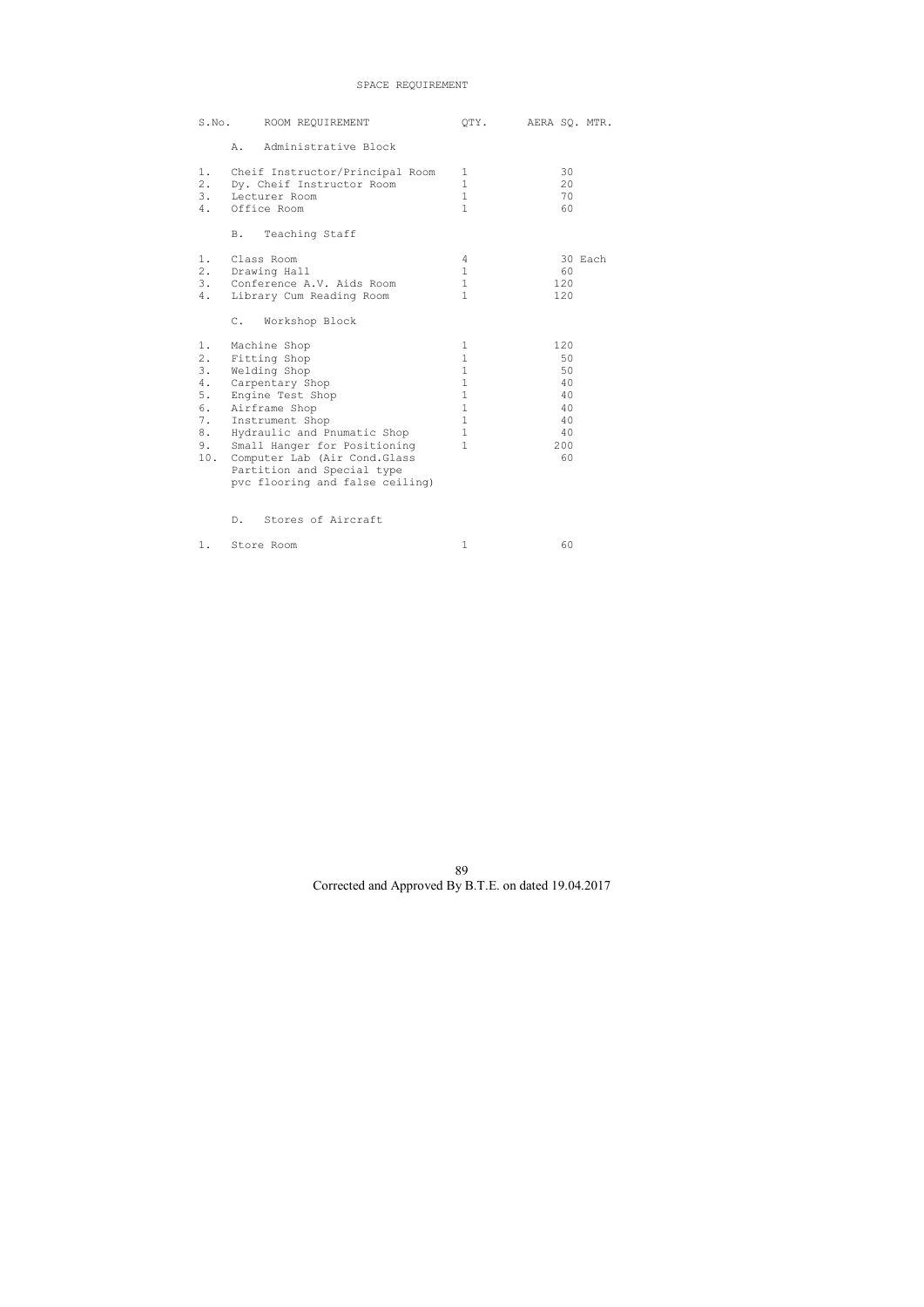LIST OF EQUIPMENT

|     | S1. No. MAME OF EQUIPMENT Qty. COST                                  |                 |  |
|-----|----------------------------------------------------------------------|-----------------|--|
| Α.  | MACHINE/FITTING SHOP                                                 |                 |  |
| 1.  | Bench Vices                                                          | 6               |  |
|     | 2. Hacksaw with frame                                                | $\sqrt{6}$      |  |
| 3.  | Power Saw                                                            | $\mathbf 1$     |  |
| 4.  | Hammer ball peen                                                     | 6               |  |
| 5.  | Hammers cross peen                                                   | 6               |  |
| 6.  | Hammers straight peen                                                | 6               |  |
| 7.  | Hammers soft head                                                    | 6               |  |
| 8.  | Files set                                                            | $6\phantom{.}6$ |  |
| 9.  | Steel Rule                                                           | $6\phantom{.}6$ |  |
|     | 10. Fitter Square                                                    | $6\phantom{1}6$ |  |
|     | 11. Punches (Set)                                                    | 6               |  |
|     | 12. Calipers (Set containing internal<br>external and hermaphrodite) | 6               |  |
| 13. | Scribing block                                                       | 6               |  |
|     | 14. Vee block                                                        | 5 Pairs         |  |
|     | 15. Surface Plate (Cost Iron)                                        | 6               |  |
|     | 16. Surface Plate (Granite)                                          | $\mathbf 1$     |  |
|     | 17. Hand Drill Machine                                               | $6\phantom{1}6$ |  |
|     | 18. Power Drill Machine (Bench)                                      | 2               |  |
|     | 19. Drill Bits                                                       | 10 Sets         |  |
| 20  | Reamers                                                              | 10 Sets         |  |
|     | 21. Taps                                                             | 4 Sets          |  |
| 22. | Die                                                                  | 4 Sets          |  |
| 23. | Micrometer English (External)                                        | 5 Sets          |  |
| 24. | Micrometer English (Internal)                                        | 5 Sets          |  |
| 25. | Micrometer Metric (External)                                         | 5 Sets          |  |
| 26. | Micrometer Metric (Internal)                                         | 5 Sets          |  |
|     | 27. Vernier Calipers                                                 | 10              |  |
|     | 28. Screw Thread Gauge                                               | $\mathsf S$     |  |
|     | 29. Bench Grinder                                                    | $\mathbf{2}$    |  |
|     | 30. Screw Driver Sets                                                | 6 Sets          |  |
|     | 31. Sheet Cutter                                                     | 6               |  |
|     | 32. Pliers                                                           | 6               |  |
|     | 33. Lathe Machine (3 Ft. Bed)                                        | 4               |  |
| 34. | Lathe Machine (6 Ft. Bed)                                            | 1               |  |
| 35. | Production Lathe                                                     | $\mathbf 1$     |  |
| 36. | Capstain lathe                                                       | $\mathbf{1}$    |  |
| 37. | Hot & Cold chisels                                                   | 6<br>Set Each   |  |
| 38. | Arbor press                                                          | 1               |  |
| 39. | Combination Set                                                      | 4               |  |
| 40. | Milling Machine                                                      | 1               |  |
| 41. | Shaping Machine                                                      | 1               |  |
| 42. | Hardness Tester                                                      |                 |  |
|     | Brinell Tester<br>(A)                                                | 1               |  |
|     | (B) Pockwell Tester                                                  | $\mathbf{1}$    |  |
| Β.  | CARPENTARY SHOP :                                                    |                 |  |
| 1.  | Carpenter's Saw                                                      | 6               |  |
| 2.  | Jack Planes Wooden                                                   | 6               |  |
| 3.  | Jack Planes Metal                                                    | 6               |  |
| 4.  | Chisels firmer                                                       | 6               |  |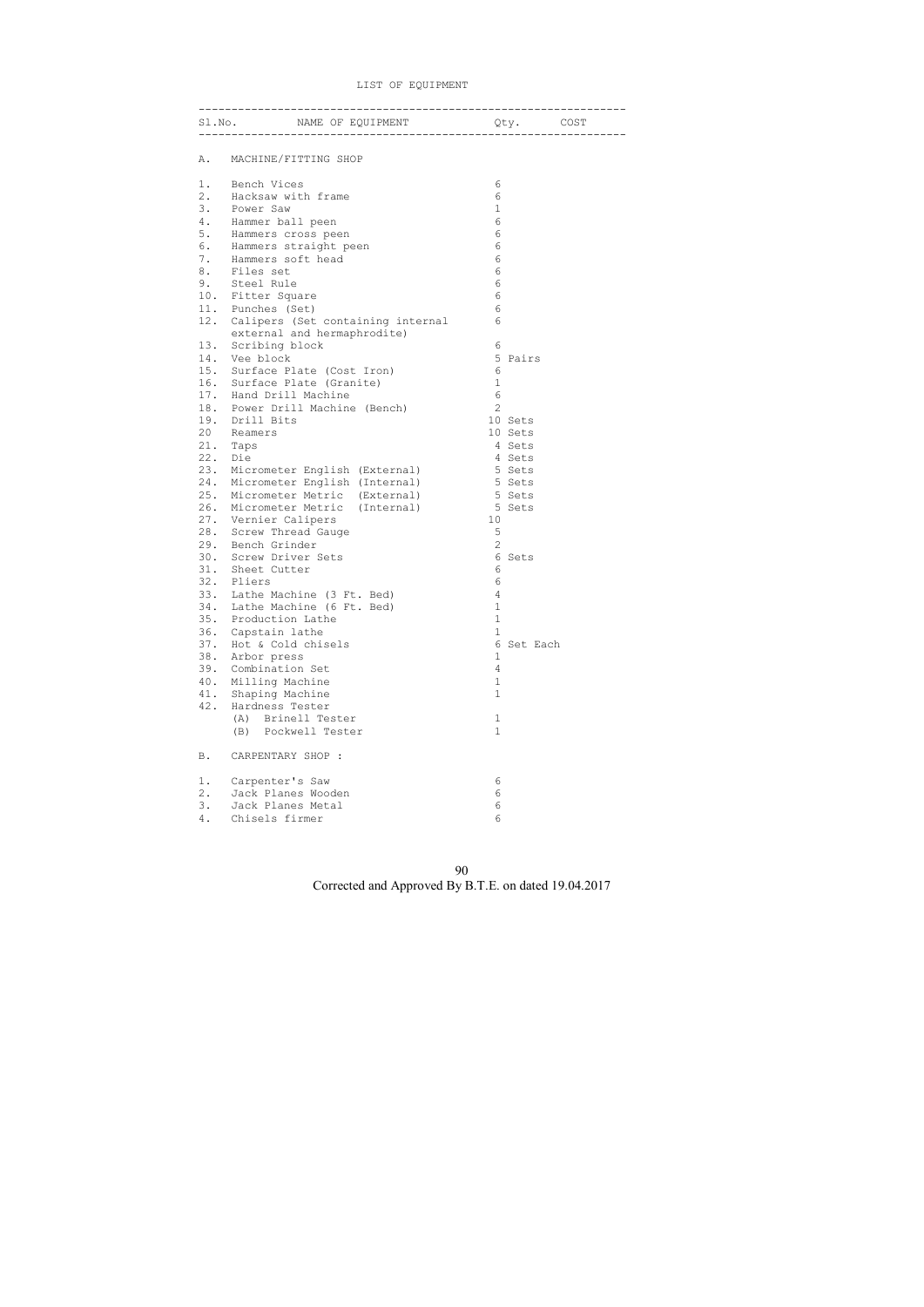|               | S1.No. MAME OF EQUIPMENT Qty. COST                 |                |  |
|---------------|----------------------------------------------------|----------------|--|
|               | 5. Chisels Mortise                                 | 6              |  |
|               | 6. Anger Bit                                       | 6 Sets         |  |
|               | 7. Measuring & Marking Tools                       | 6 Sets         |  |
| 8.            | Power Saw                                          | 2              |  |
|               | 9. Carpentar's Bench Vice                          | 6              |  |
|               | 10. Carpentar's Lathe (3 Feet)                     | $\mathbf 1$    |  |
| $\mathbb C$ . | WELDING SHOP :                                     |                |  |
| 1.            | Gas Welding Set                                    | 2              |  |
| 2.            | Oxygen and Accetylene Cylinder (Spare)             | 1 Each         |  |
| 3.            | Electric Arc Welding Machine<br>(Transformer Type) | 2              |  |
|               |                                                    |                |  |
| 4.            | Argon Arc Welding Machine                          | 1              |  |
| 5.            | Goggle (Gas Welding)                               | 6              |  |
| 6.            | Spark Lighter                                      | $\mathbf{2}$   |  |
| 7.            | Wire Brush                                         | 6              |  |
| 8.            | Eye shield for electric arc welding                | 6              |  |
|               | 9. Soldering Iron                                  | 6              |  |
| 10.           | Blow Lamp                                          | $\overline{c}$ |  |
| D.            | ENGINE SHOP :                                      |                |  |
| 1.            | Mock up of fuel system                             | 1              |  |
| 2.            | Mock up of ignition system                         | 1              |  |
| 3.            | Mock up of oil system                              | $\mathbf 1$    |  |
| 4.            | Exploded view of engine                            | 1              |  |
| 5.            | Condinental A-65 Engine                            | 1              |  |
| 6.            | One continental 0-45 engine for                    | $\mathbf 1$    |  |
|               | imparting training and associated                  |                |  |
|               | tools for carrying out job.                        |                |  |
| 7.            | Turbine Engine                                     | 1              |  |
| 8.            | Spanner Set (Ring)                                 | $\mathbf{1}$   |  |
| 9.            | Spanner Set (Open)                                 | $\mathbf{1}$   |  |
|               | 10. Deep Socket (3/8 " square head)                | 4 Set          |  |
| 11.           | Socket (1/4" Square head)                          | 4 Set          |  |
|               | 12. Extensions                                     | 4 Sets         |  |
| 13.           | T-Handle                                           | 4              |  |
| 14.           | Rachet Handle                                      | 6              |  |
| 15.           | Cylinder Mercer Gauge                              | 3              |  |
| 16.           | Pin Hole Gauge                                     | 3 Sets         |  |
| 17.           | Telescoping                                        | 4"             |  |
| 18.           | Depth Gauge (Virnier)                              | $\mathsf S$    |  |
| 19.           | Height (Virnier)                                   | 5              |  |
| 20.           | Depth Gauge (Micrometer Type)                      | 5              |  |
| 21.           | Dial Test Indicator                                | $\overline{4}$ |  |
| 22.           | Valve Lappers                                      | 6              |  |
| 23.           | Compressor                                         | $\mathbf 1$    |  |
| 24.           | Valve spring Compression Tester Feel               | $\overline{c}$ |  |
| 25.           | Feeler Gauge (In Thous)                            | $\epsilon$     |  |
| 26.           | Float Level Test Ring                              | $\overline{c}$ |  |
| 27.           | Eomb Tester                                        | $\mathbf 1$    |  |
| 28.           | Meggar                                             | $\mathbf{1}$   |  |
| 29.           | Magneto Test Rig.                                  | 1              |  |
| 30.           | Torque Spanner (Dial Type)                         | $\mathbf 1$    |  |
|               |                                                    |                |  |
| 31.           | Torque Spanner (Racchet Type)                      | $\mathbf 1$    |  |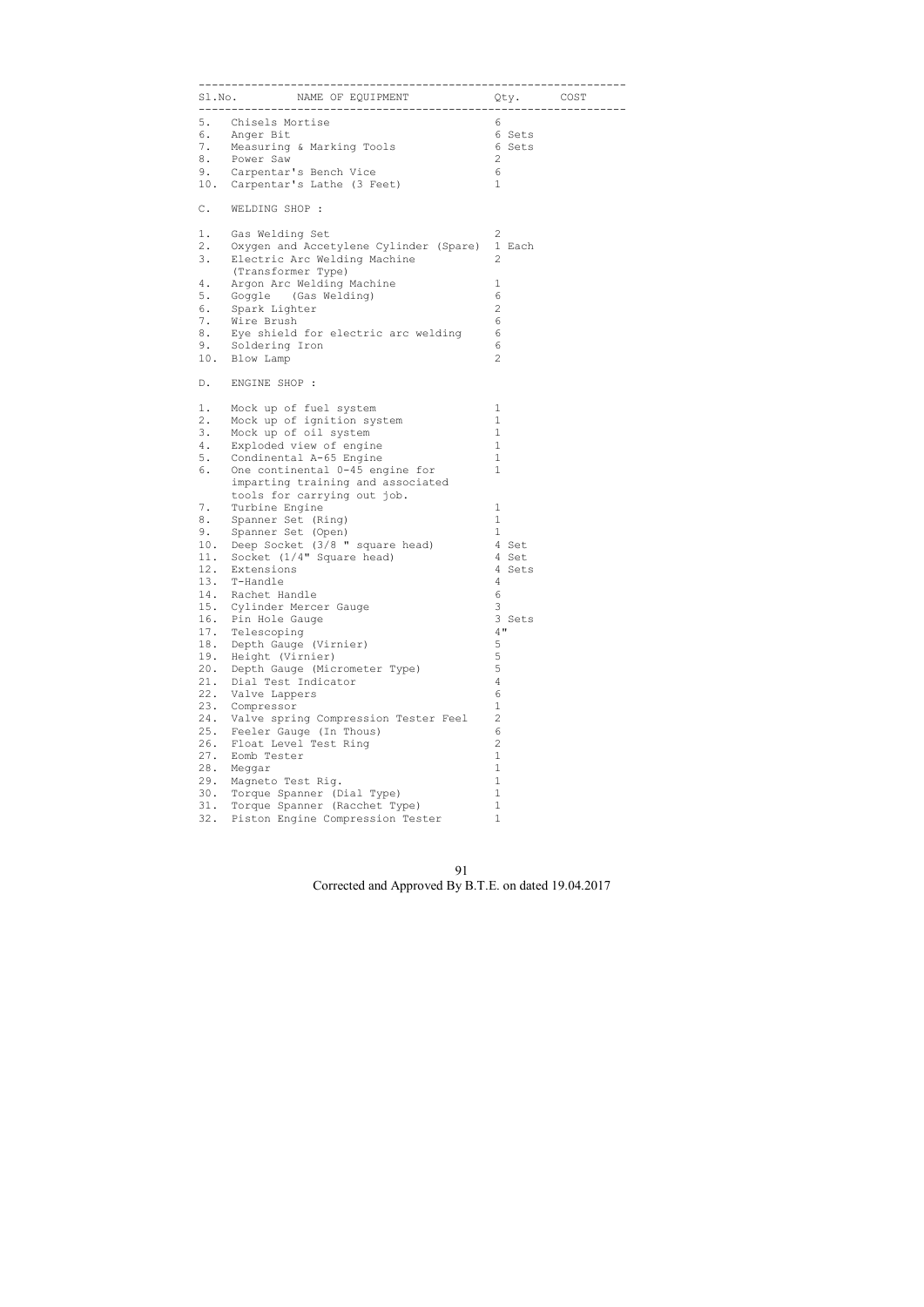|       | S1.No. SMAME OF EQUIPMENT STRINGLY. COST                   |                        |  |
|-------|------------------------------------------------------------|------------------------|--|
|       | 33. Compressor Pdg                                         | $\mathbf 1$            |  |
|       | 34. De-greasing Plant                                      | $\mathbf{1}$           |  |
|       | 35. Pre-oiling Rig.                                        | $\mathbf{1}$           |  |
|       | 36. Prop Balancing Test Rig.                               | $\mathbf{1}$           |  |
|       | 37. Persian Blue                                           | $\mathbf{1}$           |  |
|       | 38. Mallet                                                 | $\overline{4}$         |  |
|       | E. AIRFRAME SHOP                                           |                        |  |
| 1.    | Mock up of pneumatic system                                | 1                      |  |
| $2$ . | Mock up of tydraulic system                                | $\mathbf{1}$           |  |
| 3.    | Flight Controls Balancing Rig                              | $\mathbf{1}$           |  |
| 4.    | Working Model of Hydraulic Brake                           | $\mathbf 1$            |  |
| 5.    | Hose Pressure TestingRig.                                  | $\mathbf{1}$           |  |
| 6.    | One Complete Aircraft Ofr                                  | $1\,$                  |  |
| 7.    | Ufrtvsttishr and Associated Tools                          | $1\,$                  |  |
| 8.    | Swaging Tool                                               | 4                      |  |
|       | 9. Circlip Pliers (Internal)                               | 2 Sets                 |  |
| 10.   | Circlip Pliers (External)                                  | $\overline{2}$<br>Sets |  |
| 11.   | Grease Gun                                                 | 1                      |  |
|       | 12. Portable Magnaflux Equip.                              | $\mathbf{2}$           |  |
| 13.   | De-Magnetisation Rig.                                      | $\mathbf 1$            |  |
| 14.   | Flourscent Inspection Equip                                | $1\,$                  |  |
|       | 15. Cherry Rivet Gun                                       | $\mathcal{S}$          |  |
|       | 16. Clico Fasteners Pliers                                 | 2 Sets                 |  |
|       | 17. Tire Pressure Gauge                                    | $\mathbf{2}$           |  |
|       | 18. Pneumatic Revetting Gun                                | $\mathbf{2}$           |  |
|       | 19. Snap and Dolly                                         | 6<br>Sets              |  |
| 20.   | Ezy-Cut Extractor                                          | $\mathbf{2}$           |  |
| 21.   | Moly Tester                                                | $\mathbf{2}$           |  |
|       | 22. Cable Tensiometer                                      | $\overline{c}$         |  |
|       | 23. Fabric Strength Tester                                 | $\sqrt{2}$             |  |
|       | 24. Doping Mask                                            | 5                      |  |
|       | 25. Fabric Stiching Needles                                | 5<br>Sets              |  |
|       | 26. Straight Edge                                          | $\mathbf{2}$           |  |
| 27.   | Sprit Level                                                | $\mathbf{2}$           |  |
|       | 28. Plumb Bob                                              | $\overline{c}$         |  |
| 29.   | Avery Seales (Consisting of 3 scales)                      | 1 Sets                 |  |
| 30.   | Trammel                                                    | 2                      |  |
| 31.   | Allen Key Set                                              | $\mathbf{2}$           |  |
| 32.   | "C" Spammer                                                | $\overline{4}$         |  |
| 33.   | Adkistale Spanner                                          | $\mathbf{2}$           |  |
| 34.   | Griplier                                                   | $\mathbf{2}$           |  |
| 35.   | Plep Charging Rig.                                         | $\mathbf{1}$           |  |
| 36.   | Cable Splicing Tools                                       | 4 Sets                 |  |
| 37.   | Universal Testing Machine                                  | 1                      |  |
| $F$ . | ELECTRICAL SHOP                                            |                        |  |
| 1.    | Mock Up of all electrical generally<br>on aircraft         | 1                      |  |
| $2$ . | Generator                                                  | 1                      |  |
| 3.    | Electrical Landing Light (Retractable)                     | $\mathbf{1}$           |  |
|       |                                                            |                        |  |
|       |                                                            |                        |  |
| 4.    | Bat. Charging room for both lead<br>acid and Nicad Battery | 1                      |  |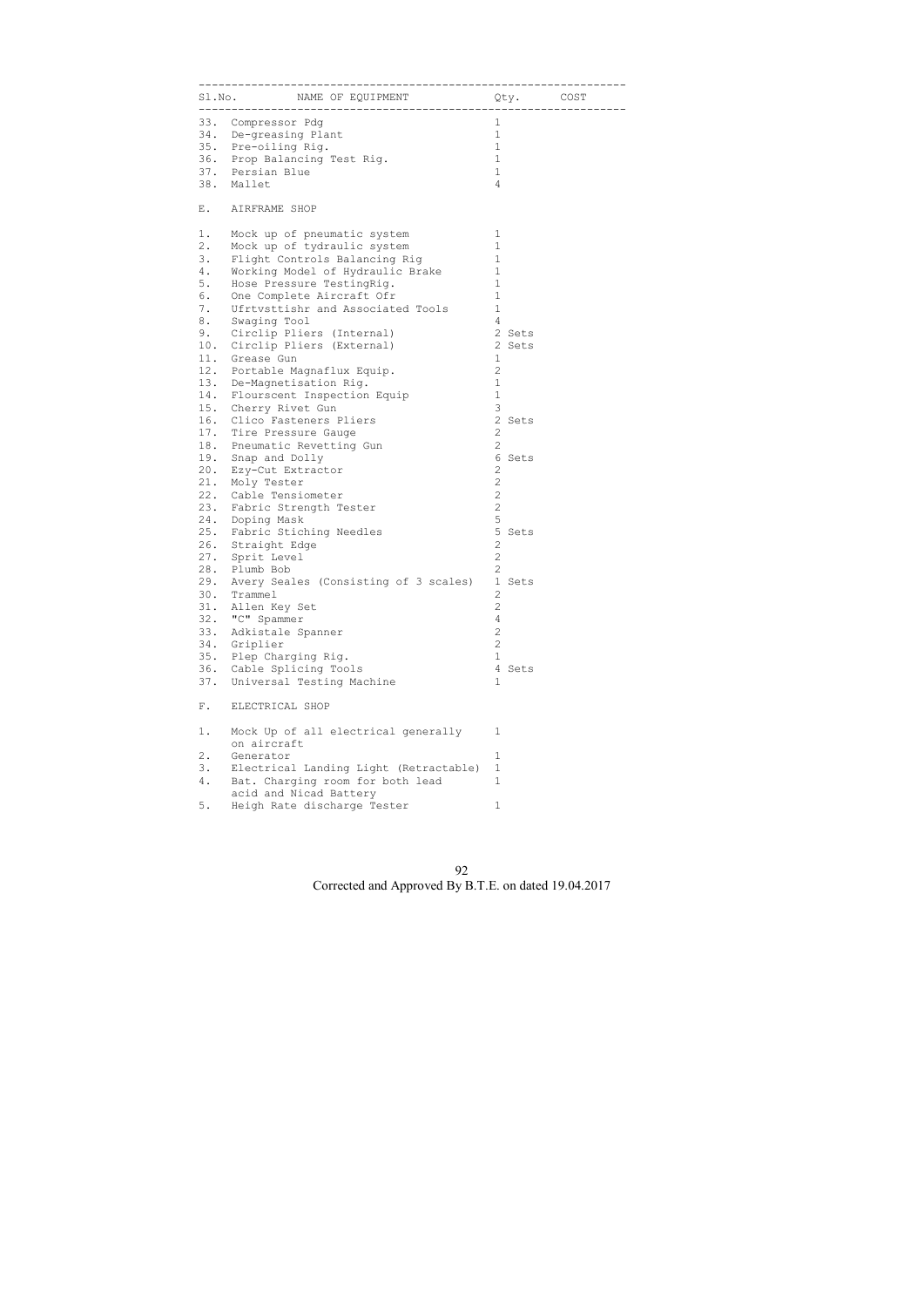|                                                                                                                                                        | Qty.                                                                                                                     | COST                               |
|--------------------------------------------------------------------------------------------------------------------------------------------------------|--------------------------------------------------------------------------------------------------------------------------|------------------------------------|
| 6. A. V. Aids, Color Monitor with                                                                                                                      |                                                                                                                          |                                    |
| I. Slide Projector<br>II. Film Projector<br>III. Overhead Projector                                                                                    | $\mathbf{1}$<br>$\mathbf{1}$<br>$\mathbf{1}$                                                                             |                                    |
| 7. Wheet Stone Bridge<br>8. Multimeter<br>9. Continuity Tester<br>10. Millivolt Drop Tester<br>11. Battery Charger<br>12. Hydrometer<br>13. Pippette   | $\mathbf{2}$<br>$\overline{2}$<br>$\overline{2}$<br>$\overline{c}$<br>$\overline{2}$<br>$\overline{2}$<br>$\overline{2}$ |                                    |
| INSTRUMENT SHOP                                                                                                                                        |                                                                                                                          |                                    |
| 1.<br>Dead Weight Tester<br>Compressor (Small)<br>3. Glass Case (Airtight)<br>4.<br>Monometer<br>5. Glass Jars<br>6. Pitot Static Syste Leak Test Rig. | $\mathbf 1$<br>$\mathbf 1$<br>$\mathbf 1$<br>$\mathbf{1}$<br>10<br>$\mathbf{1}$                                          |                                    |
|                                                                                                                                                        | 7. Instrument Makers Screw Driver                                                                                        | S1.No. NAME OF EQUIPMENT<br>2 Sets |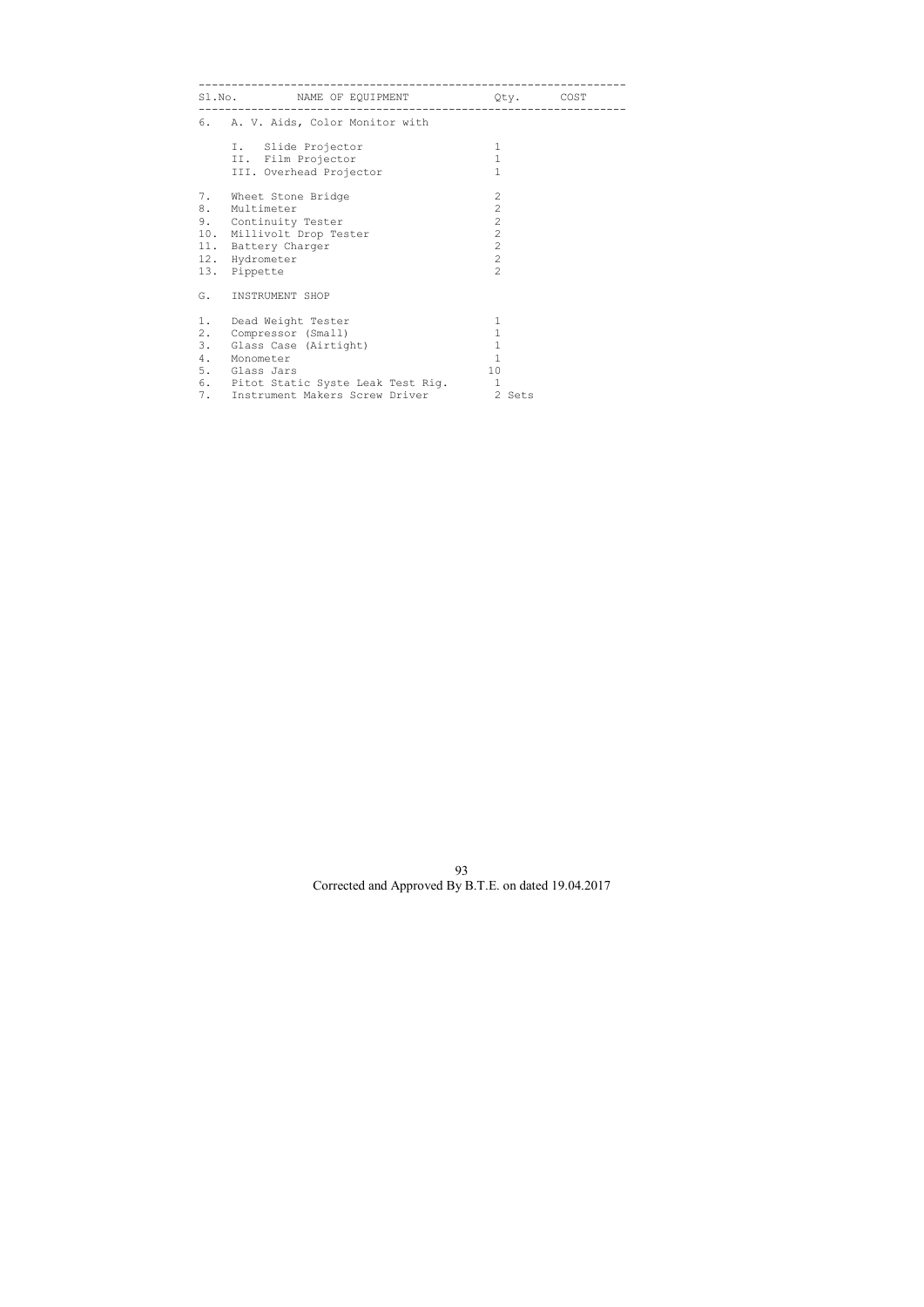| erdymerer (pubstandard) |    | , JUUU |
|-------------------------|----|--------|
|                         | 94 |        |

## BASIC ELECTRICITY AND ELECTRONICS ENGINEERING LAB

| Sl. No. | Equipment                                                                                                                                                                                                                                     |                                                    | Qty. Price                   |
|---------|-----------------------------------------------------------------------------------------------------------------------------------------------------------------------------------------------------------------------------------------------|----------------------------------------------------|------------------------------|
| 1.      | Ammeter -dynamometer type<br>portable, moving coil, permanent<br>magnet 150 mm uniform scale<br>a. Range $0 - 2.5 - 5$ Amp.<br>b. Range $0 - 50$ m A<br>c. Range 0 - 500 mA                                                                   | $\overline{2}$<br>$\mathbf{1}$<br>$\overline{2}$   | 1200<br>500<br>1000          |
| 2.      | Ammeter - moving iron type<br>Portable moving iron permanent<br>magnet, 150 mm uniform scale<br>a. Range $0 - 5$ Amp.<br>b. Range $0 - 10/20$ Amp.<br>c. Range 0 - 500 mA/1000 mA                                                             | $\overline{2}$<br>$\overline{2}$<br>$\overline{2}$ | 1000<br>1000<br>1000         |
| 3.      | Voltmeter dynamometer type<br>portable moving coil permanent<br>magnet 150 mm uniform scale<br>a. Range $0 - 5/10$ V<br>b. Range $0 - 15/30$ V<br>c. Range $0 - 50$ mv/100 mv<br>d. Range $0 - 125/500$ V<br>e. Range 250/500 V               | 2<br>$\mathbf{1}$<br>1<br>$\mathbf{1}$             | 1000<br>1000<br>1000<br>1000 |
| 4.      | Digital multimeter<br>3.5 digit - display<br>D.C. voltage 0 - 1000 V in 5 steps<br>A.C. voltage 0 - 750 V in 5 steps<br>Resistance $0 - 20$ M ohm in 6 steps<br>$D.C. 0 - 10 A in 6 steps$<br>$A.C. 0 - 10 A in 6 steps$<br>Power supply 9 V. | $\mathbf{1}$                                       | 3000                         |
| 5.      | Analog multimeter (Portable)<br>D.C. Voltage 0 0 1000 V<br>AC Voltage 0 2/5/10/25/100/250/1100 V.<br>Resistance 0 200 M ohm<br>DC 0 - 50 micro Amp./1 mA/10 mA/100mA/1A/10A<br>AC 0 - 100 mA/1A/25 A/10A                                      | 1                                                  | 1000                         |
| 6.      | Wattmeter single phase (LPF= 0.2)<br>portable dynamometer type, scale 150 mm<br>current range $0 - 5/10$ Amps<br>voltage Range $0 - 250/500$ V                                                                                                | $2^{\circ}$                                        | 5000                         |
| 7.      | Decade resistance box<br>constantan coils, single dial<br>10x10, 10x100, 10x1000, 10x10,000 ohms                                                                                                                                              | 1                                                  | 1000                         |
| 8.      | Continuously variable 0 - 1000 micro<br>farad, 250 V                                                                                                                                                                                          | $\mathbf{1}$                                       | 1000                         |
| 9.      | Energymeter single phase<br>induction type, industrial<br>grade 5 A or 10 A, 250 V, 50 Hz.                                                                                                                                                    | 1                                                  | 2000                         |
| 10.     | Energymeter (Substandard)                                                                                                                                                                                                                     | 1                                                  | 3000                         |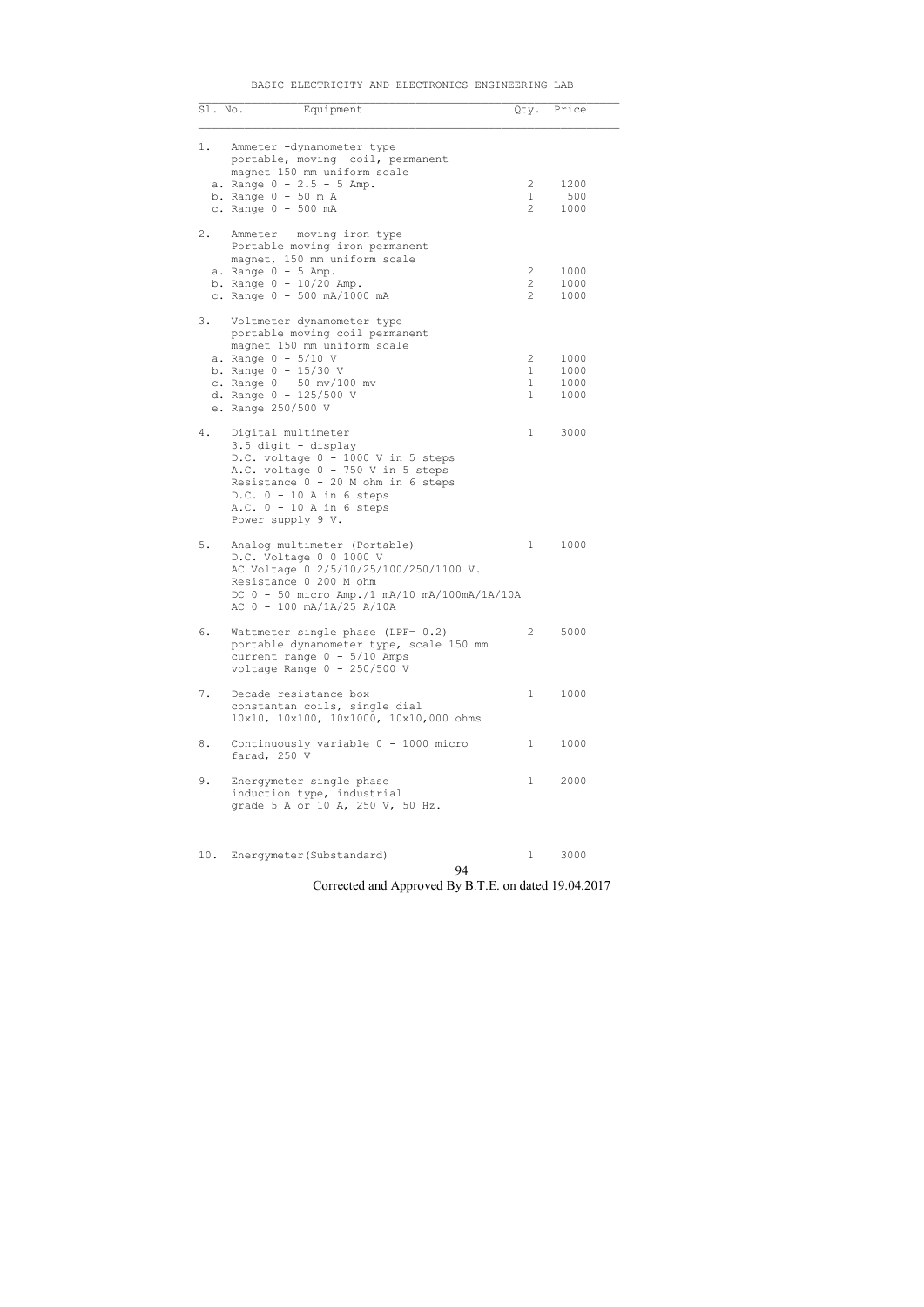single phase, induction type 5 A/10A, 250 V, 50 Hz. 11. Power factor meter 1 5000 dynamometer type, eddy current damping, 50 Hz, scale length 150 mm range upto 20 amp, voltage range 300 V 10 F. range 0.5 log, unity 0.5 load. 12. Frequency meter (Reed type) 1 500 230 V, range for having 21 reeds for 40-60 Hz range. 13. Rheostat sliding rheostats wound with evenly oxidised iron free nickel copper on vitreous enamelled round steel tube 150 ohms 2 Amps. 1 600 110 ohms 2.5 Amps. 1 600 14. Variable inductor 1 2000 single phase, 250 V, 2.5 KVAr continuously variable 15. Cathode ray oscilloscope 10 MHz 10,000 dual beam oscilloscope vertical defeection band width DC-10 MHz (-3db) rise time 30 ms defeection coefficient 12 horizontal defeection band width 1 MHz (+6db) 16. Battery charger 1 1000 12 V silicon bridge rectifier AC input 230 V, DC output suitable for charging 6 V And 12 V batteries provided with MC voltmeter  $0 - 20$  V and  $ammeter$  0 - 5 A 17. Capacitors 2.5 microfarod, electrolytic type 4 200 18. Q Meter frequency 0 - 30 MHz Q 0 to 500 1 4000 19. LCR meter (digital) 1 8000 3.5 digit display capacitance 0 to 20,000 microfarad inductance 0 to 200 Henry resistance 0 to 20 M ohms 20. LCR/Q bridge 1 5000 capable of measuring resistance, inductance and capacitance of range 8 amps, 0.012 to 10 M ohms, 4 to 10,000 H, 0.5 pico farad to 10 F. 21. Kelvin double bridge 10 x 0.1 ohms circular slide wire devided into 200 equal parts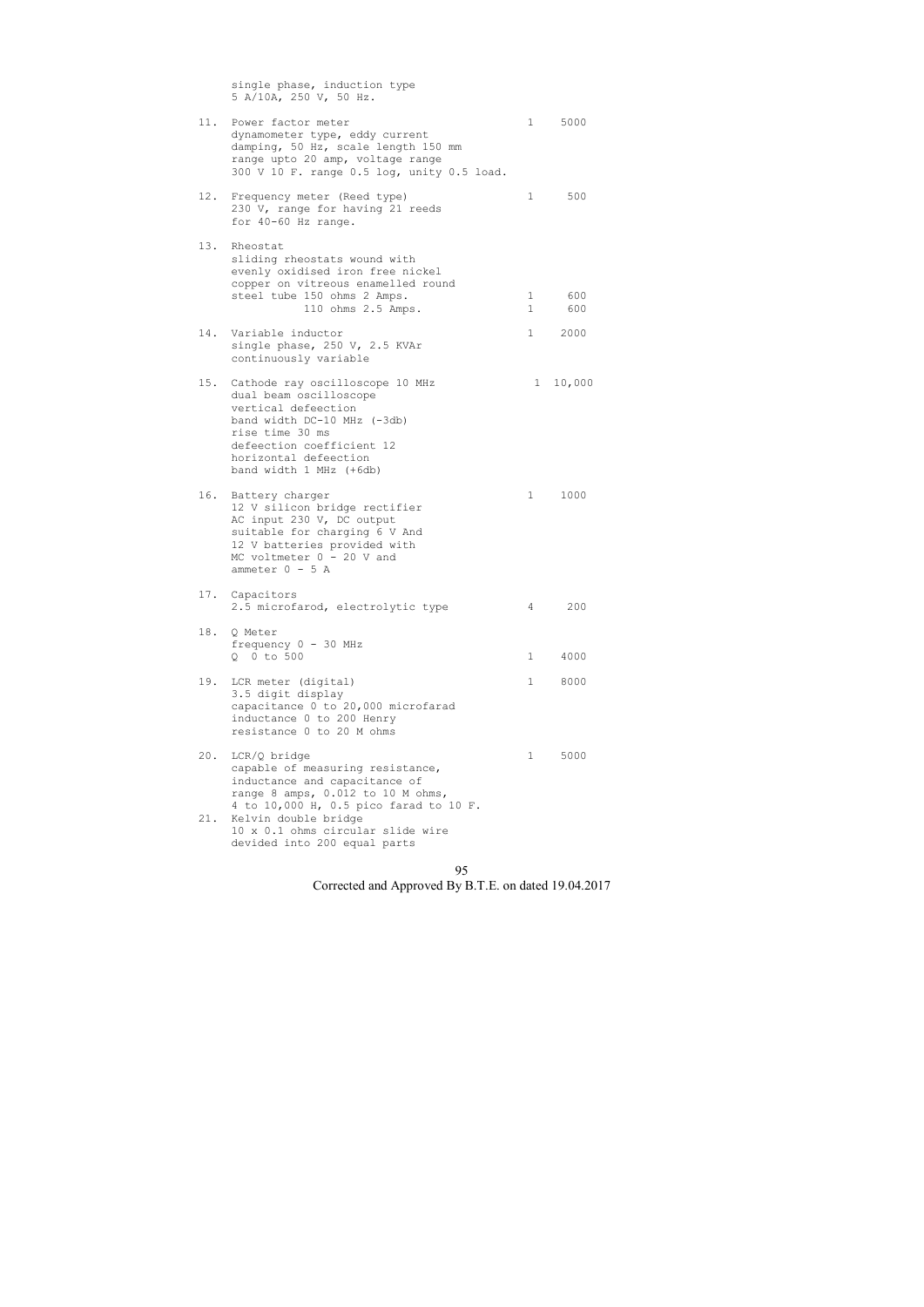| 22. | Energy meter 3 phase<br>induction type, 4 wire, industrial<br>grade, 50 Hz, 10 A, 440 Volt                       | $\mathbf{1}$   | 5000 |
|-----|------------------------------------------------------------------------------------------------------------------|----------------|------|
| 24. | Energy meter (Sub standard)<br>3 phase, 4 wire, 440 V, 10A, 50 Hz<br>induction type.                             |                |      |
| 25. | Transformer single phase<br>core type, 230/110 V, 1 KVA, 50 Hz.                                                  | $\mathbf{1}$   | 5000 |
| 26. | Universal shunt<br>$0 - 75 A$                                                                                    | $\mathbf{1}$   | 2000 |
|     | 27. Current transformer<br>10/25/50/5A as per IS 4201/1967<br>and 2705/1981                                      | $\mathbf{1}$   | 2000 |
| 28. | Potential transformer<br>10 VA, 415/110 V as per IS<br>4201/1967 and 2705/1981                                   | $\mathbf{1}$   | 2000 |
| 29. | Strain guage                                                                                                     | $\mathbf{1}$   | 1000 |
| 30. | Maxwells bridge                                                                                                  | 1              | 1000 |
|     | 31. Weins bridge                                                                                                 | $\mathbf{1}$   | 1000 |
|     | 32. Schering bridge                                                                                              | $\mathbf{1}$   | 1000 |
| 33. | Single Phase AC Watt Hour Meter<br>(Electronic Energy Meter) 240V, 50 C/s<br>10 Amp.,                            | $\mathbf{1}$   | 1200 |
| 34. | 3 Phase Four Wire (3X240V between Line To<br>Nuetral) AC static Watt Hour Meter<br>(Electronic Energy Meter) 10A | $1 \quad \Box$ | 2500 |
| 35. | Trivector Meter                                                                                                  | $\mathbf{1}$   | 5000 |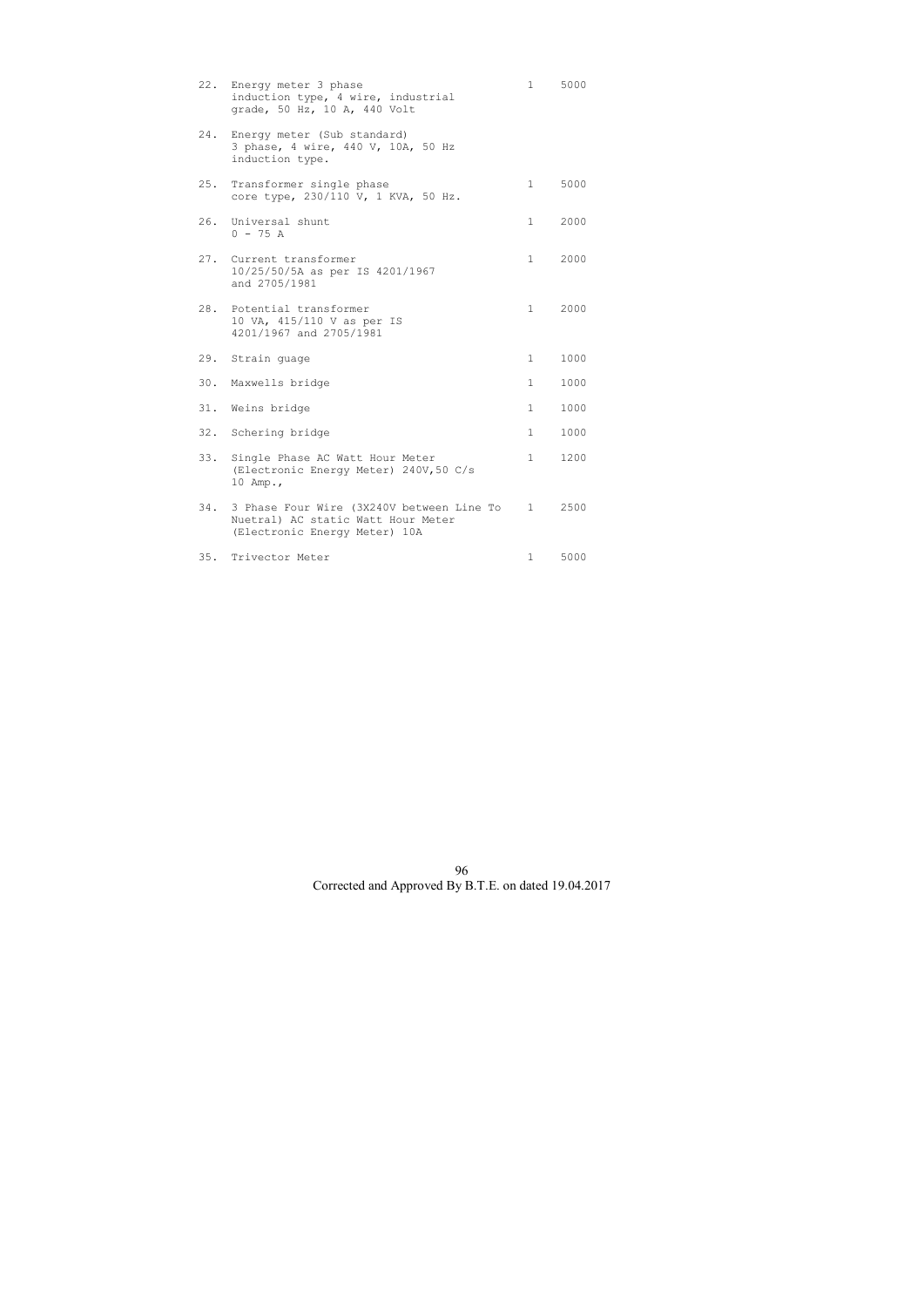## BASIC COMPUTER COMPUTER CENTRE

S.No. DESCRIPTION  $QTY.$  APPROX. COST (in Rs.)<br>16 000,00=00 PENTIUM-IV 2.4 Ghz or latest 16 08,000,00=00 PENTIUM-IV 2.4 Ghz or latest 16 8,000<br>RAM-256 MB or latest (15+1Server) RAM-256 MB or latest HDD-80 GB latest MONITOR COLOUR 17" AGP 16 MB 52X MM KIT( 52x CD Drive, Speaker,sound card) FDD - 1.44 MB Key Board - 107 Keys Multimedia Mouse - Optical Fibre Mouse 32 Bit PCI ETHERNET CARD(10/100) Mbps Pre loaded Windows XP OR WINDOWS 2000 Pre loaded Norton Anti Virus with licence media and manual OR

 Computer of latest Specification Software :

| $\mathbf{1}$ . $\mathbf{1}$ | Noval Netware/NT Latest Version          |      | 01 55000 |
|-----------------------------|------------------------------------------|------|----------|
|                             | ii WINDOWS - XP/WINDOWS 2000 /Windows NT |      | 01 6000  |
|                             | iii. MS OFFICE XP                        |      | 01 17000 |
|                             | iv. Dos latest version.                  |      | 01 5,000 |
|                             | v. FoxPro 2.5 or Latest Version          | (11) |          |

## 3. Hardware

|    | i. Internal Modem 56 kbps<br>ii. Hubs-16 port, all accessories related to Networking.<br>iii.Scanner- A4                                                                                     | 01 | 10,000           |
|----|----------------------------------------------------------------------------------------------------------------------------------------------------------------------------------------------|----|------------------|
| 4. | 132 Column 600 CPS or faster<br>9 Pin dot matrix printer with<br>500 million character head<br>life                                                                                          |    | 01 15,000        |
| 5. | Laser Jet                                                                                                                                                                                    | 01 | 20,000           |
| 6. | 5 KVA on line UPS with minimum<br>30 miniute battery backup along<br>with sealed maintenance free<br>batteries. Provision for connecting<br>external batteries with network<br>connectivity. |    | 01 1,75000       |
| 7. | Window Air Conditioner 1.5 tones<br>capctity with ISI mark alongwith<br>electronic voltage stablizer with<br>over viltage and time delay circuit                                             |    | 04 30,000 (EACH) |

8. Room preparation and furniture The LS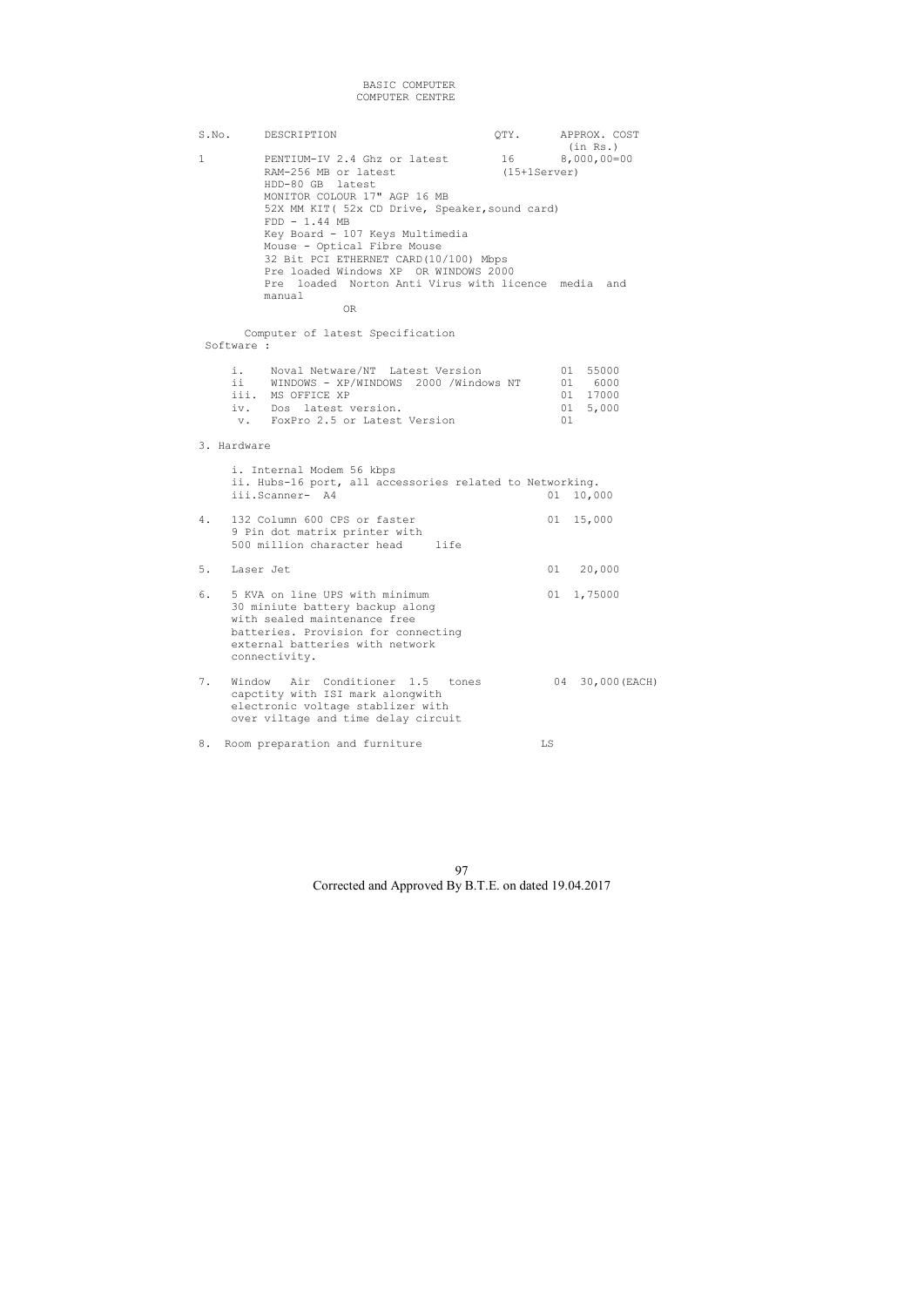# **LIST OF LABORATORY EQUIPMENT(Energy Conservation)**

| Sr.<br>N <sub>0</sub> | <b>Particulars</b>                                                     | Qty            | <b>Estimated</b><br>Cost (Rs) |
|-----------------------|------------------------------------------------------------------------|----------------|-------------------------------|
|                       |                                                                        |                |                               |
| 1.                    | Multimeter                                                             |                | 17,000                        |
| 2.                    | Power Analyzer                                                         |                | 20,000                        |
| 3.                    | Luxmeter                                                               |                | 5,000                         |
| 4.                    | Black Box (for checking lamp efficacy including stand and<br>luxmeter) | 1              | 25,000                        |
| 5.                    | Centrifugal pump, 1 kW                                                 |                | 15,000                        |
| 6.                    | Variable Frequency drive                                               | $\overline{2}$ | 50,000                        |
| 7.                    | Water Flow meter                                                       |                | 10,000                        |
| 8.                    | Pressure Gauge                                                         | 1              | 2,000                         |
| 9.                    | Experimental Set up for Valve Throttling vs VFD                        |                | 50,000                        |
| 10.                   | Compressor, 20 cfm, single-stage                                       |                | 50,000                        |
| 11.                   | Air leakage meter                                                      |                | 18,000                        |
| 12.                   | Blower (2 HP)                                                          |                | 8,000                         |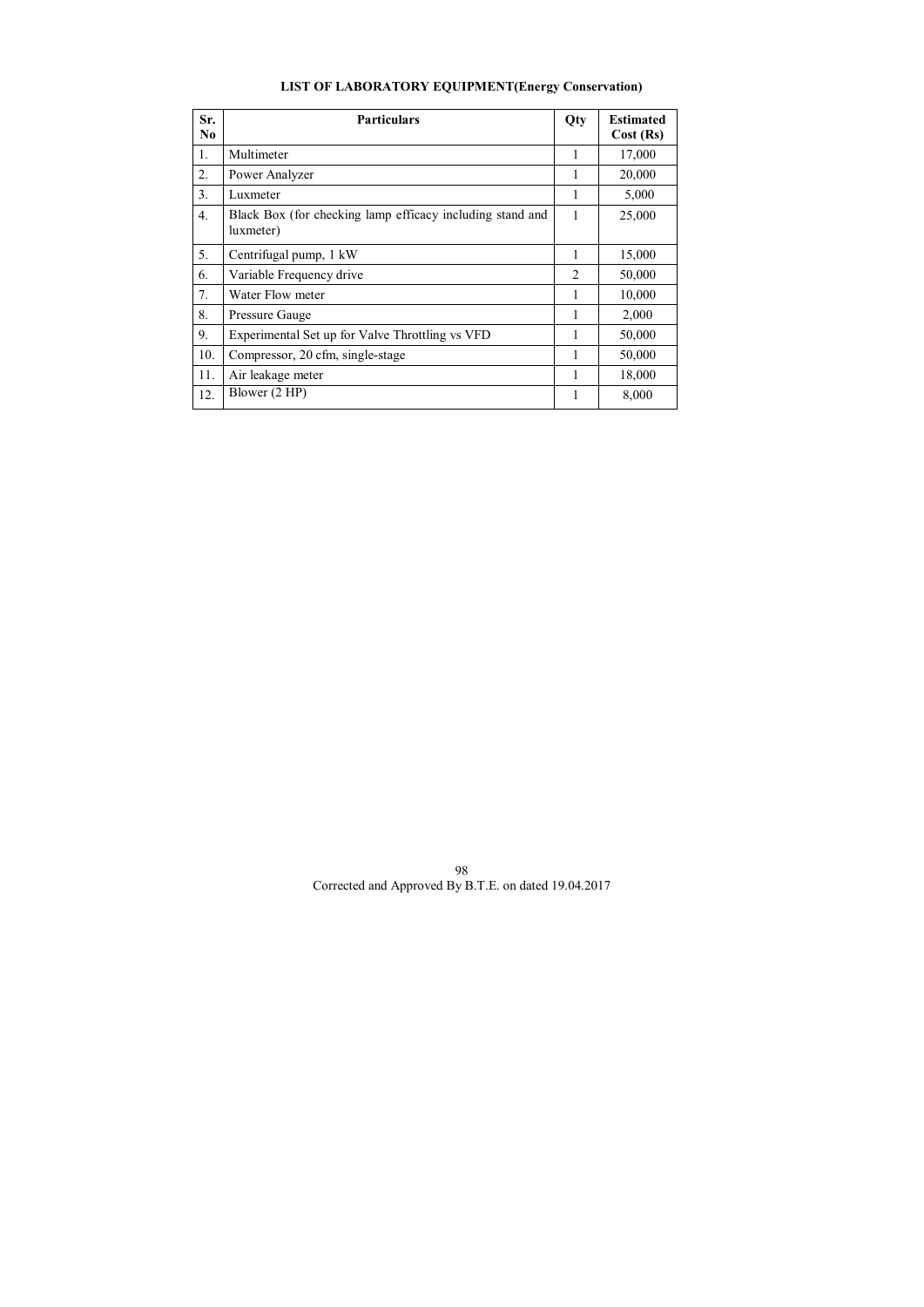XII. LEARNING RESOURCE MATERIALS

| $1$ .<br>2. | LCD Projector with Screen<br>Handicam                                                                                                                                                                   | 1            | 20000<br>30000 |
|-------------|---------------------------------------------------------------------------------------------------------------------------------------------------------------------------------------------------------|--------------|----------------|
| 3.          | Cutting, Binding & Stitching<br>equipment.                                                                                                                                                              |              | 30000          |
| 4.          | Desk Top Computer with Internet<br>Core i5/i7- 760, Processor,<br>Genuine Windiw 7, Professional<br>18 inch HD, Flat Panel Monitor<br>Optical Mouse, Key Board & all<br>related media or latest version | 1            | 40000          |
| 5.          | Home Theater<br>Support Disc type CD. CDR/CDRW<br>DVDR/DVDRW, VCD Supported with<br>USB Port Support-DIVX/JPEG/MP3                                                                                      | 1            | 25000          |
| 6.          | Commerical P A System<br>16 W-220W output, AC & 24V DC<br>Operated, 5 Mic. & 2 Auxilary<br>input, Speaker output 4 Ohm,<br>8 Ohm, 17 V & 100 V                                                          | $\mathbf{1}$ | 20000          |
| 7.          | Interactive Board                                                                                                                                                                                       |              | 50000          |

## ote :

1. This center will be only one at the institute level irrespective of all branches.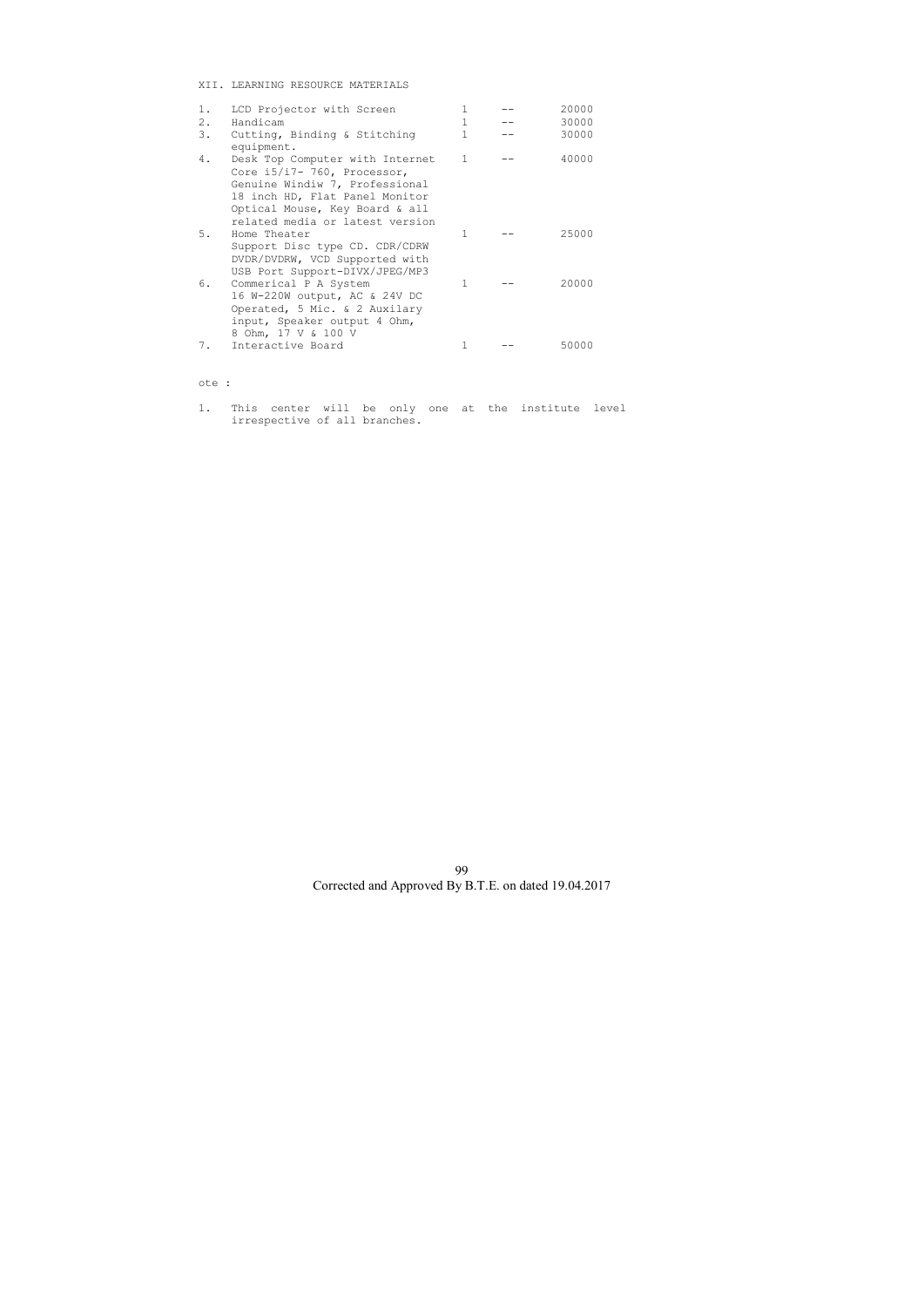#### ANNEXURE I

#### COMMUNITY DEVELOPMENT WORK

 For Community Development work to the students will visit identified villages for a week, convenieltly, during the session. The students shall render following services and information to the villagers.

- 1. To launch and sustain funtional literacy programmes.
- 2. To make folks aware of Sanitation, Hygeine, Environmental Pollution, Family Welfare, etc. To control and reduce pollution effecting the social fabric of rural life i.e.
	- Construction of Soak Pits and Sanitary Latrines, Tree Plantation, Social Forestry, Installation of Smokeless Chulhas.
- 3. To help the rural youth in preparing project reports to receive loans for developing cottage industries.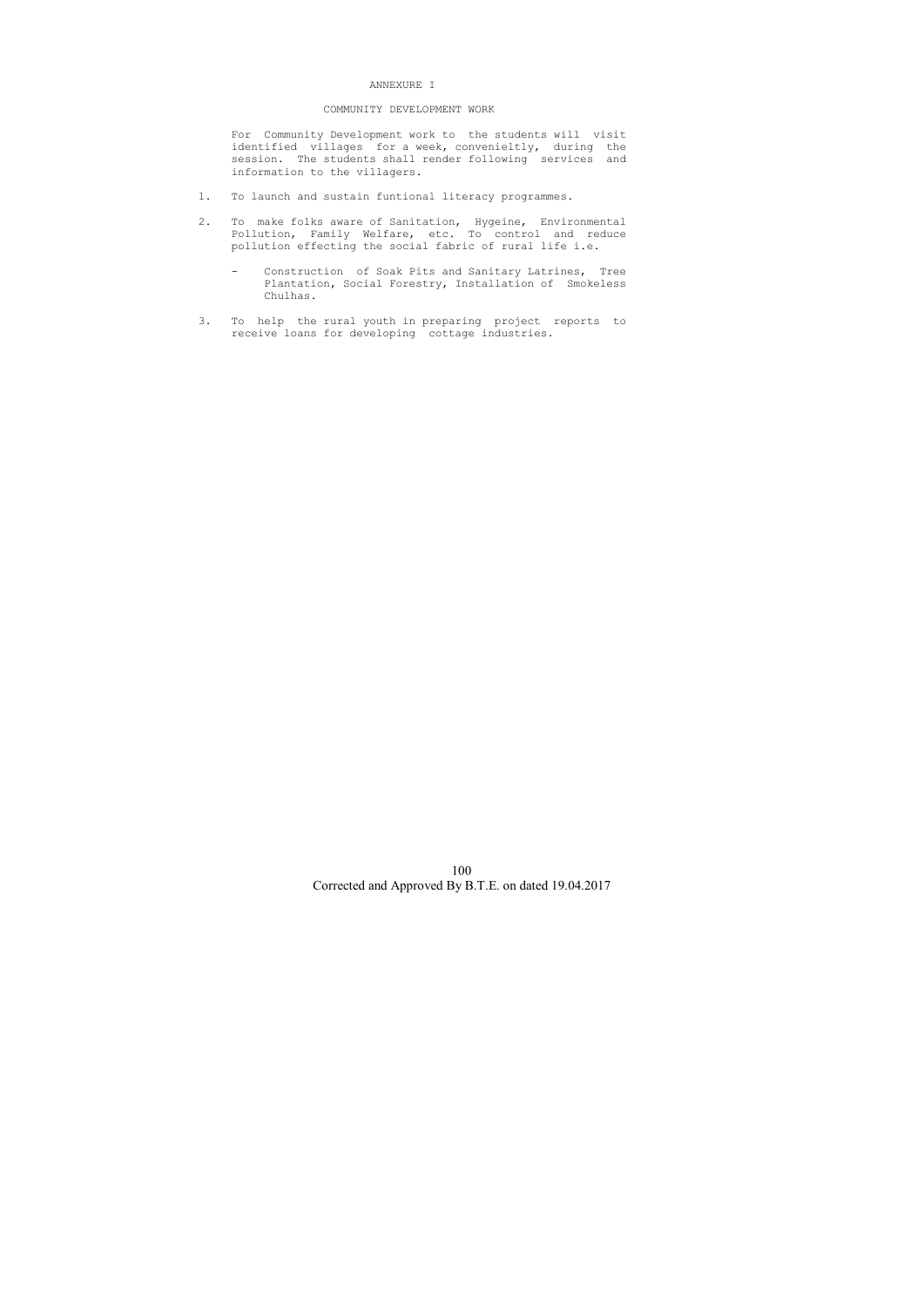#### ANNEXURE - II

#### FIELD EXPOSURE

 After second exam. in the summer vacation students will have a four week Industrial Training. They will work and focus their attention there on following points to incorporate them in their reports.

- 1. Name & Address of the unit
- 2. Date of
	- i. Joining.
	- ii. Leaving.
- 3. Nature of Industry
	- i. Product.
	- ii. Services.
	- iii. Working Hrs.
- 4. Sections of the unit visited and activities there in.
- 5. Details of machines/Tools & instruments used in working in the section of the unit visited.
- 6. Work procedure in the section visited.
- 7. Specifications of the product of the section and materials used.
- 8. Work of repair and maintenance cell.
- 9. Details of the shops (welding, Foundary, Machines shop Electrical Maintenance Shop,etc) related to repair and maintenance work.
- 10. Name of checking and Inspecting Instruments and their details. Quality controls measures taken.
- 11. Details of hadraulics/pneumatic/ thermal units or appliances used if any.
- 12. Discripton of any breakdown and its restoring.
- 13. Use of computer if any.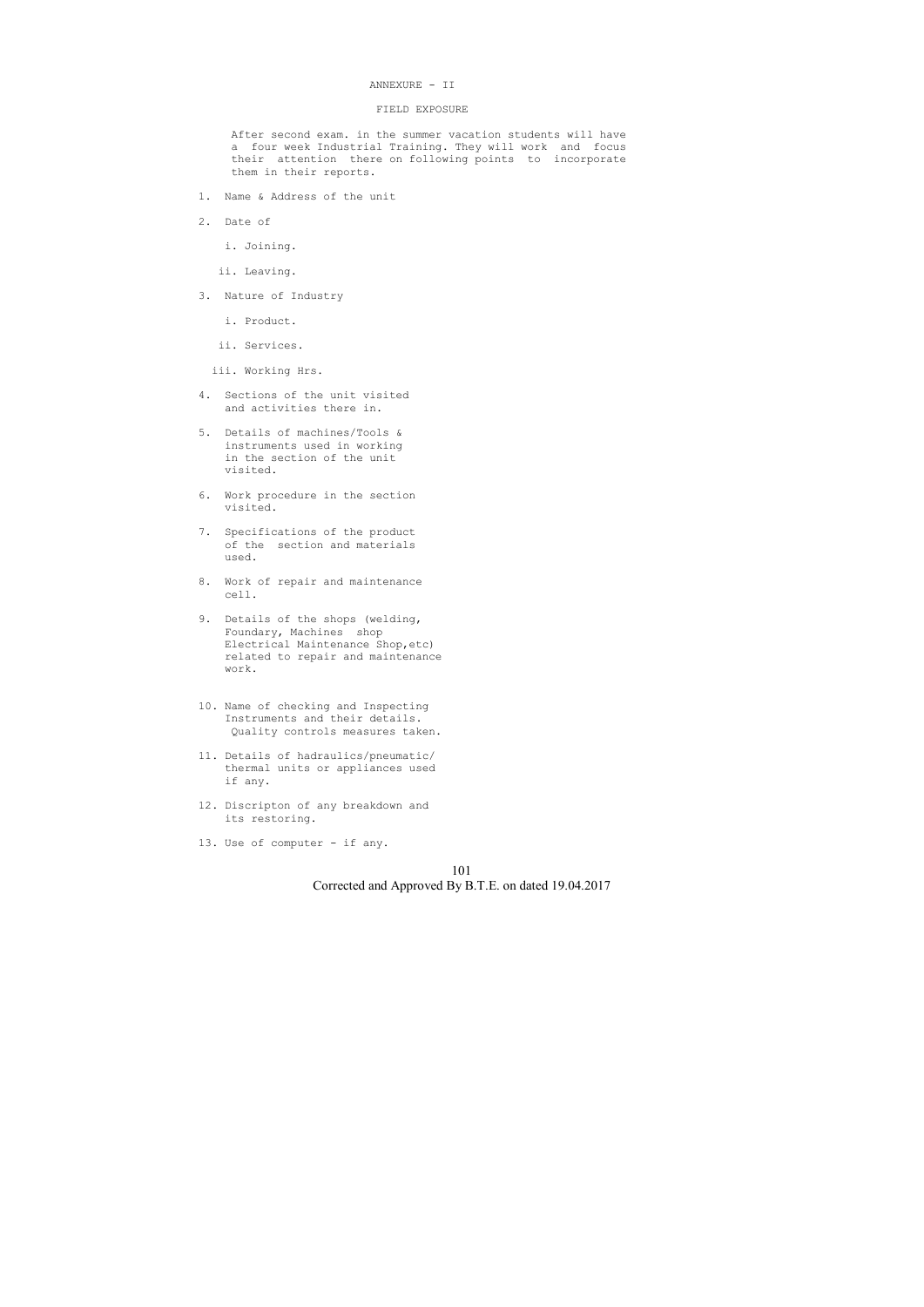- 14. Visit of units store, Manner of keeping store items, Their receiving & distribution.
- 15. Safety measures on work place & working conditions in general comfortable, convenient & hygeinic.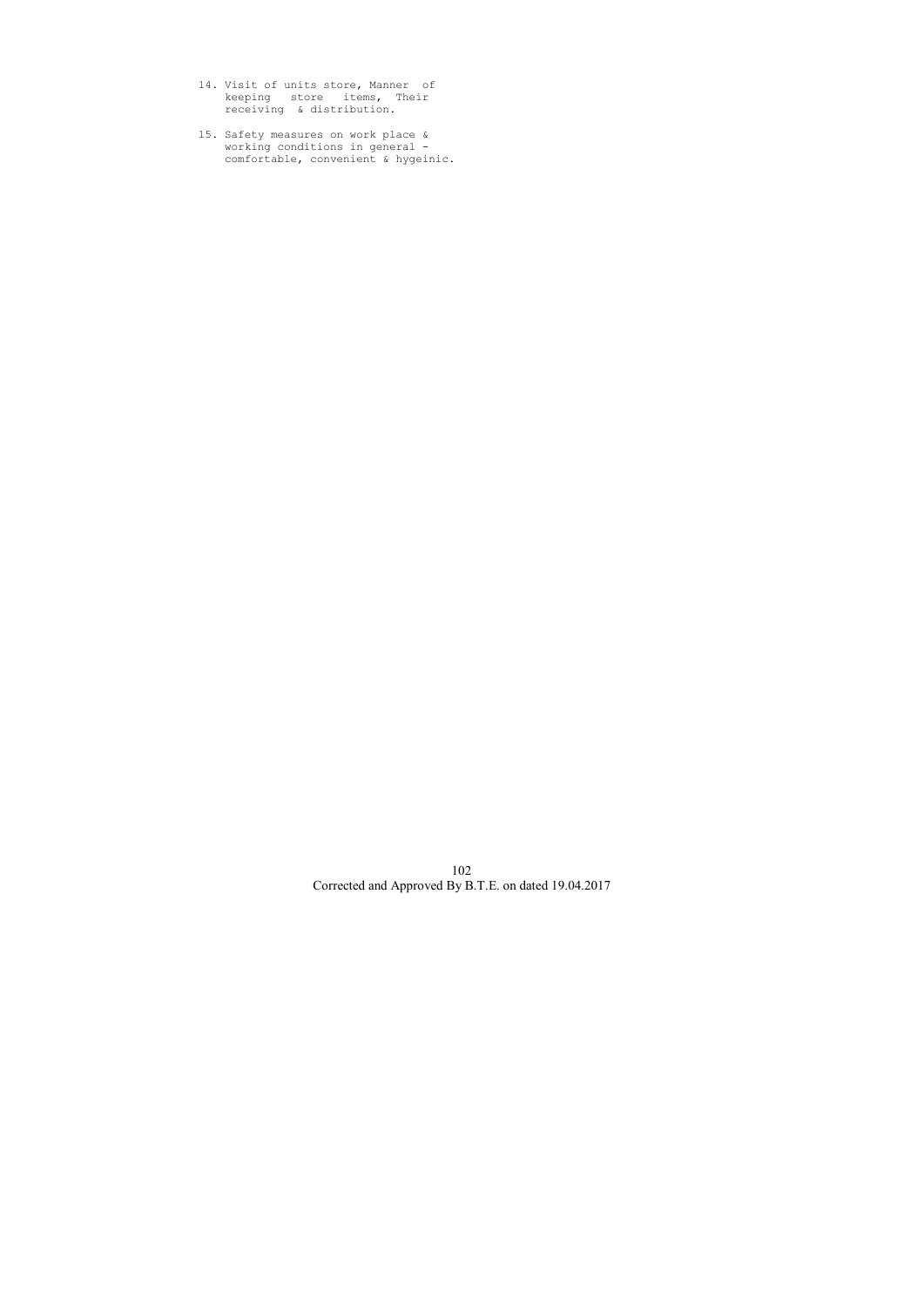## ANNEXURE - III

## TRAINEES ASSESSMENT

 This Institution invites the comments on the training of its students (work & behaviour) from their immediate supervisors on the following points.

- 1. Name of the trainee
- 2. Date of
	- i. Joining.
	- ii. Leaving.
- 3.
	- i. Regularity & Punctuality
		- ii. Sense of responsibility
		- iii. Readiness to work/learn

iv. Obedience

v. Skill aquired

- 4. Name of the sections of the unit he attended during his stay. His activities/worth of being there.
- 5. Any thing specific

Sinnature of the Assessor

Date :- Designation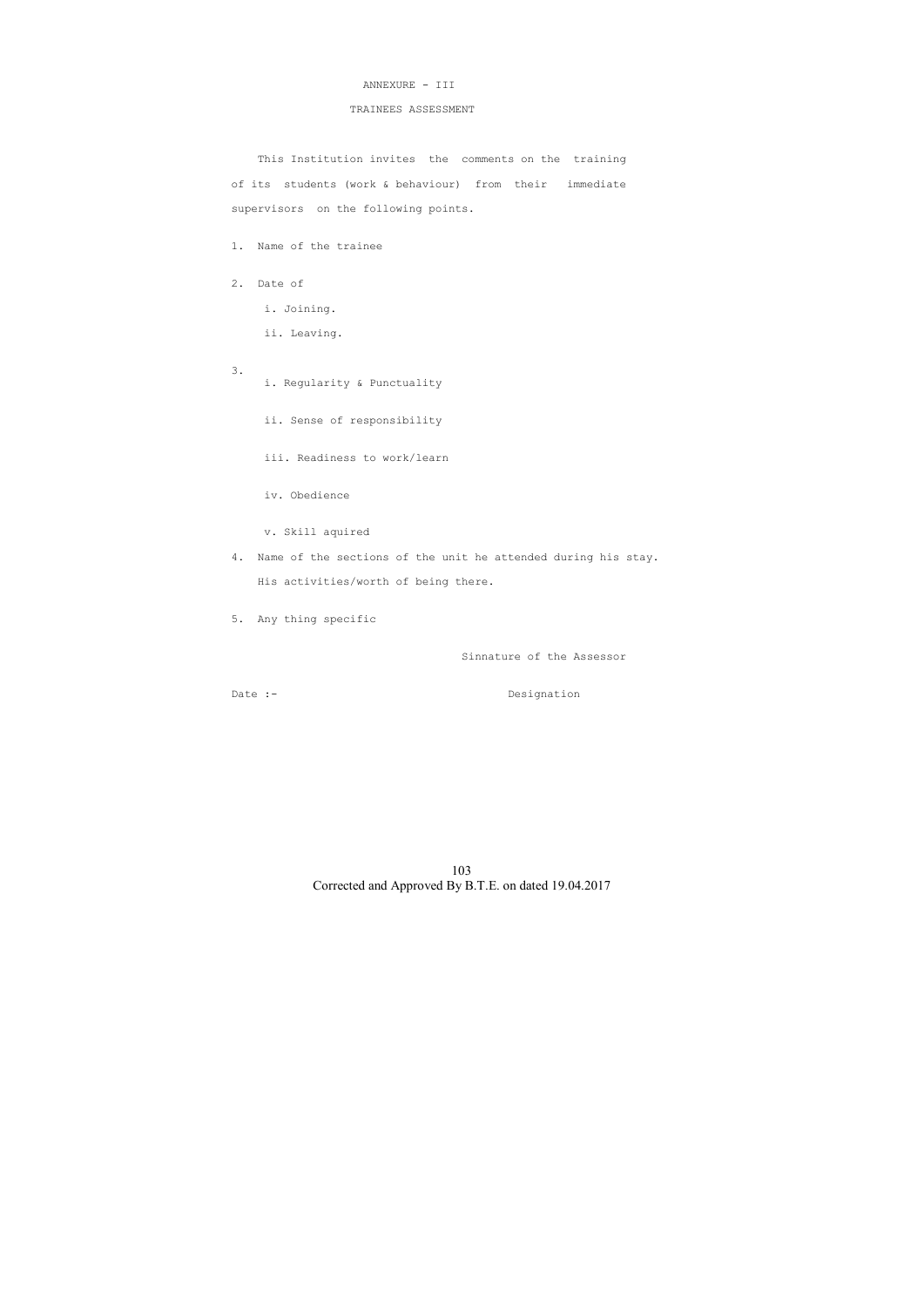104

Corrected and Approved By B.T.E. on dated 19.04.2017

# **STUDENT ACTIVITIES ON ENERGY CONSERVATION/ENERGY EFFICIENCY**

- 1. Presentations of Case Studies
- 2. Debate competitions
- 3. Poster competitions
- 4. Industrial visits
- 5. Visual Aids

# **COURSE OUTCOMES**

After studying this course, a student will be able to co-relate and apply fundamental key concepts of energy conservation and energy management in industry, commercial and residential areas. A student will be able to:

- Define principles and objectives of energy management and energy audit.
- Understand Energy Conservation Act 2001 and its features.
- Understand various forms & elements of energy.
- Identify electrical and thermal utilities. Understand their basic principle of operation and assess performance of various equipments.
- Identify areas of energy conservation and adopt conservation methods in various systems.
- Evaluate the techno economic feasibility of the energy conservation technique adopted.

# **INSTRUCTIONAL STRATEGY**

Teachers are expected to lay considerable stress on understanding the basic concepts in energy conservation, principles and their applications. For this purpose, teachers are expected to give simple problems in the class room so as to develop necessary knowledge for comprehending the basic concepts and principles. As far as possible, the teaching of the subject must be supplemented by demonstrations and practical work in the laboratory. Visits to industries must be carried out. Expert from industry must be invited to deliver talks on energy conservation to students and faculty.

## **REFERENCE BOOKS**

- 1. Guide book on General Aspects of Energy Management and Energy Audit by Bureau of Energy Efficiency, Government of India. Edition 2015
- 2. Guide book on Energy Efficiency in Electrical Utilities, by Bureau of Energy Efficiency, Government of India. Edition 2015
- 3. Guide book on Energy Efficiency in Thermal Utilities, by Bureau of Energy Efficiency, Government of India. Edition 2015
- 4. Handbook on Energy Audit & Environmental Management by Y P Abbi&Shashank Jain published by TERI. Latest Edition
- 5. **Important Links:** 
	- (i) Bureau of Energy Efficiency (BEE), Ministry of Power, Government of India. www.beeindia.gov.in.
	- (ii) Ministry of New and Renewable Energy (MNRE), Government of India. www.mnre.gov.in.
	- (iii)Uttar Pradesh New and Renewable Energy Agency (UPNEDA), Government of Uttar Pradesh. www.upneda.org.in.
	- (iv)Central Pollution Control Board (CPCB)**,** Ministry of Environment, Forest and Climate Change, Government of India. www.cpcb.nic.in.
	-
	- (v) Energy Efficiency Sevices Limited (EESL). www.eeslindia.org.<br>(vi) Electrical India, Magazine on power and electrical products (vi)Electrical India, Magazine on power and electrical products industry. www.electricalindia.in.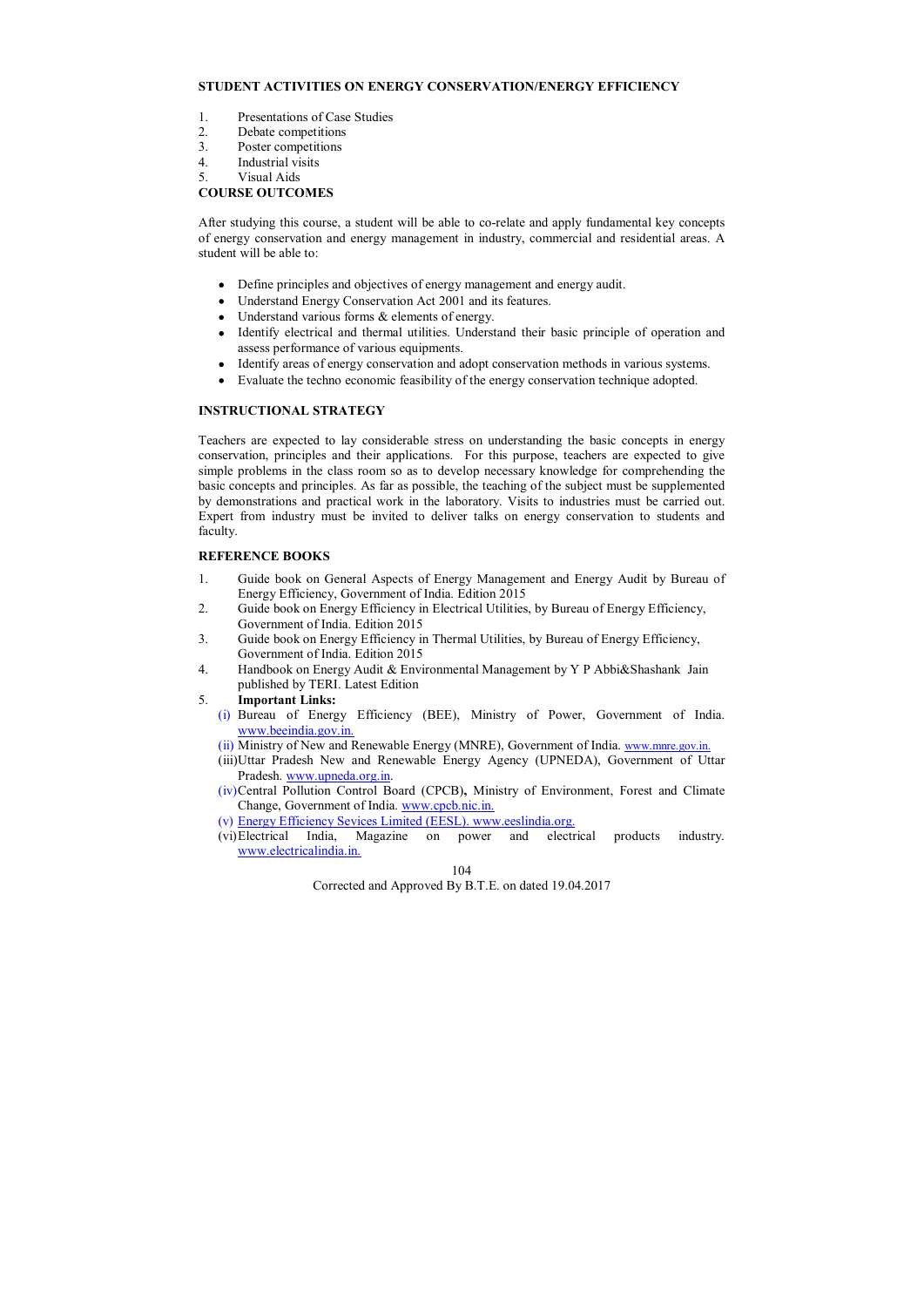#### ANNEXURE-IV QUESTIONNAIRE

INSTITUTE OF RESEARCH,DEVELOPMENT AND TRAINING U.P.KANPUR -208024

2.Name & Designation of the officer \_\_\_\_\_\_\_\_\_\_\_\_\_\_\_\_\_\_\_\_\_\_\_\_\_\_\_\_\_ filling the questionnaire

 $\mathcal{L}_\text{max}$  , and the contract of the contract of the contract of the contract of the contract of the contract of the contract of the contract of the contract of the contract of the contract of the contract of the contr

- SUBJECT: Questionnaire for ascertaining the functional requirements of Three Year Diploma holders in Aircraft Maintenance Engineering and inputs to improve the existing curriculum accordingly employment opportinities awaiting them.
- PURPOSE: Revision of curriculum for Three Year Diploma in Aircraft Maintenance Engineering.
- NOTE: 1.Please answer the questions to the points given in the questionnaire. 2.Any other point or suggestion not covered in this questionnaire may be written on a separate paper and enclosed with the questionnaire.

1.Name of the organisation:\_\_\_\_\_\_\_\_\_\_\_\_\_\_\_\_\_\_\_\_\_\_\_\_\_\_\_\_\_\_\_\_\_\_\_\_\_\_

- 3. Name of the department/section/  $\mathbf{s}$  hop  $\mathbf{s}$
- 4. Important functions of the department/section/shop
- 5.Number of diploma holder employees under your charge in the area of Air Craft Maintenance Engineering and number existing vaccancies.
- 6.Please give names of modern equipments/machines handled by a diploma holder in Air Craft Maintenance Engineering.
- 1. 2. 3.
- 4. 5. 6.
- 7.What proficiencies are expected from a diploma holder in Air Craft Maintenance Engineering.
- 1. 2. 3.
- 4. 5. 6.
- 8.Mention the approximate percentage of the following desired in Diploma teaching.
	- 1. Theoretical knowledge -------------%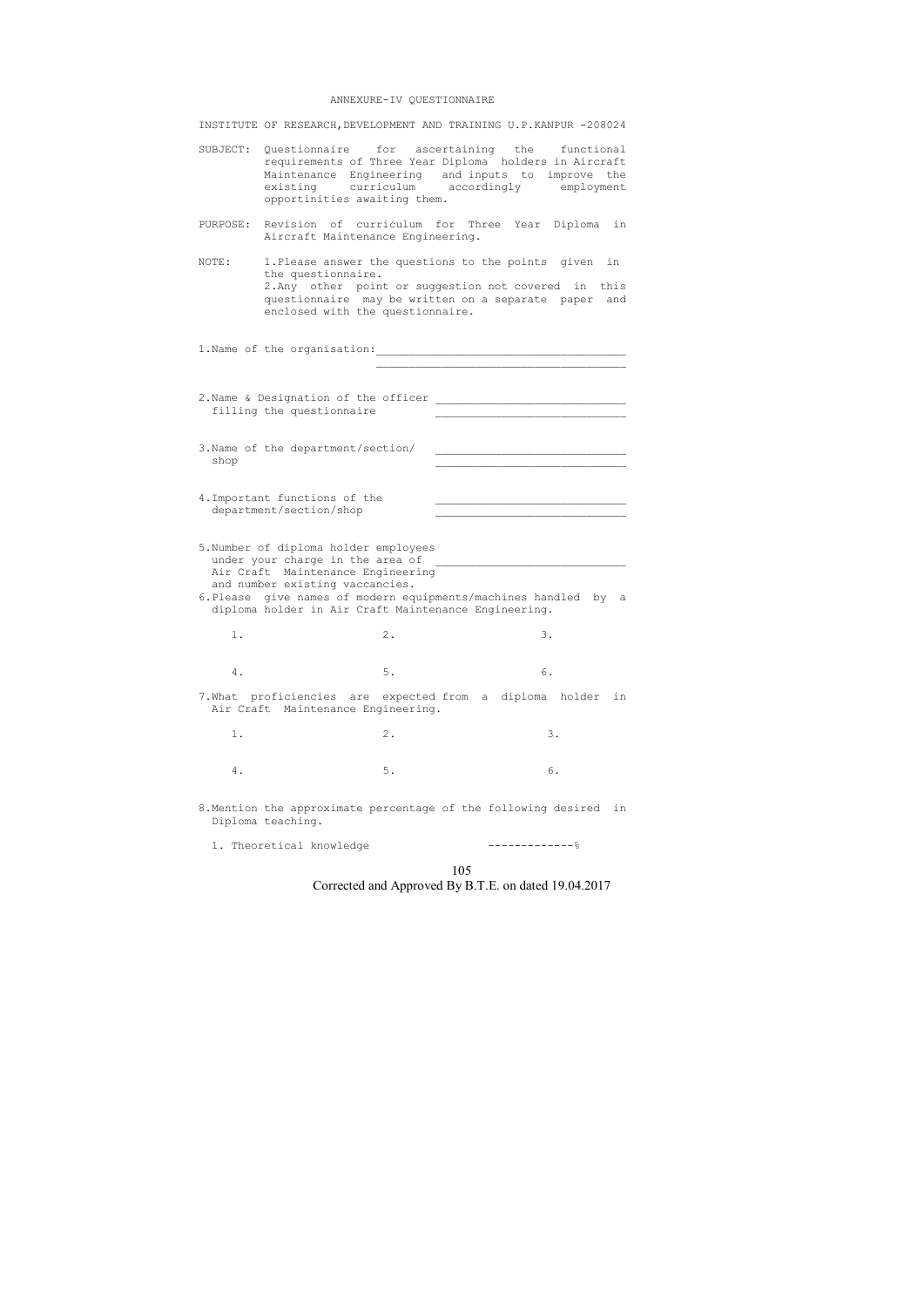106

Corrected and Approved By B.T.E. on dated 19.04.2017

| -------------%<br>2. Practical knowledge<br>------------- %<br>3. Skill Development                                                                                                                                |
|--------------------------------------------------------------------------------------------------------------------------------------------------------------------------------------------------------------------|
| 9.Do you think " on the job training" / Industrial training<br>(Yes/No)<br>should form a part of curriculum.<br>if yes then<br>(a) Duration of training<br>(b) Mode of training 1. Spread over different semesters |
| 2. After completion of course                                                                                                                                                                                      |
| 3. Any other mode                                                                                                                                                                                                  |
| 10. What mode of recruitment is followed by your organisation.                                                                                                                                                     |
| 1. Academic merit                                                                                                                                                                                                  |

- 2. Written test
- 3. Group discussion
- 4. Interview
- 5. On the job test.
- 11. Mention the capabilities/ Qualities looked for while recruiting diploma holder in Air Craft Maintenance Engineering.

|     | (a) Technical knowledge            |  |
|-----|------------------------------------|--|
| (b) | Practical skill                    |  |
|     | (c) Etiquettes and behaviour       |  |
|     | (d) Aptitude                       |  |
| (e) | Health habit and social background |  |
| (f) | Institution where trained          |  |
|     |                                    |  |

- 12. Which type of assignment do you suggest for an entrepreneur in Air Craft Maintenance Engineering.
- 13. In which types of organisations can a diploma holder in Air Craft Maintenance Engineering can work or serve.

| $1$ and $2$ and $3$ |  |
|---------------------|--|
|                     |  |
| $4 \t\t 5$ 6        |  |

- 14. Job prospects for the diploma holder in Air Craft Maintenance Engineeringthe next ten years in the state/country.
- 15. In your opinion what should be the subjects to be taught to a diploma student in Air Craft Maintenance Engineering.

| Theory<br>$   -$ | Practical |
|------------------|-----------|
|------------------|-----------|

16. Kindly mention particulars regarding topics/areas which should be given more emphasisin the curriculum .

Theory **Practical** 

17. Kindly state whether your organisation Yes/ No can contribute towards improvement of